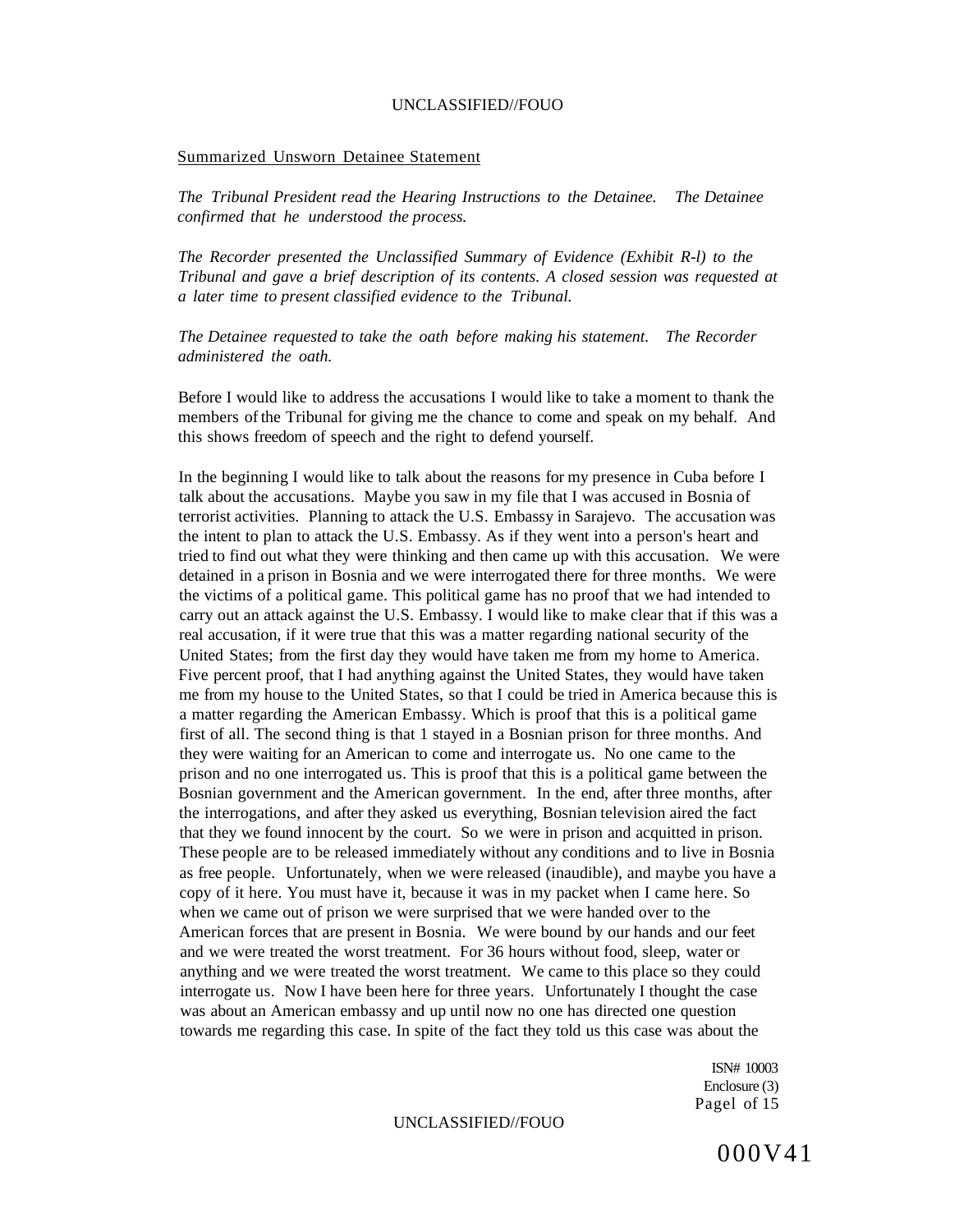American Embassy, we were surprised by the fact that this is not about the American Embassy. I asked my interrogators, then why am I here. He said forget about the fact that you were here because of the American Embassy or because you're from al Qaida or because you are a terrorist. I said, "You told the world that you had proof against that we were involved in an attack against the American Embassy." He said to forget this because in Bosnia nothing happens, we know this. You came here to give us information about relief and rescue operations in Bosnia. So we were surprised and in spite of this we cooperated with the interrogators. We talked about these charity organizations and we cooperated to the fullest extent with these interrogators. In the end we were faced with strange accusations that are not backed with any proof. We were from al Qaida *{referring to paragraph 3 of the Unclassified Summary).* We were members of al Qaida in Bosnia. We're part of the Armed Islamic Forces *(referring to paragraph 3.1).* This al Qaida, I only knew it through the media, that's it. This al Qaida is a terrorist organization that kills innocent people and we are against the killing of innocent people. We were very, very upset at the events that happened in America before. I imagine that the people in these buildings *{the World Trade Center)* could be my brother or my father or my sister or my son. Islam is innocent of these actions. It is innocent of the actions that these individuals carried out without any reason. My father taught me how to do good and how to treat people right. I was brought up in my house with good principles and how not to harm anyone or do anyone any harm. In my whole life I never did harm to anyone with my tongue by talking so how could I harm anyone with my hands. This is how I was raised in my house: helping people and loving people. So my heart does not allow any evil to be in it. To say you are part of al Qaida or you're terrorist, my heart does not allow for this. My father when he used slaughter or kill chickens I used to cry. I used beg him please don't kill these chickens so how can I be a part of this terrorist activity or organization. Even my work that I do in Bosnia and Herzegovina is with orphans and taking care of orphans. I took care of these orphans, and I gave them compassion and care and I'm there in place of their father or their brother. I used to hold the orphans in my hands and give them food or nutrition until they reached a certain age. So how can my heart hear any evil or wrongdoing? So I am innocent of these of accusations that do not have any relation or anything to do with me. I asked one of the interrogators one day. "Did you say that have captured 70% of the members of al Qaida?" He said yes yes we have captured 70% of the members of al Qaida. I told him, "Good. That's excellent! Take my picture and my information and take them to these people and ask them am I from al Qaida or am I not from al Qaida. You will feel better and I will feel better." That's it, he told he would try he will ask and so on. Al Qaida kills even the Muslims themselves. In the studies it said that the buildings had 700 Muslims in them and they all died. Are they not Muslims? So al Qaida kills even Muslims. Islam is innocent of these things. People think wrongly of Islam. Islam should be presented to people on a plate of gold not a plate of fire. Islam has taught me to respect my neighbor even if he was Christian and to visit him if he were sick. If he died, I'd go to his funeral. Because he is human, the same race as me. That is what I was taught and that is what my father taught me in our house. Also, regarding this Armed Islamic Group *{paragraph 3.1 of the Unclassified Summary),* this is also a terrorist group. I thought that one day I would go to Algeria to visit my family. The Algerian

> ISN# 10003 Enclosure (3) Page 2 of 15

0007^2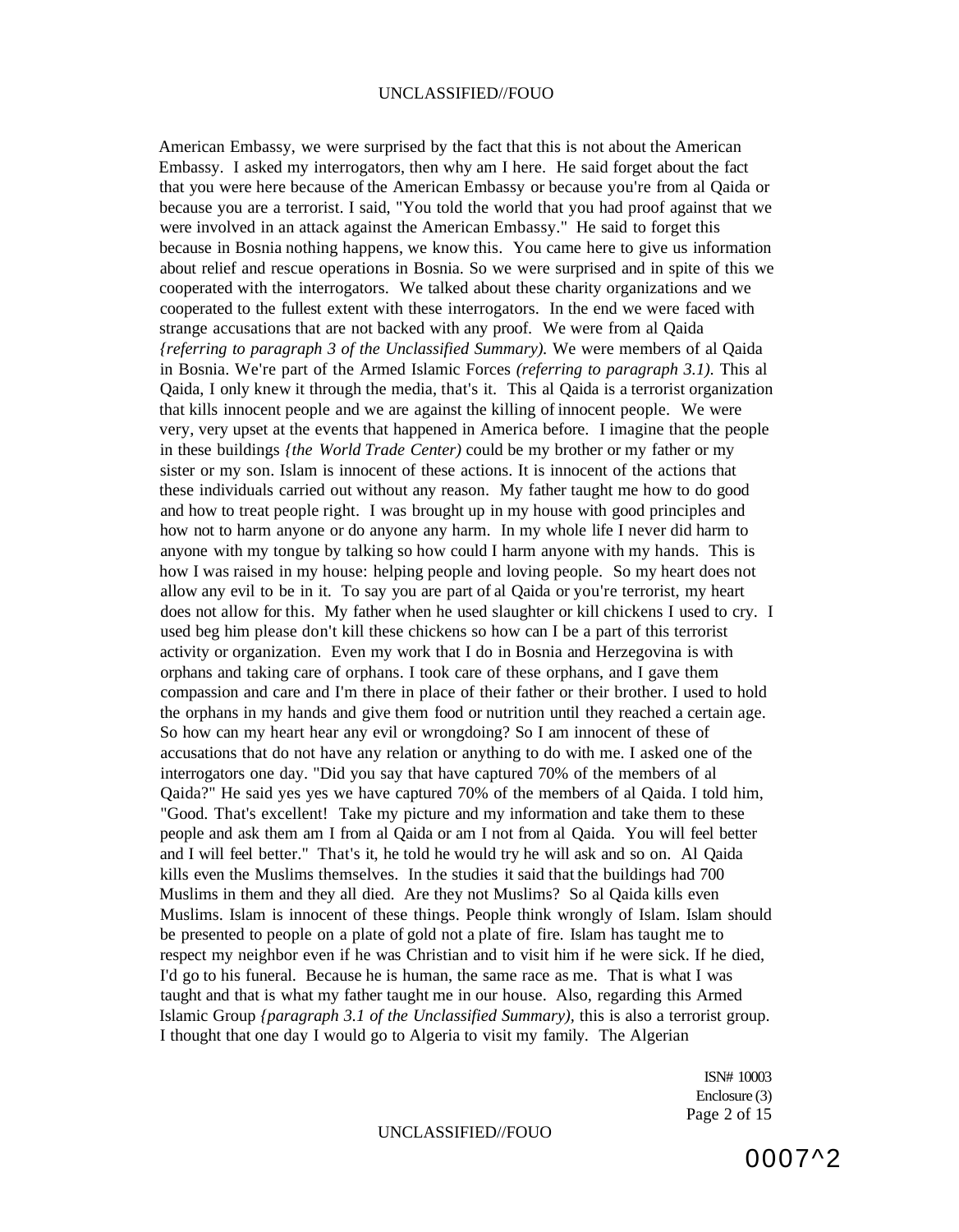government knows about all the members and knows everything about the Armed Islamic Group. How could I be part of the Armed Islamic Group and be able to travel to Algeria? I would have gone there and been executed. I would have been afraid to go to Algeria if I was a member. So this matter is not true. The Bosnian government said to the Algerian government, these people are part of the Armed Islamic Group come take them from us. The Algerian government said no these are not terrorists and they're not part of the Algerian Armed Islamic Group. Try them if you have anything against them with you. If you don't have anything on them, release them as innocent people. Is that not proof? This is important proof that the government itself knows that we are not part of the Armed Islamic Group. You have been interrogating me now for three years. You have asked everything about me even the stones and the trees (an expression). You have asked everything of me and thank God you know that I'm not from al Qaida. You say I have classified evidence. I would say yes you do have classified evidence, but it shows that I am innocent of this accusation. I don't have any relationship with these things at all. That is what regarding this matter about terrorism. I don't have anything to do with this and I am innocent completely of these accusations.

*Paragraph 3.2. Detainee is a former employee of the Red Crescent Society and attended meetings in Sarajevo for Algerians working for non-government organizations in Bosnia,* 

Regarding the third accusation where it says that you met with the Algerians in the Red Crescent Society. Met with Algerians working for non-government organizations. Regarding this matter, the Red Crescent is a known government organization. It does not have any relationship with non-government organizations. These non-government organizations they work together and they have coordination between them and they just work together. So we don't have anything to do with at all. If they needed anything, they could confer with our management who would not attend as a member of this government organization because that's not allowed. I used to work outside Sarajevo in a city called Dehuge. I never met with any Algerians in any non-government organization. I used to have meetings with members of the office. The manager, Macmuseth (ph) and he's an Egyptian^ Imin Faghe (ph) he's an accountant, (inaudible) he is the manager of the office in Tusla which is another city. Nocfmid (ph), he is present here and he is responsible for the office in Sarajevo. He is the only Algerian that was working with me in the Red Crescent. I did not meet with anyone besides these four. We used to meet once a month and discuss matters regarding the orphans. Everything is recorded at the office. The meeting, when it was, the members that attended the meeting, and what was said during the meeting, everything was recorded. You can get in contact with Sarajevo and talk to the manager there. Government organizations also they have their own specific meetings. Non-government organizations have their own meetings and I did not attend any of those. I never attended any of their meetings. You can ask the manager. You can ask Sarajevo. That is my answer to the third accusation.

> ISN# 10003 Enclosure (3) Page 3 of 15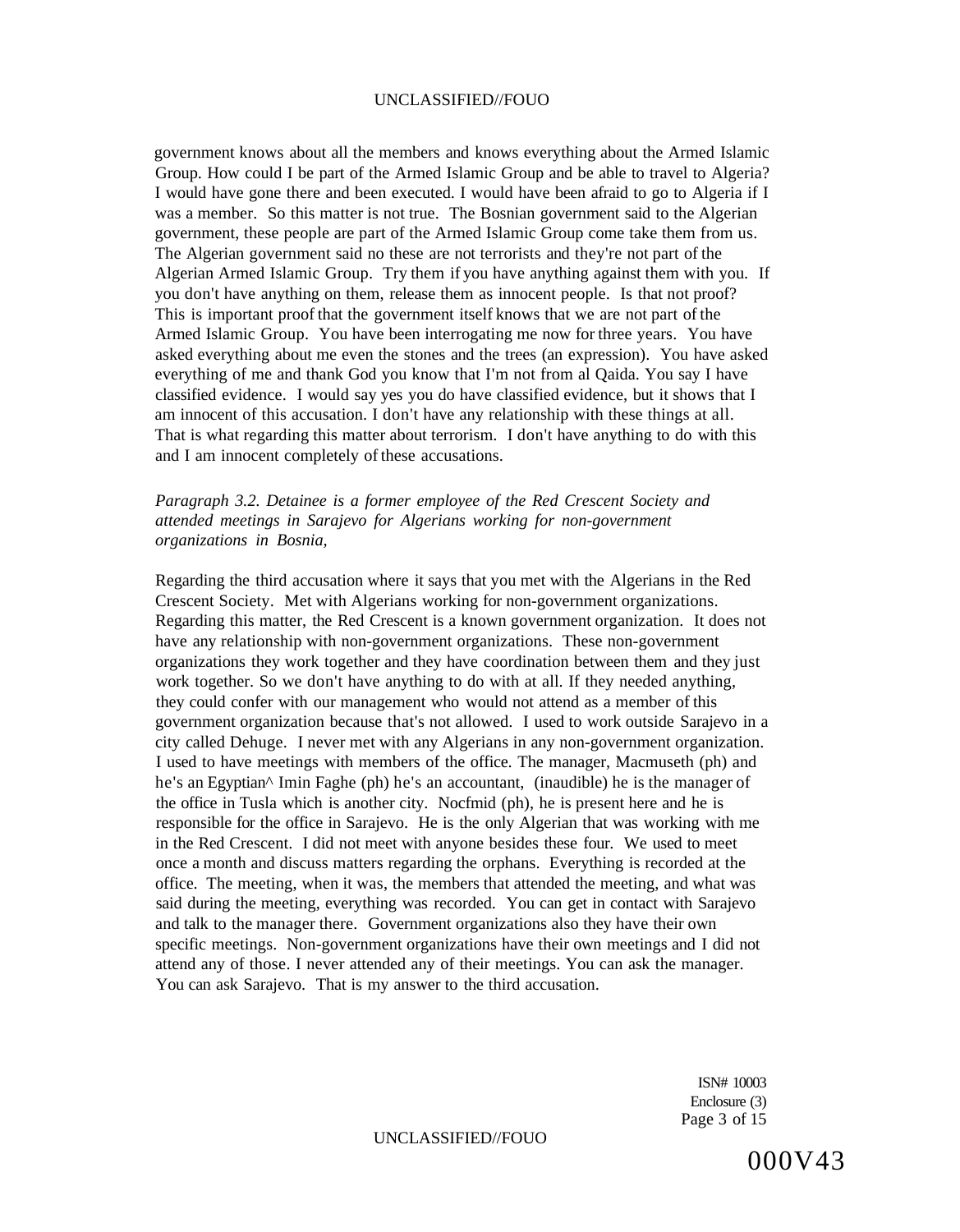### *Paragraph 3.4. The detainee is also known as Sharfuldin or Sharuldin.*

Regarding the accusation that says your name is Sharfuldin. Not Sharuldin, it's a mistake. But, it's the first one Sharfuldin. In the Arab countries it's not a problem, it's not abnormal and it's very common for people to be called by names other than their names like Abdul something, which is the father of something. Or, to be called by another a name that you're known by. For example, my brother's name is Aganamni (ph). I call him Imin Adir (ph). My friends call him Imin Adir (ph). (inaudible). My name is Mohammed but they used to call me Sharfuldin. This is something very normal. It's not something that I hide and I'm not hiding anything regarding this matter. Even in Bosnia, when dealing with anyone, I always used my real name Mohammed Nechle and my cards say Mohammed Nechle. My papers and dealings with government are in my real name. Only when I went to Dehuge, when I was with the orphans in Dehuge. Dehuge is very far from Sarajevo and they have their own accent or dialect. It's close to Croatia. So that's why their accent or dialect is close to Croatian so when I went there I told them that my name Mohammed Nechle and some of the orphans laughed at this. I asked them why are you laughing? The word Nechle, what we know of the Nechle is that it means congestion, like when you have a cold and you're stuffed up. That's what it means. So they were laughing. I told them okay you call me Mohammed, Mohammed Sharfuldin so you can stop laughing. Call me that. Only the orphans used to call me that. No one else used to call that. Ask one of the orphans there at Sum Dehuge you can make sure of that fact. I don't have any aim or anything regarding an alias. I'm not hiding anything. That's what I have to say to about these accusations. I am innocent of these accusations. I don't have anything to do with terrorism or anything like that.

Believe me, I came to this place as a mistake and I think that I was wronged. It was unfair to me. I always used to wonder why am I here. Especially when the interrogator used to tell me that we want information from you about these organizations and you are innocent. And you present me with these accusations that have anything to do with anything. I have a clear conscience that I am not a part of these terrorist organizations. I am not afraid of anything because I am not a terrorist. If you interrogated me for 20 years you would find that I am Mohammed Nechle. God as my witness, as God as my witness, as God as my witness. I thank you.

*The Tribunal President confirmed that the Detainee's statement had concluded. The Personal Representative had no questions. The Recorder had questions for the Detainee. The Tribunal members had the following questions:* 

## Tribunal Members' questions

- Q. Would you please tell me something about your education.
- A. You mean when did I finish my education?

ISN# 10003 Enclosure (3) Page 4 of 15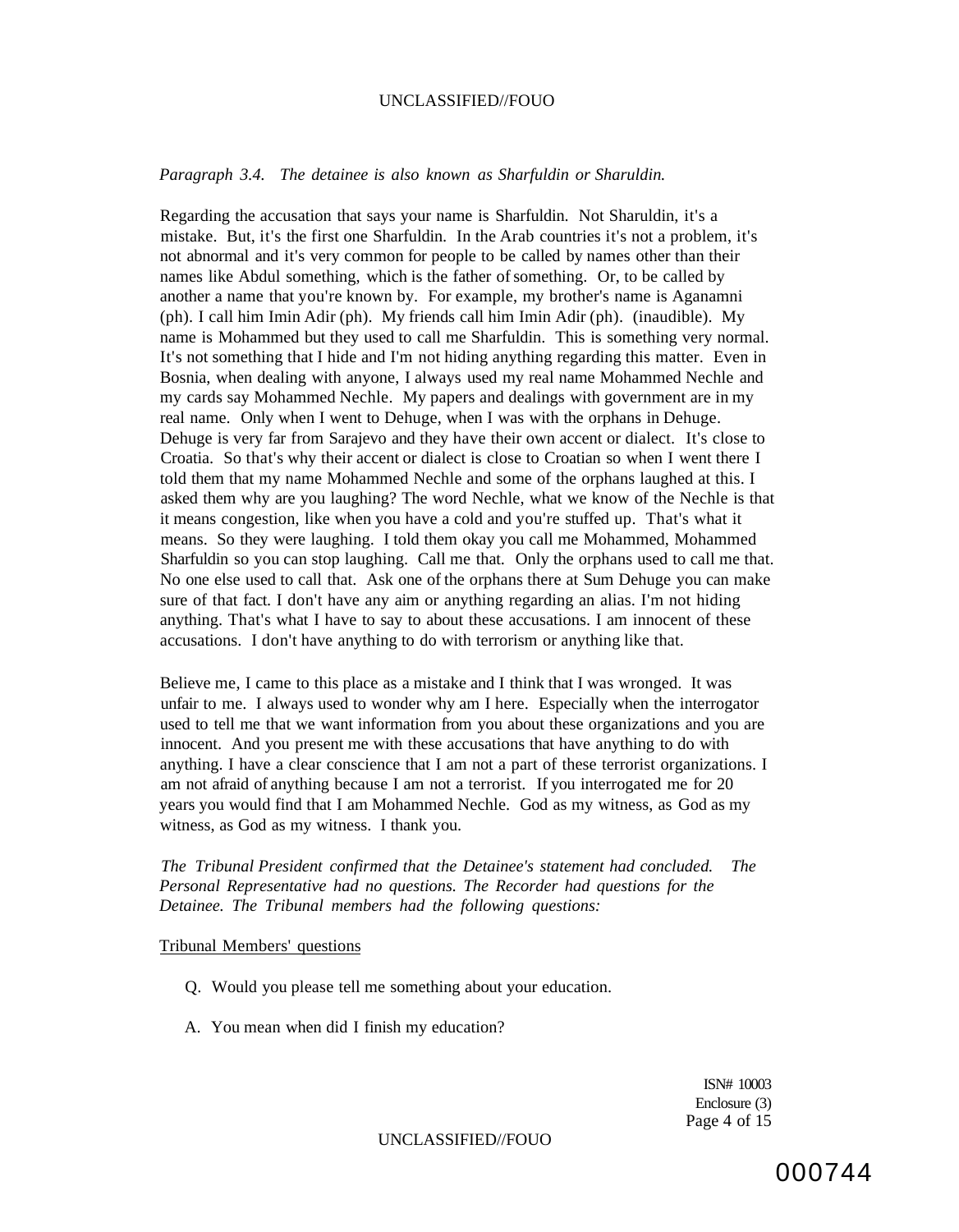- Q. Yes and far along did you go?
- A. I got to high school. The last thing before college. Then I stopped with my studies. I freed myself for trade,
- Q. What kind of trade did you work in Algeria?
- A. Vegetables and fruits. When my father was sick I used to help him. That was my job.
- Q. Did you have any military service while in Algeria?
- A. No. I had an excuse from that duty.
- Q, Did you receive military training in any other country?
- A. No.
- Q. When did you join the Red Crescent?
- A. In Albania I worked with the Red Crescent. Until I was captured until Bosnia.
- Q. So at what time did leave Algeria to go to Albania what year?
- A. 1995.
- Q. When did you into Bosnia from Albania?
- A. I lived in Albania and then when the civil war occurred in Albania I asked to transfer from the Albanian office to the office in Bosnia, through the main office in Abu Dabi (ph), in the United Arab Emirates. The security situation was not very good in Albania. So they transferred us directly from Albania to Bosnia. That's it.
- Q. When youjoined the Red Crescent, did you join it just for Albania or did you join it in the International Red Crescent?
- A. The United Arab Emirates Red Crescent. Before that it was called the Abu Dabi (ph) organization and then it became the Red Crescent. Just the Emirates. It's main office is in Abu Dabi.
- Q. Do you know where the main office is for the Red Crescent is? Not just in Abu Dabi?

1SN# 10003 Enclosure (3) Page 5 of 15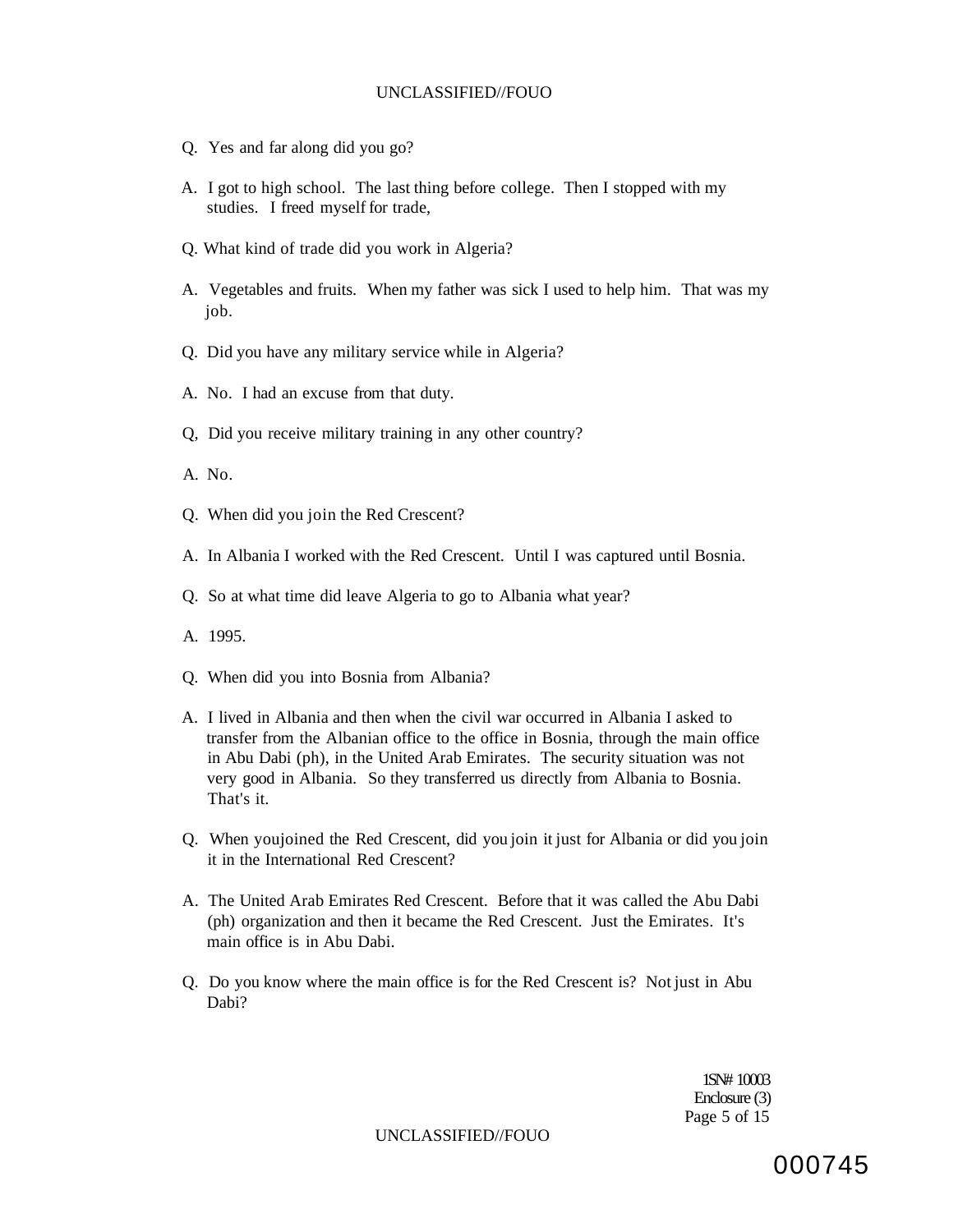### UNCLASS1FIED//F0U0

- A. In the capital in Abu Dabi. The exact location I don't know. You can call and ask about it.
- Q. The point I'm trying to get to is, are they all under one main organization?
- A. The Red Crescent?
- Q. Yes, in Albania, in Bosnia,..
- A. The main office is in Abu Dabi. Sheik Zaiat Ima Hil, is the president of that countries office. It has branches in the world. In Albania, in Bosnia, Khezikikistan (inaudible), Kosovo. Many countries
- Q. Throughout the Muslim world?
- A. Just about. Poorer countries like Albania.
- Q. When you told us that you worked with orphans, children without homes. What was your official title or duty with the Red Crescent?
- A. I was there for the aid of the orphans. I would give help. I visited orphans in their houses or distributing food to them. Teaching them computers in the English language. Complete help in all aspects. Social help mostly.
- Q. Did you receive a regular salary?
- A. Yes, about \$1, 000 a month. The cost of living in Bosnia is high so it really wasn't that much. I used to rent a house for \$200. I would end up saving about \$100 or \$50 a month. My work was more than that because I wanted to help people. It was more of a voluntary nature. If money was important to me I could have been making \$10, 000 but this was enough for me to live with my wife and my kids.
- Q. So your wife and family were with you in Bosnia and lived with you?
- A. Yes.
- Q. From 1995 to the present?
- A. Yes they were with me in Albania and then moved with me to Bosnia.
- Q. Did anyone else live in the house with you other than your family?
- A. No just my wife and my children.

ISN# 10003 Enclosure {3) Page 6 of 15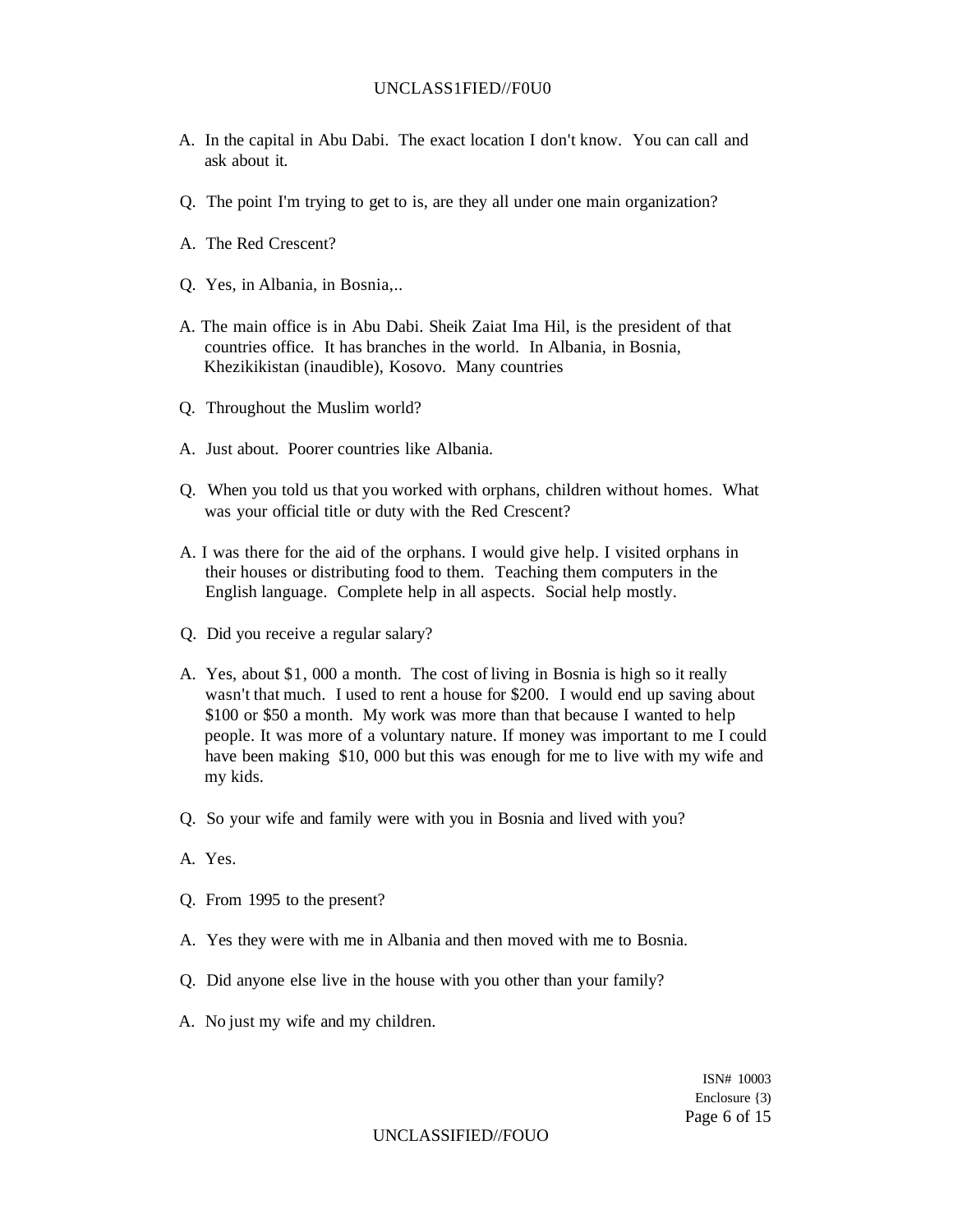- Q. The \$1, 000 a month salary. You were saying \$200 for rent and you saved about a \$150. Not to be exact but where did the rest of the money go?
- A. \$200 for the rent for the house. Gas, electricity, and telephone about \$150. Gas for the car about \$100, it's expensive. And the rest was for the house like food and drinks and stuff like that. Like I said, it was a simple amount.

## Tribunal President's questions

- Q. I just have one question. You talked about what happened to you in Bosnia when you were turned over to the Americans. And you talked a little bit abuse there. I understood you to say that it was at the hands of the Americans.
- A. The Americans were in kind of a war against terrorism. So anyone in that situation would have been treated badly. I excuse them for that treatment. I just told you that we were not treated in a humane manner. We were not caught in Afghanistan or any place like that, we were caught in Bosnia. We were taken from our houses, Now I have many illnesses that I never had before. It was difficult. We were treated in a harsh manner, but we were supposed to be treated better than that because we had been acquitted. We don't any relationship with terrorism or anything like that. So what I was saying is that I wish we would have been treated better on the way here and given food and water. Even the bathroom was forbidden from using it on the way here. The way was about three days and during the three days they just gave us some apples, that's all we ate. When I got here I was sick for about a month or a month and a half from exhaustion. I used to think that America had respect for human rights when it comes to prison. That's all I have.
- Q. Was there any physical abuse while you were in transit?
- A. It's not a problem. Just leave *it.* We weren't beaten for no reason, but our hand were bound like that (looking down at his handcuffed wrists). Even that used to stop you. You couldn't feel your hands. This part (referring to his wrists) is numb right now I can't feel anything. But it's not a problem it's passed.
- Q. I appreciate your excusing it, however it is a concern of ours.
- A, I excuse them because of the war that they were in and because of the events that happened in America. Anyone would have probably done the same thing if they were in their place. We were just victims to this.
- Q. How have you been treated since you have been here in Cuba?
- A. It's changed in the last year. It's better than before. There is improvement in the treatment.

ISN# 10003 Enclosure (3) Page 7 of 15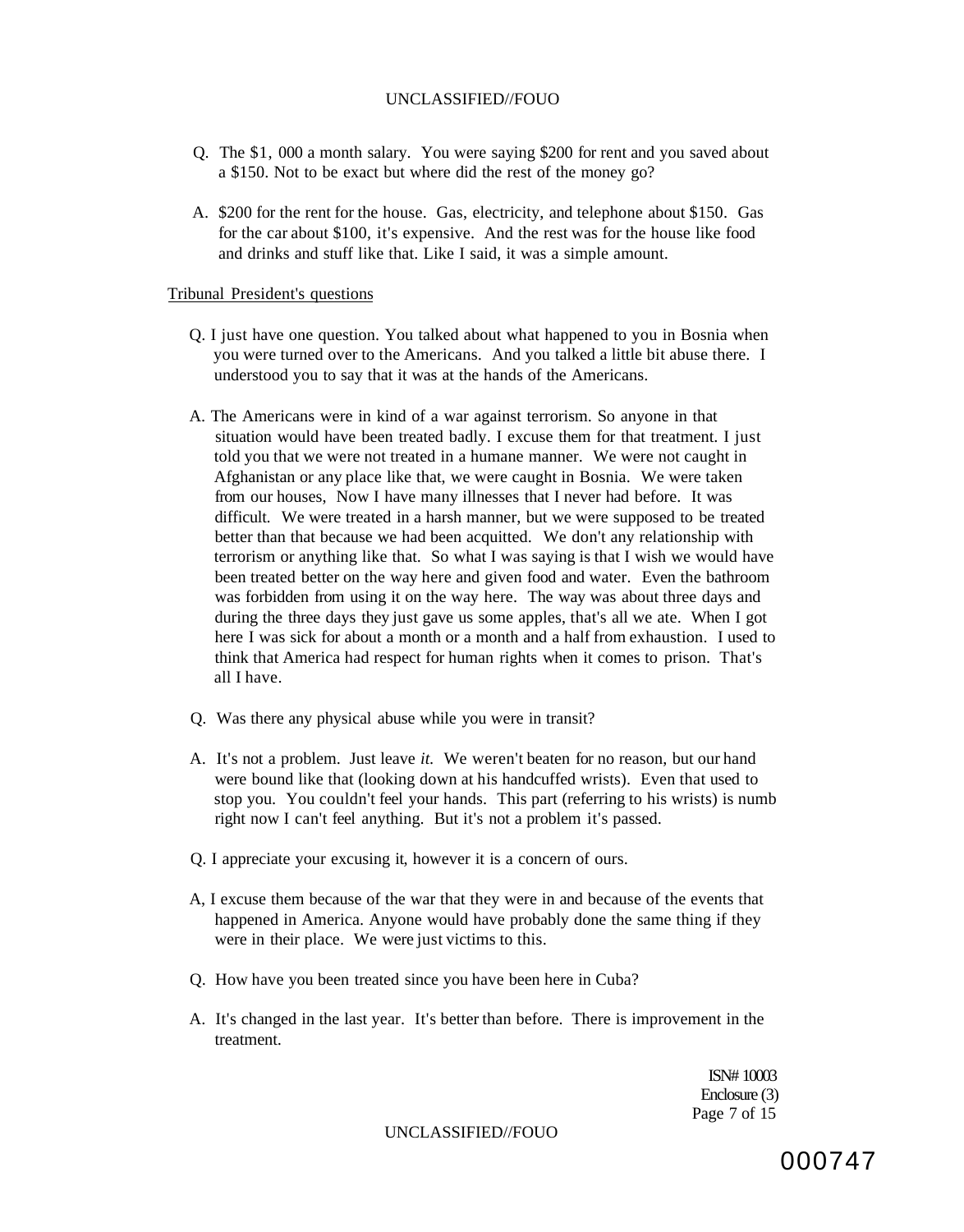- Q. When you arrived here sick, did you receive treatment for your illnesses?
- A. In the beginning they didn't treat me. I asked them to treat me and they left me for a long time without treatment. I had a hemorrhage, that's what I had and I talked to them about that. I used to tell them there was blood; I was bleeding, I used to tell them about it time after time and just left it. I had problem with it and they told me that they didn't have any doctors here. They said they to call America and have bring over specialists. So this comes here and now they have all these doctors. A person comes here.. .A person comes here healthy and then he leaves with all these illnesses. Besides the fact that your future, the way that came here; your image is tainted in the world because of the way that you brought here and the media how they depict it. I was a respectable person living in Bosnia. People used to respect me and had good relations with people. I had great respect. In the end the way that this happened, the way I was brought here and the accusations that brought against me, I feel that my future has been destroyed. A person does not even know what to say to their kids now. Your father, why is he in Cuba, because he has accused of terrorism. That's a really big thing. I just hope that you are fair in my case and that you take everything into consideration. I swear to that I am innocent. I have been wronged and I don't have anything to do with terrorism or anything like that. Thank you.

*The Tribunal President thanked the Detainee for participating in the Tribunal and confirmed that he had presented all the evidence that he intended to present The procedure for the witnesses the Detainee requested to have make statements on his behalf were explained. The first witness was then brought into the Tribunal.* 

*The first witness was brought into the Tribunal. He confirmed his name for the record and was then administered the oath.* 

### Detainee's questions to witness Mustafa Ait Idr fISN 10004)

Detainee: When I got to Bosnia from the year 1997 until now did I ever any relationship or anything to do with terrorism or al Qaida or the Armed Islamic Forces? Or am I a terrorist or not? Please explain to the Tribunal.

Witness: I would like to tell them something first. I got a letter from an American lawyer last week and it said do not participate in this Tribunal and anything you say in this Tribunal will be used against you. Don't even speak with the Personal Representative. So I'm asking you. If you want me to talk I will talk. If you don't want me to talk I won't talk.

Detainee: I got the same message from the lawyer but I have chosen to participate in order to clarify these points and defend myself. So you can say your testimony.

> ISN# 10003 Enclosure (3) Page 8 of 15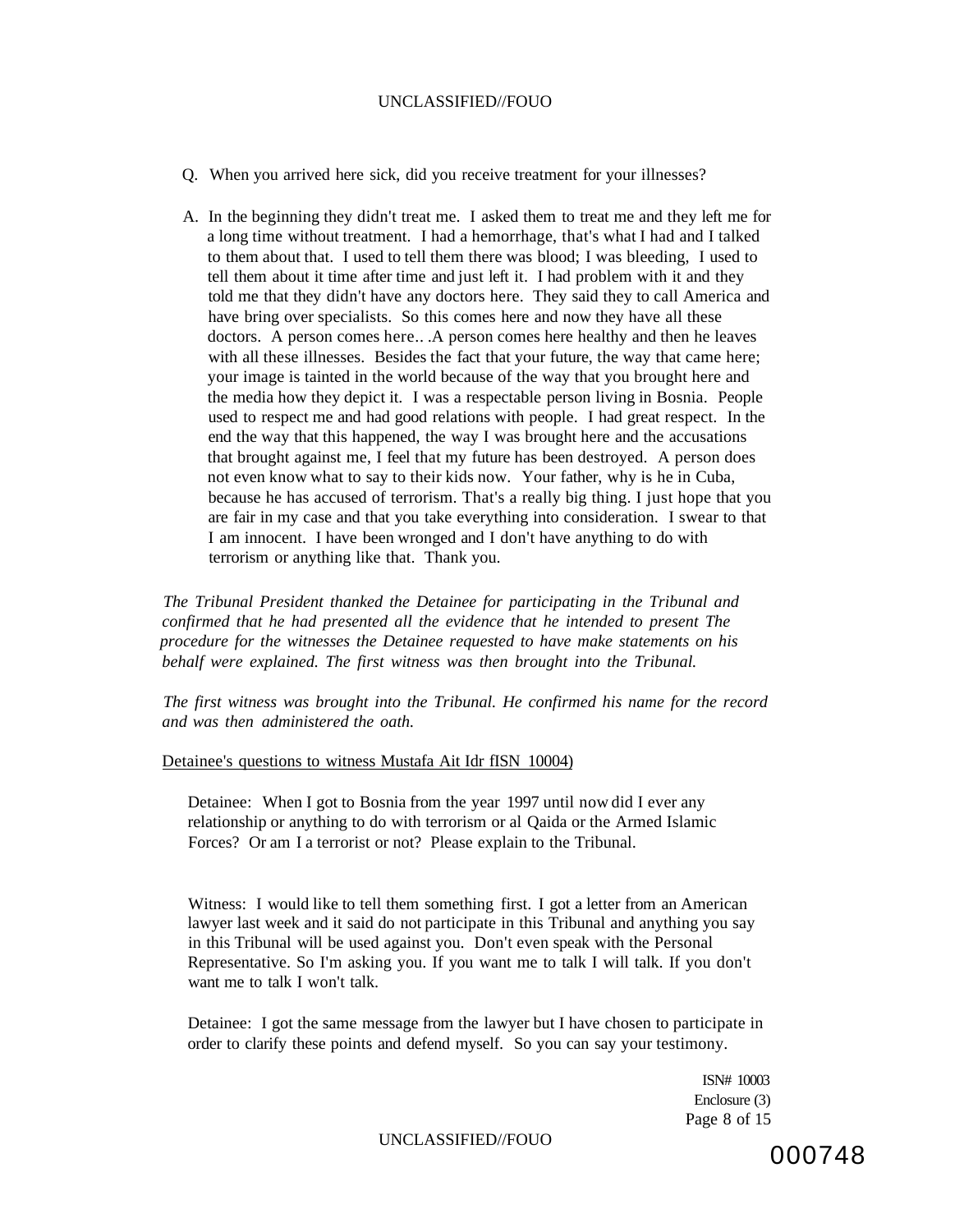Witness: From the day I knew Mohammed, I know him as well as I know my pocket. As well as know my wife and my kids. If Mohammed has anything to do with terrorism, so I must also have something to do with terrorism. If Mohammed is a terrorist then I am for sure a terrorist. If you were *to* sentence him to prison for terrorism then I would wish to stay with him. I've known Mohammed in my life to have any relationship with terrorism rather it's terrorism or rather it's this Armed Islamic Group, there is completely no relationship. Terrorism is on this side and Mohammed is on this side.

# *The Detainee had no further questions for the witness. The Personal Representative had no questions, The Recorder had no questions for the witness.*

#### Tribunal Members' questions to the witness Mustafa Ait Idr (10004)

- Q. How long have you known the Detainee?
- A, Approximately '95 or '96 end of'95.
- Q. Do you know him both personally and professionally or just through work?
- A, I don't understand the question.
- Q. Do you know him socially as well as through work?
- A. We don't work together. When we met, he worked at the Red Crescent and I worked at another place.
- Q. Where did you work? In 1995 to 1996?
- A. You asking me?
- Q. Yes I am.
- A. Then I won't answer. This is Mohammed's Tribunal not Mustafa's Tribunal, When it's ray Tribunal, I will answer.
- Q. I seek to understand how well you know Mohammed Nechle.
- A. I told you I know him as well as I know my wife and kids. I don't have an answer better than that.
- Q. How many kids does Mohammed Nechle have?
- A. Two.

ISN# 10003 Enclosure (3) Page 9 of 15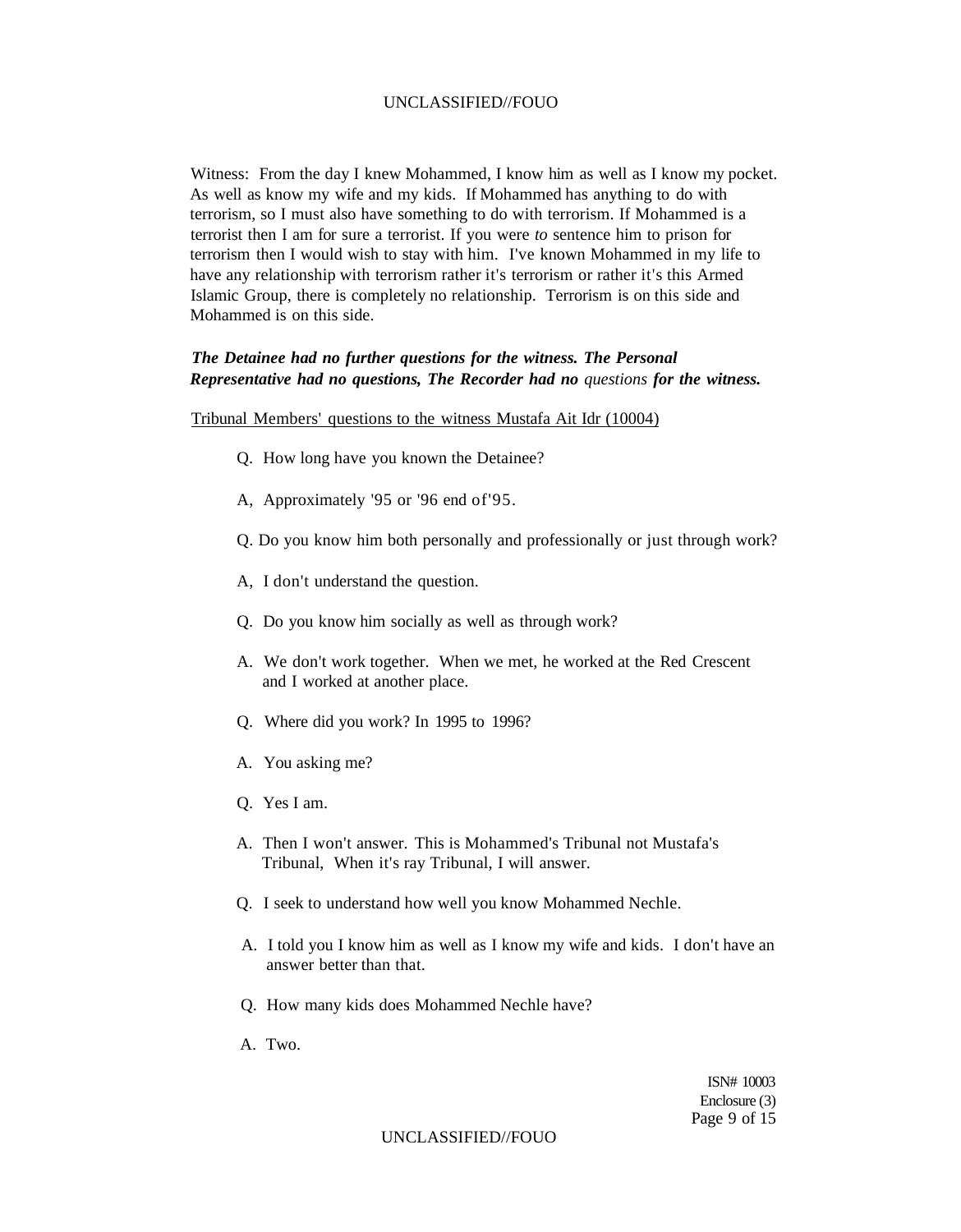- Q. What hobbies does Mohammed Nechle have?
- A. These are very strange questions.
- Q. I am trying to establish how well you know Mohammed Nechle.
- A. What I know about Mohammed. I know that he likes soccer, cars, bikes, things like that.

*The Tribunal members had no further questions for the witness. The Tribunal President thanked the witness and concluded the question and answer session. The next witness was brought in before the Tribunal. The Tribunal President asked the witness to state his name. The witness replied:* 

You know my name. You have my name.

Tribunal President: We need to verify for the record

10005 (in English)

# *The Tribunal President confirmed that the witness was there to testify on behalf of the Detainee. The oath was then administered to the witness. The Tribunal President explained the procedures for his testimony.*

Detainee's questions to the witness Lakhdar Boumediene fISN 10005)

Detainee: I need your testimony because they have accused me of being a terrorist and of being a member of the Armed Islamic Group.

Witness: They are lying.

Detainee: From the time I was in Albania until now, was I ever related to terrorism or the Armed Islamic Group or anything like that?

Witness: Never. Never.

Detainee: They accuse me of meeting with Algerians in non-governmental organizations when I was working for the Red Crescent. Do I have any meetings with anybody besides the people in my office or anyone who was working for a non-government organization?

Witness: Never.

Detainee: That's it.

1SN# 10003 Enclosure (3) Page 10 of 15

UNCLASSIFIED//FOUO

000750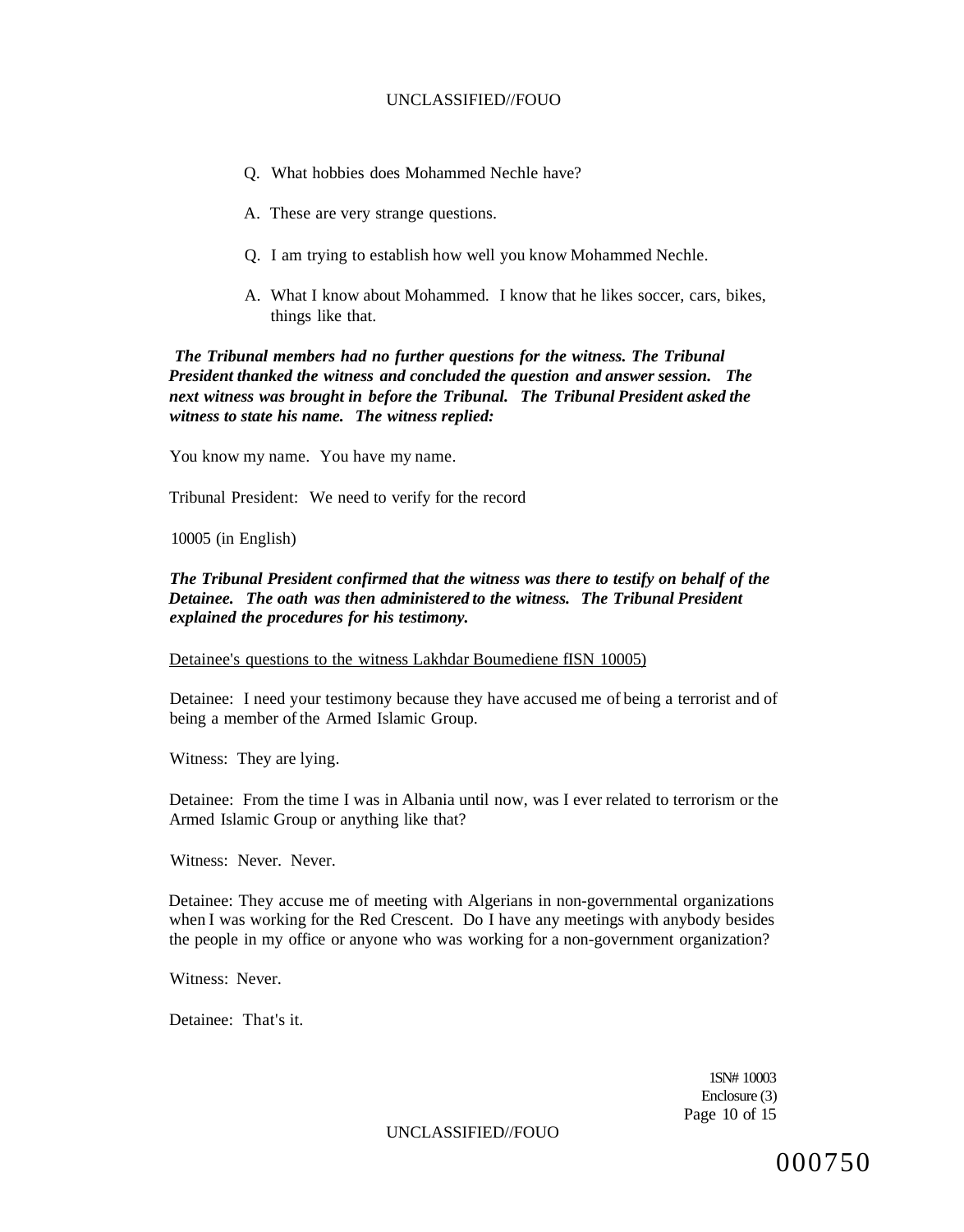# *The Tribunal President confirmed that the Detainee has concluded his questions for the witness. The Personal Representative had the following question:*

Personal Representative question to witness Lakhdar Boumediene flSN 10005) Personal Representative: Yes.

Witness: It that your Personal Representative (said to Detainee)? They are lying. Another person came to me and told me he was your Personal Representative.

Detainee: No. They changed Personal Representatives.

Personal Representative: Please explain your working relationship with Mohammed while you were in Sarajevo. You worked together. Please explain.

Witness: He worked with me I worked with him. He worked in the city. I worked in the Capital. He did not work in Sarajevo. He worked outside of Sarajevo. We did the same work with orphans. He worked with orphans in the place he was in and I worked with orphans in the place I was in. Do you have anything else to ask me (said to the Personal Representative)?

Personal Representative: No.

Witness: Next who (said to the room in general)?

### *The Tribunal President asked if the Recorder had any questions for the witness.*

Recorder: No.

Witness: I am here to testify. Ask me (said to the Recorder). It's for my brother that's all.

#### *The Tribunal members had the following questions for the witness:*

Tribunal members' questions to the witness Lakhdar Boumediene (ISN 10005)

- Q. In what year did you first meet Mohammed Nechle?
- A. '94 in Albania.
- Q. Was he working for the Red Crescent then?
- A. Yes.
- Q. Were you his supervisor or co-worker?

ISN# 10003 Enclosure (3) Pagell of 15

### UNCLASSIFIED//FOUO

000751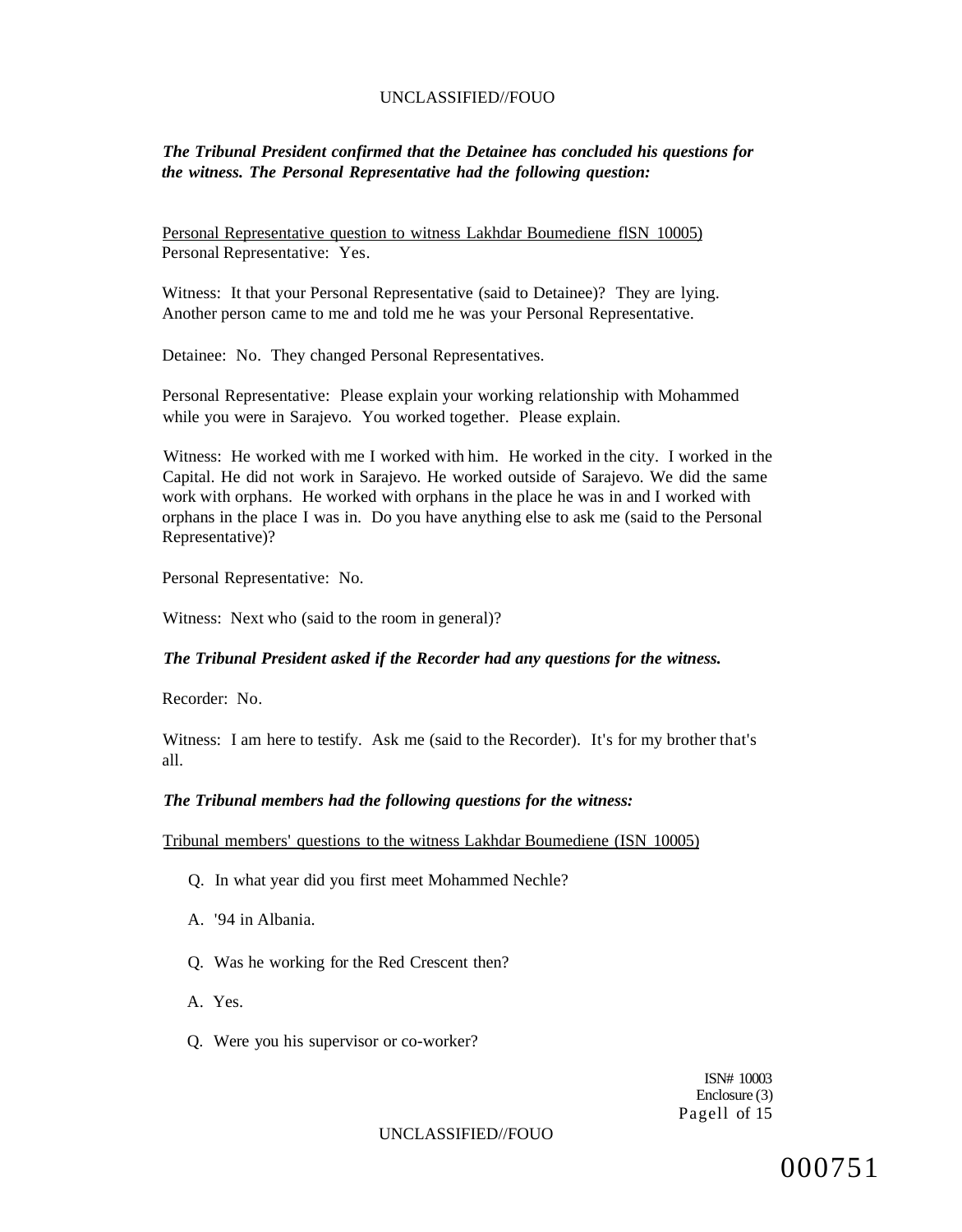- A. We had the same job.
- Q. How many children does Mohammed Nechle have?
- A. That is the question? This something regarding him? He has a boy and girl.

# *The Tribunal President thanked the witness and concluding the question and answer session. The next witness was brought in before the Tribunal*

*The Tribunal President confirmed that the witness was there to testify on behalf of the Detainee, The oath was then administered to the witness. The Tribunal President explained the procedures for his testimony.* 

### Detainee's questions to the witness Boudella al Haii (ISN 10006)

Detainee: They accused me of something. I would like you to testify. They accused me of being **a** member of al Qaida in Bosnia and that you were part of the Algerian Armed Force Group and that you were a terrorist. So I would like you to testify and tell the truth about what you know about me. I thank you.

Witness: Truthfully, all I know is good. Since I've known him in 1997 until the day we were imprisoned here, I don't know anything about him but good. He is a man who was very involved and concerned with his children and his family and in his work. The whole time I knew him, I never knew of him to break any law in the country that we were living in. I never knew of a terrorist act to be related to him. Rather it was in the country we were living in or any other country. I never knew that he had wronged anyone or had been unfair to anyone in any one of these days. We were all very surprised at the accusations that they place against when they handed us over to the Americans. Therefore, he is not related in any way to any of these things. I know him as well as I know myself. If he is a terrorist then I am a terrorist as well because I know him as well as I know myself. That's what I have.

# *The Tribunal President confirmed that the Detainee had no further questions for the witness. The Personal Representative had the following question:*

#### Personal Representative question to the witness Boudella al Haii (ISN 10006)

Personal Representative: How did you come to meet Mohammed in Bosnia?

Witness: I knew him in '97. He was an Algerian like me so I met him and I got to know him. He was working with the Red Crescent. He's Algerian and I'm Algerian so we got to know each other and relationship continued. From that day until the day we were imprisoned we've known each other.

> ISN# 10003 Enclosure (3) Page 12 of 15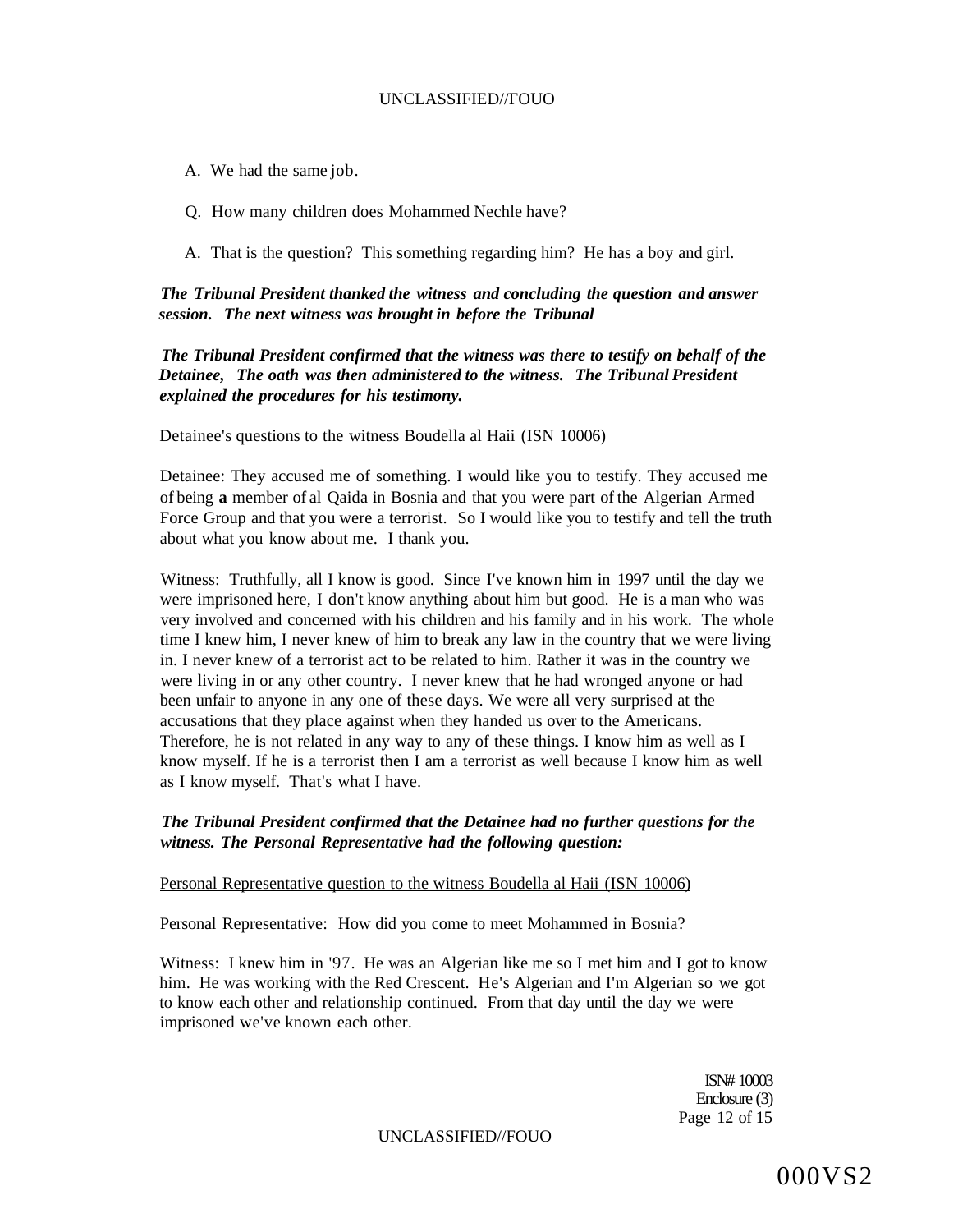# *The Tribunal President confirmed that the Recorder had no questions for the witness*

*The Tribunal members had the following questions for the witness (ISN10006):* 

Tribunal members' questions to the witness Boudella al Hajj (ISN 10006)

- Q. Do you come from the same part of Algeria as Mohammed?
- A. Yes.
- Q. Did you know his family or his relations where you came from?
- A. No I don't know his family but his family is known in the city as well as my family name is known around the city.
- Q. Was there a large Algerian community in Bosnia?
- A. What do you mean?
- Q. How many other Algerians were there in Bosnia that you knew of and associated with?
- A. I think there is but I'm not sure exactly how many but I'm sure that there is.
- Q. Did Mohammed associate with the other Algerians in Bosnia?
- A. From what I know of the people that he knew are the same people that I know and they are here; Mustafa and Lahkdar. It was very limited knowledge of other people.
- Q. Mohammed has told us that he worked with the orphans under the Red Crescent and tried to help the orphans. Do you know what Mohammed did with his free time with his spare time?
- A. He lives far away from Sarajevo. I live in the capital of Sarajevo and he lives in a city far away from Sarajevo, so I don't know exactly what he does. When he would come to Sarajevo every month maybe one or two days we would meet up. Say hi how are you, how are you doing. We would go to a cafe and drink coffee or go to a restaurant and eat. Things like that.

Tribunal President questions to the witness Boudella al Haii (ISN 10006)

- Q. You said that you were imprisoned in Bosnia with Mohammed.
- A. Yes.

1SN# 10003 Enclosure (3) Page 13 of 15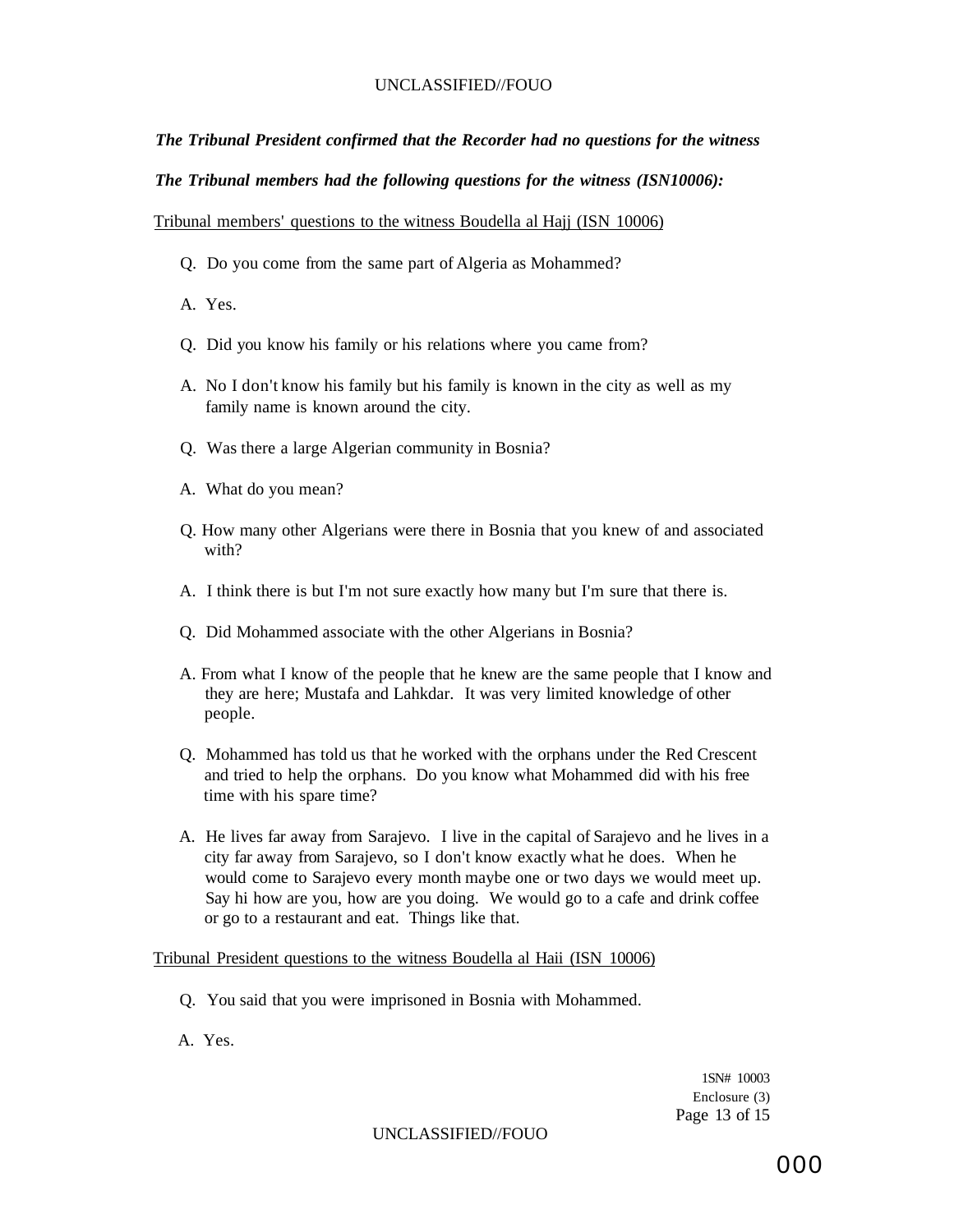What do you think led to your imprisonment? Why did they suspect you?

The matter is very simple. The events that happened in American on September 11<sup>th</sup> were very important and great events (great as in big). And any person who has a heart would have upset at this matter. Any person who helped or supported these events is a terrorist. Any person who has a humane heart would be upset at these events that led the death of many people, children, women, men, young people. So many countries wanted to help the United States in anyway that they could. Bosnia wanted to give help but it gave help in the wrong way. Bosnia didn't have anything to turn over so they found this group of Algerians. They said okay this is a group of Algerians living there and there is terrorism in Algeria so here we go. All these words that the government said is wrong or irrelevant because the High Court said that we were innocent and they acquitted us. That's the reason.

### *The Tribunal President thanked the witness for participating in the Tribunal*

Also I thank you for listening to me as well as my brother Mohammed.

*This concluded the witness phase of the Tribunal.* 

*The Tribunal President asked if the Detainee had anything further to add before the Tribunal was concluded.* 

I have a question and I have a suggestion at the same time. I asked a lot of people who have gone through Tribunals, a lot of them are in Camp 4, so I got the chance to ask to them and everyone who has gone a Tribunal, most have been Enemy Combatants. Even the others in Camp 1 and Camp 2 and they've all be Enemy Combatants. I haven't seen anyone who's been innocent in any of this. So just want to ask, have you found anyone innocent yet and if you haven't there's no need for these Tribunals just say that everyone is an Enemy Combatant. If it's possible to answer you can answer but if it's not it's no problem.

### *Tribunal President's response:*

I would say that each case is judged on its own merits. I can't speak to the other Tribunals but we will look at your case as fairly as we can.

### *The Detainee thanked the Tribunal President and posed the following suggestion:*

Maybe in the Tribunals there could be a clock on the wall. So that the Detainee can look at it and see how long he's been speaking, how long the Tribunal went on. Just a suggestion.

> ISN# 10003 Enclosure (3) Page 14 of 15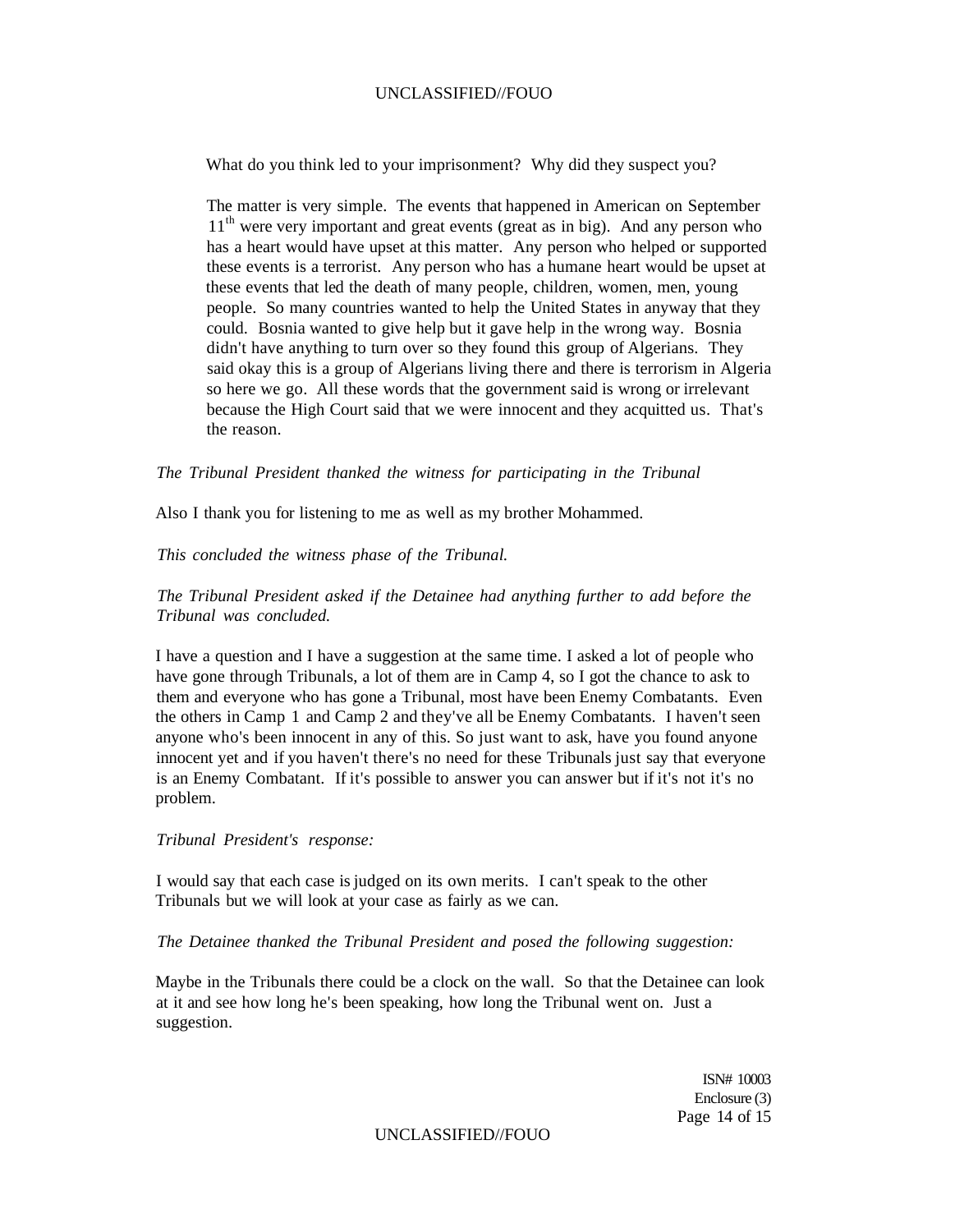Tribunal President: I can tell you that we probably don't look at a clock just because we are here to listen to what you have to say and however long it takes is fine.

Detainee: It's not a problem. Just that I know how long I talk, like 15 minutes, half and hour just to know. But it's not a problem if the Tribunal is two, three hours it's no problem.

*The Tribunal President confirmed that the members of the Tribunal had no further questions.* 

*The Tribunal President explained the remainder of the Tribunal process to the Detainee and adjourned the open session,* 

# AUTHENTICATION

I certify the material contained in this transcript is a true and accurate summary of the testimony given during the proceedings.



Colonel, United States Army Tribunal President

> 1SN# 10003 Enclosure (3) Page 15 of 15

UNCLASSIFIED//FOUO

000755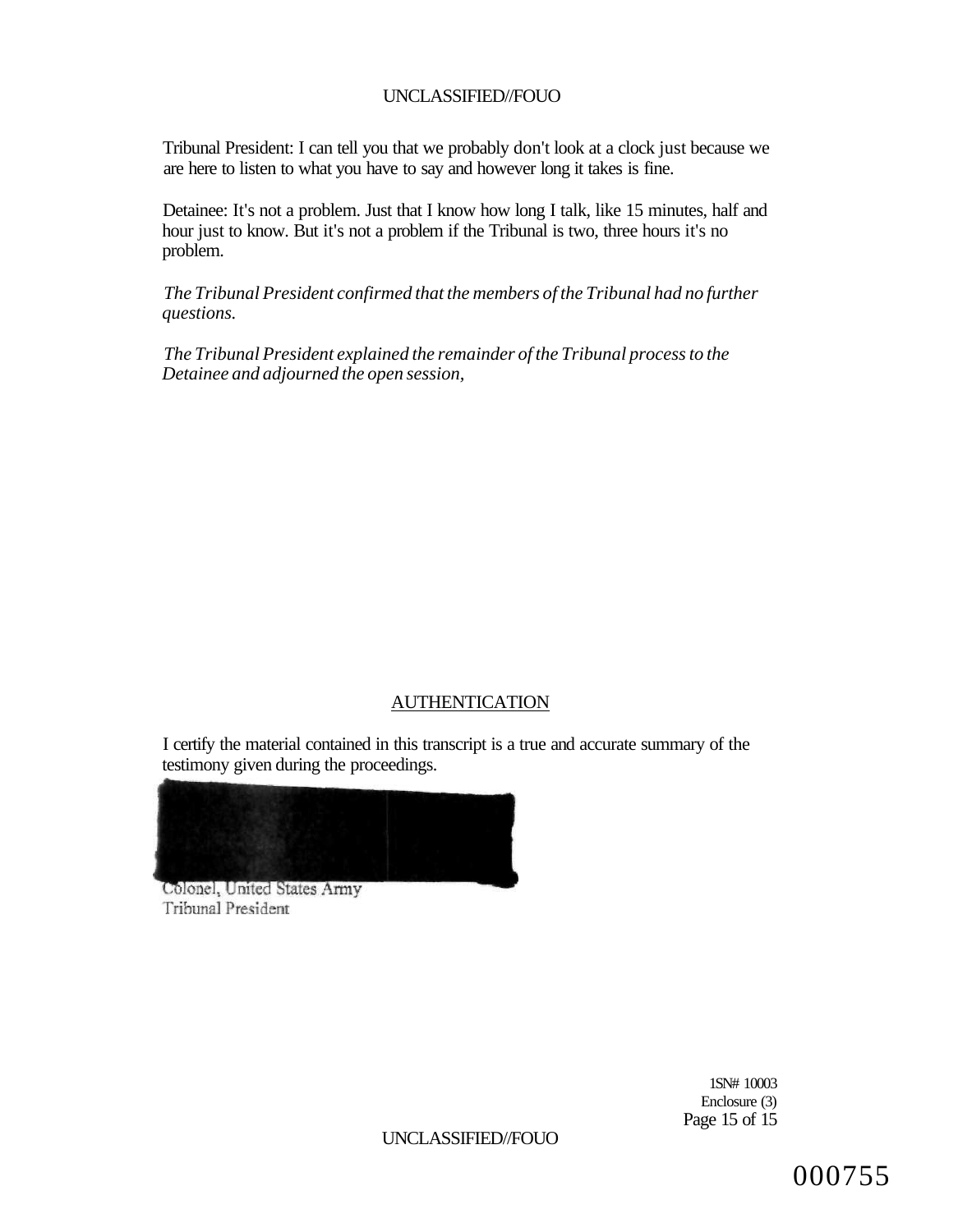### **Summarized Detainee Statement**

When asked by the Tribunal President if he understood the CSRT Process, the Detainee answered, <sup>t\*</sup>yes<sup>w</sup>.

When asked if he had any questions concerning the process, the Detainee answered as follows:

Detainee: I hope this hearing looks at the truth and represents true justice. This country has been a symbol of justice for more than two hundred years. I hope these hearings are notjust one movie from many movies that have pasted by us. I also hope I will be judged by the law and not by politics. Please leave the politics on one side and put the law on the other side.

Others that have been judged were promised they would receive the results of the Tribunal within three weeks. Over a month has passed and they still have not received the results. This causes me to doubt the seriousness of this trial. In spite of that, I shall start but before I do, 1 would like to comment on the accusations that have been made about me,

Tribunal President to Detainee: You will have time to comment on the accusations in just a few moments. We have a time set aside for that. This Tribunal is here to review the facts and not politics. If someone understood they were to be notified in three weeks, I am not sure were they got that understanding from. We do not control the process by which notifications are returned to the Detainees. I cannot tell you how long it will take. When we are done, we forward our decision to Washington, D.C. They review what we have done. Once they approve it, they will come back and tell you at that time. I do not know how long that process will take. Do you have any questions about the process we are doing today?

Detainee: I don't have any, but if my Personal Representative wants to say anything please go ahead.

Tribunal President: The Personal Representative will present evidence on your behalf in just a moment.

Tribunal President: The Detainee has requested one witness and one document for this Tribunal. The Detainee requested his fellow Detainee (10001) be brought in as a witness to talk about their relationship while in Bosnia. The witness has refused to testify at this Tribunal.

The Detainee also requested a document be presented from Bosnia concerning his court case, We have not been able to locate this document through the Bosnian government. We were not able to find that for you.

When asked if the Detainee wished to make a statement, the Detainee stated:

ISN #10002 Enclosure (3) Page **1** of**9**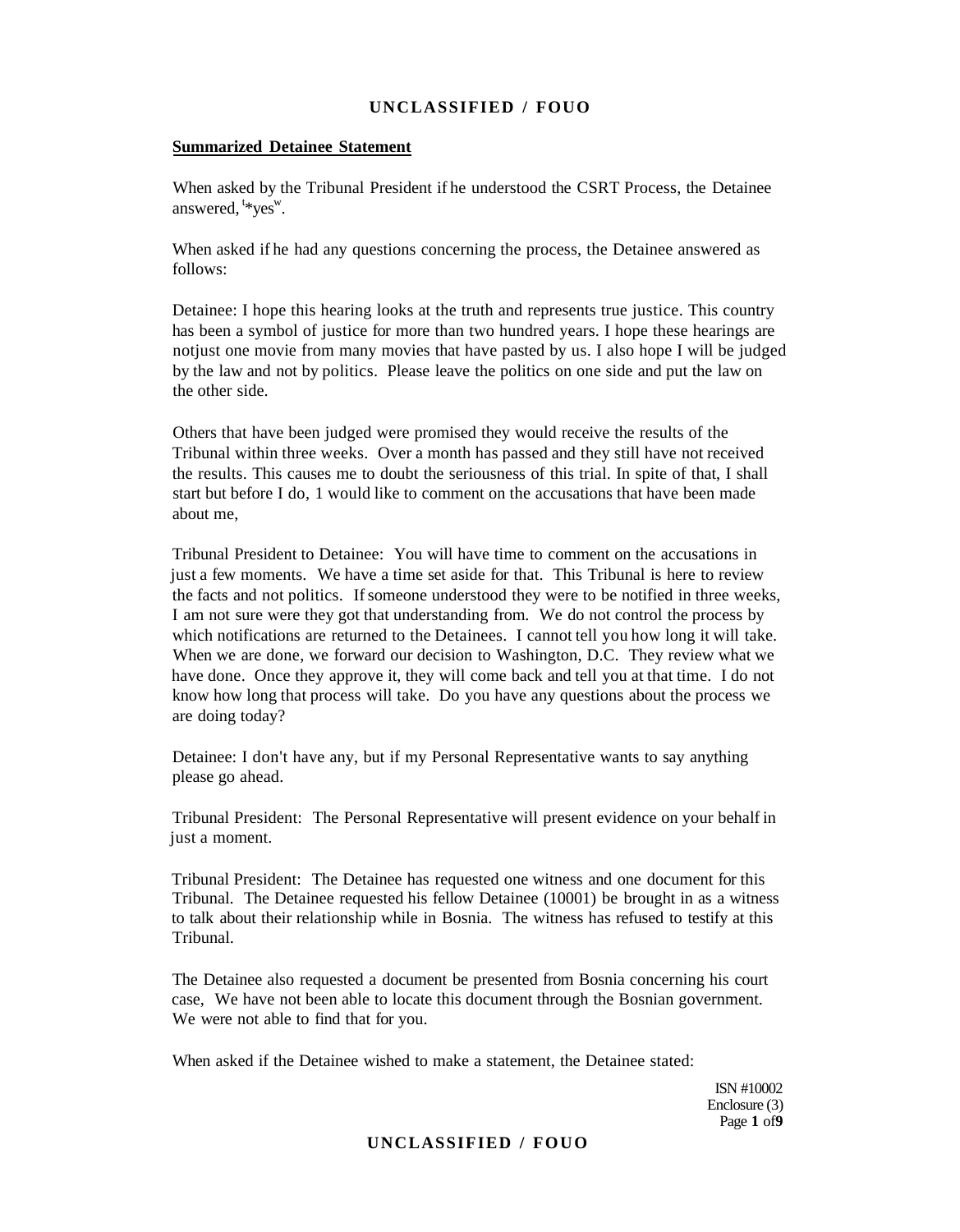Yes, I would like to respond to the accusations that have been presented. I might not respond to the accusations in the correct order, since I don't have the unclassified summary in front of me.

Tribunal President: That is okay, we understand.

When asked by the Tribunal President if he wanted to take an Oath, the Detainee answered:

I don't have a problem either way, but I prefer not to swear. Don't focus on me not swearing. The focus should be on what I say and the accusations. If I swear, it will not help me in any way. What will help me is the presentation of the accusations, and my answers to them. This is how the problem will be solved. In my eyes, the problem cannot be solved by swearing under oath, but by the truth.

Tribunal President: We agree.

The Detainee made the following statement:

[The Personal Representative asked the Detainee if he would like him to present his written statement. The Detainee stated he preferred to talk.

Detainee: Words are better than a written statement. The hearing is being recorded, so I prefer to speak.

I would like to point out something important. My detention from Sarajevo to Cuba was not legal. There is no current law in the world that allows for my detention from my country to another country. If I am accused of something in a country I was in, I should have been detained in that country. That country is recognized worldwide and therefore it has laws and courts. The court from the country should have tried me.

Let's assume I was guilty of something and received punishment for it. The punishment should have been in that country. I have nothing to do with Cuba. The intimidation from the Americans is what caused my illegal detention from one country to another country.

The Combatant Status Review Tribunal states I am an enemy combatant. Those words in my view are ridiculous and have no meaning. A sane person or a small child would never say anything like. The words 'enemy combatant' means a prisoner that has been arrested on *the* frontlines of the battlefield holding a weapon. In my case, I was kidnapped from my home by Americans. Therefore, the words enemy combatant doesn't apply to me.

Regarding paragraph 3.a.6, [The Detainee was arrested in October 01 under suspicion of planning to attack the American Embassy in Sarajevo, Bosnia-Herzegovina.J

> ISN #10002 Enclosure (3) Page 2 of 9

UNCLASSIFIED / FOUO

000757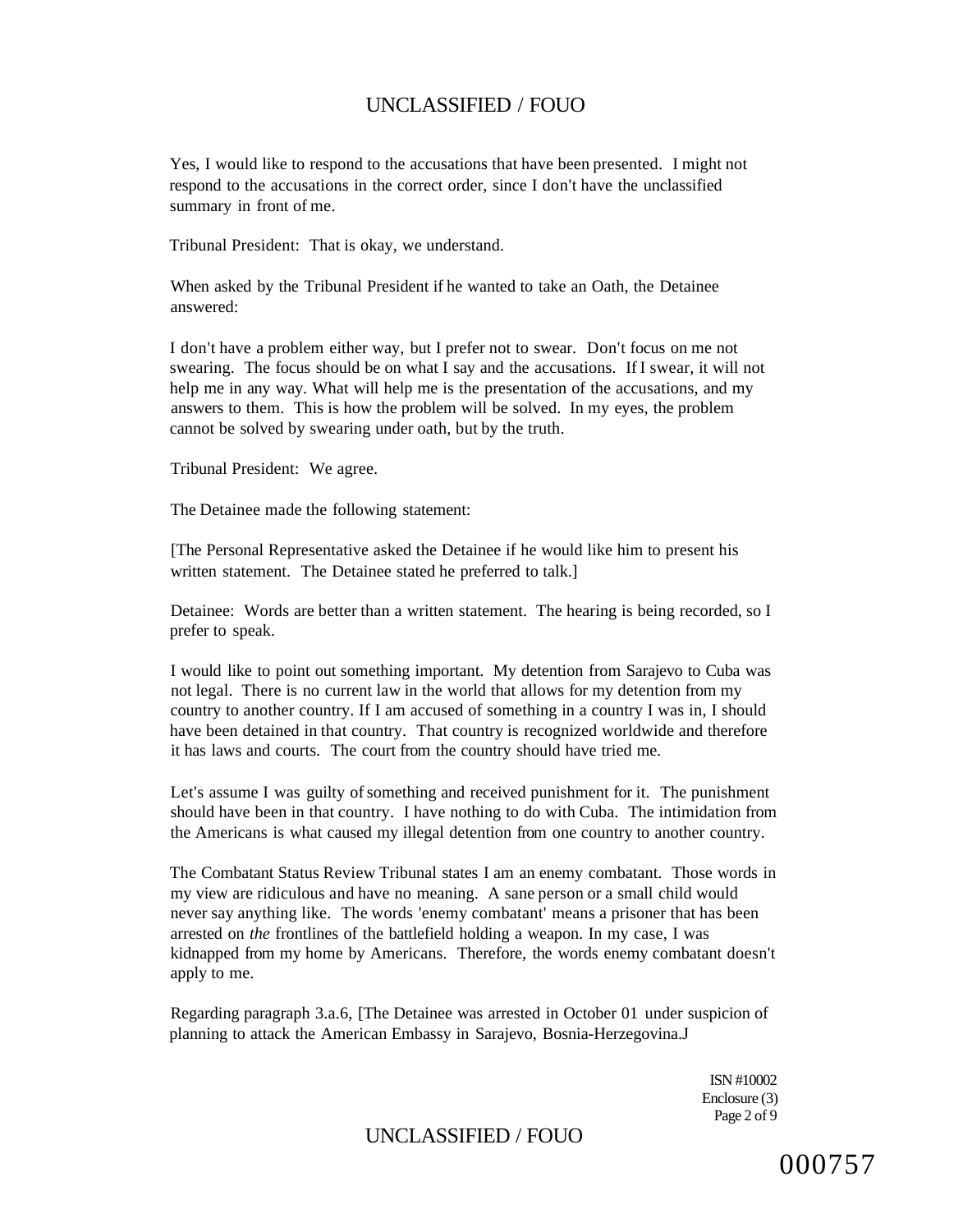The day I was detained at Sarajevo, I asked the interrogators why? The told me they didn't know anything about it, the Intelligence Department at the Embassy in Sarajevo was responsible. As far as they were concerned, there weren't any accusations against me. The pressure came from the Americans.

From my first day in Cuba, I asked the interrogators to questioned me regarding the bombing of the Embassy. They tried to avoid asking me questions regarding that matter. On occasion, they told me they knew I didn't attempt to blow up the Embassy; they only brought me to Cuba for information. They told me if I gave them information, they would let me go. I refused to talk to them until they addressed the accusation of the bombing of the Embassy. This lasted for eight months before they gave up on me talking. I was punished and placed in solitary confinement for three months. 1 was released, and again I was asked to talk. I refused to talk until they interrogated me on the matter regarding the Embassy. Approximately one and a half years passed, when an interrogator named James (who is still here) told me he wanted to be honest with me for the first time. He told me he wanted to tell me things he hadn't told me before. They didn't want to interrogate me about the night of the Embassy, because that information wasn't contained anywhere in my file. He went on to say he'd hope I would forget about the matter. After that, I started talking to them about other things.

The accusation I tried to bomb the Embassy is merely a moved cooked up the by intelligence people in Sarajevo. The intelligence community advertises to the terrorist media in Sarajevo. The news reported some people wanted to bomb the Embassy in Sarajevo. The people accused of the bombing were free at that time, they were in (inaudible). They should have been detained before the information was released. (I for example could have fled anywhere and they wouldn't have been able to catch me), I was arrested five days after the release of this information. If that were my intention, it wouldn't have made since to stay in my house.

I want the judge to ask the intelligence people, were working at that time, the truth behind my detention. From my first day in Cuba until now, I have not been interrogated on this matter. How can I be accused of something I haven't been interrogated on? Is that justice?

I am not asking to be presented with evidence on this matter. I challenge you to come up with any proof that I planned to bomb this Embassy. I have a witness who can testify I am innocent. I was detained in Sarajevo, tried and acquitted. But, Americans are Americans.

Paragraph 3.a.8, [The Detainee is a member of the Algerian Armed Islamic Group and attempted to assume leadership in the organization in November 2000,]

I left Algeria approximately fifteen years ago, in 1992. I met an Islamic group in the city. My whole life consisted of studying, until I graduated from the University. I then went to Bosnia were I worked for a charitable organization. After which, I was detained and brought to Cuba, If someone wants to become a leader in an armed Islamic organization

> ISN #10002 Enclosure (3) Page 3 of 9

# UNCLASSIFIED / FOUO

000758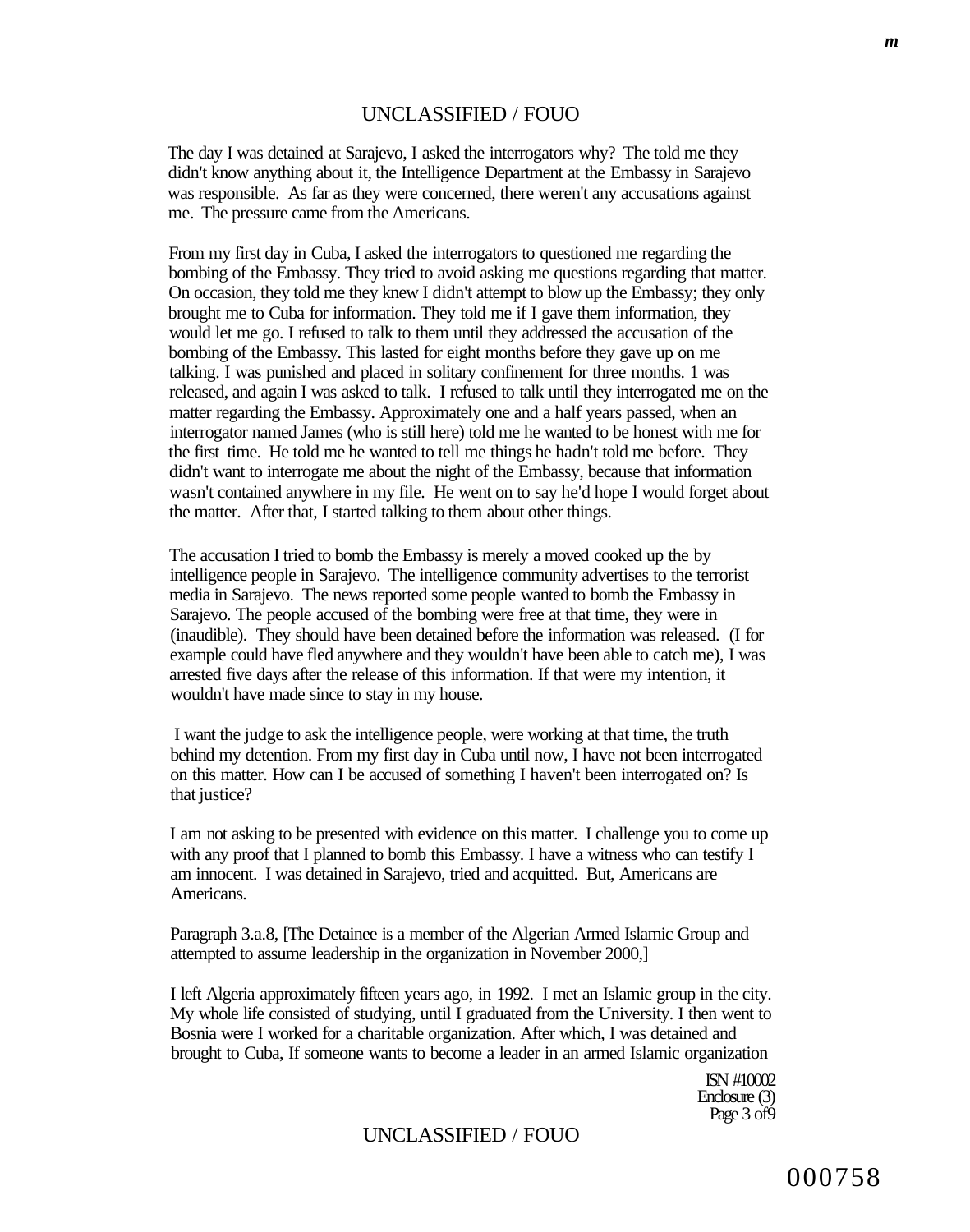in Algeria, that person should have lived in Algeria, not outside of Algeria. A leader is supposed to live with his group. It doesn't make sense if a group lives on one continent and their leader lives on another continent for several years.

The Algerian Embassy in Saudi Arabia, kept records of my time spent studying at the Islamic University. I have identification from the Embassy. The Algerian Embassy in Italy has a record of when I moved to Bosnia (Bosnia doesn't have an Algerian Embassy). If I had been a leader of an armed Islamic group and this group was considered dangerous to the Algerian government, I wouldn't have registered at the Algerian Embassy, because it would have been stupid. The government would have known where I was and they would have immediately arrested me and taken me to jail.

My passport was issued by the Algerian Embassy. If I were leader, as you have said, I wouldn't have gone to the Embassy for the passport. Algeria looks for everyone with any connection to this group. More importantly, the day I applied for the passport, the Ambassador told me over the phone he wasn't able to issue me a passport until certain procedures were met. The Ambassador told me he had to get in contact with the interior ministry in Algeria to verify the Algerian government wasn't looking for me. I was told it would take approximately four months. After four months, I was contacted by the Embassy and they said they were able to verify I didn't have any problems in Algeria. If I still wanted to apply for a passport, I would have to pay a fee. I received the passport and you have it with you.

I am not asking you for truth, but I challenge you to find proof or anything that looks like proof that I had anything to do with this group.

Paragraph 3.a.7, [The Detainee advocated attacking U.S. forces and supported the Fatwa issued by Usama Bin Laden.]

First, I am not a scholar or sheik to support Usama Bin Laden. I am not considered someone with great weight or great consideration. He wouldn't make me a leader, and I'm not a leader. I am just an employee who works in the Higher Saudi Arabia Charitable Organization. I was a professor who taught children Arabic in Bosnia and Herzegovina.

If you assume I am a scholar, Bin Laden is not a scholar. He is nothing more than a military man and I wouldn't help him. It might make sense if I helped him in military operations. However, I am not a soldier, my whole life has been related to books.

I did not go with Usama Bin Laden until after the events of 11 September.

I ask you and once again challenge you to find any proof that I aided Bin Laden in any of those Fatwas.

Paragraph 3.a.8, [The Detainee is a member of the Algerian Armed Islamic Group and attempted to assume leadership in the organization in November 2000.] [The translator

> ISN #10002 Enclosure (3) Page 4 of9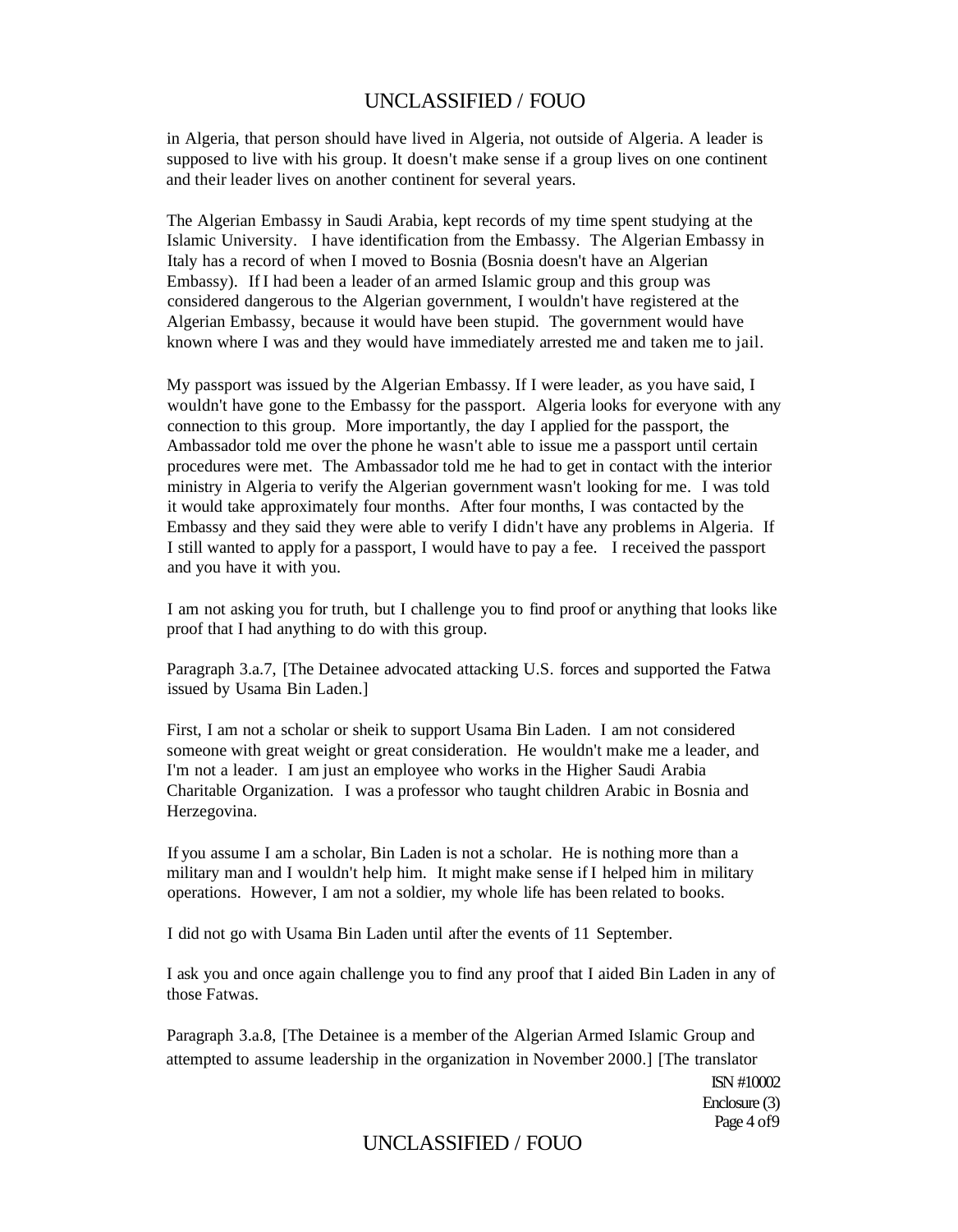referred to this paragraph after relaying the name Bensayah Belkecem. The response given by the Detainee could have actually been for paragraph 3.b.2, {Bensayah Belkecem, alias Mejd jis the apparent leader of the Algerian cell and has a direct link to Usama Bin Laden.}]

1 do not carry the status of others. For example, you can say this man who was this man's son is a member of this group. This is not my crime. Whoever wrote this accusation may have been drunk. I have only seen him twice in my life. I don't remember the exact time between each visit, because they were many years apart.

[Tribunal member asked Detainee to clarity with whom he was referring.]

Detainee: Bensayah Belkecem.

I asked him to come here as a witness, but he refused because he thought my Personal Representative was lying to him. He told me if I wanted him to appear as a witness, to have my Personal Representative ask him again. He would appear. I refused. I told the Personal Representative I only wanted him to testify that I didn't have a relationship with him and he didn't have one with me. I have only seen him twice. His testimony is in his file. I am sure he was asked if he knew me; and he answered the question.

Regarding the word 'apparent' in paragraph 3.a.2, [Bensayah Belkecem is the apparent leader of the Algerian cell] in matters of law, the word apparent isn't useful in any way. In law, either you did it or you didn't. I am being tried on a word that is not used in a court of law. 'Apparent' is not based on facts.

The accusation should be made against Bensayah Belkecem, not me. It would be humorous if I were accused as being a member of al Qaida just because my Personal Representative was a member. If he were a member of al Qaida, it had nothing to do with me.

Paragraph 3.a.l, [The Detainee is associated with a known al Qaida facilitator.]

I don't know anything about al Qaida or (inaudible) except after the surprising events of II September. In matters of law, you cannot say that I associated with a person; you have to tell me the name of this person. Who is it? Up until now, this man is imaginary. He doesn't exist. Also, assuming this person did exist, prove he is a member of al Qaida, and I am associated with this person. If you prove this person really is a member of al Qaida, it doesn't mean I am a member. I believe I have made a reasonable point.

I ask and challenge you to find one person or something that proves I had a relationship, or anything close to a relationship, with a man from al Qaida. You can look in Bosnia, the Earth, and the moon. If you find a man on the moon from al Qaida, tell me.

Paragraph 3.a.6, [The Detainee was arrested in October 01, under suspicion of planning to attack the American Embassy in Sarajevo, Bosnia-Herzegovina.]

> ISN #10002 Enclosure (3) Page 5 of 9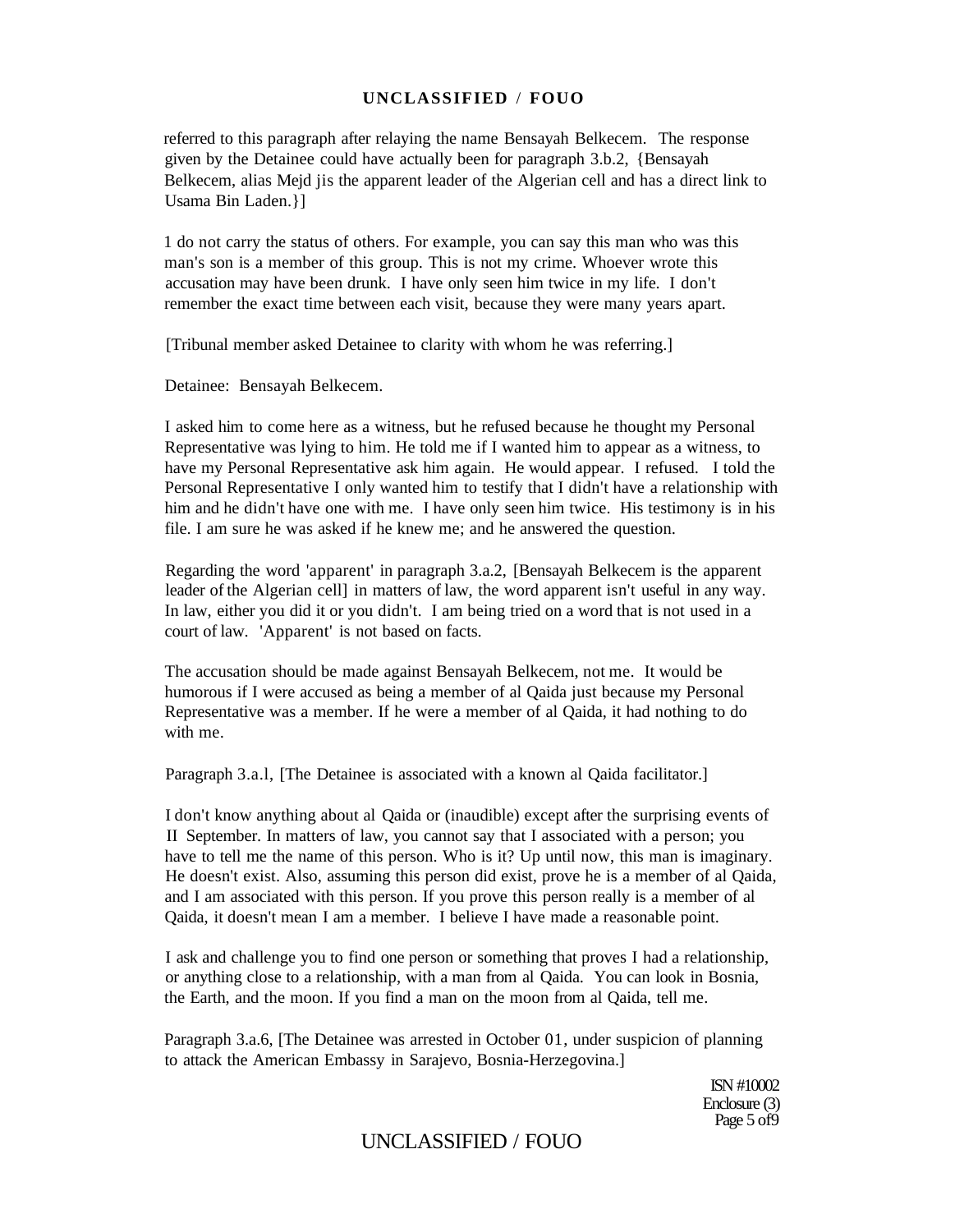When I was detained for attempting to bomb the American Embassy in Sarajevo, I sat in the police station for forty-eight hours being interrogated. Shortly before the end of the forty-eight hours, the interrogator told me they were waiting for replies, regarding me, from all police stations in Bosnia-Herzegovina. After an hour, they were able to verify the police didn't have any issues with me in any city. The head of the police department provided me with a piece paper that allowed me to leave. He said they no longer had a right to keep me there.

Shortly thereafter, The State Head of the police department apologized to me. He told me he was under pressure to keep me detained. He said he didn't want to go into details, but maybe I had an idea who the pressure was coming from. I was put in prison for three months before I was acquitted in court. I was then detained by the Americans and brought to Cuba. I believe it is important for the judge to get this document from the Sarajevo police department.

If I had problems in Bosnia-Herzegovina, I should have been tried there. Therefore, this accusation is not valid. There is a quote that states, "a chicken lays an egg and the rooster head hurts." The chicken's head should hurt, not the rooster's head. If all my problems were in Bosnia, then Bosnia's head should have hurt, not Americas.

I have not committed any criminal acts inside or outside of Bosnia.

Paragraph 3.a. 10, [The Detainee applied for a Visa in Sarajevo for travel to Afghanistan on 27 September 2001.]

How could I apply for a Visa in Bosnia-Herzegovina for Afghanistan, when there isn't an Afghani Embassy in Bosnia? To my knowledge, I have never known of an Afghani Embassy in Bosnia.

I would also like to point out, not everyone that travels to Afghanistan is a terrorist. Everyone has there own personal reasons for traveling to Afghanistan. Some travel to study, some travel for charitable organizations.

I would like you to provide me proof that I applied for a Visa from the Afghani Embassy, if there is such an Embassy.

Paragraph 3.a.5, [The Detainee had charges filed against him by the Bosnia-Herzegovina government for International terrorism.]

I don't support or advocate any terrorist acts whether they are local or worldwide.

I would like you to show me proof that I advocated terrorism. Provide me with one witness that will say I encouraged them to perform terrorist attacks.

Paragraph 3.a.l 1, [The Detainee was jailed in late 1997, for robbing a U.S. Citizen.]

ISN #10002 Enclosure (3) Page 6 of 9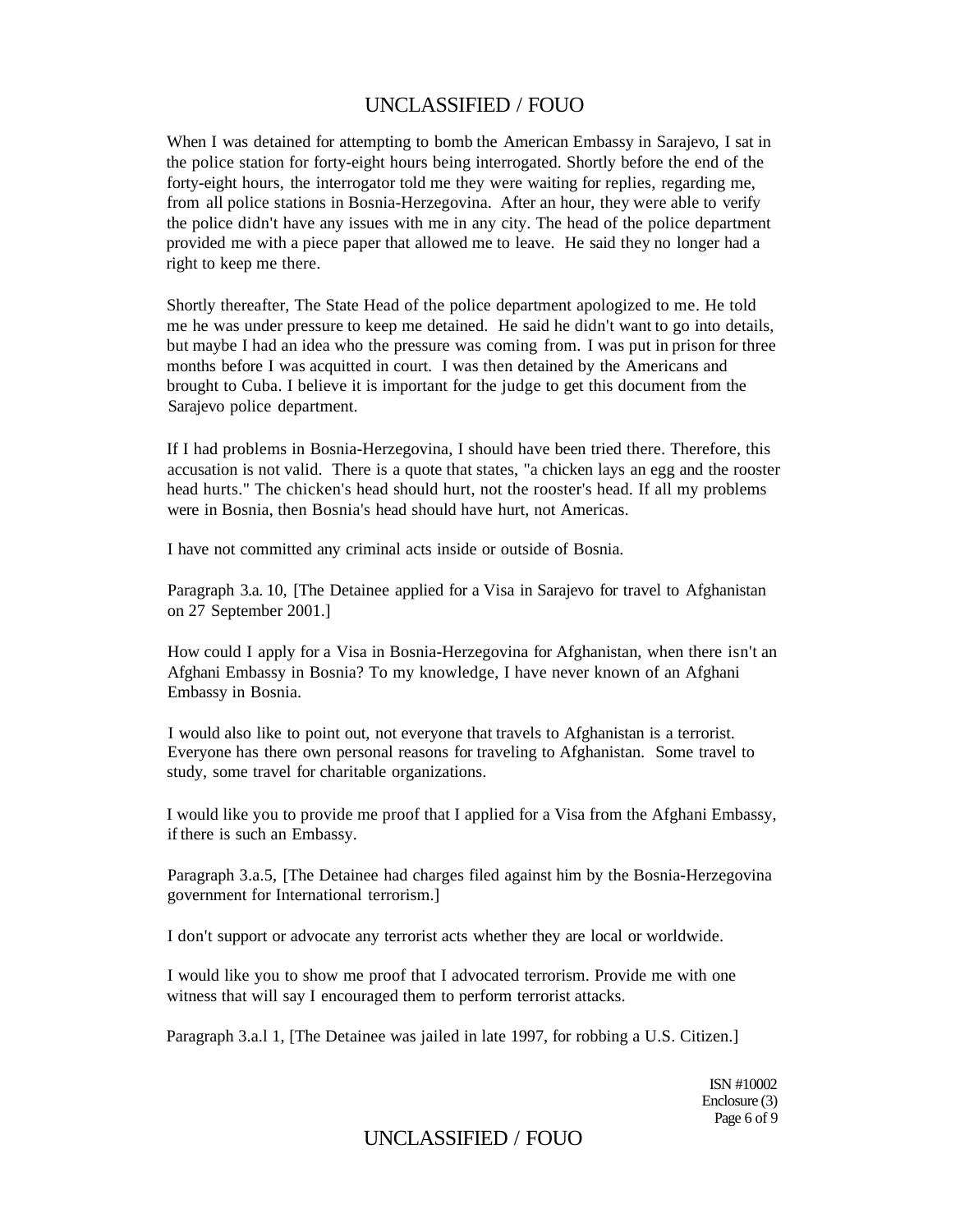I was accused of that accusation in Bosnia-Herzegovina. After spending time in prison, I was acquitted by the court and released. Lets assume I did this, I served my time. I don't understand why it was presented again. This happened in Bosnia-Herzegovina and not in America. I have been punished for this, and I served my time. I considered the matter closed. You don't have the right to bring up this accusation, unless you want to be laughed at.

Tribunal President to Detainee: That is one thing we agree on. That point has no bearing on this case.

Detainee: God knows I have answered all the accusations. The last thing I would like to say is I hope this trial is fair. I am ready if you find anything on me then punish me as you see fit. I hope there is no political pressure on these trials. I also hope, there are no invisible hands playing (inaudible) regarding the trials of these people. I hope, that I am tried according to the law and nothing else. Regarding my Personal Representative, do you have anything? Thank you for listening to me.

### Summarized Answers in Response to Questions by the Personal Representative

Q. When you were talking about Usama Bin Laden, the translation came out that you did not know him until after 11 September. I believe he meant he did not know of him until 11 September.

A. I did not know him or anything about him.

Q. Would you like me to give the Tribunal your written words that you provided me the other day to remind the Tribunal of your testimony?

A. Yes. I hope when you review the facts, you will pay more attention to what I said then what I wrote because there were things I remembered that were not on the paper.

Tribunal member to Detainee: The reporter will provide a transcript of your statement, and we will review that.

Detainee: Excellent.

[Translator clarified she made a mistake when the Detainee talked about studying in a city in Saudi Arabia. The Detainee said Medina. Medina can be referred to as a city or a place. In this case, Medina was the city in Saudi Arabia {not a city}.]

### Summarized Answers in Response to Questions bv the Tribunal Members

Q. Did you have any plans *to,* or ever want to travel to Afghanistan?

A. Never. I have never seen Afghanistan, and I never had any intentions of going there.

ISN #10002 Enclosure (3) Page 7 of9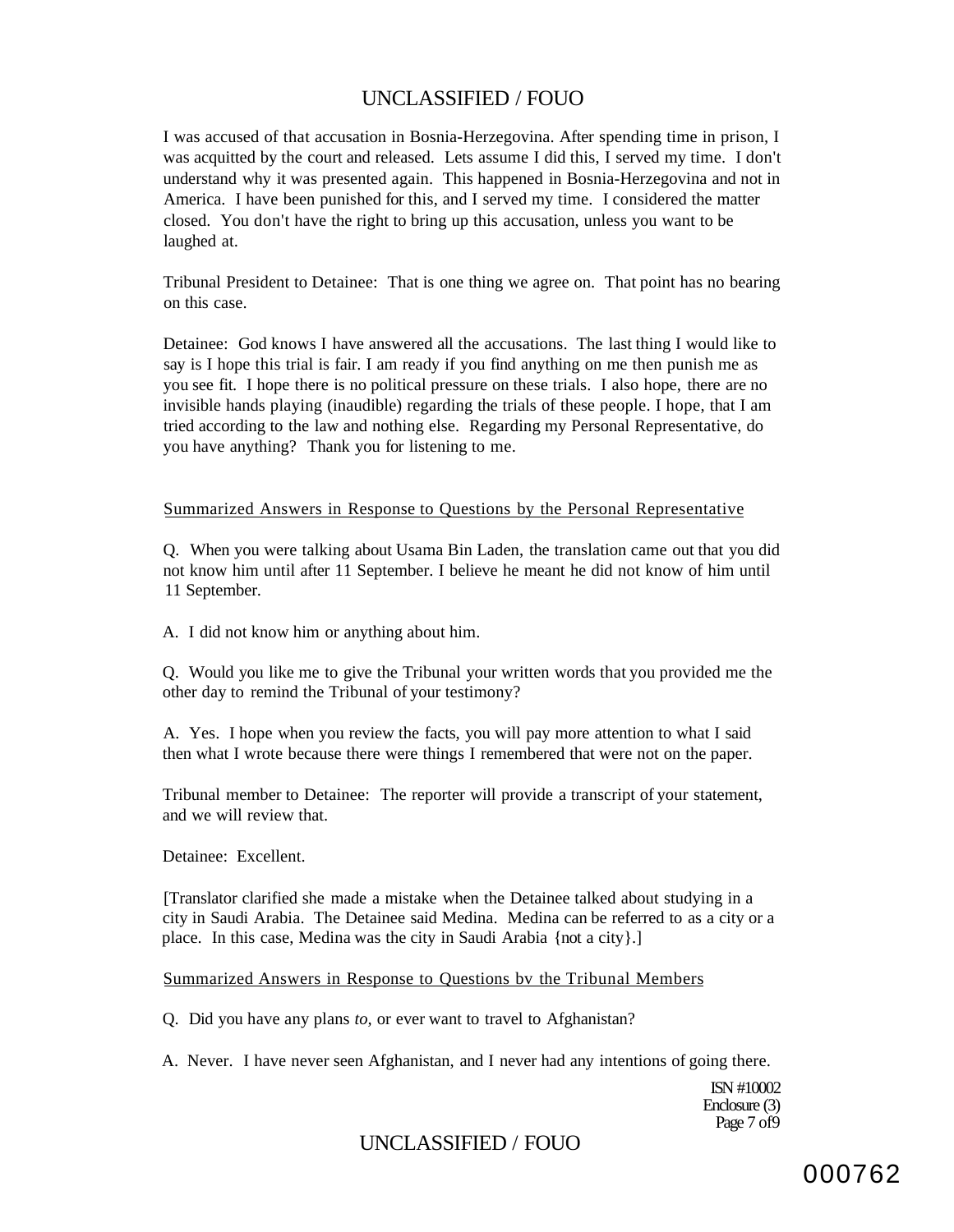Q. You stated when you left Algeria you went to work for a charitable organization?

A. When I left Algeria, I went to Medina to study. After I graduated from the university, I went to Bosnia.

Q. In Bosnia you worked for the charity organization?

A. I was a teacher at the Arab college. I taught children Arabic.

Q. What was the name of that organization?

A. The Higher Saudi Organization.

Q. Were you ever a member of the Algerian Armed Islamic Group?

A. I was never part of it. I was very young when this organization was formed. I left Algeria when I was twenty or twenty-one years old. Since I left, I have not returned to Algeria. When I wasn't studying at the Islamic University in Medina, I was in Bosnia-Herzegovina. That was from 1996 until I was detained and brought here.

Q. When you were captured in Bosnia, where were you?

A. I was leaving prison. Please repeat the question.

Q. When you were captured by the Americans, where were you?

A. I left prison and was headed for my house. It was nighttime, around 9:00 p.m., when I received my acquittal paperwork. The American forces and the United Nations, with the help of the Bosnian police, captured me.

Q. You never reached your home?

A. No.

Q. Who else was with you when you were captured?

A. There were five people. The day I was captured?

Tribunal President: Yes

A. When I was captured I was alone. They came to my house. The first to arrive was the Bosnian police (intelligence police). They came by at 8:00 p.m. and told me they wanted to search my house. I told them no problem, come in. I asked them, what was the problem? I was told there wasn't a problem they just wanted to search the house. For four hours they searched my house, from 8:00 p.m. until midnight. After they searched

> ISN#10002 Enclosure (3) Page 8 of9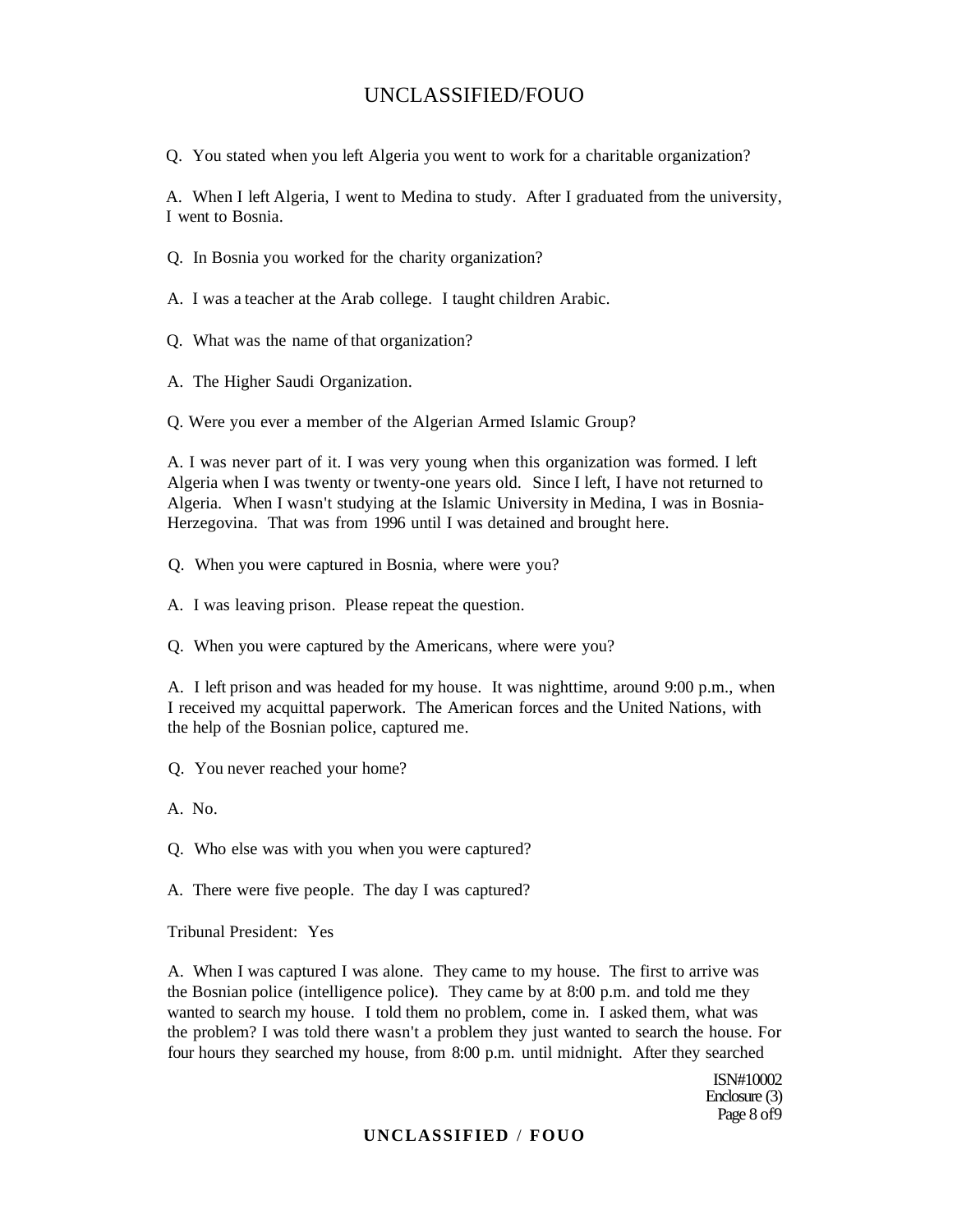my house, they told me to come with them to search my car. They searched my car for an hour, before I was asked to go to the police station. I was interrogated for forty-eight hours I was transferred to the higher court. The judge ruled I would be detained for three months. After serving three months, I was acquitted. I was then kidnapped, as you know the story.

- Q. When the Bosnian police came to your home, was there anyone else there?
- A. Two individuals from the United Nations and the Bosnian police.
- Q. Who did you have at your house before the police came?
- A. My wife.
- Q. No one else?
- A. No.
- Q. Personal Representative do you have any other evidence to present to this Tribunal?
- A. No.

The Tribunal President asked the Detainee if he had any other evidence to present to this Tribunal. The Detainee stated, "no."

Detainee: I see the biggest problem regarding me is the bombing of the Embassy. I ask that you ask the intelligence authorities who were during that time in Sarajevo for the real reason I was detained. Then, you will know the truth.

Tribunal President: It is our objective to discover the truth And we will do everything we can to find that truth.

# AUTHENTICATION

I certify the material contained in this transcript is a true and accurate summary of the testimony given during the proceedings.



**Tribunal President** 

ISN #10002 Enclosure (3) Page 9 of9

UNCLASSIFIED / FOUO

000764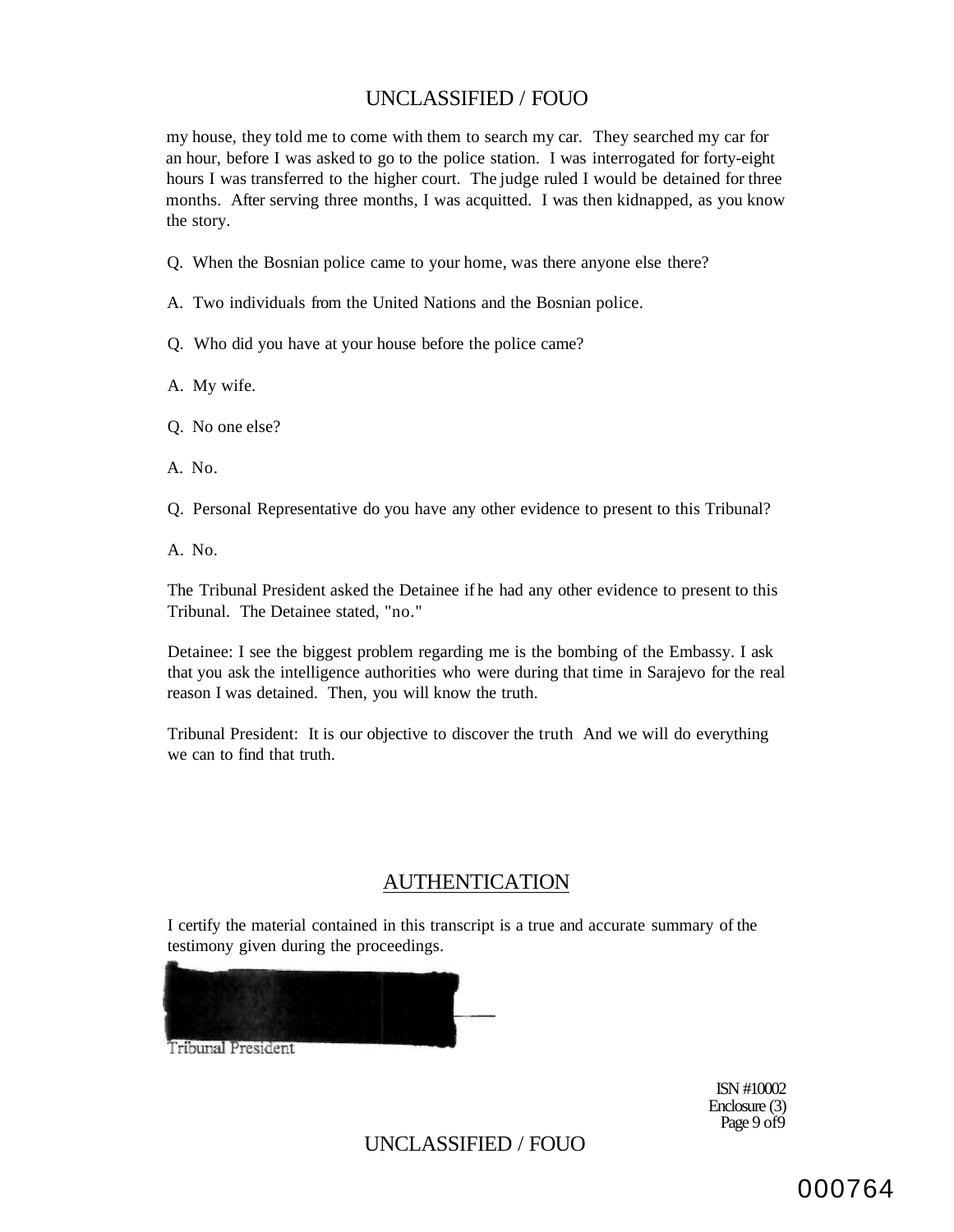These are my detailed responses to the accusations that are facing Sabir Alahmar from the side of the concerned authorities . As fotr that I say :

As for me being an enemy combatant ( EC), this is basically wrong .1 have been kidnapped, a kidnapping from the prisons of Bosnia and Herscovia in Europe accordingly I have nothing to do with being an EC. As the EC is the one who had been arrested from the front line and in the fighting arena, with a gun at hand .

As for me having been associated with one of Al Qaida operatives This is all purely bull shit. This is an allegation that needs evidence, but evidences I also need to say : who is that person? Then you have to prove that he is AIQaida associate. Then get me his testimony that testifies that I have a relation with him. That you need to prove beyond doubt that this person is also a member of AIQaida .

As for the one named - Ben Sayeh Belgacem. Who may be as the committee of revision claims is one of the leaders of some Algerian cells, that is directly connected to Usama Ben Laden (UBL). I say: if that person is as such then what is my crime? I am not responsible for other's mistakes, and they being criminals. If they were so ..Every one is responsible for what he does, he himself no one else ..This is the conventional thing in all international tribunals.

Let us suppose! am responsible for what others did. Then the revising committee is not sure that Mr. Ben Sayeh Belgacem is the one leading this Algerain cell that is so close to UBL, as the committee says, maybe and maybe means doubt and you can not build anything on doubt.

AS for the fact that Mr. Sayeh Belgacem had contacted by phone ...etc. I say : This accusation is supposed to face no one but Ben Sayeh Belgacem, not Sabir Alahmar, as ! am not supposed to be punished for someone else's mistake .

-As for my being arrested on suspicion of being related to terrorism . I say:

That this is a plot cooked by hidden guys well known to the Americans for sure. I have been arrested in Bosnia and Herscovia for three months. All interrogations were done with me. Then I was charged by the Bosnian Justice. The result -that is- the judge's decision was -I am innocent and no authority, anywhere, has the right to follow me any more. But the American plot insisted to arrest me and to bring me to Cuba . Then I say the day I was arrested the police authority in Sarajeevo, the capital, has investigated me thoroughly, all through Bosnia police centers and Herscovia, Accordingly they inquired about my situation in Bosnia, the answer from their side was I have no problem with any body at all and no one is looking for me all through the cities of that country for anything. The police director himself gave me a paper that proves that. This you can request from them or from my attorney in Sarajevo.

- AS for the accusation that I tried to blow the American Embassy in Sarajevo This is all bull shit and plain wrong for the following reasons:

Since the day I was arrested and up to this people's day No one had interrogated me on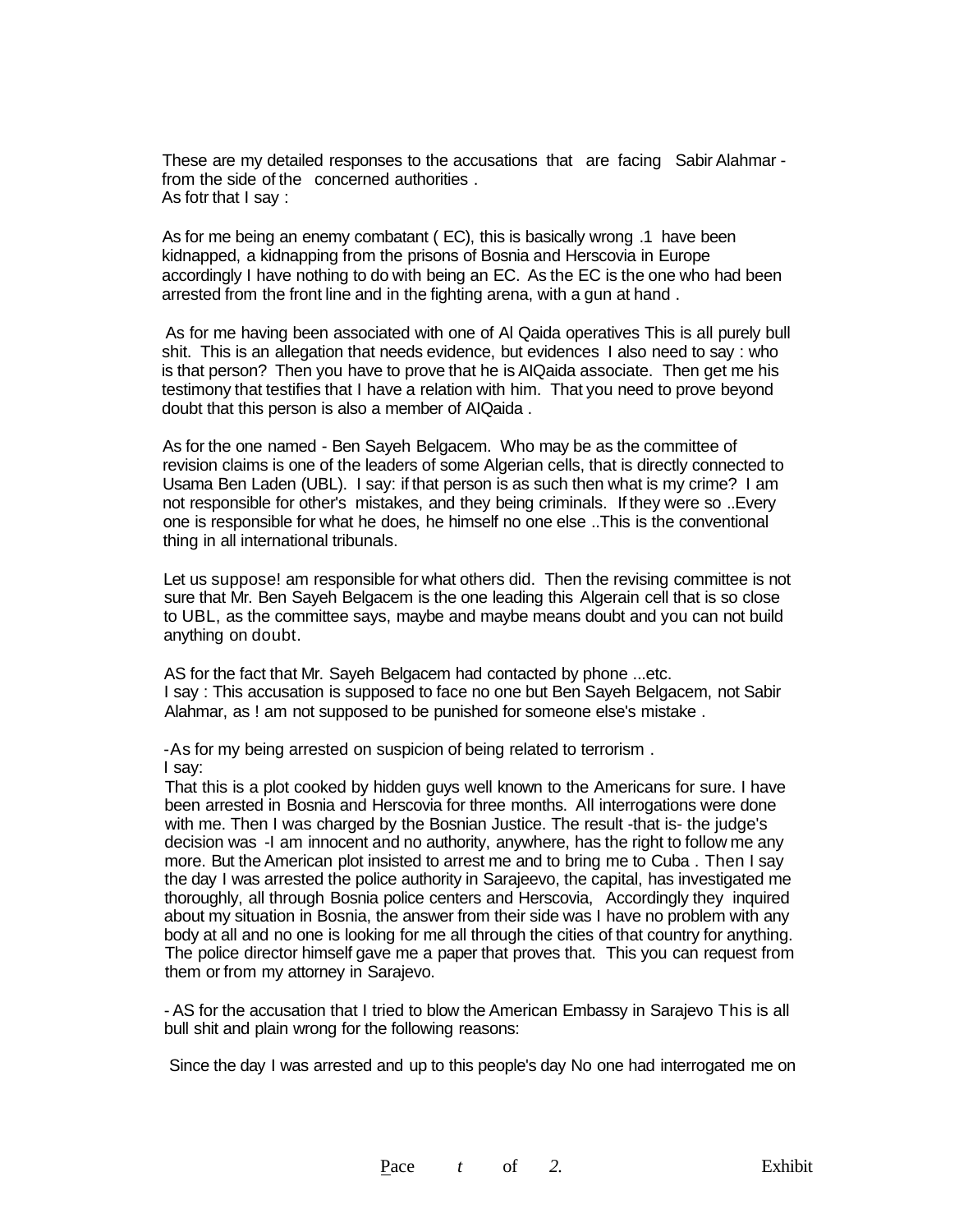this subject.. Yet so many times have I asked the interrogators to interrogate me for that but they were evading this each time. They even said to me about a year back, we do not want to talk to you about the Embassy subject because it is not at all in your file. Interrogator James said this to me, he is in this island now. We brought you here to give us information only. Accordingly I say that how can I face such an allegation that I have not been interrogated for, they even deny it.

- As for the allegation that f encourage fighting the USA and I am in favor of UBL (fatwas.) I say that this is base-less talk and is not true .This is an allegation that necessitates proof and you have not a single eveidence for that. I hereby request the revision committtee to give me one single proof or give me one word that I said in this line to encourage fighting the USA.

As for being in favor of any of UBL fatwas. I say that this UBL in fact I only knew him after September 11th events. Then again this man is not a scholar so that I should favor his fatwas. He is in my opinion nothing but a military man and who ever is like that can not be favored nor can he give fatwas. I request the revising committee to give me one single evidence that I support this man.

-As for my being a member of the Algerian Islamic Armed Group(AIAG), and that I tried to lead the group sometime in 2000. This is a belated mistake and a wrong allegation. My evidence against this is that you can inquire about me in the Algerian emabassy in Jeddah In Saudi Arabia where I used to live as a resident or the Algerian Embassy in Italy whence i used to live in Bosnia and Herscovia, where I was officially registered with them and hold a consulate card ..If I were a member of theAlAG I would not have gone to the Embassy of my home and registered myself with them also the same thing applies for Italy. Since in that case I will be arrested on the spot.

I say that because in around the year 2000 I renewed my passport in the Algerian Embassy in Italy. Before renewal they told me that they have to wait for response from the home affairs department in Algeria { Ministry of interior) for the permission to renew it. Four months later the response came as OK, permitted to renew my passport as there is no search for me as I have no problem with any body at all. What is meant here is that If I were a memeber of the (AIA G) then I would have been arrested and my passport would not have been renewed And If I were a memeber of the (AIAG) I would not have registered myself in the Embassy as it makes my arrest easy and I would have uncovered myself.

-As for the allegation that I applied for a visa to enter Afghanistan in Sarajevio this is also plain lying as there is absolutely no embassy in Bosnia or Hescovia that gives Afghanistan! entry visas.

As for my being imprisoned in Bosnia for stealing from some American This according to my knowledge occurred in 1996 in Bosnia and Hescovia. I spent some time in prison and went out free as there was a review of my case and I was declared innocent of that charge.

Then suppose that was true If ever it was that I stole from an American this stealing must have occurred a long time back, and I spent the prison punishment I had to and the Bosnian Justuice took course. Why is this case reopened?

These are my responses to the allegations that I am facing. I hope you will be considerate in looking at it in depth.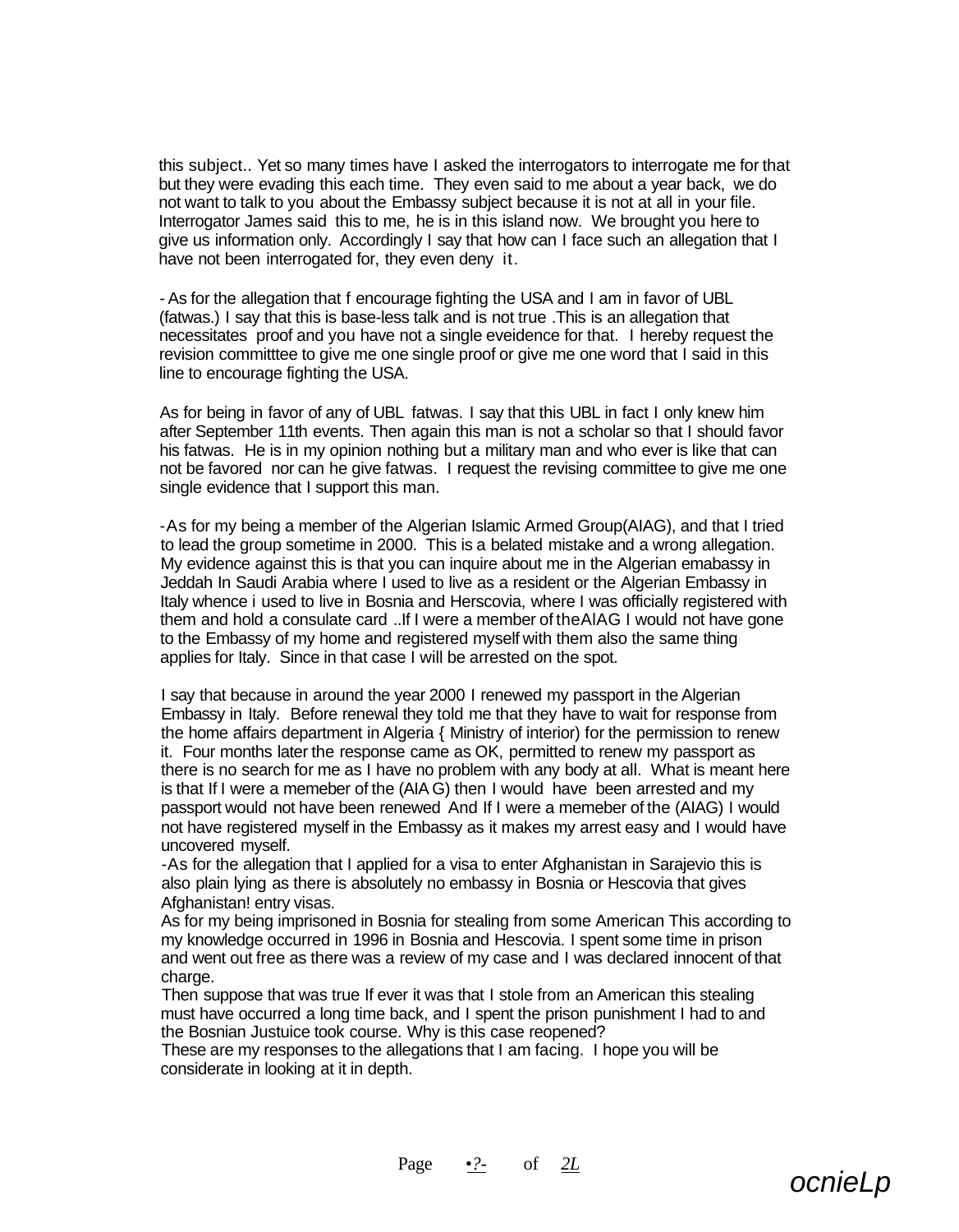# **Summarized Sworn Detainee Statement**

With the permission of the Tribunal President, I would like to say something before I respond to the accusations.

In the name of Allah, when I was in Bosnia, everybody knows I was very moderate and very nice. I was not an extremist. This is very well known. I was brought up not to harm anyone, but to be just and fair, that's how I grew up. I learned that my religion forbids harming others. In our Koran, it says it is absolutely forbidden to kill a human being. The Koran says killing one person is like killing all of humanity. If you bring one person to life, it's like giving life to all of humanity. You can check this in the English version of the Koran.

With God as my witness, if you believe me or not, it's not important, but I absolutely never supported and always condemned any terrorist act against the United States or anybody else.

As I love life for myself, my family and my kids, I love that for everybody else. I believe all religions should live in harmony and in peace.

For these reasons, I am against any and all terrorist attacks. That's why I'm surprised I'm in this camp, in prison now, classified as a terrorist or enemy combatant.

## *The Detainee responded to each point in the Unclassified Summary of Evidence.*

• 3(a) **The** Detainee is associated with AJ Qaeda.

This is absolutely not true. I've never heard of them until the 9/11 incident. I heard about it through the media. How can you associate me with an organization I've never heard of? As I said before, I'm against any terrorist attacks.

I've lived in Bosnia for a long time, and you can check and see that I've never been associated with or belonged to any terrorist or criminal organizations. Further, all the years I spent in Bosnia, I never broke the law, not even for one day. I've never harmed Bosnians, or foreigners, ever.

You say I'm associated with this organization, so if you have any proof just bring it.

> 1SN# 10006 Enclosure (3) Page 1 of 25

000767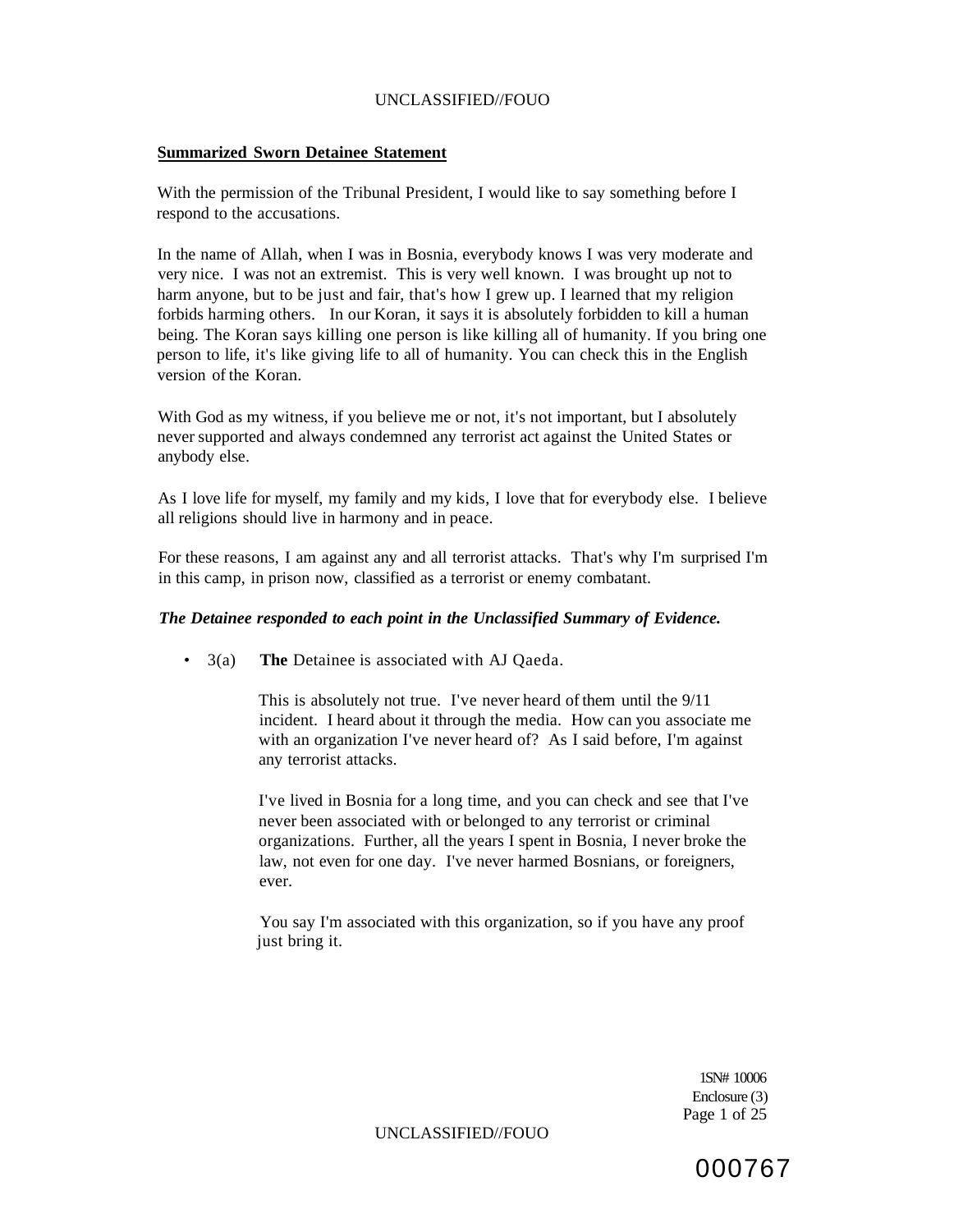# • **3(a)(1) The Detainee was arrested with Bensayah Belkacem, a known Al Qaeda associate, for International Terrorism by the Bosnia-Herzegovina authorities.**

I've never met this person and I've never seen him in my life. Interrogators asked me before about his name and I told them I don't know this person. You can ask my wife, my work, people I've associated with, ask them if they've ever seen me with this person, if this person came to visit me, if Pve talked to this person. You can ask. I've never had anything to do with this person.

You say I was captured with this person and this is not true. I surrendered myself to the police; they didn't capture me. I went myself and surrendered.

Does the President of this Tribunal think that if someone would surrender himself if he weren't innocent? I don't think so.

# • **3(a)(2) Bensayah Belkacem had phone conversations with Abu Zubaydah, a senior aide to Usama Bin Laden, who was in charge of screening recruits for Al Qaeda training camps in Afghanistan.**

I don't know the first person or the second person. You can ask either one of them, I don't know them. You can ask the second guy, I believe you have him in jail. Ask him if he knows me.

The second one, I didn't hear about him until I was here. I've never heard his name before. How can I hear of him here, and be accused of knowing this person?

## • **3(a)(3) The Detainee and others acted as an organized terrorist group and they were in contact with a known Al Qaeda member, Abu Zubaydah.**

This is not true. I don't know anyone except the three names I gave you, that are going to be my witnesses. All three of these were working in international organizations and humanitarian organizations. We have no relation whatsoever with terrorism, so how could we have contact with people that have relations with terrorism?

It doesn't make sense and it's not logical that we'd be working with humanitarian organizations and then be doing terrorism. It doesn't make sense. Each one of us has a family and kids.

I've been living in Bosnia for 10 years. If my goal was terrorism, why wouldn't I have done that a long time ago? Why did I wait until the end?

> 1SN# 10006 Enclosure (3) Page 2 of 25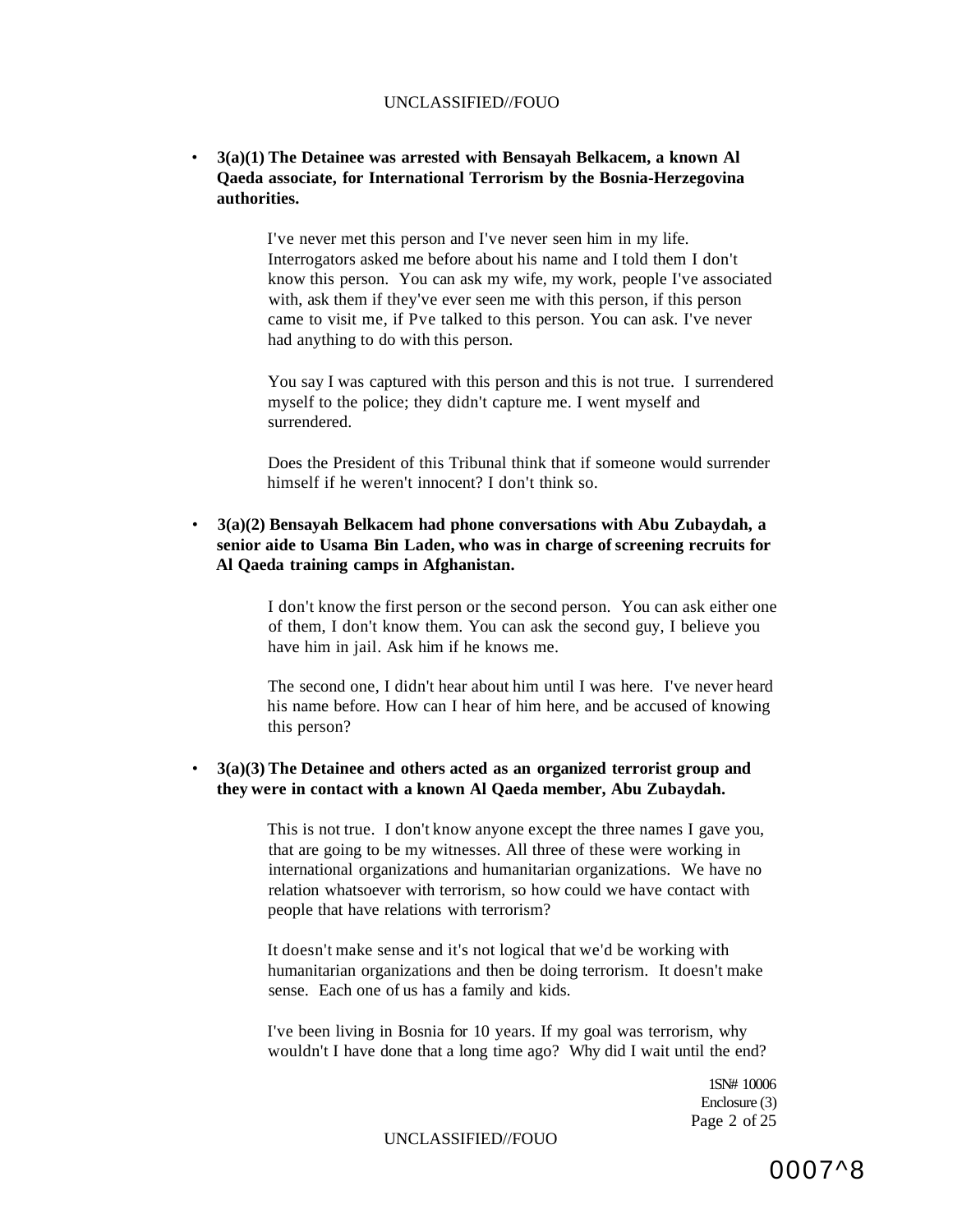If I was thinking of terrorism, I would have thought about it for a while, not just at the last moment.

You have these people's names. You can double check with them. I have no relations with terrorists whatsoever.

## • **3(a)(4) Detainee was arrested by Bosnian authorities in connection with a planned attack on the American embassy.**

First, that's not true. When I heard about the accusations, I went to the police myself. They didn't capture me, I went myself.

I never walked the streets the American embassy was on, I never observed or watched it or anything ever. If you have any proof of this, it's no problem, please bring me proof and confront me with it.

Also, the Supreme Court of Bosnia found us innocent because there was no proof and nothing to sustain the allegation that we were plotting to attack. They set us free. We were found innocent by the Supreme Court of Bosnia.

Plus, if I was really a terrorist, or if I were to do any terrorism act, instead of going to the police, 1 could've easily escaped and left the country.

I knew that the three that were going to be witnesses were captured, **so** I had plenty of time. Before I went to the police, I heard of their capture and I went myself. They were captured 2 or 3 days before I went to talk to the police, so I had plenty of time if I wanted to do something. I still went to the police on my own. I could have easily escaped if I wanted to because I had my passport and I had money.

The papers from the Court that say we are innocent do exist. When the Bosnian Commission was here, they showed me the papers and I read them myself. It said the International Human Rights Organization was suing the Bosnian government for our treatment.

They went to court on our behalf because they treated us badly. The document didn't just show that we were innocent, but they also gave us compensation for our families. They gave us 10,000 marks each. I saw the document showing that amount.

I believe you can get these documents because the Bosnian Delegation showed them to me. It shouldn't be too hard to get it back from them or to get a copy from them.

> ISN# 10006 Enclosure (3) Page 3 of 25

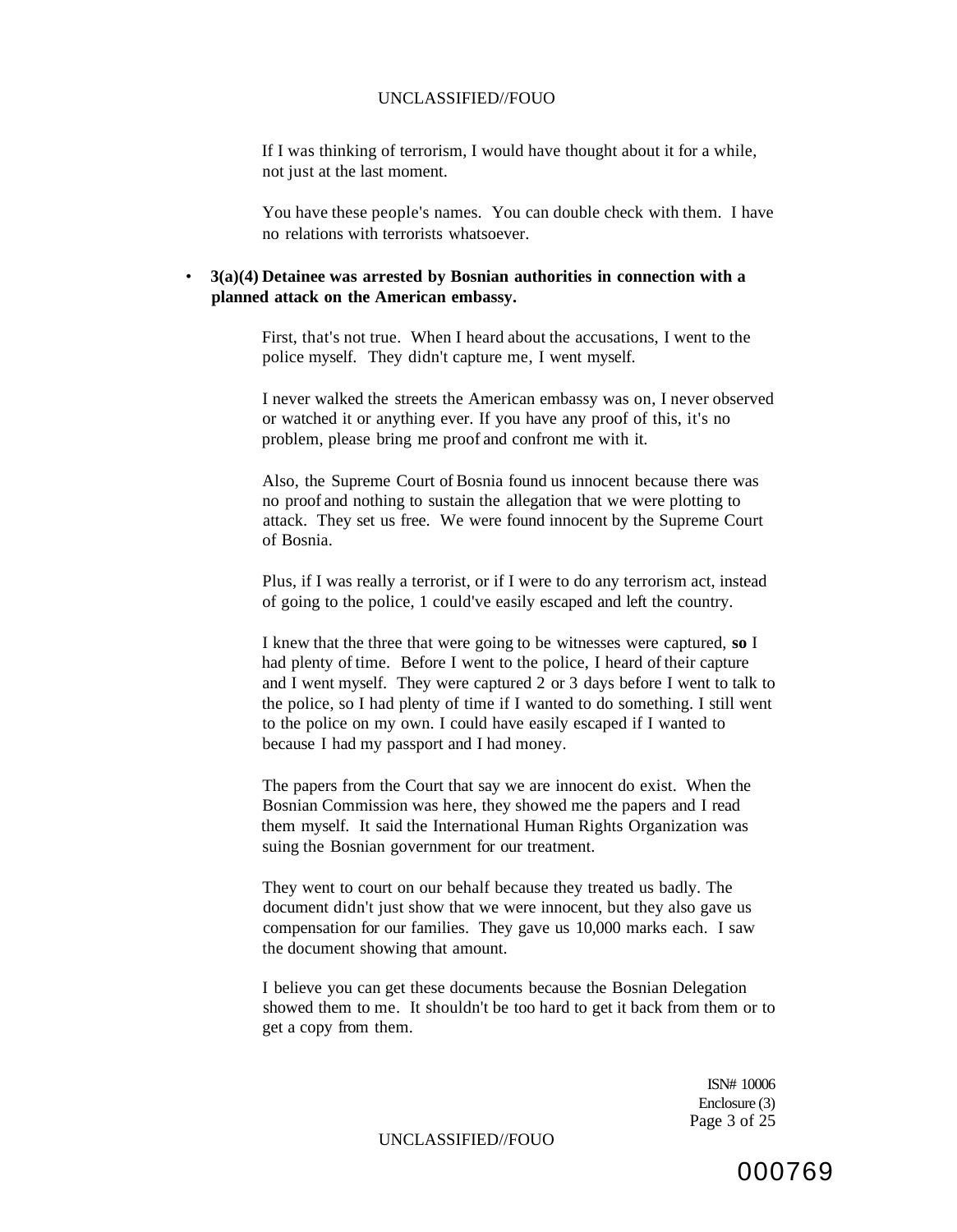*The Tribunal President advised the Detainee we would continue to try to find those documents.* 

• **3(a)(5) Detainee is a member of the Mujahadin network. Also, Detainee is likely a member of Armed Islamic Group of Algeria, a militant organization.** 

What do you mean by Mujahadin? Where? When? What do you mean by this? This is not clear. It is just a general statement.

First, this is not true. The accusation is not clear, saying I'm part of Mujahadin. You say I'm a member of this Islamic Algerian Armed organization. I left Algeria in 1990, and from what I know, this organization was formed long after I left Algeria. You can contact the officials in the Algerian government and ask them if I really belonged to this organization and they will be able to give you the right answer.

• **3(a)(6) Armed Islamic Group of Algeria is on the list of sympathizers and helpers of Usama Bin Laden's Al Qaeda.** 

As **I** mentioned before, I am against any terrorist acts. How could I belong to an organization that I strongly believe harmed my people in Algeria?

This is all I have to say. I'm convinced and I believe that you will look at my responses and accusations with an eye of justice and fairness. My response to the accusations has ended, but I would like to bring the witnesses.

# *The Tribunal President advised the Detainee that the witnesses wilt be brought in later, but the Tribunal Members have some questions to ask,*

## **Tribunal Members Questions to the Recorder**

- **Q:** The Detainee mentioned he had seen a document from the Supreme Court of Bosnia that indicated he was innocent of the charges against him. I presume that refers to exhibit R-4. Do you have any knowledge of the document he is speaking of?
- A: I am familiar with this document [R-4], but I don't believe it is the document the Detainee is referring to.

## **Tribunal Members Questions to the Personal Representative**

- Q: Are you familiar with the document the Detainee has spoken of?
- A: I am familiar that it was a requested piece of evidence that was unable to be located.

ISN# 10006 Enclosure (3) Page 4 of 25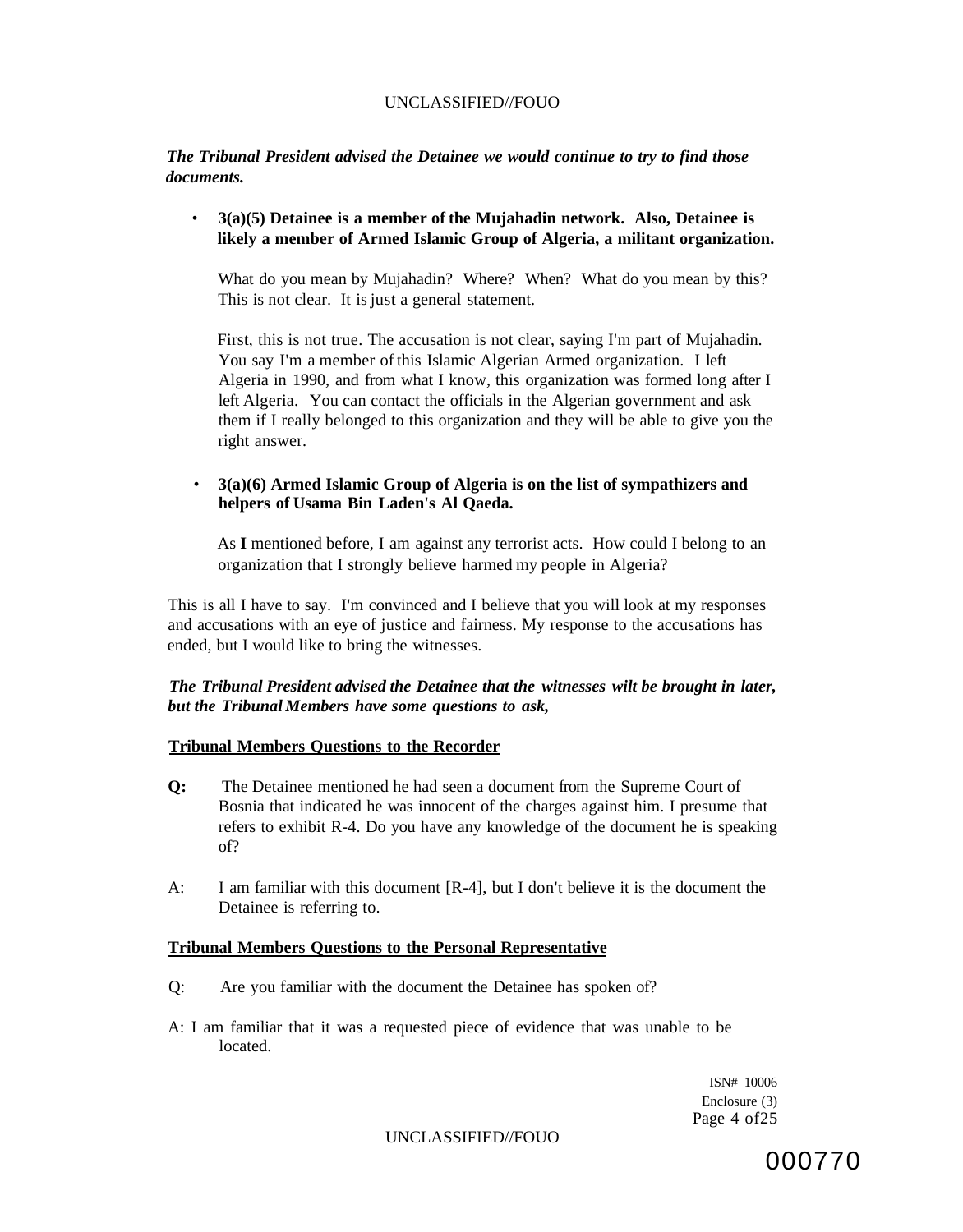- Q: Do you happen to know what efforts were made to locate it?
- A: No, I don't.
- Q: As the President said, we'd like the Recorder and the Personal Representative to work together at the conclusion of these proceedings to try to locate that document.

### **Tribunal Members Questions to the** Detainee

- **Q:** How long have you been living in Bosnia?
- A: From 1992 until I was captured.
- Q: You are married with five children?
- A; I now have seven. I've had two since I was captured,
- Q: Congratulations.
- A: Thank you.
- Q: I presume you moved from Algeria to Bosnia in 1992?
- A: Yes, but not directly. First I studied in Pakistan and then I moved to Bosnia. I finished my studies, got my degree, got certified and then I went to Bosnia.
- *Q:* It says here (on exhibit R-4) you are a clergyman.
- A: Yes.
- Q: That is your primary occupation?
- A: Yes, that is my job.
- Q: You were able to make a sufficient living as an Imam?
- A: As I said, I was working with a humanitarian organization and I was making decent money. According to the Bosnian income, it was very good money.
- Q: Can you describe what duties you had with this organization in Bosnia?
- A: I worked with orphaned boys that don't have fathers.

ISN# 10006 Enclosure (3) Page 5 of 25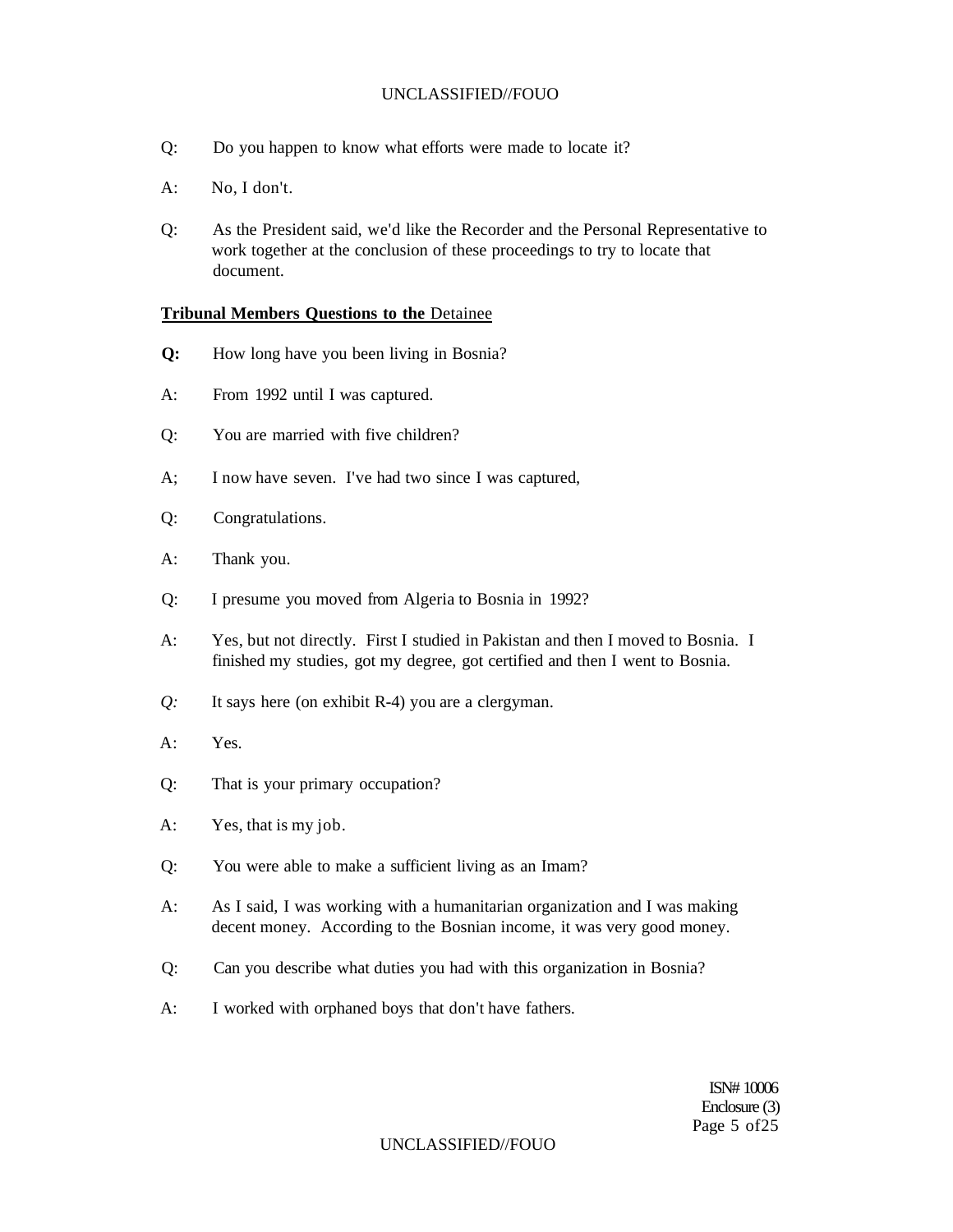- Q: Did you live in Sarajevo the entire time, or were you in different places in Bosnia?
- A: Most of that period was in Sarajevo, but I lived in other places too.
- Q: Can you give examples?
- A; I lived in a city called Tesanj, then Tuzla and then Sarajevo. From 1996 on, I was in Sarajevo.
- Q: We recall that during that time Bosnia was in the midst of a terrible civil war.
- A: Yes, before 1995, not after.
- Q: Prior to 1995, while the war was still going on, people in Sarajevo suffered terribly, as I understand.
- A: All Bosnians suffered from the war.
- Q: Did anyone ever approach you to assist the Bosnian army to fight against the Serbs or the Croats?
- A: I enlisted in the Bosnian military because as a Bosnian, I am married to a Bosnian and her family was Bosnian. I had to enlist. For example, if I was living in the United States and I am a nationalized American, if there was an attack against the United States, and every man has to enlist, I should enlist. It's the same thing here.
- Q: Did you volunteer to serve in the Bosnian military or is it mandatory service?
- A: You can't really say if it was volunteer or not. Everybody has to, it's not explicit, by force or obligation, but everybody feels that way.
- Q: How long was your term of service with the Bosnian military?
- A: 1 don't remember exactly. It was from the beginning of 1994 until the end of 1995. From the beginning of 1992 I was working with them, teaching. They consider me one of them since 1992. I was a clergy person and they know me and I was part of them.
- Q: Did you have those duties while you were serving in the military as well, or only before that?
- A: While I was in the military that's what I was doing. Just as a teacher, Imam and a clergy person.

ISN# 10006 Enclosure (3) Page 6 of 25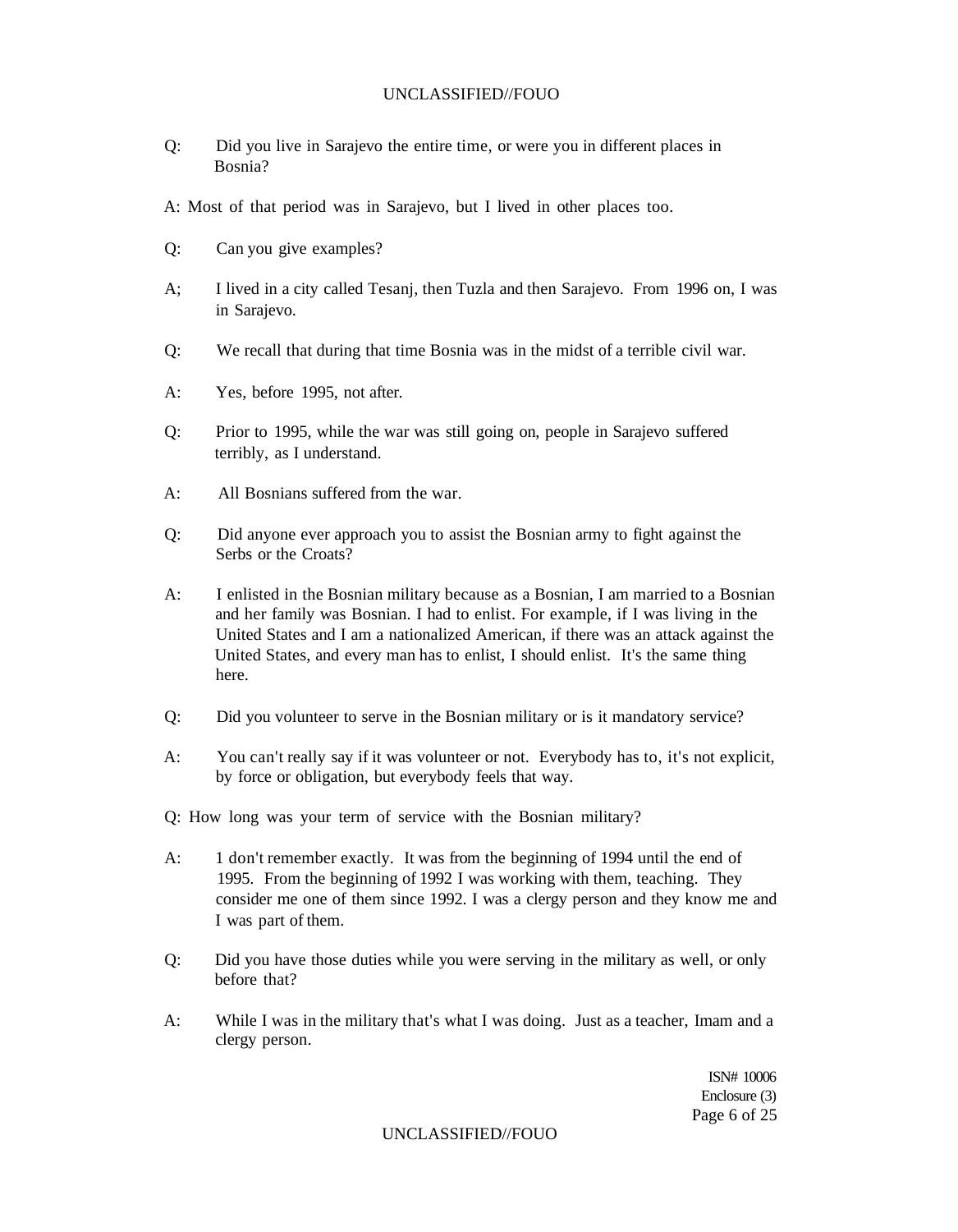- Q: Did the Bosnians give you regular military training, common to all soldiers?
- A: In the beginning it was not a regular army. There was no training and it was not organized. At the end of 1995 when the European nations and the United States intervened, they formed a regular army.
- Q: No *one* trained you on basic military skills, weapons or anything of that nature?
- A: No, I never sat down with someone and got trained.
- Q: They didn't issue you weapons for protection?
- A: Weapons were available, but they didn't give me one because I was a teacher and a clergy. I didn't go to the fighting lines. I was just a teacher and clergy.
- Q: Were those the only responsibilities you had during your term of service in the military?
- A: That's all. Just teaching, nothing else.
- Q: Prior to moving to Bosnia, when you were in Algeria, do they also have mandatory military service?
- A: Yes.
- Q: You were required to serve in the Algerian military?
- A: Yes, it's a law; everybody has to.
- Q: How long did you serve during that time?
- A: Two years.
- Q: What type of training did they give you there?
- A; We didn't have too many weapons, we only trained on the Russian Kalashnikov. We didn't have any other training.
- Q: What were your responsibilities as an Algerian soldier?
- A; I used to work in the administration. I was the postman in the military. I took care of mail, bringing letters to soldiers.
- Q: What years did you serve there?

ISN# 10006 Enclosure (3) Page 7 of 25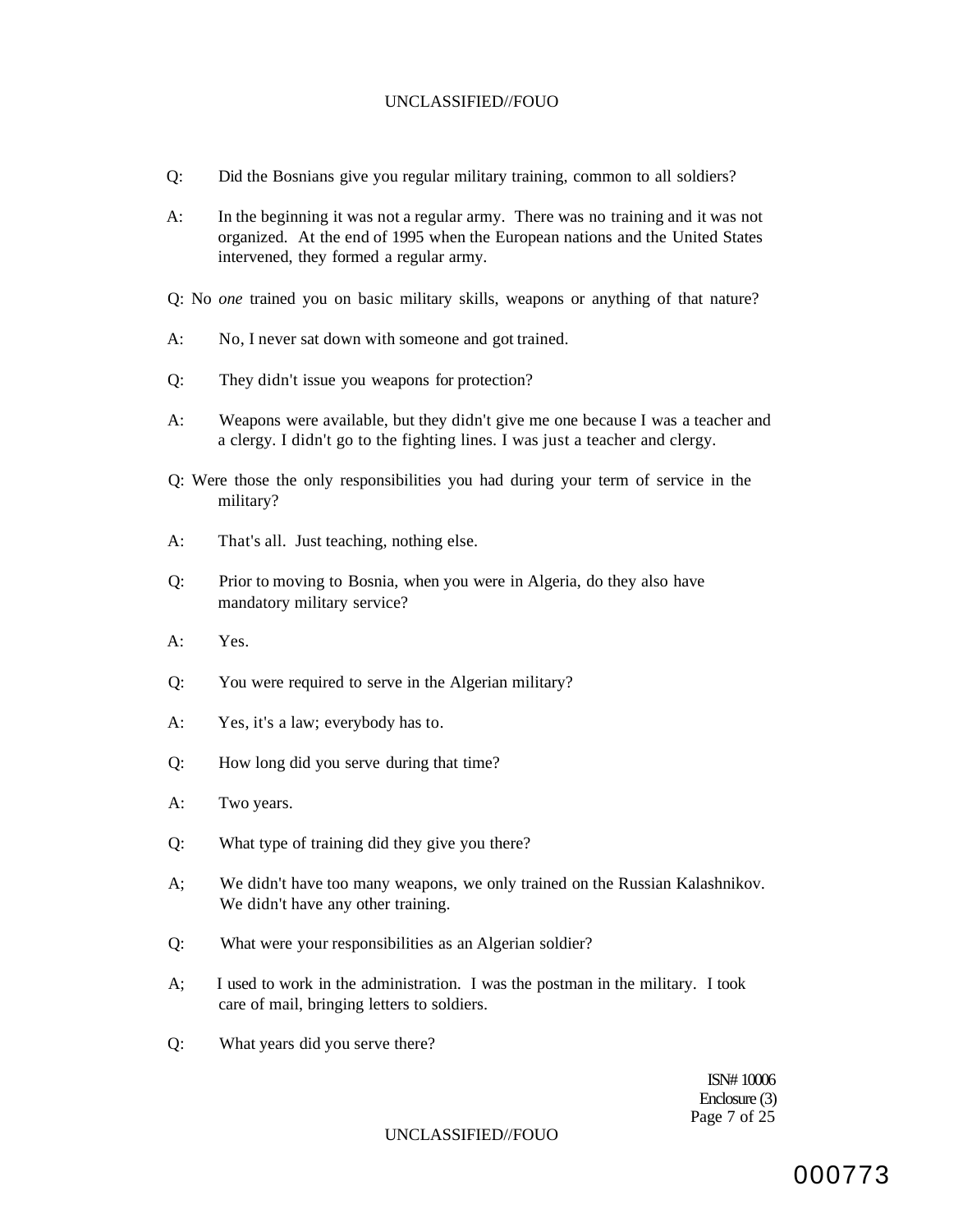- A: I believe 1987 to 1989.
- Q: Prior to the insurgency of the Armed Islamic Group?
- A: Way before that. The problems started in the 90's. I believe the problems in Algeria started in 1992.
- Q: While you were in Algeria, you decided to become an Imam, conducted your studies in Algeria and Pakistan, and decided to settle in Bosnia?
- A: That is true.
- Q: Why did you choose to go to Bosnia, as opposed to any other place you could go?
- A: The Humanitarian organization needed people to go work for them in Bosnia. That's how J ended up in Bosnia.
- Q: How did you first know about this organization?
- A: I first worked with this organization in Pakistan for a little while. My studies matched what they needed, so I went with them to Bosnia.
- Q: Did you do the same type of work in Pakistan that you did in Bosnia?
- A: Yes, it was the same.
- Q: The reason you chose to go to Bosnia was because they had a greater need for you there?
- A: I wouldn't say the need was greater, it was just because I finished my studies. They needed someone to work for them and I went.
- Q: So, from 1992 until 2001, your primary duty was as an Imam on one hand and assisting this organization on the other?
- A: Yes. My main job was working with the orphans, but I volunteered to be an Imam and to teach. My job was to work with the orphans.
- Q: What kind of things would you do for them [orphans]?
- A: Our job. ..we had people who sponsored the orphans. They would bring money and clothmg and things like that. Our job was *to* see that things were run properly and the orphans got what was meant for them.

JSN# 10006 Enclosure (3) Page 8 of 25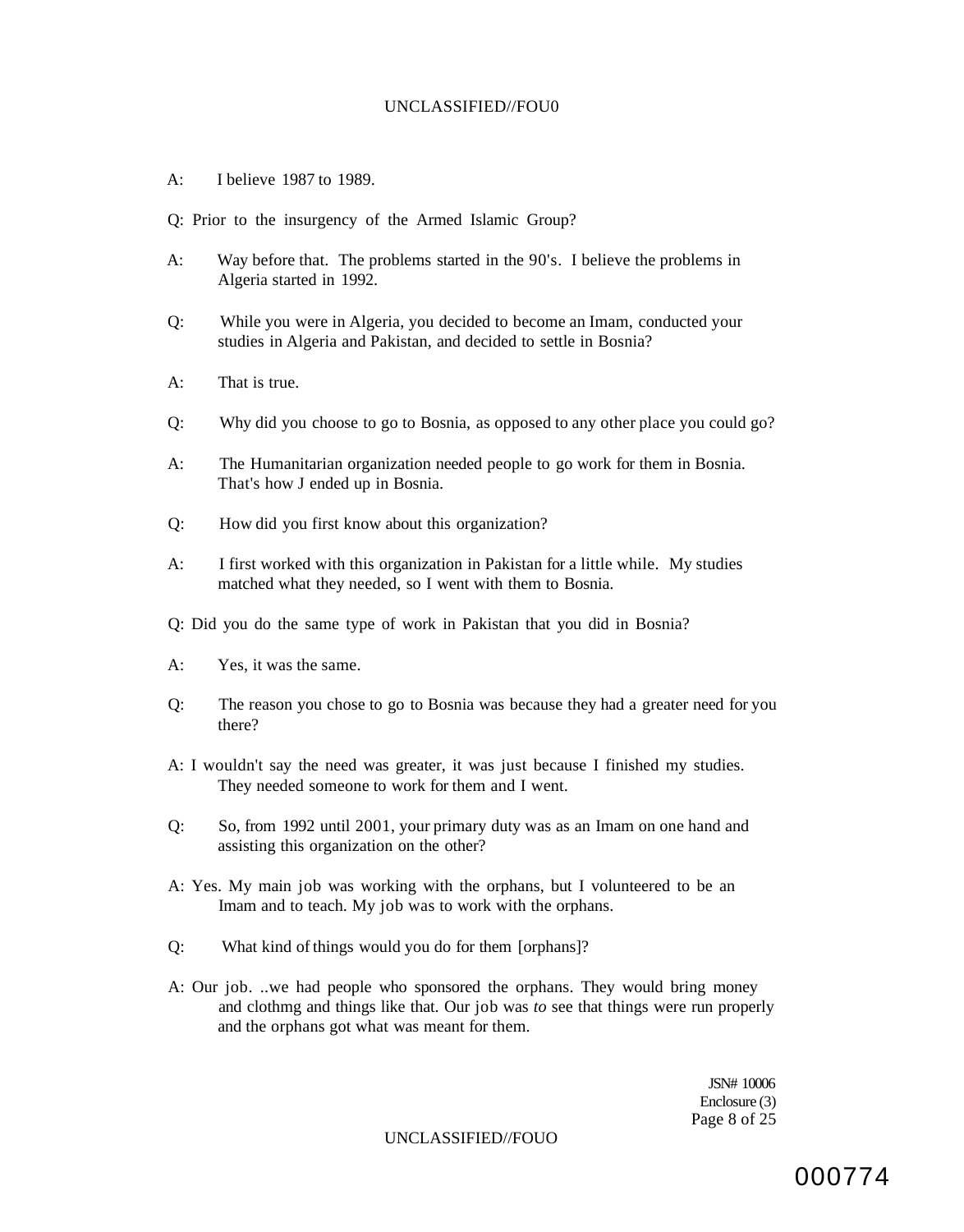- Q: If I understood you earlier, did you say that no one ever approached you about a plot to attack the American embassy?
- A: Never.
- Q: But, you heard the police were looking for you or concerned about your possible involvement?
- A: What happened is, when they [Bosnian authorities] captured those three people, they [Bosnia authorities] asked them about me. They told the Bosnian authorities that I had nothing to do with it and neither did they. They gave the Bosnian authorities my number and told them to call me. The police contacted me and I said okay, I was coming.
- Q: Why did they mention your name if you didn't have anything to do with it?
- A; I don't know, by mistake or whatever. I want you to know one thing. If I really had anything to do with it, I had plenty of time and there was a great opportunity for me to leave and escape easily to any neighboring country if I wanted to. That shows you that I'm not guilty.
- Q: The three people you said gave them your name, are these people known to you?
- A: Yes, they are the three people I called as witnesses.
- Q: So, you heard the police wanted to speak with you, you turned yourself in and then they arrested you?
- A: Yes. They called me and asked me if I could come to the station and I said sure. But, before that I had heard about those people being captured through the news.
- Q: So, when they said please come in, you went in, and then what?
- A: I went in, found an investigator, and he said they wanted to investigate me for a few hours and after that I'd leave. I said, sure, go ahead, no problem. After that, when he finished with me, he said he had to check with his superiors to see the status. His superiors said I couldn't go, I had to go to court. I said no problem, because I have nothing, so I went. After that, we went to court.
- Q: Did you have one court proceeding or more than one?
- A: Only one time. The investigator stayed with me about 8 hours at one time and then we went to court. It was only one session and that was it.

ISN# 10006 Enclosure (3) Page 9 of 25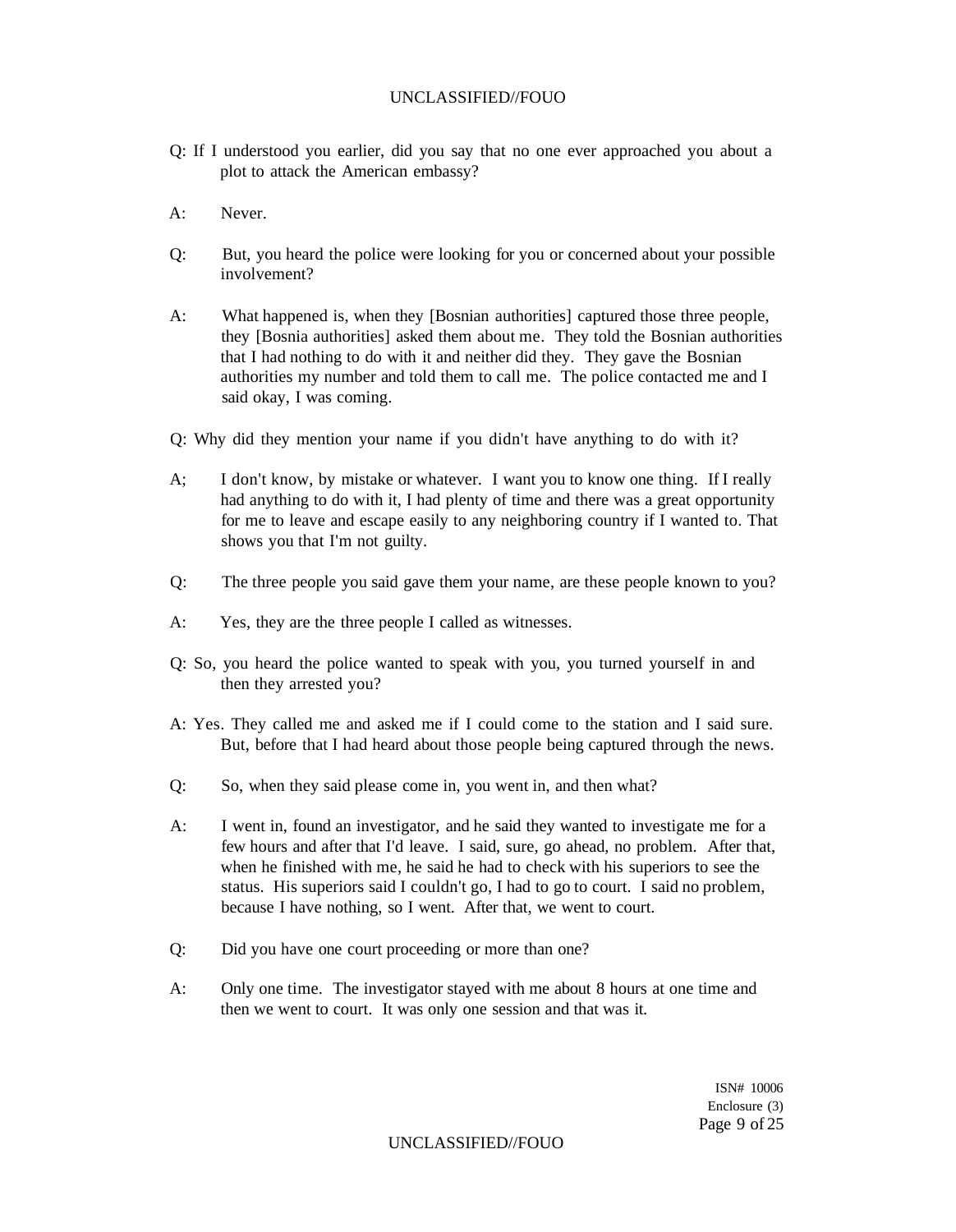- Q: Were you originally found guilty and the verdict was overturned by the Supreme Court, or did the Court you were at find you not guilty?
- A: From the beginning, our case went straight to the Supreme Court. From the beginning the Supreme Court decided that we were innocent.
- Q: You were declared innocent and what happened after that?
- A: After that, they said we were free, we left, went outside the prison and found the Bosnian Special Police with the Americans and they captured us and we ended up here.
- Q: How long have you been here?
- A: Almost three years.
- Q: How many others were taken with you?
- A: We were six. I know about the six from reading the newspapers and watching TV. When they took us, we were blindfolded and couldn't see anything.
- Q: But, this person who's name we were given, Bensayah Belkacem, he was not one of the six?
- A: The media said he was one of the six, but I don't know him. I've not seen him. Maybe he's here, I don't know. I'm sure he's here because they've asked me about him many times in interrogations and they told me he was here, so he must be here, but I don't know him.
- Q: You never met him in Bosnia or ever heard his name mentioned?
- A: Never. I first heard his name here in this prison. In the beginning, when we were in the old spot, in the old jail, they put all of us there. They had us all in one area and they were saying the Algerian or Bosnian Six. He was there and I saw him there.

With permission, I'd like to say something I forgot to mention earlier. I've been here for three years and these accusations were just told to me. Nobody or any interrogator ever mentioned any of these accusations you are talking to me about now. I've been here for three years, been through many interrogations and no interrogator ever mentioned any of these accusations, so how did they just come now? Not even one mentioned the embassy thing, the terrorist organization, this Algerian Islamic organization. It's weird how this just came up now.

> [SN# 10006 Enclosure (3) Page 10 of 25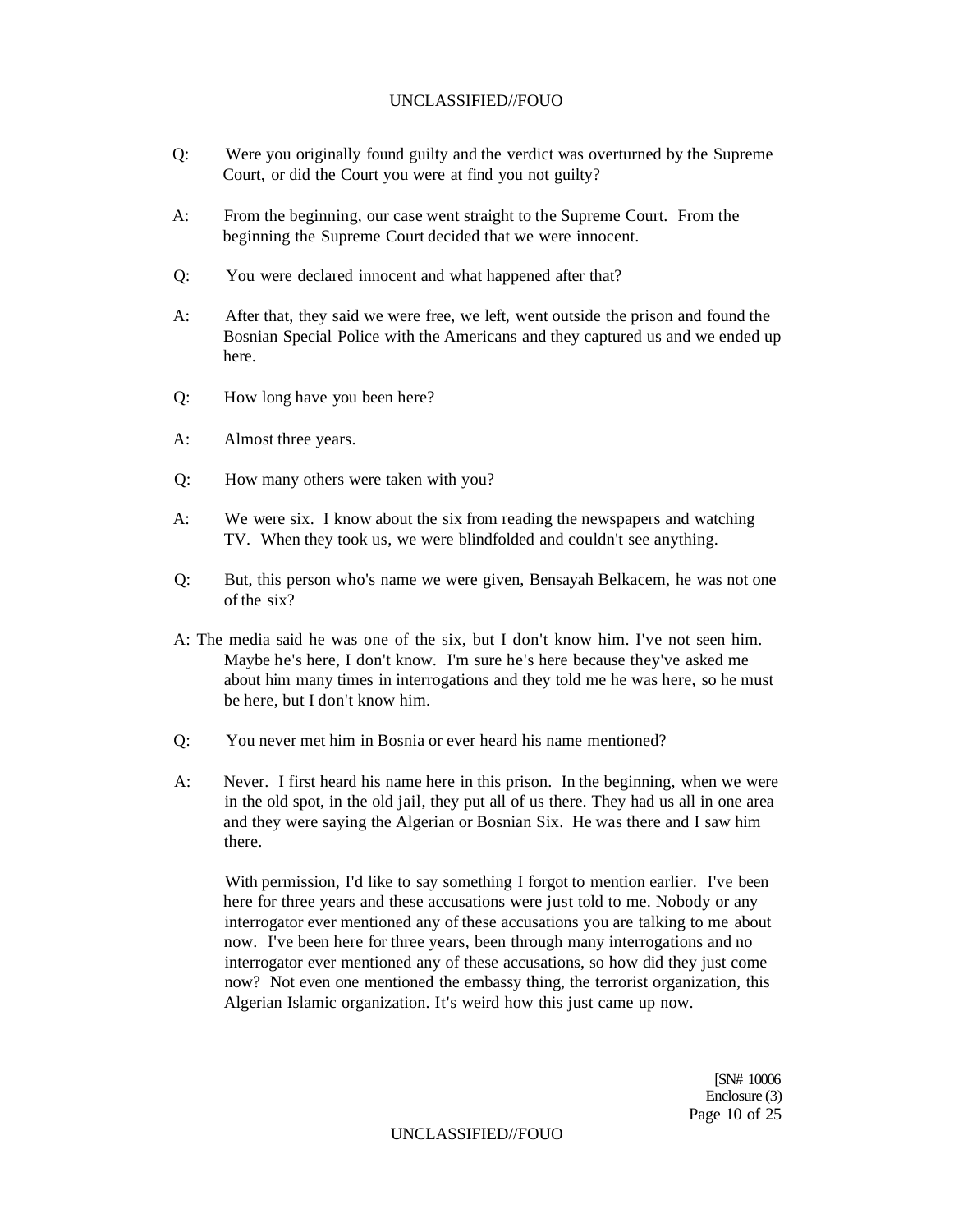- Q: We cannot answer that because we ourselves don't have any access to any other information at this point except what you're telling us now and the accusations told to you.
- A: I was just observing and making a point.
- Q: We understand. That is why it is necessary for us to ask you these questions.
- A: I don't object to any of your questions. Ask any question you want, I'm just mentioning what I observed. I just can't understand how accusations came out and nobody talked about it in investigations or interrogations. It just seems strange to me.
- Q: At this point, we don't know why you're being accused of being a member of the Armed Islamic Group. Do you have any idea why you are being connected with this group?
- A: I don't know. All I know is that after the horrible problem with 9/11, all of the nations in the world wanted to help because it was a big problem. I think that Bosnia didn't find anything to give to the United States, so they said okay, let's give them these six Algerians; they are Muslims. We were sacrificed just to show they gave something. There is no other way to look at this.

I'm asking you. You are just people, if I did a crime in the United States, would you take me to the courts in the United States? Of course. You are not going to deliver me to another country. If you find me innocent you'd let me go free, if not, you'd take me to jail. If I was innocent, it is impossible that you would give me to another nation.

Even though we were innocent, we were delivered to another nation and we don't know why.

- Q: We didn't realize you had never been confronted with these allegations.
- A: No, nobody ever mentioned anything about any of these things. I should admit, that one time one investigator asked me if I walked by the street the embassy is located oa I said no, I never walked on that street; I never went there.
- Q: I don't mean to recount three years of interrogations, but can you give us a brief summary of things you have been asked about?
- A: I was asked about my life story, from the day I was born until the day I got here. I asked the interrogator if he'd give me a copy of that, it would be great! I would not have a chance to go through my life story again. I asked for it as a souvenir.

*ism* 10006 Enclosure (3) Page 11 of 25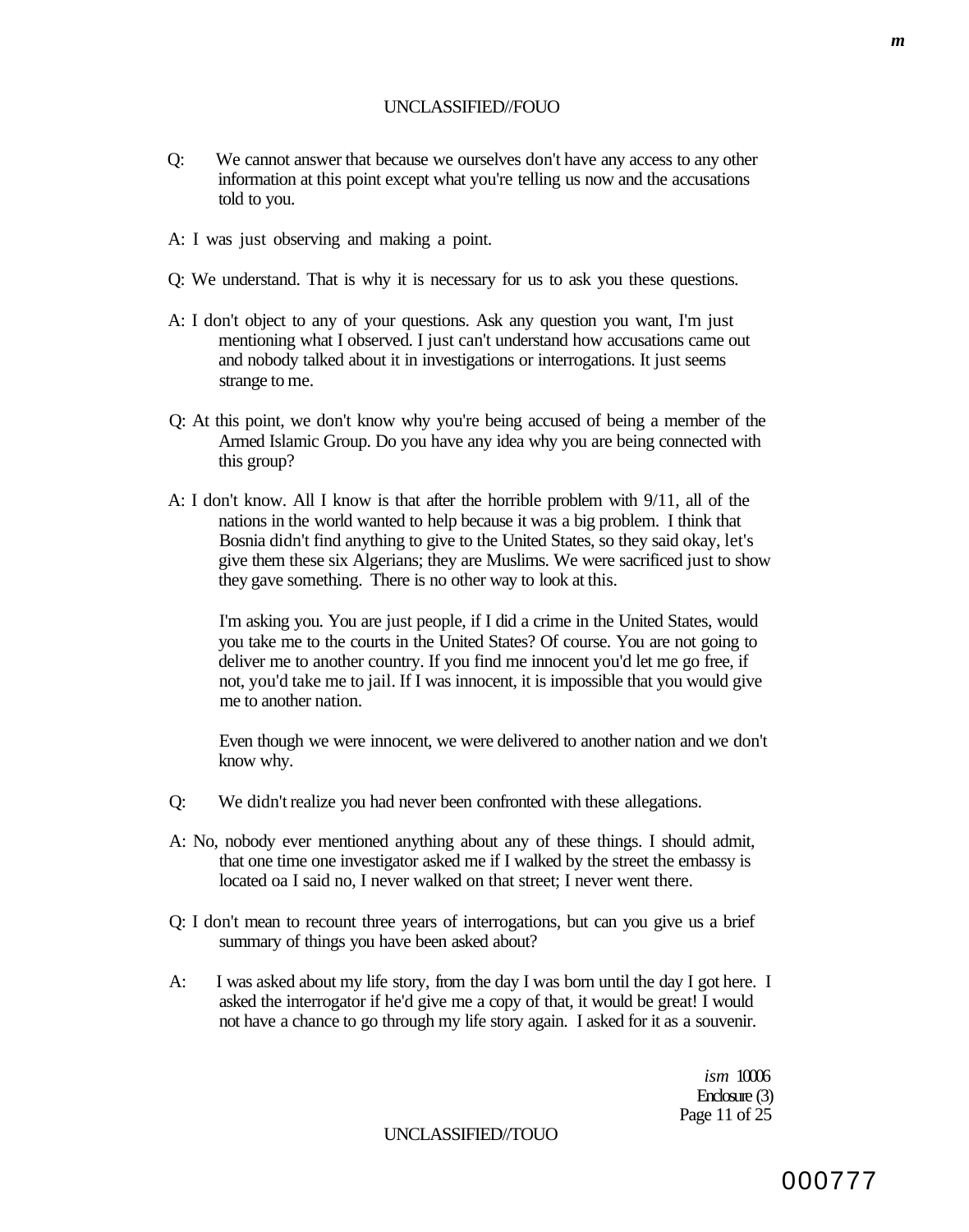Then they asked me where I worked, where did I go, all the details. I was very cooperative and told them everything freely. You can ask, I always cooperated and always told them whatever they asked for.

I want to make an observation, also. I have a lawyer in the United States and he sent me a letter. He urged me not to participate, but to show you my good faith, I said I wanted to participate and I want to show you that I am really innocent and I want you to see. I can defend myself. If you're innocent, no matter how people try to cover your innocence, it will come out.

- Q: We appreciate your decision to participate.
- A: Thank you.
- Q: Do you happen to know if any of the other people in the so-called Bosnian Six have connections with the Armed Islamic Group of Algeria?
- A; As I told you, I only know three of them. Those three, I can guarantee you 100% it is impossible for anyone of them to be a member of any organization, especially terrorist. I know them as they know me. I know very well they are not part of this organization.
- Q: You're quite sure of this?
- A: I am certain. They are my friends and if I had even the slightest doubt that they might be members of those organizations, I would not be their friend and I would not be associated with them. I do not want to be dragged in things that are against the law or associated with things that are against the law. Plus, I condemn all things like that.
- Q: You said you were released by the Bosnian Supreme Court and you walked outside the doors. You were greeted by the Bosnian Special Police and the Americans?
- A: Yes, because we saw the Bosnian Police and other people wearing Bosnian clothes, but they couldn't speak Bosnian, they were speaking English, so they were obviously Americans. I know Bosnia very well, and just by looking at them it's easy to tell they are not Bosnians.
- Q: Do you have any idea what organization the Americans belonged to?
- A: No, I don't know these things. The only thing I know is we were taken by the Bosnians, delivered to the Americans and the next thing we knew, we were here.

1SN# 10006 Enclosure (3) Page 12 of 25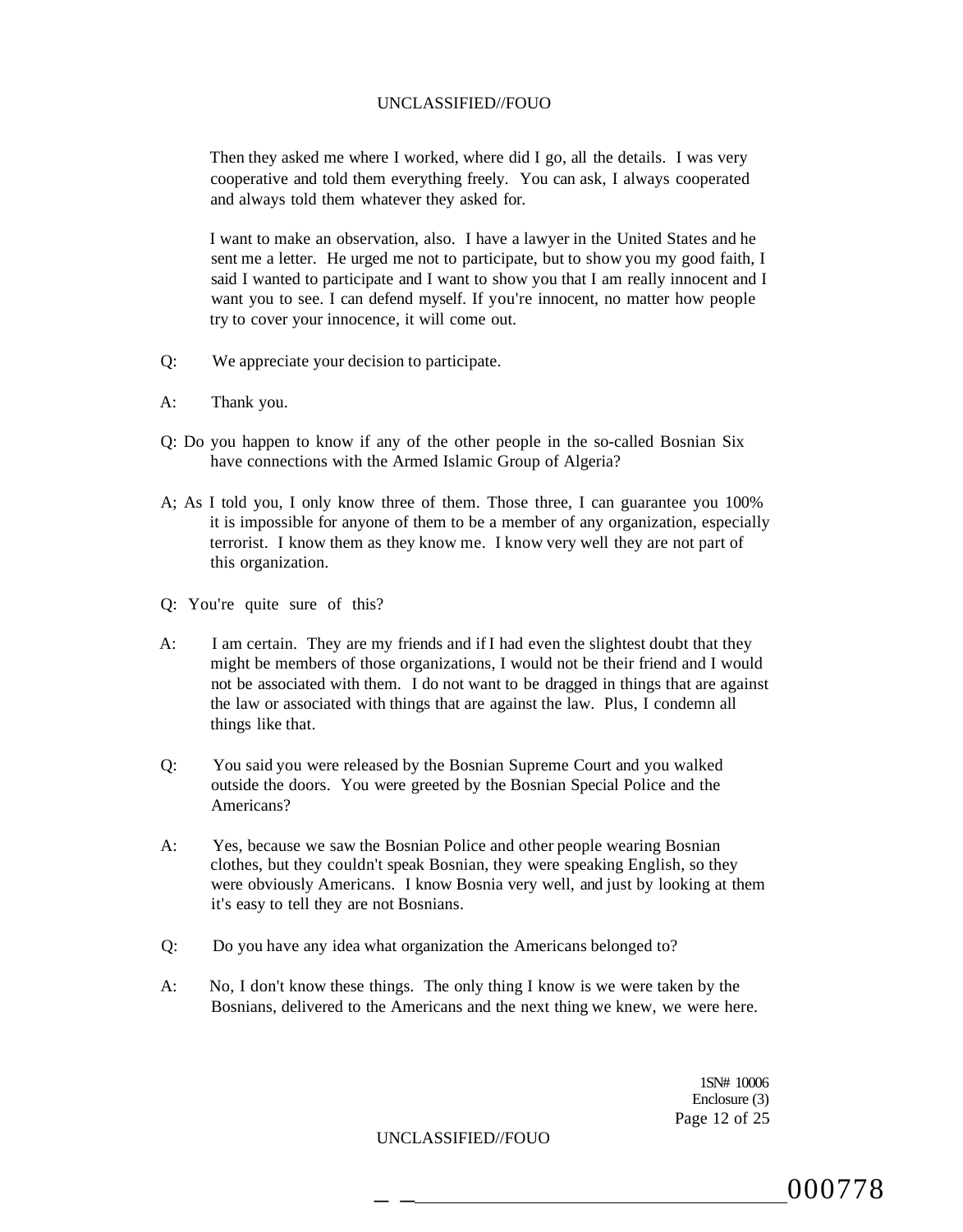We spent four days with our eyes closed, with bandages on our eyes, tape on our mouths, with shackled hands and feet. Tuesday through Sunday.

- Q: You were not in the same prison or jail you were in while you were waiting for the Supreme Court?
- A: No, we were separated. Each of us was in one cell.
- Q: But it was a different jail? Was it a different jail than when you were waiting for the Supreme Court trial?
- A: [No response. The Detainee did not appear to understand the question.]
- Q: Before the Supreme Court trial happened, you were in jail.
- A: We were in Sarajevo prison.
- Q: You were not placed in Sarajevo prison after you were released by the Special Police and the Americans?
- A: No, they took us to an American place, I don't know the name, or where it is.
- Q: No one asked anything about your innocence from the Bosnian Supreme Court decision?
- A: I tried to clarify this to al! of the interrogators, but they keep telling me it's not their job for me *to* convince them of my innocence. It's their job to interrogate me.
- Q: At any time, did you admit to anything that you did not do, hoping that it might make it easier for you?
- A: No, I never admitted or confirmed anything, because I had nothing to admit or confirm. I am innocent.
- Q: You said you never even walked by the American embassy and you also said you never watched the American embassy. Why did you say you never watched the American embassy?
- A: I never needed a visa or anything. I have nothing to do with the American embassy, so why would I go and look at it? That's what I meant. I have no business there and I don't need anything, so why would I go?

When the witnesses are brought in, is it possible to salute them?

ISN# 10006 Enclosure (3) Page 13 of 25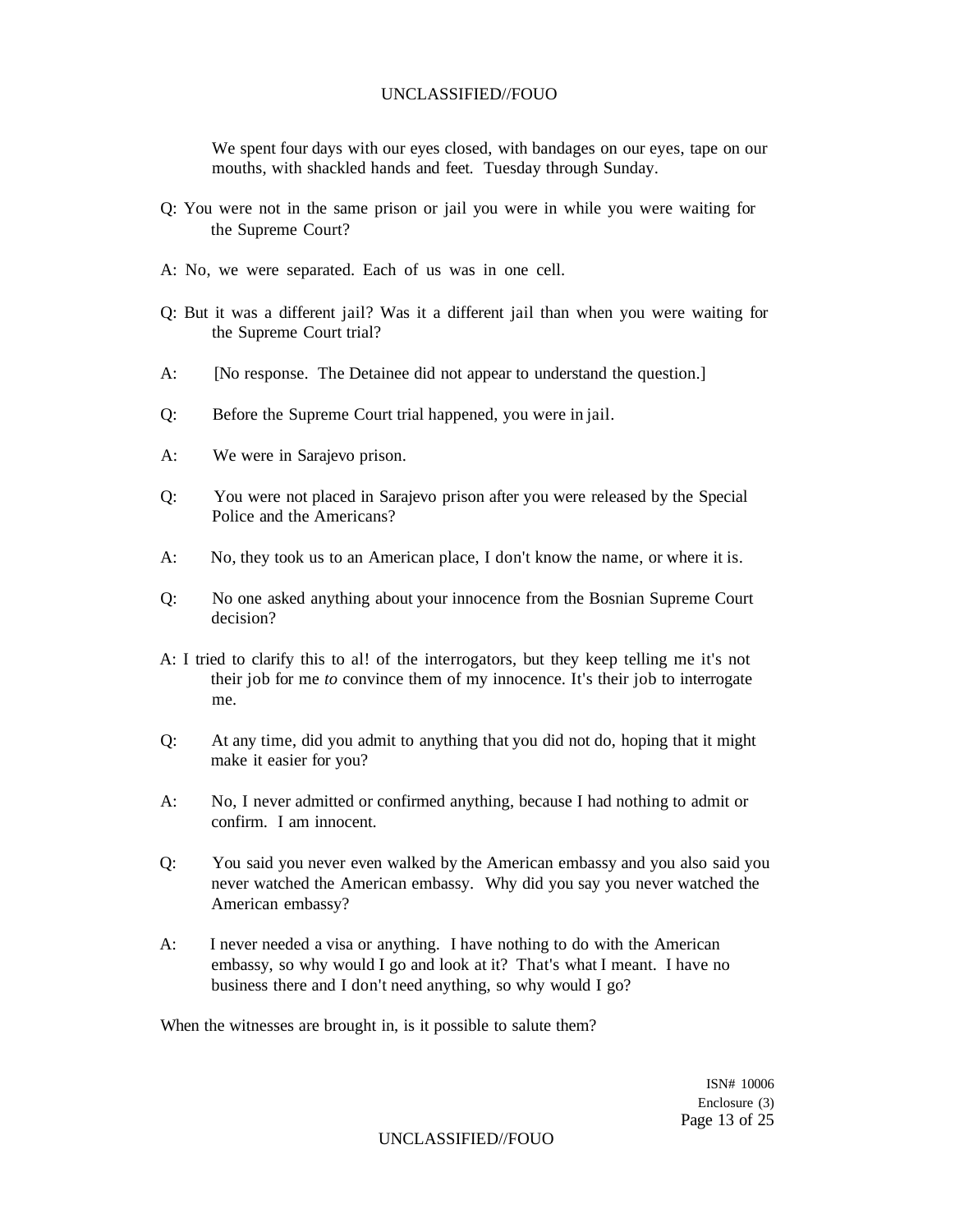Tribunal President: Of course.

*The Personal Representative called Nechele Mohammed (Mohammed Nechele).* 

# **Detainee's Questions to the Witness, NecheJe Mohammed (ISN 10003)**

*The Witness, Nechele Mohammed, was sworn.* 

- Q: Hello, Mohammed. Do you know if 1 belong to any terrorist organization or if I am a terrorist?
- A: All I know about this person [Detainee] is that he is a very nice and a very good person. He takes good care of his family. He is **a** family man. He works for a humanitarian organization.

Our case is very well known because we are called Algerian/Bosnians. Everybody knows that we have nothing really. We have no terrorism connections or anything. We are just wrongfully accused.

This is the truth, he [Detainee] is not a terrorist, because if he is **a** terrorist, that means I am a terrorist too. I know he is **a** straight and good person. He has nothing to do with terrorism. I know him very well, as much as I know myself or even more. If I knew he had anything bad about him, 1 would not be his friend. I would not be associated with him. God is my witness.

### **Personal Representative Questions to the Witness, Nechele Mohammed (ISN 10003)**

- **Q:** What did he [Detainee] do for the humanitarian organization? Can you describe it?
- A: He worked with the orphans, that was his job with this organization.

# **Tribunal Members' Questions to the Witness, Nechele Mohammed (ISN 10003)**

- **Q:** So, you were arrested, along with this Detainee here?
- A: I was detained before him. He was detained after me.
- Q: What charges did they make known to you that you were being accused of?
- A: All I know is through the media. They said we were planning a terrorist attack against the American embassy in Bosnia. This is not true. The Supreme Court of Bosnia found us innocent and when they took us out, they brought us here.

rSN# 10006 Enclosure (3) Page 14 of 25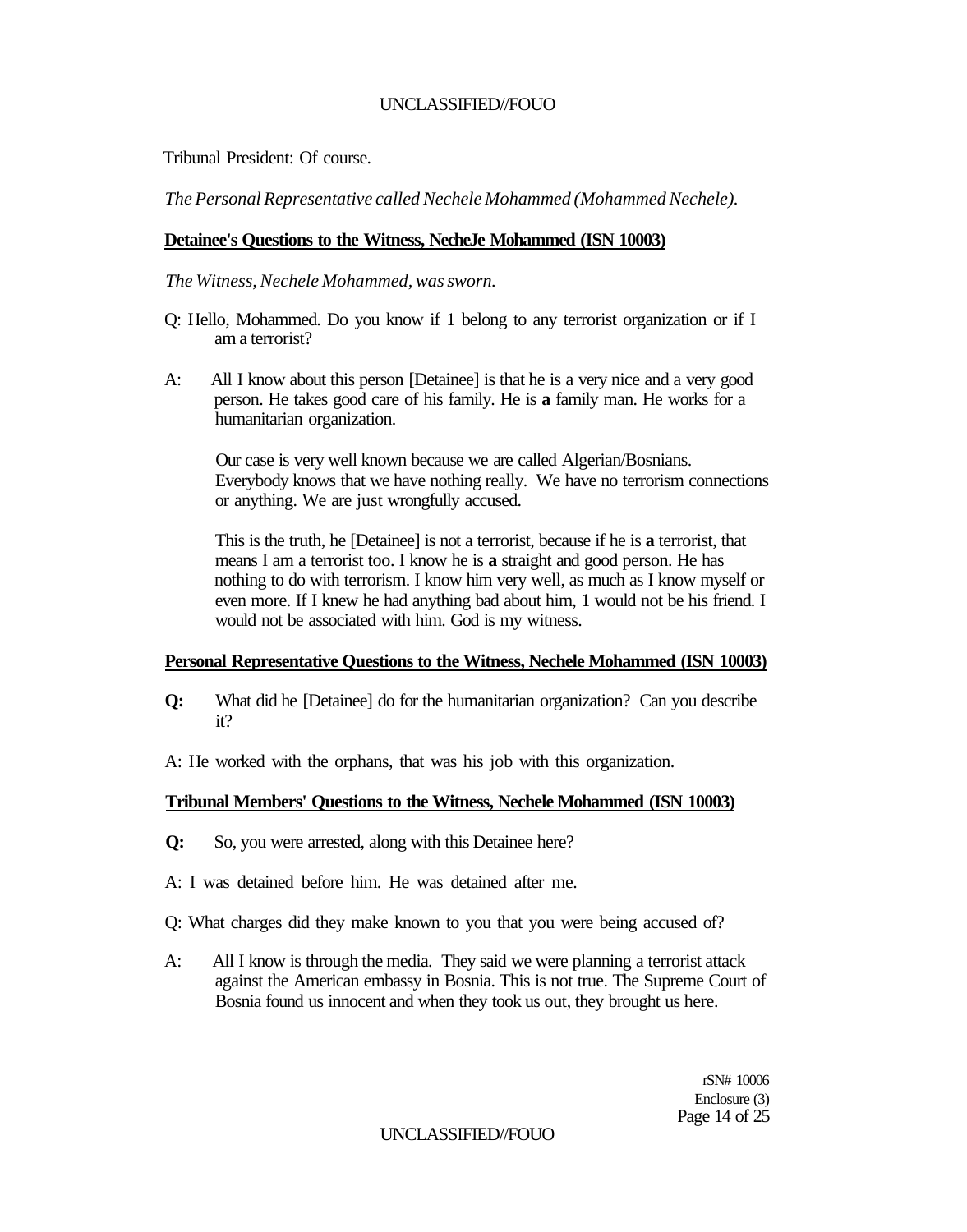- Q: Describe the circumstances when you were released by the court and then ended up here. Tell us what happened.
- A: We heard the news like everybody else. The Supreme Court found us innocent. There was news and media. We went outside the jail, our families were waiting for us, and as soon as we walked out, they captured us and the next thing we knew, we were here. This is briefly what happened.
- Q: Do you know who Bensayah Belkacem is?
- A: He was jailed with us, but I don't know him as a person. I just know he was captured with us.
- Q: Is he Algerian/Bosnian also?
- A: They say that he is Algerian, but I don't know. The only people I know are those three, Hajj, Mustafa and Lakhdar.
- Q: Do you know anything about the Armed Islamic Group of Algeria?
- A: All I know about this organization is through the media. From the media I know they are labeled as a terrorist organization and they kill people and they do bad things. We don't approved of these things; we arc against these kinds of acts.
- Q: Have you ever been accused of being involved with them?
- A: When? Before, or when I got to Cuba?
- Q; At any time.
- A: Yes, here I was accused of that. The interrogator came and said I was a member and I said no, that was not true.
- Q: Why would someone accuse you of being a member of this group when you say you are not a member?
- A: I don't know. Throwing accusations is so easy, but you have to have the proof. It is impossible for me to belong to this organization. Even in Bosnia, they were saying we might have connections to these organizations. They contacted the Algerian government and the Algerian government confirmed that we have no relation with this organization, whatsoever.

ISN# 10006 Enclosure (3) Page 15 of 25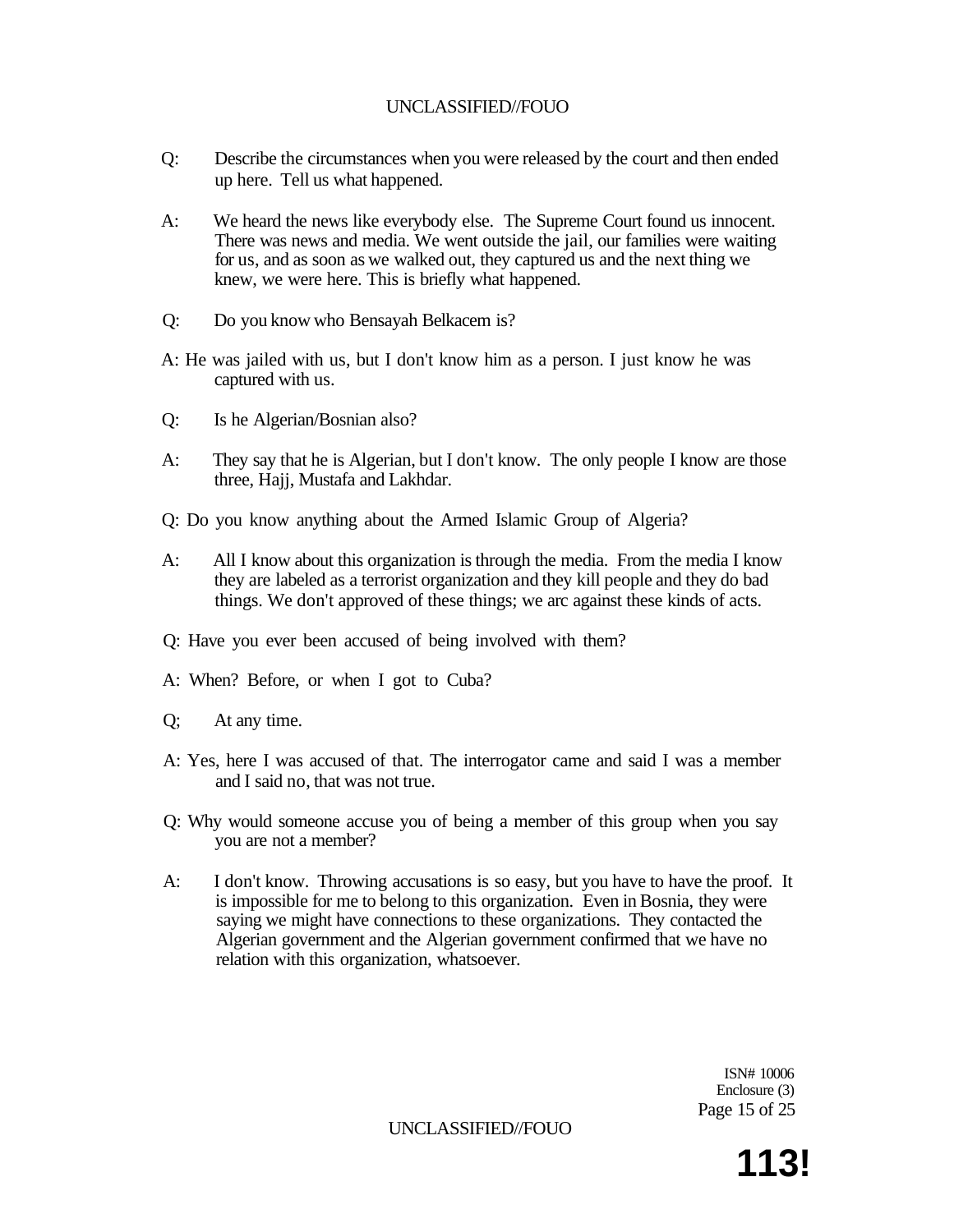The Algerian government told them, if you found them innocent for what you are accusing them of, you have to let them go, because there is nothing against them.

- Q: You've never had any associations with Al Qaeda or any other people?
- A: No, it's impossible because from what I know, Al Qaeda is a terrorist organization and they kill innocent people. We don't approve of killing innocent people or killing anybody, so I can't belong to such an organization.

You investigated me for three years, and I'm sure you found out I have nothing to do with it. Even if you continue to investigate me for another ten years, you will find out that I have no relations with them.

- Q: Before you were captured in Bosnia, what was your occupation?
- A: I used to work with the Red Crescent.
- Q; How long have you lived in Bosnia?
- A: Almost five years.
- Q: How long have you and Hajj [Detainee] been friends?
- A: I met him as soon as I got to Bosnia, in 1997.
- Q: You're very good friends?
- A: Yes, he's a good friend. He's very straight and a very good human. That's why we're friends. Since I've been friends with him, I've never seen anything bad from him.

My testimony is said before God. I'm not saying it for anything, just to tell the truth.

- Q: In your free time, what were your favorite things to do together?
- A: I used to come to Sarajevo only once a month because I lived far from where he lived. Whenever I'd come, we just talked about business, life and things like that
- Q: How long would you stay? One day, three days?
- A: It depends. The organization I work with was there, so sometimes it'd be one day, sometimes two days. It depended on the need.
- Q: You stayed at his house?

1SN# 10006 Enclosure (3) Page 16 of 25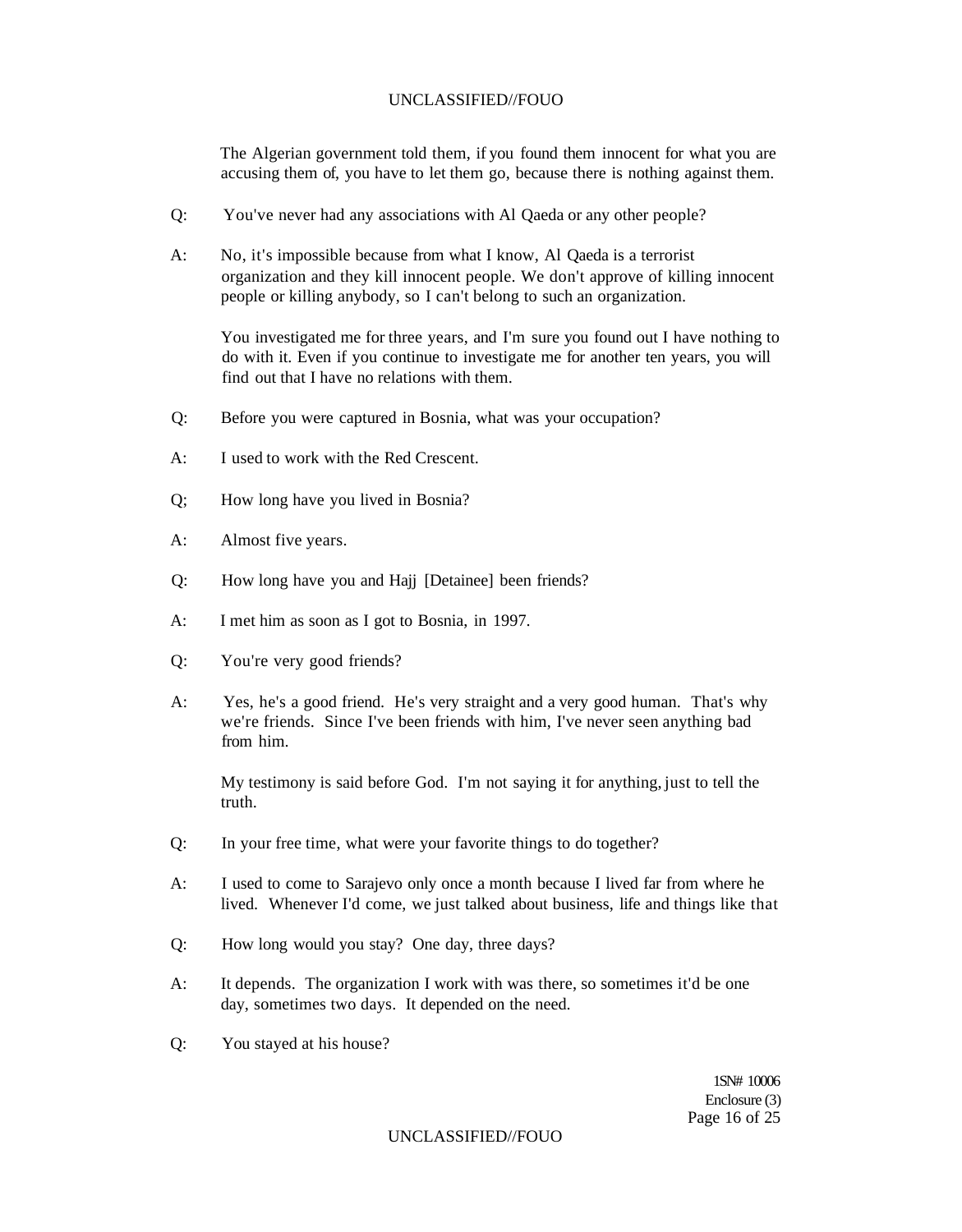A: No, I just used to go visit him because we have an office there. I'd go and visit him and have coffee, that's it.

*The witness, Nechele Mohammed, was excused.* 

*The Personal Representative called Aeet Adeer Mustafa (Mustafa AitAdir),* 

Detainee's Questions to the Witness. Aeet Adeer Mustafa (ISN10004)

*The Witness, Aeet Adeer Mustafa, was sworn\** 

- Q: Hello, Mustafa. Do you know if I am a terrorist, or if I belong to any terrorist organizations, or anything that is close to that? Do you know if anything of this nature has to do with me? If I had the intention of doing any terrorist acts against the embassy, or anything else?
- A: First, I would like to talk about this tribunal, if it's possible, then I want to reply to what he asked me.

Tribunal President: You are here only to testify on behalf of the Detainee.

A: I know Al Hajj very well, as well as I know my pocket right here [pointing toward pocket on shirt]. If he is accused of terrorist acts, that means I am also accused of that.

With regard to the American embassy in Bosnia, if you don't believe the Bosnian government who told you that we are innocent, how are you going to believe me? How are you going to believe Hajj?

The Bosnian government declared us innocent and we have the document. You took those documents and you brought us here. You have the documents to prove that we are innocent and we have no relation with this embassy, period. It is impossible to believe me if you don't believe the Bosnian government.

Now, I'm going to talk to you about what the investigators said. All the investigators told me this just a play, just a joke. There is no American embassy and nothing that has any relation to terrorism in regard to us.

The Bosnian government took money from the American government to deliver terrorists. So the Bosnian government took that money and delivered six of us, just to show and we have nothing to do with all that. These are not my words, these are the words of the investigator. A tape of this does exist That's what they told me. I don't know if they told Hajj the same thing.

> $ISN# 10006$ Enclosure (3) Page 17 of 25

UNCLASSIF1ED//FOUO

*163*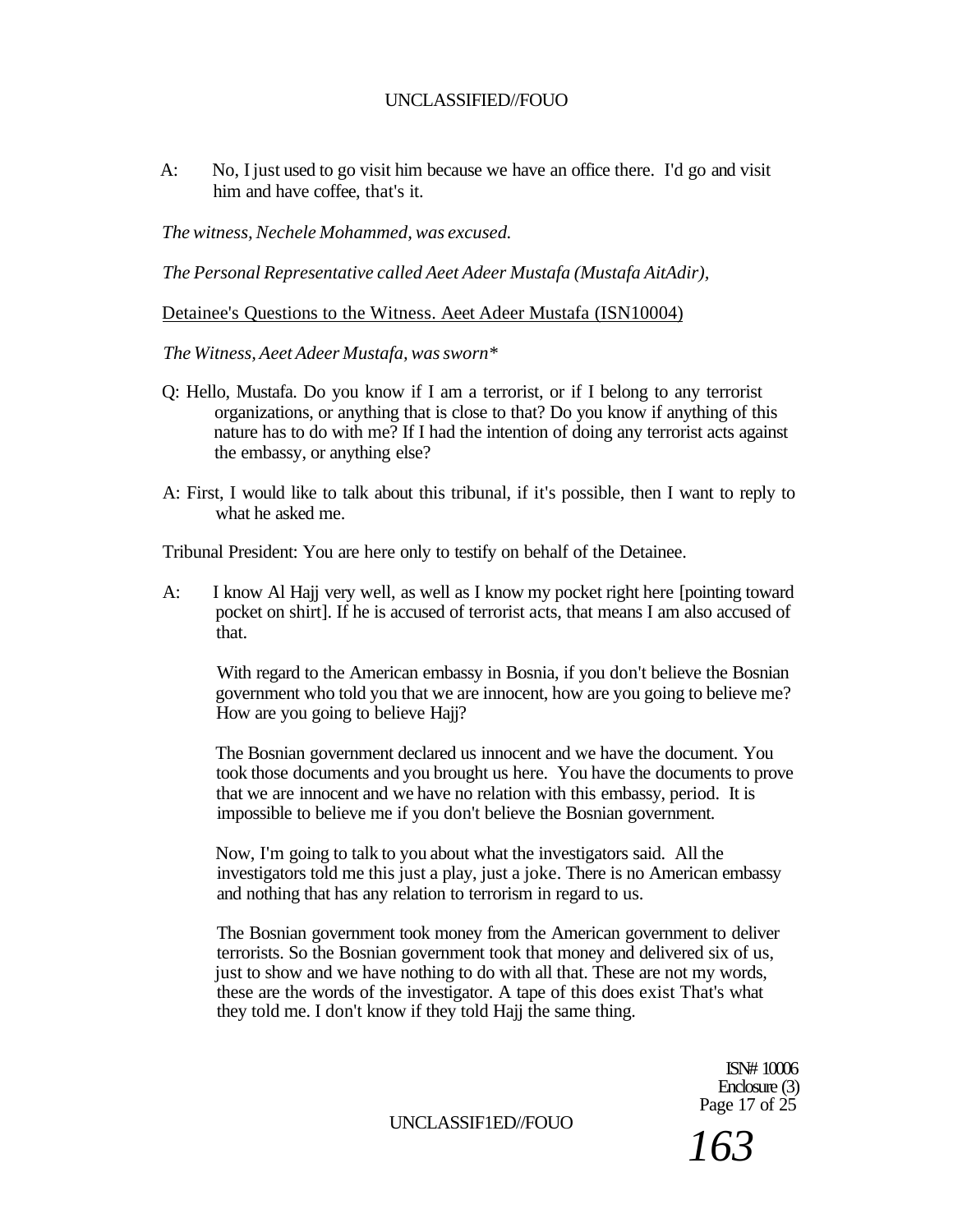The investigator told me personally that they have a big problem with us. In Bosnia they said they have classified proof against us and here they say they have nothing against us. The problem is that they cannot return us to Bosnia because they will ask where the proof is. If they keep us for three years in prison and tell us to go home, somebody who is plotting to bombard the American embassy should not stay only three years, he should stay the rest of his life. Now they have a problem with us, they don't know if they should release us or if they are going to keep us here. Therefore, this investigator kept telling me that we can't leave here until they find something against us.

I'm talking about myself, but I'm also talking about him [Detainee]. We have the same issue and the same problem, As I told you, I know Hajj very well, just as I know my pocket. If you think he's a terrorist, that means I'm a terrorist. If he thought about putting explosives in the American embassy, that means I thought about it too. If you're going to keep him in jail, I want to stay with him. I know him to the level I know my wife and my kids.

This is all I know about his case, but regarding this terrorism and putting explosives in the embassy, this is all false and all lies.

I'm going to tell you further things the interrogators are telling us about this issue. When I stopped talking to the interrogators, they asked me why I stopped talking. I stopped talking until I was told why we are here. He told me you still don't know the accusation against you? I said I didn't know. He asked what they accused me of in Bosnia. I told him they say we intended to think of doing this. I intended to think of putting explosives in the American embassy in Bosnia.

Forget about this. All of this is not true. He asked me if there were any other accusations besides this. I told him they said we are members of the Algerian Islamic Military organization. Forget this one, too.

There was another accusation, I forget. Maybe Hajj will remember.

- Q: Did I ever talk to you about his Bensayah Belkacem that is mentioned in the accusations? Have I ever mentioned this person to you? Have I ever spoke to you about this person?
- A: First of all, this guy [Bensayah Belkacem] is with us here. He is one of the six that were brought here. I've never seen him with Hajj and Hajj never even once mentioned his name. I am sure if Hajj knows this person, I would know this person too because I'm with Hajj almost every day in Bosnia. We are always together. It is impossible for him to know this person and for me not to know him. I would have at least seen him with him and he never talked to me about this person.

ISN# 10006 Enclosure (3) Page 18 of 25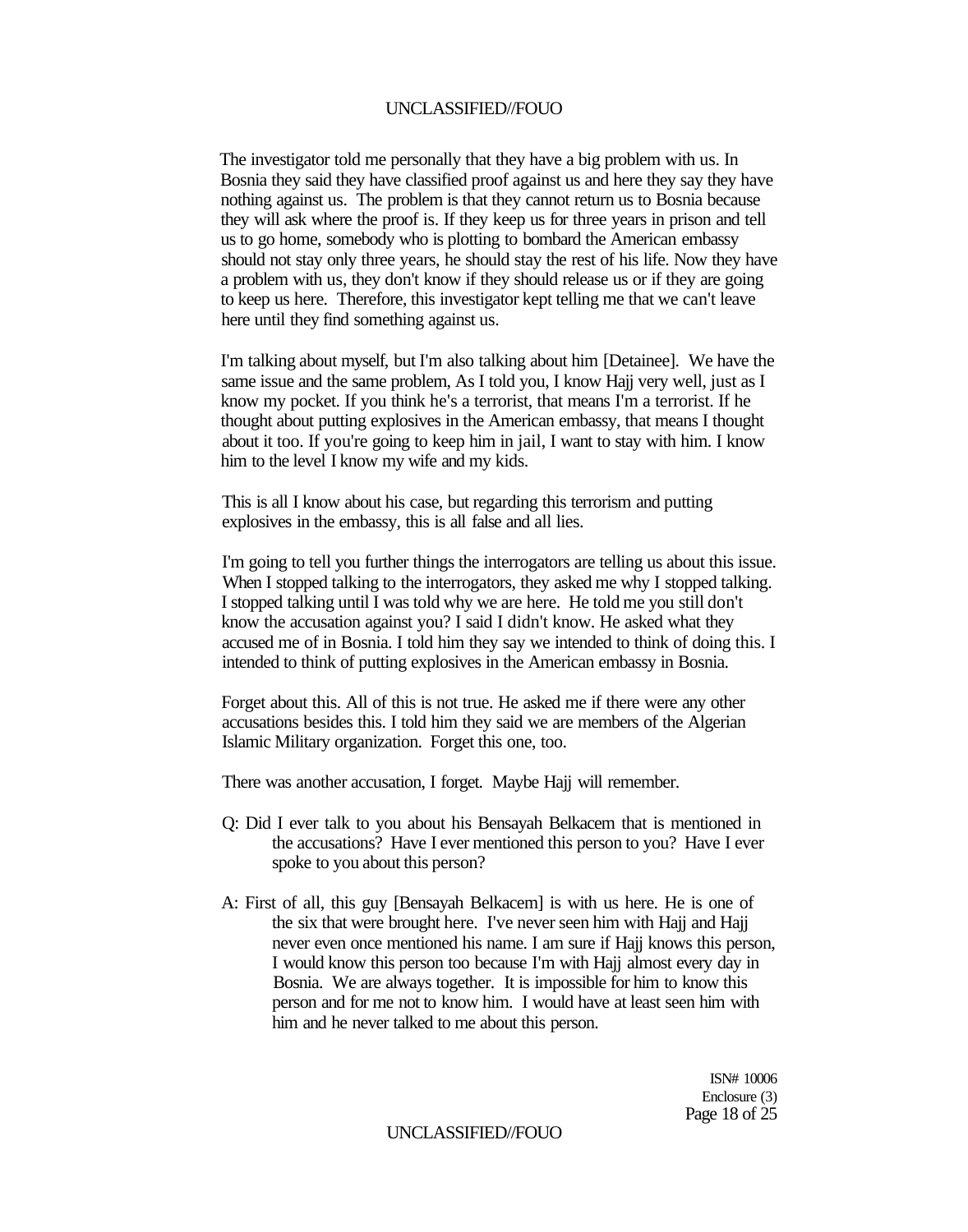They asked me about this person in Bosnia, but I didn't know hirn. I met him here in this prison.

- Q: Do you know of me knowing anybody belonging to Al Qaeda, or have I ever mentioned anything to you about this?
- A: Absolutely never.

### **Tribunal Members\* Questions to the Witness, Aeet Adeer Mustafa (ISN 10004)**

- Q: **As I** understand it, you deny being associated with any terrorist organization at any time?
- A: Are you asking me about myself?
- Q: Yes.
- A: I thought this was a tribunal for Hajj, not my tribunal. When it is my tribunal, then you ask me.
- Q: I was listening closely to your testimony and I thought you said you were not affiliated with these groups, so I just wanted to make sure I understand what you said.
- A: I don't want to answer you. If you ask me about Hajj I will answer you, but if you ask me about myself, I'm not answering. My tribunal is over, and I already talked to them about my case.
- Q: How long have you known Hajj?
- A: I believe I met him in Tuzla in 1996, when I moved there.
- Q: Been very good friends ever since?
- A: Yes.
- Q: In your free time, what is your favorite thing to do together?
- A; We had some free time, but unfortunately his free time is different than mine. Me. personally, I don't have a lot of free time. I work in the morning and in the evening I am a coach for a team. Mostly we just go have coffee. We'll go to Sarajevo to a sidewalk place and just have coffee or go to the Mosque. Sometimes we'd go to Friday prayer.

ISN# 10006 Enclosure (3) Page 19 of 25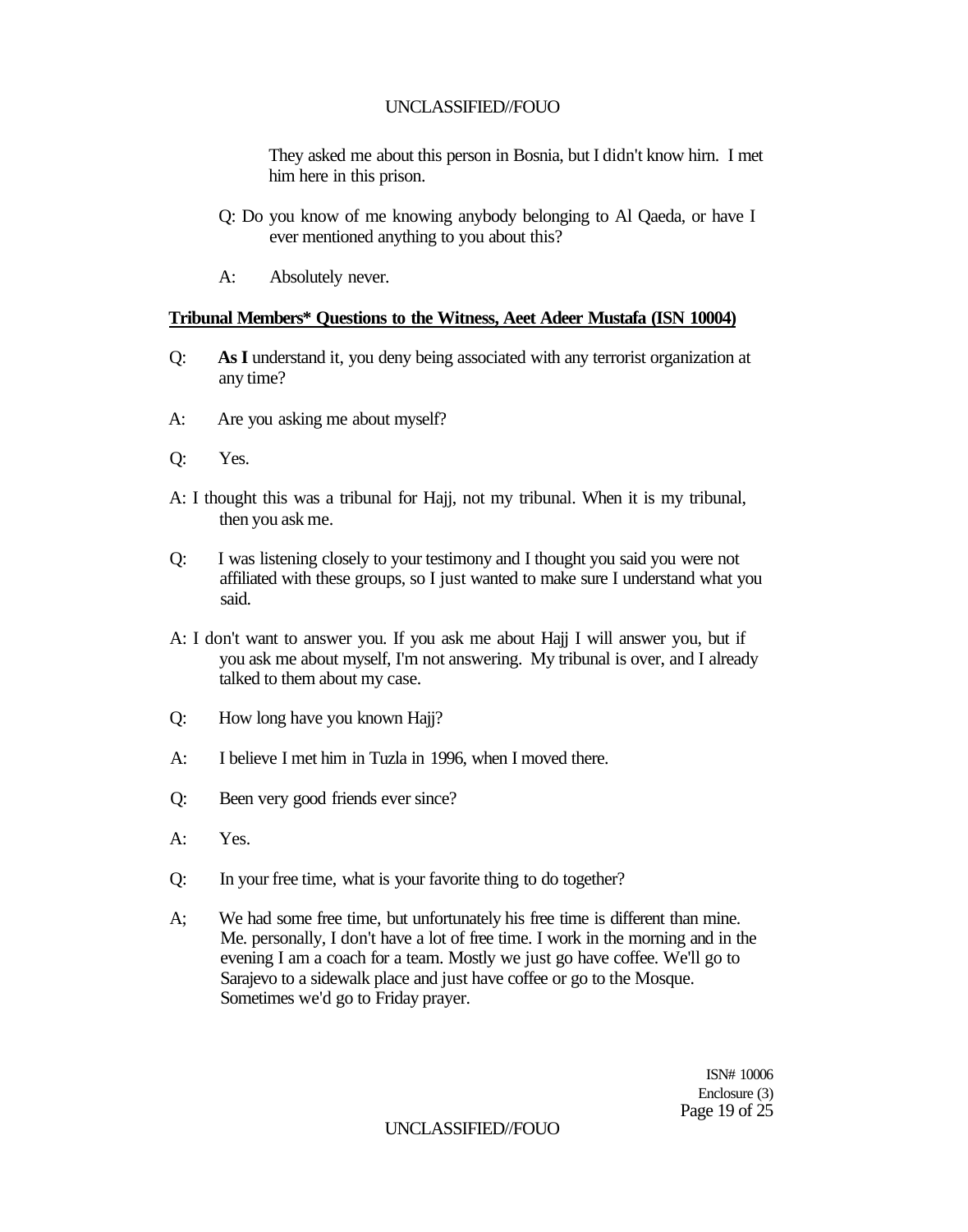- **Q:** You know Hajj as well as your wife and kids, always together. What was Hajj's favorite thing to do?
- A: He likes to buy cars and he likes soccer.

#### **Tribunal President's Questions to the Witness, Aeet Adeer Mustafa (ISN 10004)**

- Q: Did your families ever get together for celebrations or festivities?
- A: Yes.
- Q: What is your occupation?
- A: I'm **a** computer designer. I program and repair computers, software and hardware.
- Q: What sport did you coach?
- A: Karate. I am member of the national team in Bosnia.

#### *The witness, Aeet Adeer Mustafa, was excused.*

Detainee: I apologize for the way the he answered your questions.

Tribunal Member: Thank you.

#### *The Personal Representative called Bomedienne Lakhdar Mohammed (Lakhdar Mohammed Boumedienne)*

#### **Detainee's Questions to the Witness, Bomedienne Lakhdar Mohammed (ISN 10005)**

*The witness was reluctant to take the oath. He explained that he did not know why he was here. He said he would testify and take the oath, if Hajj had asked for him. It was*  explained to the witness that Hajj did ask for him and the Tribunal President *apologized for not making it known to the witness why he was here.* 

*The witness, Bomedienne Lakhdar Mohammed, was sworn.* 

- Q: Lakhdar, do you know of me being part of any terrorist group, or have I ever mentioned anything to do with terrorism? Do you know of me associating with anything to do with terrorism or any terrorist organization?
- A: Never.

ISN# 10006 Enclosure (3) Page 20 of 25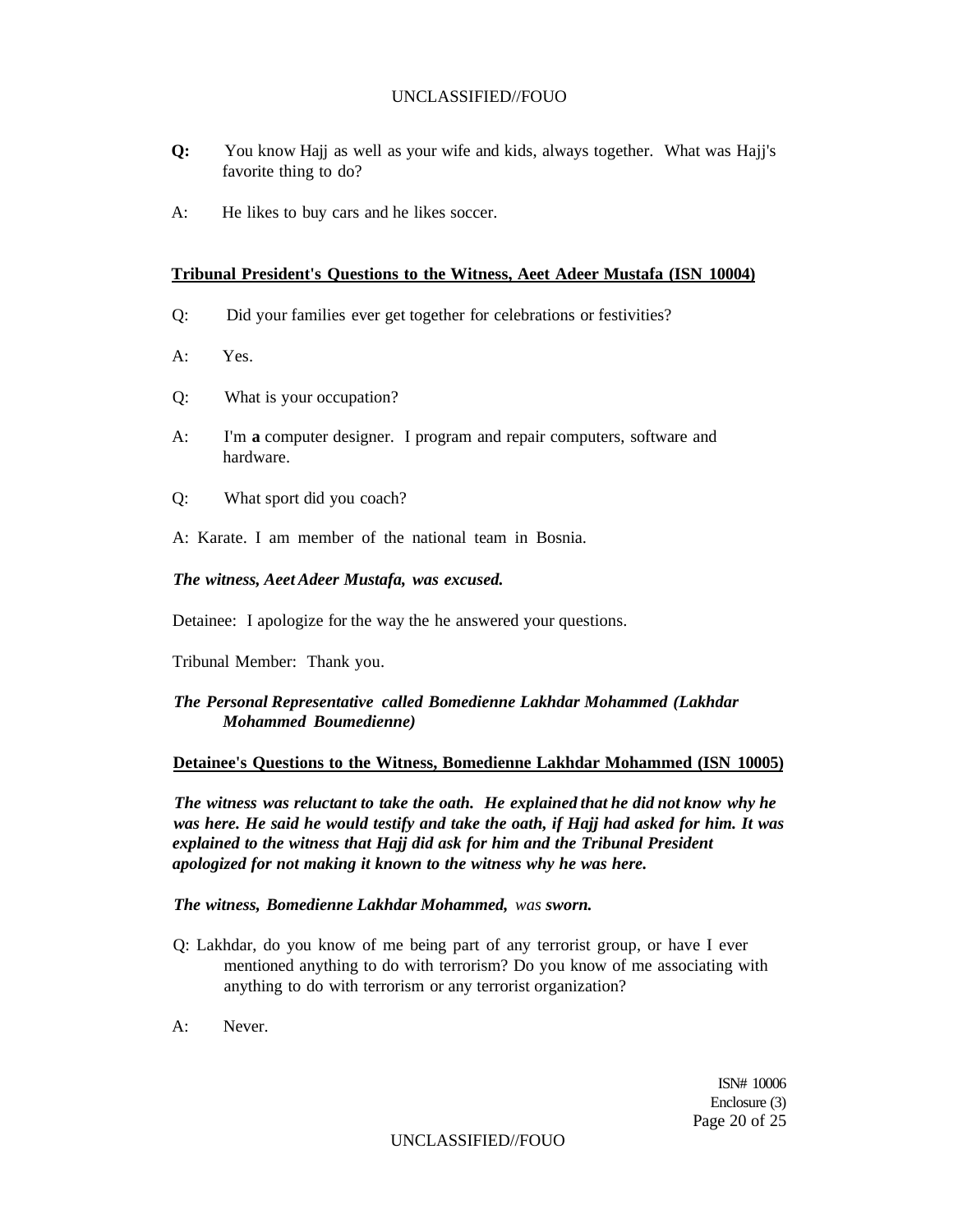- Q: Have I ever talked to you about anybody that belonged to Al Qaeda, or to Muslim Algerian Military organization, or anything of this kind?
- A: Never.

# Tribunal Members Questions to the Witness, Bomedienne Lakhdar Mohammed (ISN 10005)

- Q: Do you know why anyone would accuse Al Hajj of being involved with terrorist organizations?
- A: No, I don't know.
- Q: You were apprehended with him in Bosnia and taken here as well?
- A: Yes.
- Q: You went through the same trial in Bosnia with the same result?
- A: Yes.
- Q: Do you know Bensayah Belkacem?
- A: During the investigations, they have talked to me about him.
- Q: Do you know whether or not he is associated with Al Qaeda?
- A: I don't know.
- Q: Do you know if he is associated with the Armed Islamic Group of Algeria?
- A: Are you talking about him [Detainee] or the other guy [Bensayah Belkacem]?
- Q: The other guy.
- A: No, I don't know.
- Q: Do you know if Al Hajj has any enemies that might have accused him of being involved with any of this?
- A: No, I don't know, but he is a very nice person and I don't think he would have enemies.
- Q: Do you consider yourself a friend of his?

ISN# 10006 Enclosure (3) Page 21 of 25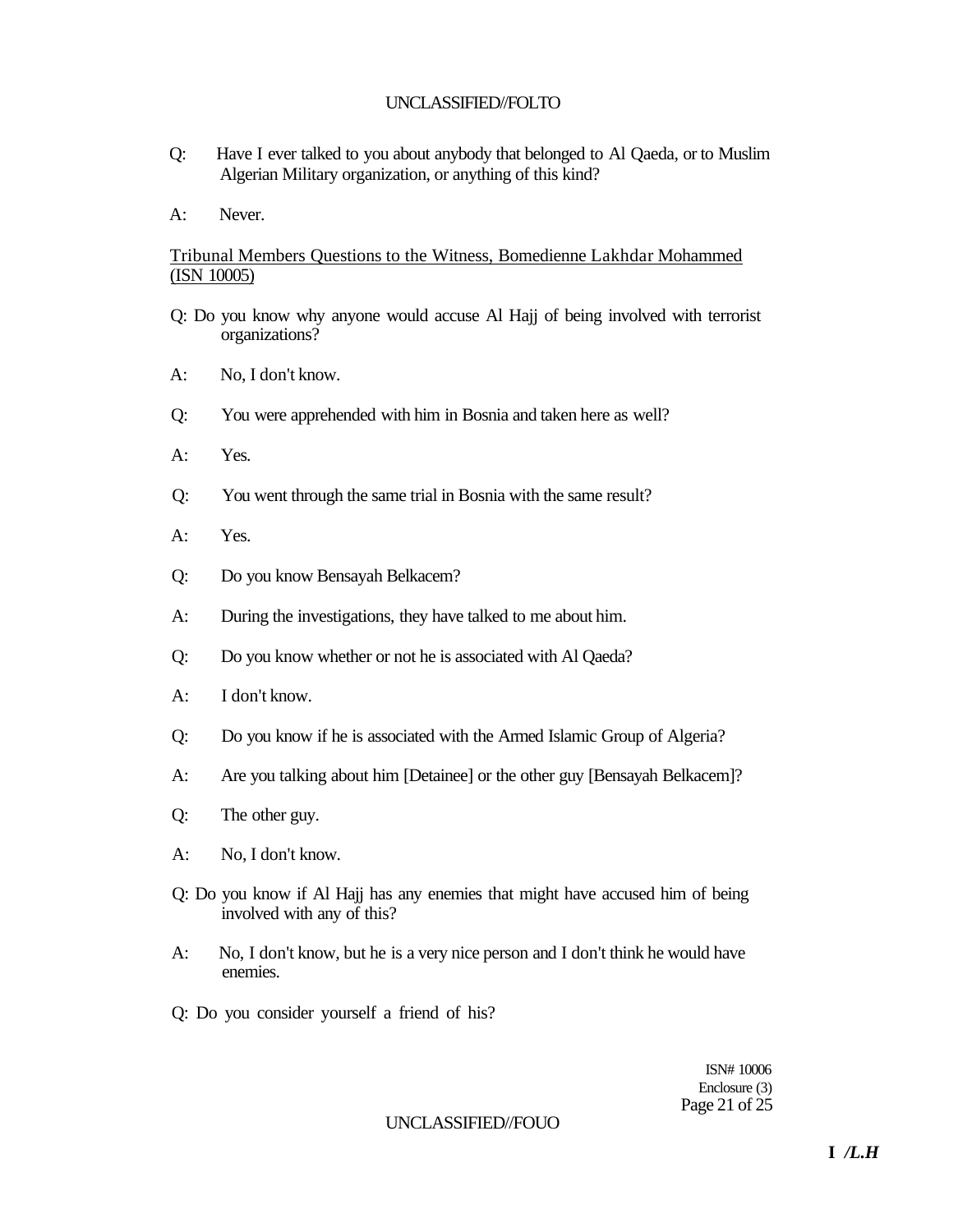- A: Yes, he is my brother.
- Q: How long have you known each other?
- A: From the time I got to Bosnia?
- Q; Which was when?
- A: 1997.
- Q: How often did you see him in Bosnia?
- A: I don't have a number. I didn't write down every time I saw him, but I used to see him. I don't know how many times.
- Q: I don't need to know exactly, but I'm looking for frequently... occasionally... what?
- A: He's not my wife, so I'm not going to tell you I see him every day. I see him once in a while, yes. I don't see him every day.
- Q: Did you socialize together?
- A: We used to visit each other.
- Q: What were some of the things you enjoyed doing together?
- A: We used to like to eat, drink and watch soccer on T.V.
- Q; What was your line of work in Bosnia before you came here?
- A: I worked with a humanitarian organization that deals with orphans, the Red Crescent.
- Q: This is a different organization than Hajj is associated with?
- A: Yes.
- Q; Hajj coached a sport. Which sport?

Detainee: That was Mustafa, not me.

- Q: You were good friends. He coached a sport. Do you know which sport that was?
- A: We used to play soccer, but he wasn't the coach.

ISN# 10006 Enclosure (3) Page 22 of 25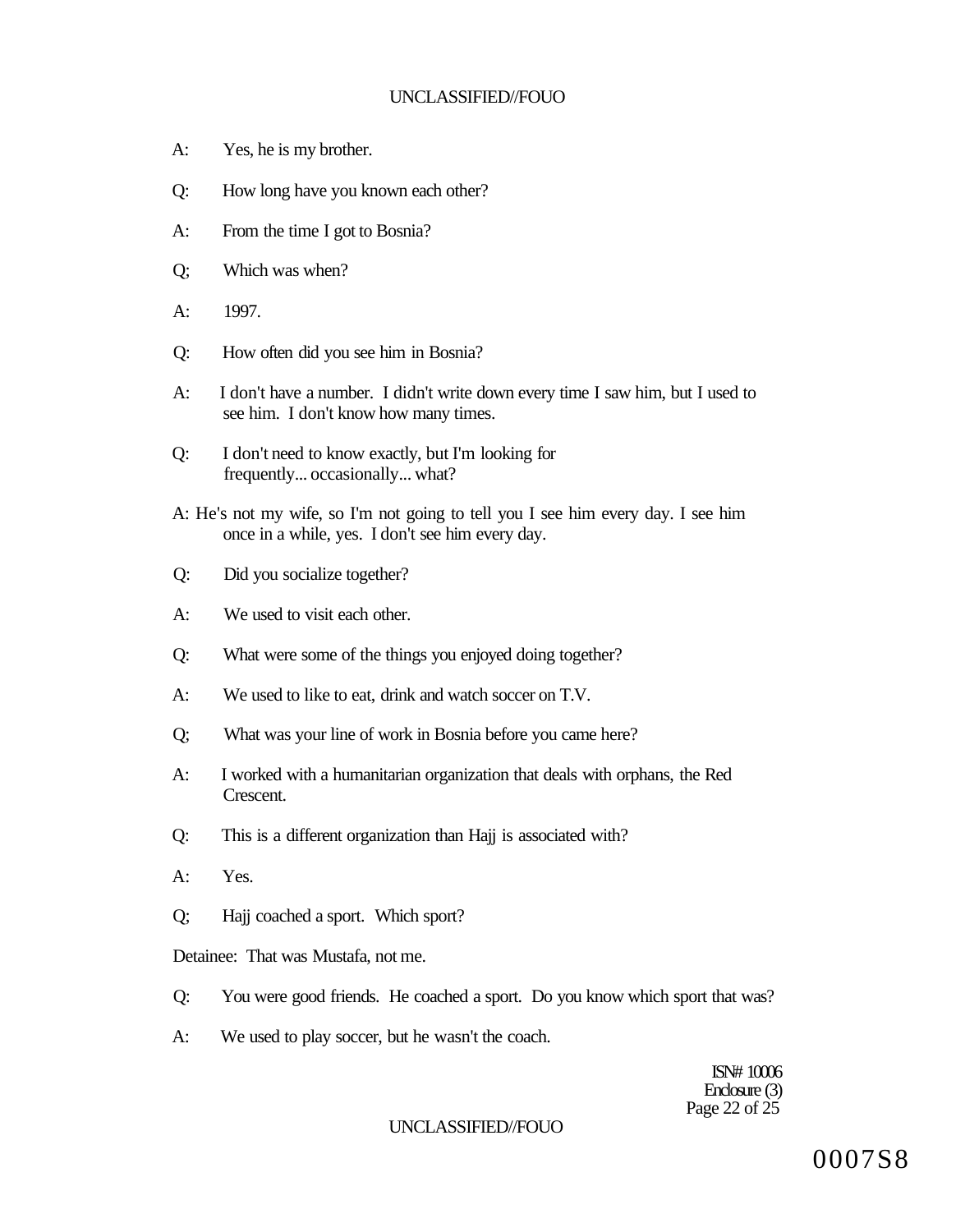- Q: He also had a part-time job, exchanging things, buying and selling things. Do you know what that was?
- A: No, I don't know.

#### **Tribunal President's Questions to the Witness, Bomedienae Lakhdar Mohammed**

#### **fISN 10005)**

- **Q:** You indicated you worked for the Red Crescent?
- A: Yes.
- Q: Did anyone else work with the Red Crescent that was captured with you?
- A: Yes.
- Q: Who was that?
- A: Mohammed (Nechele).
- Q: Your occupation, did you have any other occupation besides your work with orphans?
- A: No.
- Q: What else can you tell us about Al Hajj that could convince us that he has nothing to do with any terrorist organization?
- A: Well, to tell you the truth, this is just like a play. This is all politics. First of all, may I ask a question? If you know you are a terrorist and you know people are looking for you, are you going to escape or not? Answer me.
- Q: You're posing the question to us?
- A: Yes, I'm asking you. You said you want me to convince you, so I'm asking you.
- Q: You would have reasonable thought that a person would try to flee, yes.
- A: Good. When they captured me and told me the accusations, I was surprised. I was actually shocked. When they asked me about people I know or not, on the list was Al Hajj's name. I thought for sure there was contusion on the subject I asked the head of the investigation the same question I asked you. He told me, of course, if accused of this and the police were looking for him, he'd flee.

 $ISN#10006$ Enclosure (3) Page 23 of 25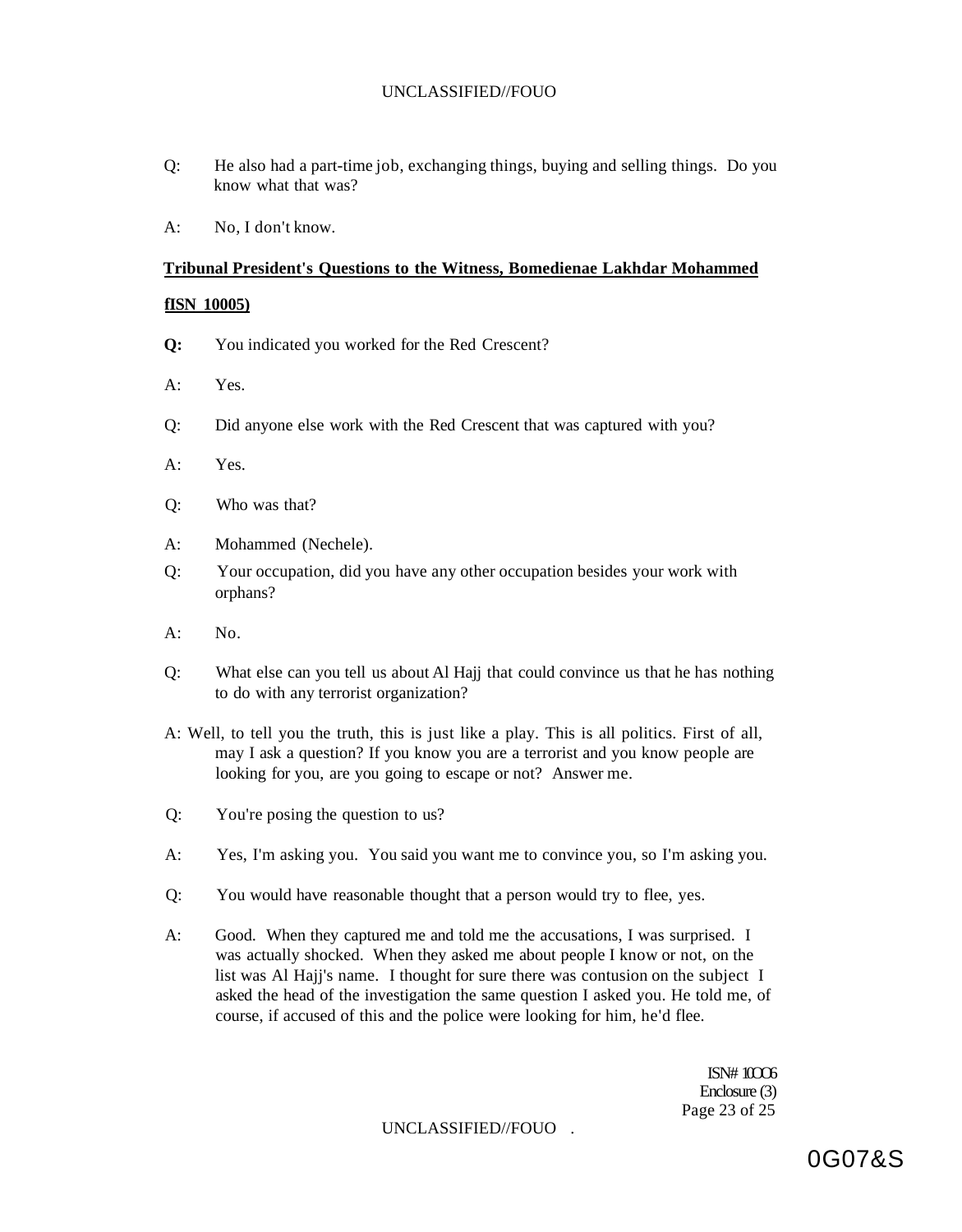I told him, how about I call him [Detainee] on the phone and he'll come himself. At that time, I thought it was democracy and there was a mistake or a problem. If they wanted to investigate, that was okay. I didn't know that these things were cooked from way up top and they were such a big thing. After that, Al Hajj walked by himself to the investigator's office and now he is in chains.

It is unreasonable that a terrorist would deliver himself to the police. That doesn't make sense. I have other things, but this is the most important thing.

## Tribunal Members Questions to the Witness, Bomedieane Lakhdar Mohammed QSN10005)

- Q: When you were on trial in Bosnia, were all of you on trial at the same time?
- A: Yes, of course. In Bosnia, we didn't go to official court, similar to this. We were in jail and they told us that we were acquitted and had official papers that we were acquitted and there was nothing against us. It was announced on the national T.V. and everywhere.
- Q: Did you have representatives on your behalf? Any lawyers or anything?
- A: Yes, we had lawyers.
- Q: Did you have to pay for them yourself or did someone pay for them for you?
- A: I'm talking about myself. I don't know who paid for Hajj, but I know that the organization I worked with paid for mine.

*The witness, Bomedienne Lakhdar Mohammed, was excused.* 

Witness: Why, you can ask. It's no problem.

Tribunal Members: I have no further questions.

*The Witness and the Detainee had a conversation as the witness was being removed. The Witness told the Detainee that he would not do this for his own tribunal, but for his brother, he would testify.* 

Witness: You people who are asking these questions, you don't know that Hajj is innocent?

*The witness was removed from the Tribunal room,* 

Detainee: I apologize to the Tribunal and to the Translator for the witness' behavior. It was unnecessary.

> ISN# 10006 Enclosure (3) Page 24 of 25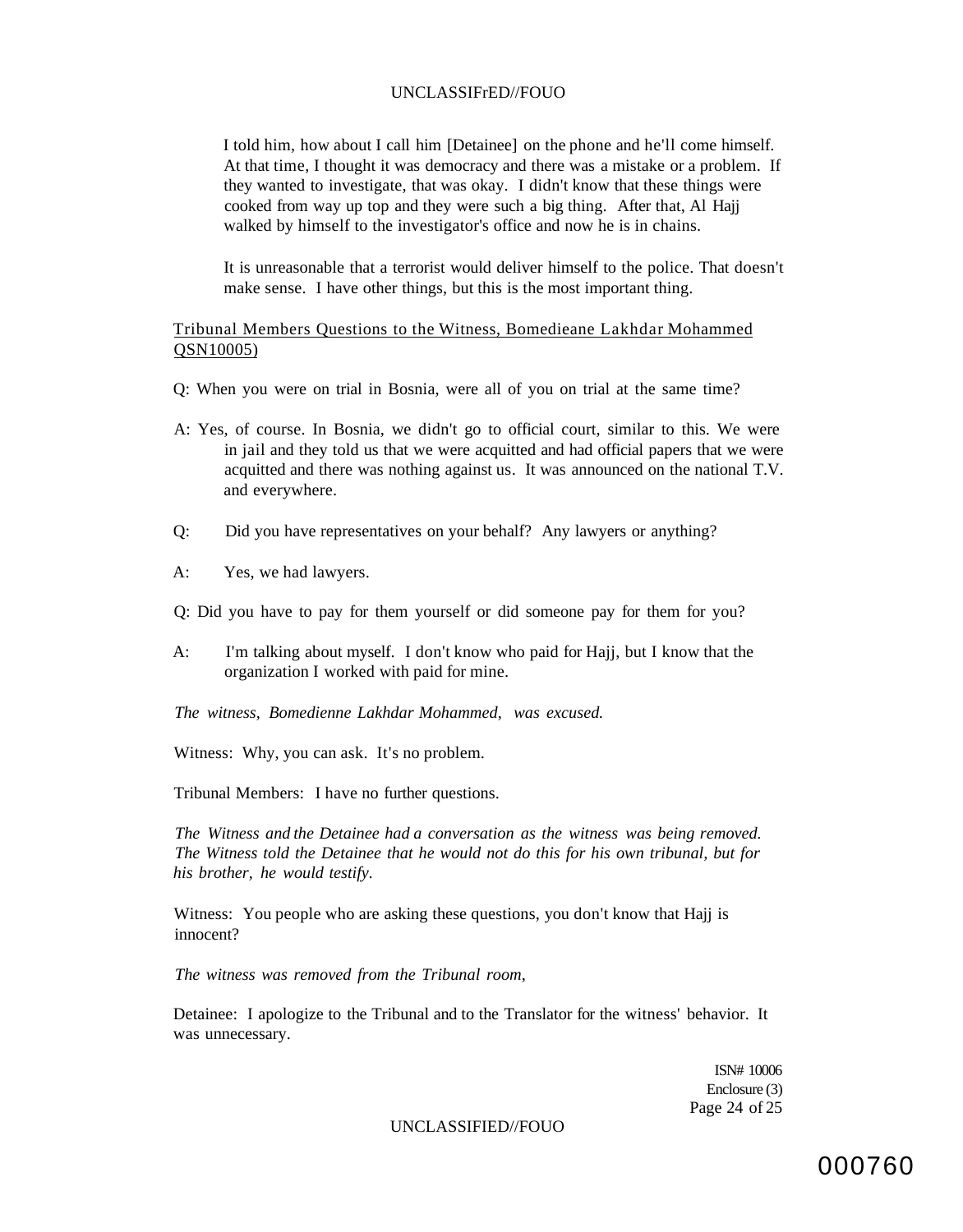Detainee: This is all that I have. But, also those documents in Bosnia will help my case.

Tribunal President: Very well.

Detainee: Also, during my time here, my behavior with investigators, interrogators, and the guards was exemplary. I was very kind to them and they know that. This might also help and show that I was very kind to everybody.

Tribunal President: We'll certainly take that into consideration.

Detainee: I know and I am confident that the Tribunal is experienced in this field and they took the oath and they are just people. I'm sure they will get to the right answer and do the right thing.

Thank you for listening and for your patience, and also for your patience with the witnesses also. I thank you very much.

# **AUTHENTICATION**

**I** certify the material contained in this transcript is a true and accurate summary of the testimony given during the proceedings.



1SN# 10006 Enclosure (3) Page 25 of 25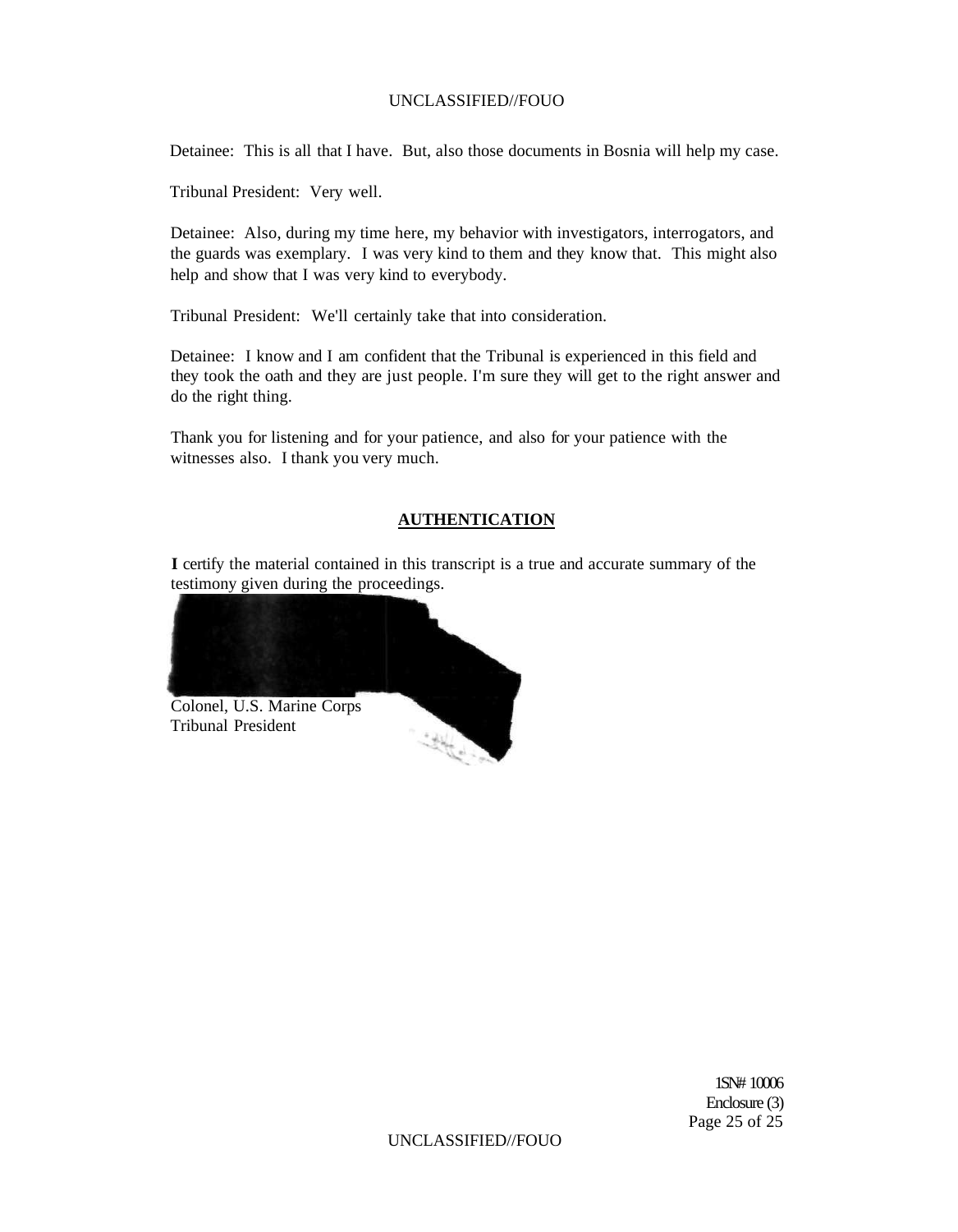#### Summarized Sworn Detainee **Statement**

### *The Personal Representative made the following statement on behalf of the Detainee.*

Before commenting on the unclassified evidence he [Detainee] wants you to know he is innocent.

# • **3(a) (1) Detainee is a French citizen who traveled to Afghanistan from London on 22 July 2001.**

The Detainee did this for the sole purpose of living in a Muslim lifestyle and society. Detainee made this trip to investigate immigrating to Afghanistan, which was under Sharia law. Detainee understands his religious obligation to find the correct Muslim lifestyle for himself and his family.

Detainee initially looked at Pakistan, but ended up choosing Afghanistan because it was a cheaper place to live and he could get a house for under \$3,000.00. The remarks by Detainee's brother in his affidavit, marked R-4 state this also.

### • **3(a)(2) The Detainee trained with Kalashnikov rifles in Afghanistan.**

This is false. Detainee once watched someone assemble and disassemble an AK-47. This was strictly out of curiosity because everyone in Afghanistan had an AK-47.

Items 2,4, 5, and 6, [of the Unclassified Summary]. These items refer to statements by Detainee and the translator that the Detainee dealt with prior to this tribunal and [according to the Detainee] did not give a correct translation. Therefore anything attributed to the Detamee in these statements must be questioned, due to that fact.

# • **3(a)(3) The Detainee stayed at a safehouse in Kabul in the Akbar Khan Mina neighborhood, a known Taliban and Al Qaeda occupied territory.**

This is not true. The Detainee stayed at a house, not a safe house. This was just a house in Jalalabad that the Detainee stayed in on his way to Kandahar to look for potential places to live.

Concerning the statement about "known occupied territory," the Taliban occupied all of Afghanistan and it has nothing to do with the Detainee. The Detainee never had any dealings with Taliban or Al Qaeda. The first time he heard of the existence of Al Qaeda was on the radio after the 9/11 attack.

Again, on items 4, 5, and 6, [of the Unclassified Summary], each reference statements made by the Detainee and the translator used in the initial interview

> ISN# 173 Enclosure (3) Page 1 of 11

*Q£B2L*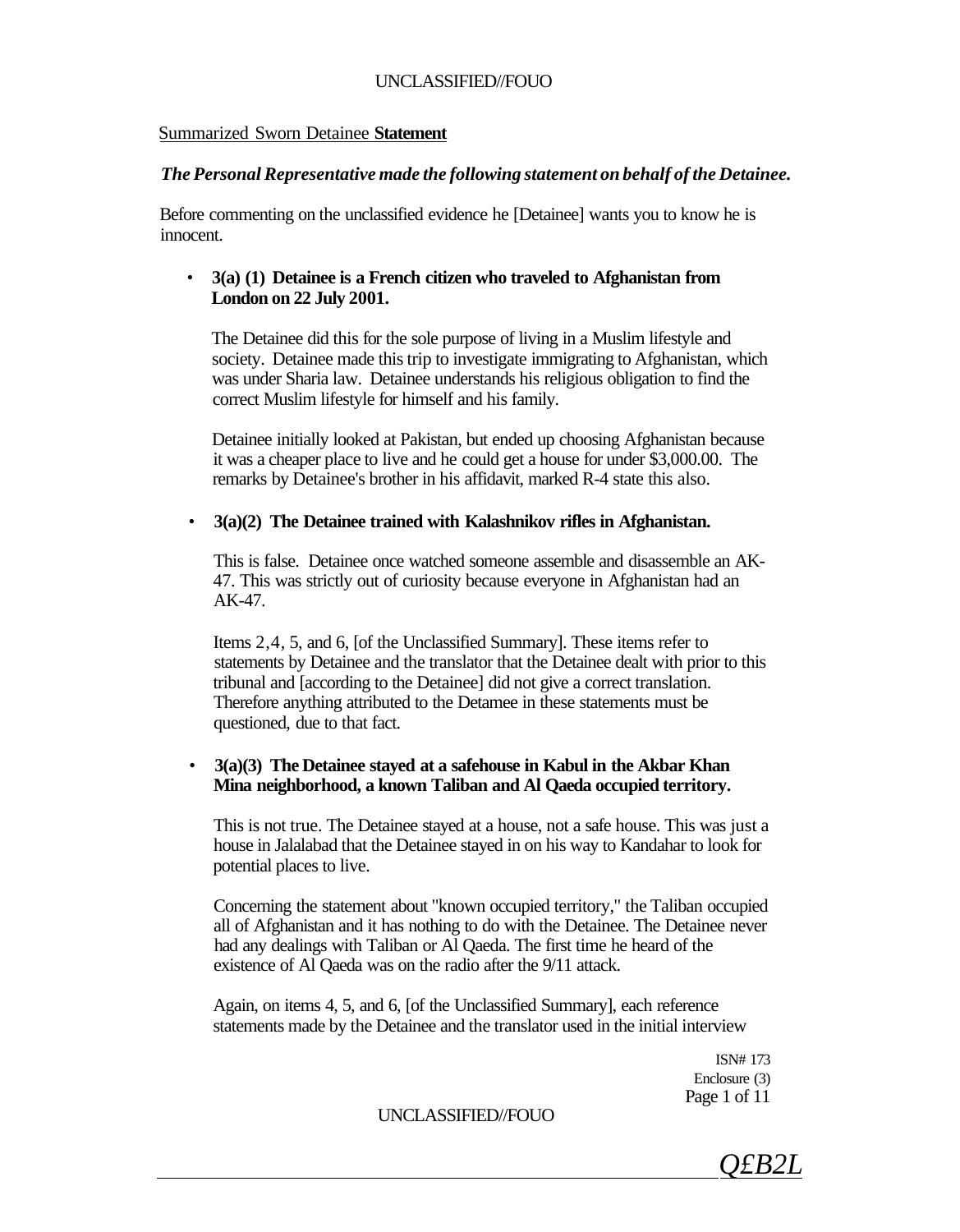who [according to the Detainee] had problems with the translation. We uncovered many of these problems with our new translator today during the final interview.

• **3(a)(4) The Detainee stated that he traveled to a Taliban camp in Kandahar for training and also carried weapons into the mountains when Jalalabad fell to the Northern Alliance.** 

This is false. The Detainee was at a house in Kandahar, not a camp. The reason he went to different houses is because he heard about the 9/11 attacks and was attempting to get to Jalalabad, and then exit the country to France. At one time, when he was in a house, he was told to leave quickly, empty everything in the room he was in, and throw it in the back of the truck.

In the room, there was a broken AK-47. The Detainee did put that in the back of the pickup truck. He did not keep it with him and it was not his weapon. The Detainee was doing a favor for Jafar, the individual that was helping him escape the violence that was coming. Jafar was going to help them get out of Afghanistan.

#### • **3(a)(5) The Detainee stated he arrived in Jalalabad** in **August 2001 and stayed at an Algerian safe house.**

That is correct, but it was a guesthouse, not a safe house. The Detainee stayed for 3 weeks and looked for a house to buy. The reason he went to several different places is that he was looking for a house to buy and then later to try to flee the country.

The Detainee had the money to pay for a hotel room, but because of the chaos when he was leaving the country, he was forced to stay in many guesthouses.

# *The Personal Representative states that he entered into evidence documents from the evidence custodian showing that the Detainee had currency with him that would have been sufficient to pay for hotel rooms for a prolonged period while the Detainee searched for a house.*

# • **3(a)(6) The Detainee stated that, after September 11,2001, he met two fellow detainees at the same Algerian safe house that was located in Jalalabad.**

The Detainee remembers the young lady who translated his statements that day. He tried to correct her bad translation when he could. Despite that, the statement is false. The Detainee met the 2 people in question prior "to 9/11. The first person came with him from France, through London to Afghanistan. The second person he met in London, as he was enroute to Afghanistan. The first person died in the mountains from sickness and cold when they were trying to flee the country.

> ISN# 173 Enclosure (3) Page 2 of 11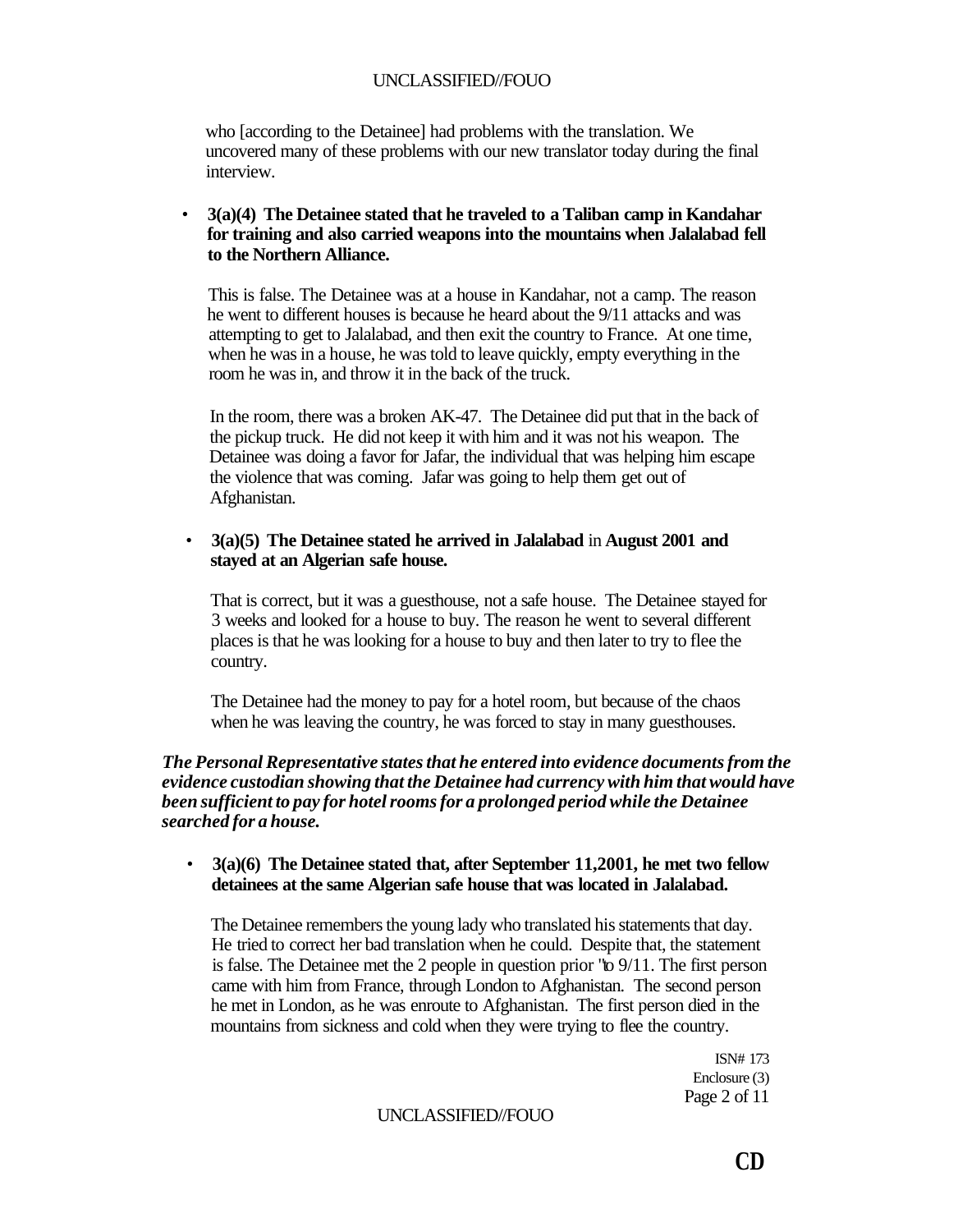Overall, the evidence tries to portray the Detainee as a fighter and because he has hepatitis C, scoliosis (which prevents him from standing for a prolonged period of time), and herniated disks in the C vertebrae of his neck, the combination of these things would prevent him from being a threat to anyone, let alone engaging in hostile actions.

The Detainee saw his travel documents, which include his visa, passport and airline ticket here in the camp shortly after his arrival.

# *The Detainee interrupted and stated that the documents were not presented to him here; they were presented to him in Pakistan by FBI agents.*

# *The Tribunal President commented, understanding why we could not find the documents here [in Guantanamo Bay].*

The Detainee was offering these documents as proof that he was house hunting for a short period in Afghanistan. The documents show he had a visa for 3 months time, not enough to train and engage in any hostilities.

The Detainee specifically remembers his airline ticket because the interrogator incorrectly looked at his time of departure, 2000 hours and thought it was the year of departure. They [interrogators] initially accused the Detainee of lying and later apologized.

#### **Questions** by **the Tribunal** Members

- Q: Prior to traveling to Afghanistan, you lived in London for a time?
- A: A few days, yes.
- Q: Only a few days?
- A; Yes, only a few days.
- Q: Prior to that, where were you?
- A: In France.
- Q: What was the purpose of going from France to London? To facilitate your trip to Afghanistan?
- A: Exactly. I can tell you the reason, if you want.
- Q: Please.

1SN# 173 Enclosure (3) Page3ofll

*ocrfiH*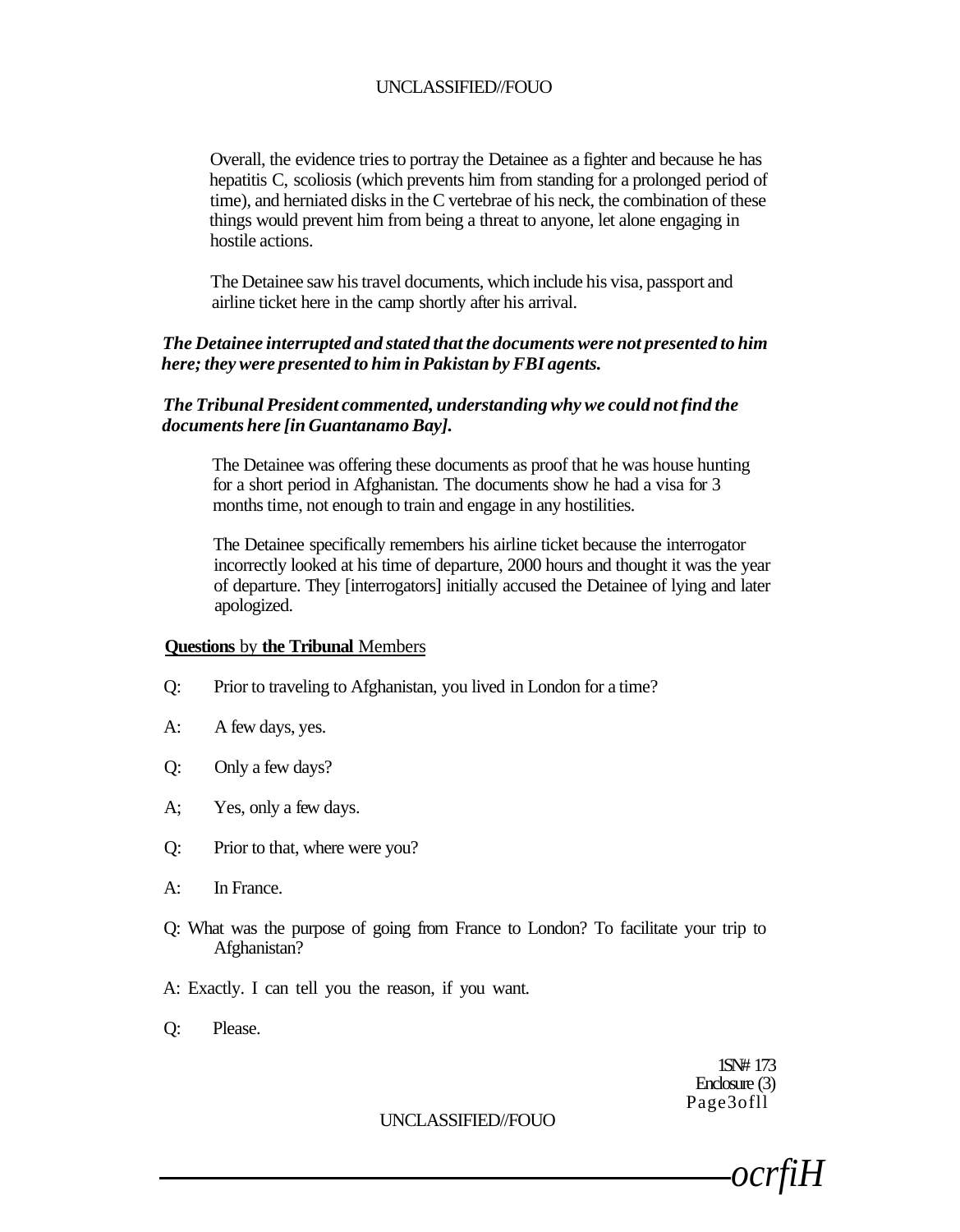- A: As I mentioned earlier, Abdul Aziz knew a lot about Afghanistan, and he told me that there was a person in London who would give us addresses and phone numbers for a point of contact when we got there [Afghanistan].
- Q You received that information and then traveled to Afghanistan afterward?
- A Yes.
- Q Are you also Algerian by heritage, or only French?
- A My Algerian heritage is only language, which I share with my parents.
- Q So, your parents are Algerian, but you were bom in France?
- A My parents are considered French citizens because they were bom and during the French (inaudible) [occupation].
- Q Have you ever lived in Algeria?
- A No, but I spent my National Service there.
- $\overline{O}$ Under conscription for the French military?
- A We had the possibility to choose if we were going to stay in France to do it or go to Algeria. People choose to go wherever they want.
- $\overline{O}$ How long a time period was that?
- A 24 months.
- Q How did you serve while you were in Algeria?
- A Civil Engineering.
- $\overline{O}$ Did you receive any military training while you were in Algeria?
- A Just for parade. It might sound funny, but it's true. That's all my military training.
	- Only to march and drill in ceremonies?
- Q
- A Exactly.

Not weapons, or anything of that nature?

ISN# 173 Enclosure (3) Page 4 of 11

#### UNCLASSFIED//FOUO

*ttn<?S*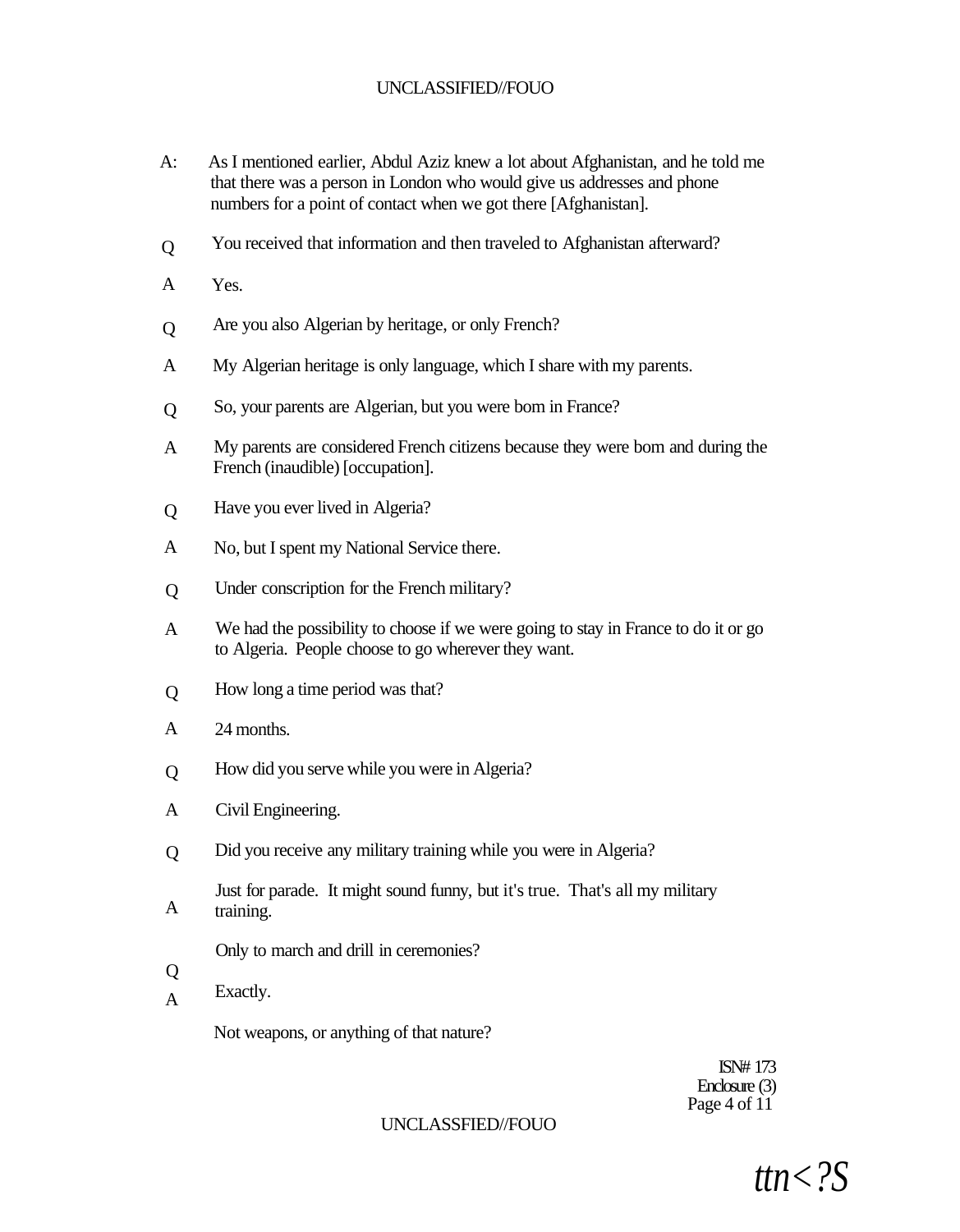- A: Yes, we had to use. We shot 3 bullets with a weapon that is called Seminov phonetic). Everybody has to go through that
- Q: Besides your parade and ceremonies, what other training did you receive, besides what you just said?
- A: None.
- Q: Please tell us again about your exposure to the Kalashnikov rifles in Afghanistan.
- A: 1 was in a house in Jalalabad. As mentioned earlier, a person named Idious (phonetic). He dismantled it in front of us. That was it That is what happened. There was no firing and we didn't even touch the weapon.
- Q: Why were you even present?
- A: Just curiosity, that's all. As you know, everybody there has a Kalashnikov.
- Q: How many people were there at the time he did this?
- A: Three, four, maybe five.
- Q: Were there any other weapons you were exposed to while in Afghanistan?
- A: No, none.
- Q: Were you captured in Afghanistan or Pakistan?
- A: In a mosque in Pakistan.
- Q: How many other people were you captured with at the time?
- A: I don't know exactly. It was the French group and other people. I would say 20, or so.
- Q: Were there weapons present at the mosque, even if they were not yours?
- A: No, I didn't see any.
- Q: Did you have any relationships with any individuals in Afghanistan that you knew to be affiliated with the Taliban?
- A: No, not at all.

ISN#173 Enclosure (3) Page 5 of 11

00796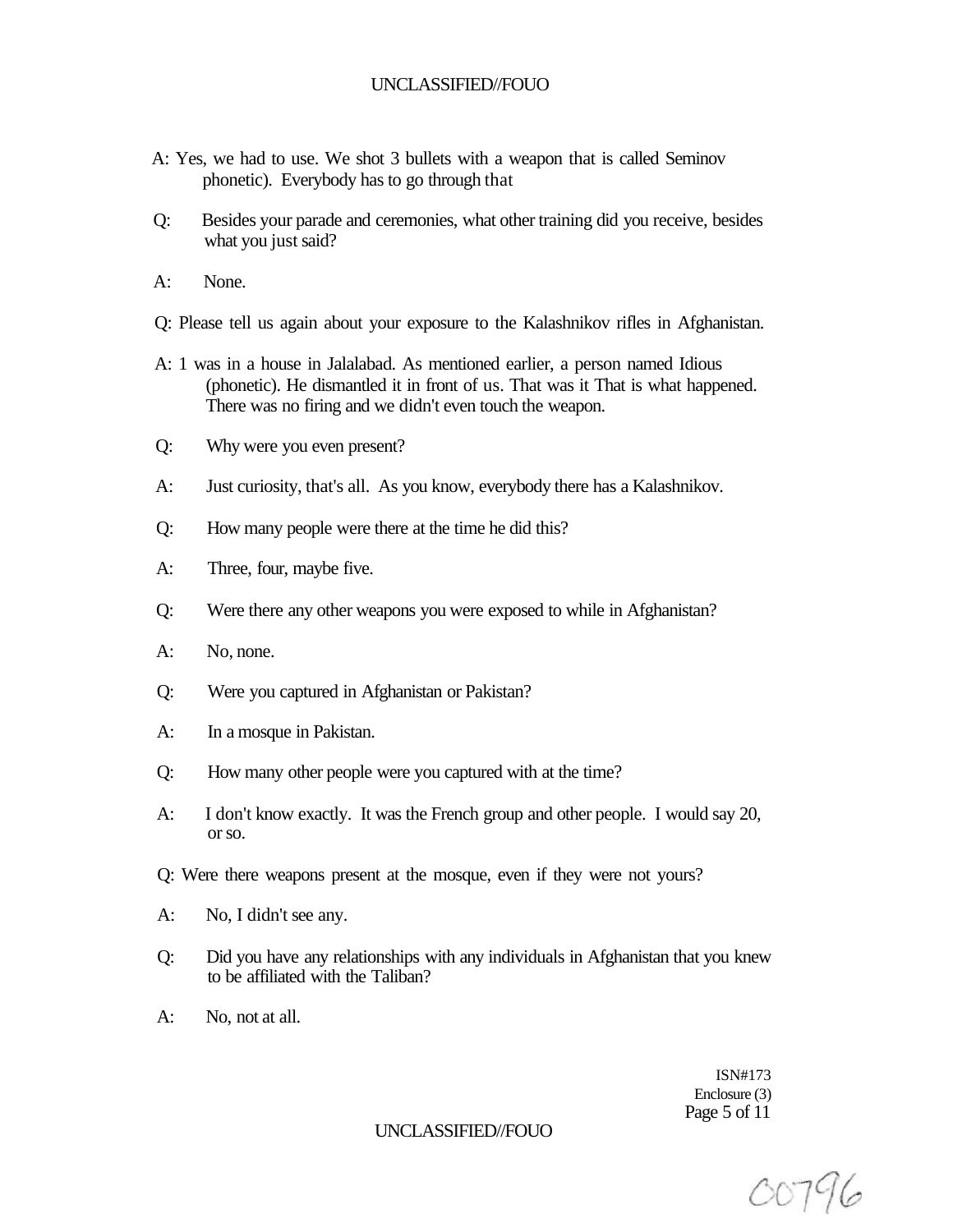- Q: Even though your purpose for going to Afghanistan was your desire to live in an Islamic state?
- A: I don't understand.
- Q: You stated the reason you wanted to go to Afghanistan was because you wanted to see what it was like to live in an Islamic state.
- A: Yes, that was my biggest reason.
- Q: It would seem logical that you would seek out people who would teach you what it was like to live in an Islamic state, which Afghanistan was at the time.
- A: In Pakistan, not Afghanistan.
- Q: You wanted to live in Pakistan? I thought you wanted to live in Afghanistan.
- A: Yes. The purpose was to live in Jalalabad, which is a border city, so it's close to both. Islamabad in Pakistan has a big religious school. This is one of my main reasons.
- Q: All right, I'll ask it a different way. During the time you were in Afghanistan or Pakistan, you did not meet anybody associated with the Taliban?
- A: We met Taliban in the roads, but nobody that is really associated with me. They have checkpoints all over the country.
- Q: What I'm getting at, is people who would be in a position to help you.
- A: The only people that could help me were the French. I didn't speak Pashtu, so I couldn't communicate with people over there. The only person that was helping us was Jafar, who spoke Algerian, just like me.
- Q: As *I* understand what your Personal Representative said, you deny any association with Al Qaeda?
- A Absolutely. All association.
- Q Did you know any Al Qaeda fighters while you were in Afghanistan?
- A No, absolutely not.
- Q In Pakistan also?
- A I didn't stay long in Pakistan. I stayed only 1 week, just to continue the trip.

ISN# 173 Enclosure (3) Page 6 of 11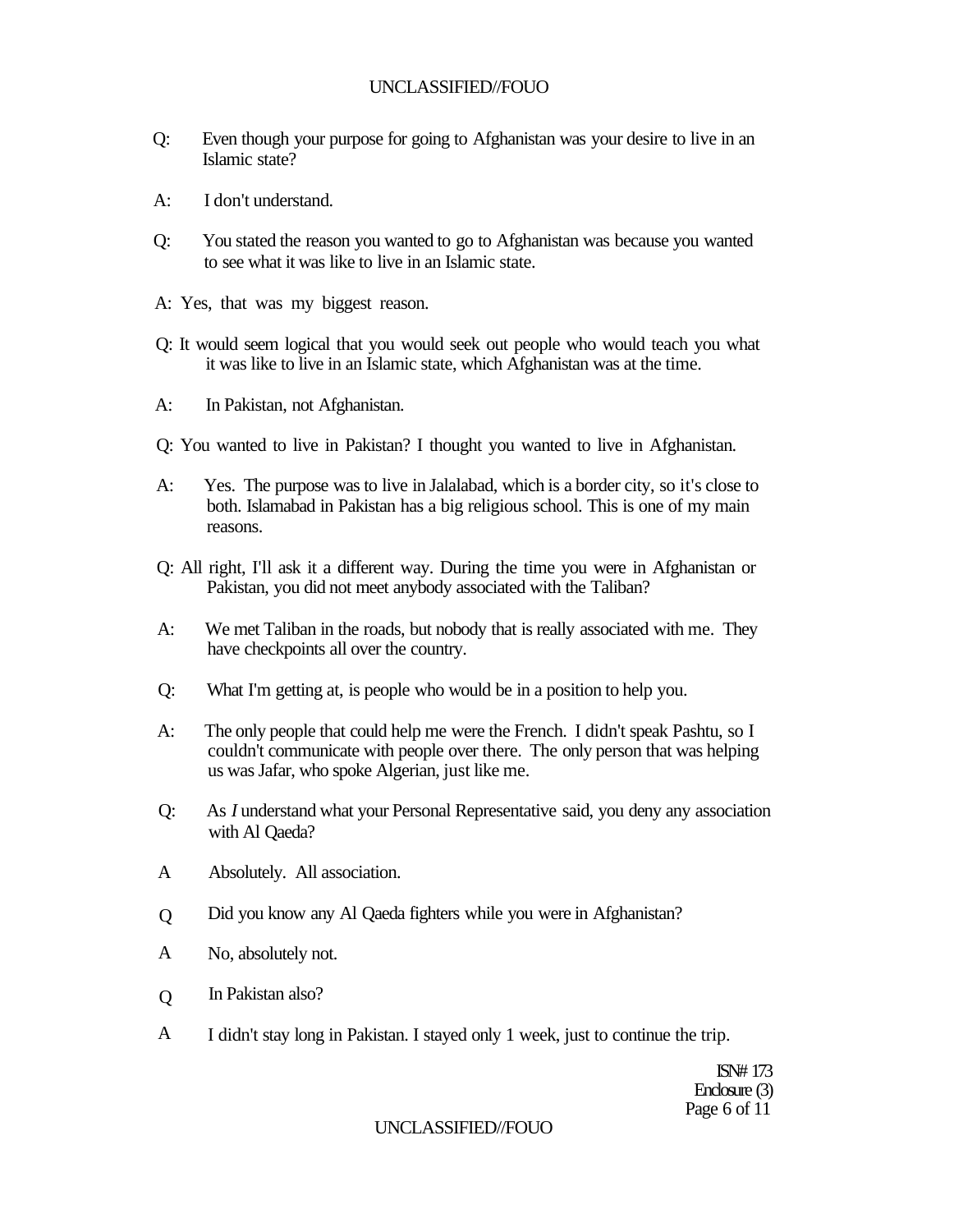- Q: You were in Afghanistan for approximately 5 months or so?
- A: It was from August to September 11\*, when the catastrophe happened in the United States. After that, we wanted to leave immediately, going through Jalalabad again. When we got to Jalalabad, Jafar told us we could not go. All of the borders were closed. He advised us to be patient and just wait there and maybe we could go later.

At this time, we went to the  $2<sup>nd</sup>$  house in Jalalabad, called the House of the French.

- Q: You were captured in November, December 2001 ?
- A: I think it was December.
- Q: The places you were in Afghanistan were Kabul, Kandahar, Jalalabad.. .anywhere else?
- A: No.
- Q: How did you fund your trip to Afghanistan?
- A: With my own personal money.
- Q: You went from France to London to Afghanistan. You left your family there in France?
- A: 1 would never take my wife with me to a place I don't know yet, especially when we hear on the radio that there might be a little danger involved there.
- Q: If everyone is carrying a Kalashnikov in Afghanistan, why would you want to move your wife and children there?
- A: For me, 1 didn't know that I wanted to see with my own eyes. On top of that, all that we heard about was mainly about the north and Jalalabad, as you know, is in the south, near the Pakistan border. That's why, if there were any problems, I would just go to Pakistan because that city is on the border.

*The Personal Representative wanted to clarify one of the questions regarding how the trip was funded. Looking at R-4, the affidavit of the Detainee's brother, it discusses***,** *in length, that the Detainee was fully employed before he left and owned his own business.* 

*The witness, Khalid Bin Mustafa, was called and took the Muslim oath.* 

ISN#173 Enclosure (3) Page7ofll

*ceyj0*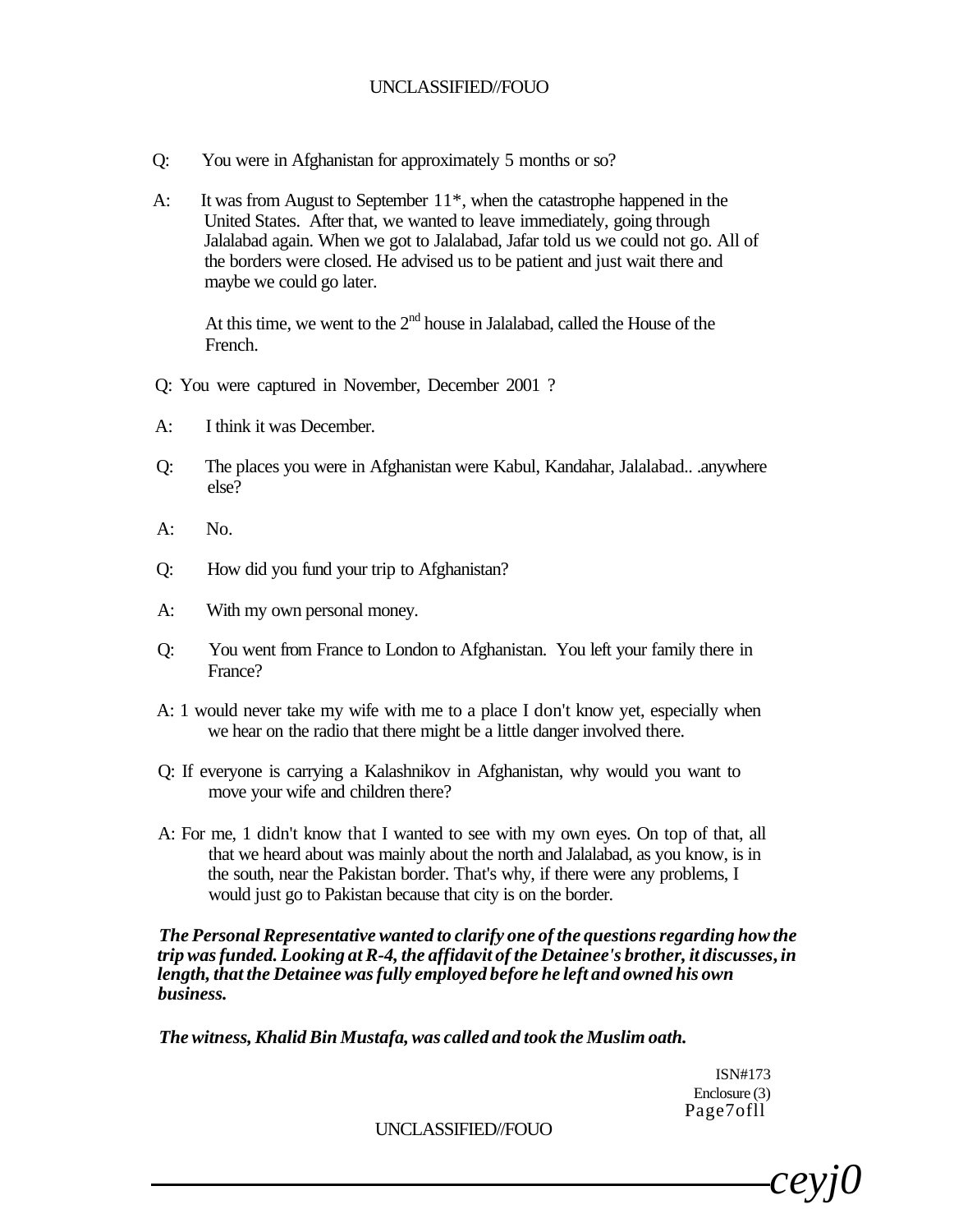#### Questions by the Personal Representative to the Witness

Q: Can you tell us why the two of you went to Afghanistan?

A: Of course. I would like to know if Redouane Khalid asked for me as a witness.

### *The Tribunal President advised the witness that the Detainee did request him as a witness.*

- Q: Can you tell us why both of you traveled to Afghanistan?
- A: I personally went to visit Afghanistan with my own eyes if it is [was] convenient and the right Islamic country to live in. It is the same for the Detainee. He told me he wanted to go see Afghanistan and eventually immigrate.
- Q: Could you tell us where you met for the first time?
- A: At his wedding, in Paris.
- Q: Could you tell us the length of time you were both in Afghanistan?
- A: If I recall correctly, it was August 2001. As far as I remember, we left 1 *<sup>l</sup>A*  months after the problems of September  $11<sup>th</sup>$  in the United States, the beginning of the war.
- Q: Were you both together most of the time you were in Afghanistan?
- A: Yes we were almost always together.
- Q: Did either of you engage in any weapons training?
- A: No, never.
- Q: Can you tell us the circumstances under which you left the country?
- A: We left the country in the beginning of the war. We didn't have the possibility to leave Afghanistan on our own, so we waited for a guide. We stayed for 1 *<sup>l</sup>A*  months because we were waiting for a guide.
- Q: Did you ever have any contact with members of the Taliban or Al Qaeda?
- A: No.

ISN# 173 Enclosure (3) Page 8 of 11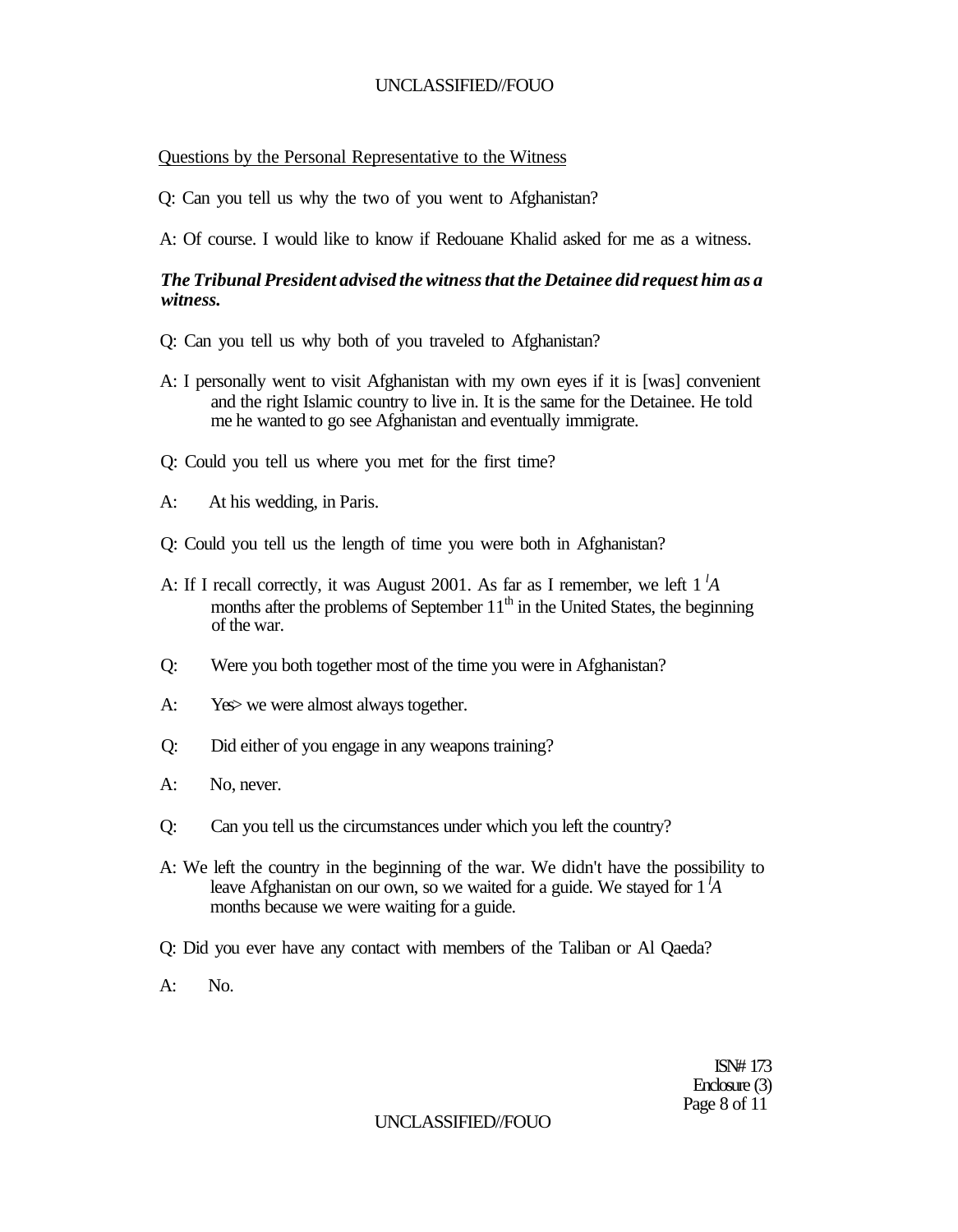# UNCLASS1FIED//F0U0

# Questions by the Tribunal Members to the Witness

- Q: Were you captured with Redouane Khalid?
- A: Yes.
- Q: Please explain the circumstances of your capture.
- A: We left Afghanistan with no problem. We wanted to enter Pakistan to get to France. We wanted to go the legal way, with our own passports and our own papers. As you know, [along] the roads between Afghanistan and Pakistan, there are a lot of villages to go through. We arrived in Pakistan in a village. The people of this village gave us a place to stay. They told us we had to go to the police station or the police representative. They said the police would take us to our Embassy. That is when we were arrested, without incident.
- Q: Where was the police station where you were arrested?
- A: The police came to the village to take us. They told us to come with them.
- Q: You were in the village in Pakistan when the police arrested you?
- A: Yes.
- Q: How many were among you when you were arrested?
- A: It wasn't a huge number, 10 more or less.
- Q: All of the French speakers together, or other nationalities?
- A: I was only with the French. I didn't visit the whole village to see who was there, but I know it was only French.
- Q; Are these the people you traveled with all the way from Afghanistan to this place in Pakistan?
- A: Yes.
- Q: When you were captured by the police in the village, please explain what happened there.
- A: As I said before, there was no incident It was without handcuffs. They came and explained to us that they had to interrogate us and then they would release us to our Embassies to be released to our countries. When we went to the police station they put us in prison.

ISN# 173 Enclosure (3) Page 9 of 11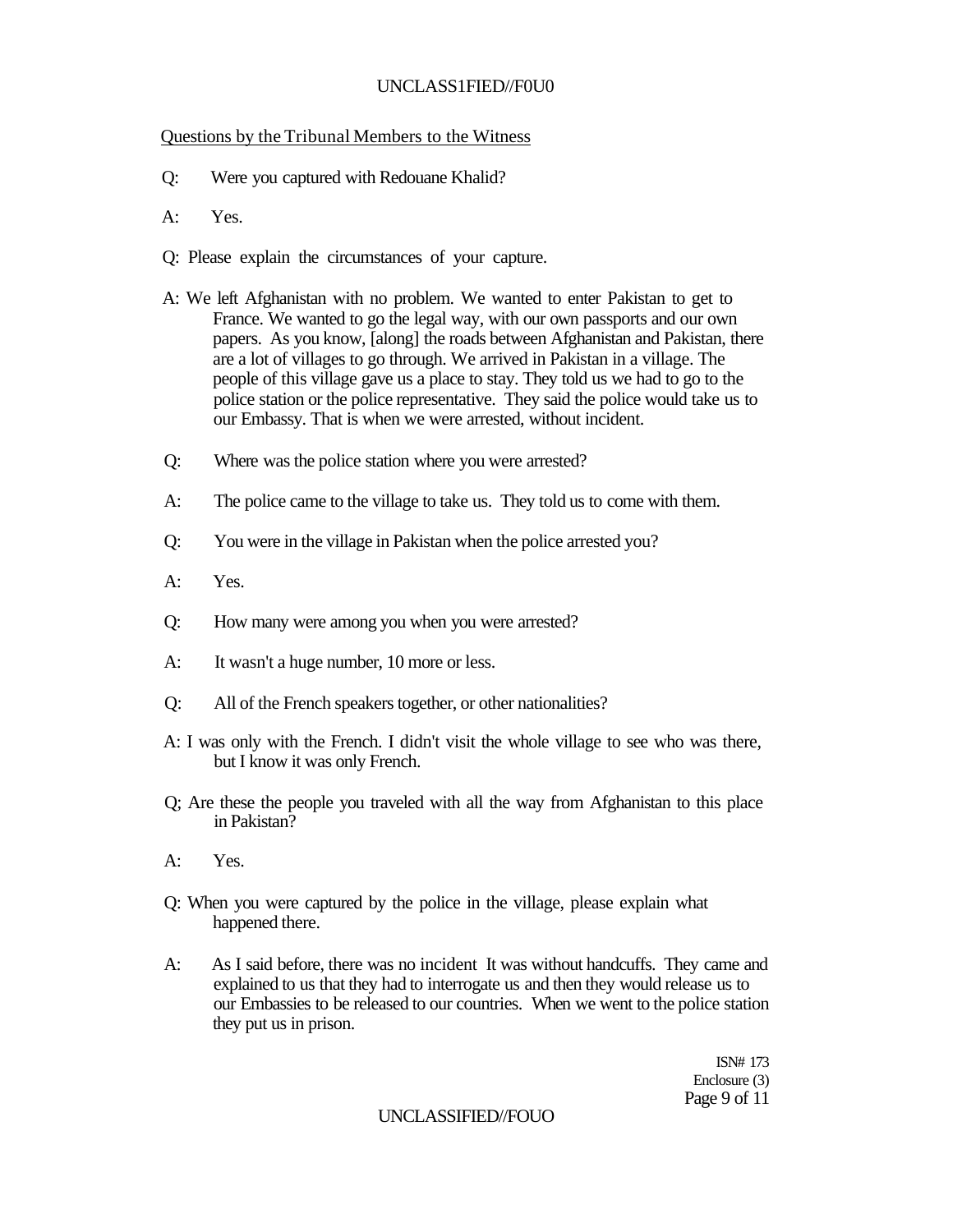# UNCLASSIF1ED//F0U0

- Q: When the police first came to seek you, were you guests in someone else's home?
- A: Yes. First we were in a house and then we went to the village mosque.
- Q: That is the place they came?
- A: Yes, the cars came within 5 meters of the mosque.
- Q: Was there ever a time, during your time in Afghanistan, where you and Redouane Khalid were separated?
- A: No, we were always together. He might have gone to the market and came back, but that's it
- Q: Did you receive any training on weapons while you were in Afghanistan?
- A: No. I saw weapons there, but we never received any training on weapons.

#### Questions by the Tribunal President to the Witness

- Q: When you were captured, or taken into custody by the Pakistani police, did you have any money with you?
- **A**  Yes, I had some money, but it was stolen from me.
- $\overline{O}$ It was stolen when you were arrested by the police?
- A Yes, the police took it.
- $\overline{O}$ How much money?
- A Not a whole lot, but I personally had about \$1,000 French Francs.
- $\overline{O}$ Did you have, in your possession, either a visa or a passport?
- A I had with me my passport, my ID, my visa, everything was in order,
- $\overline{O}$ Did you or anyone in your group have weapons when you were arrested?

No. We were captured without incident. We went with no problems. No one had weapons.

> ISN# 173 Enclosure (3) Page 10 of 11

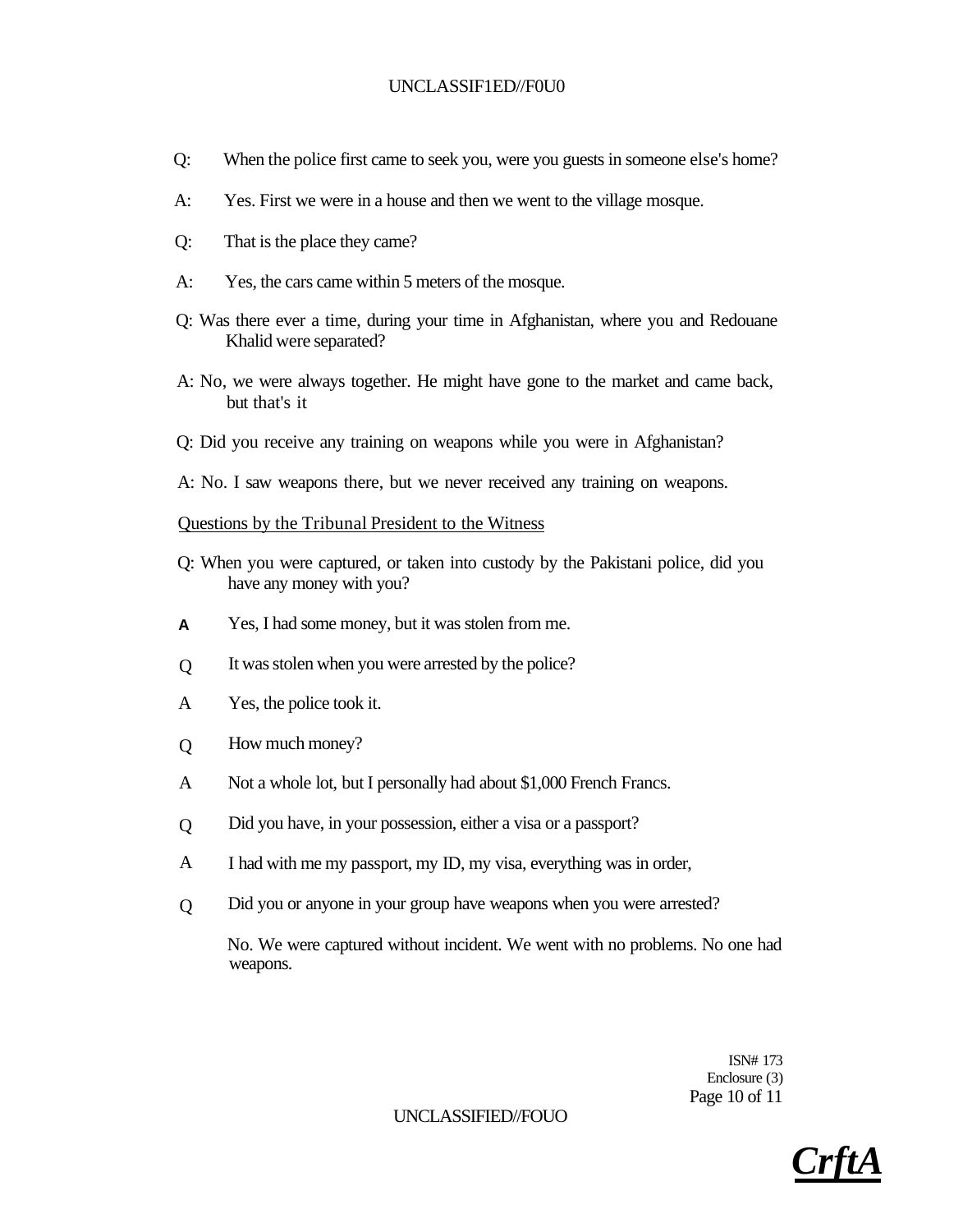*The Tribunal President asked the Detainee if he had any additional information to present to the Tribunal* 

*The Detainee stated that he would love to show the Tribunal President his documents to show that he was legal.* 

*The Personal Representative stated he had no further witnesses, but points out that the witness also stated their documents were legal* 

# AUTHENTICATION

I certify the material contained in this transcript is a true and accurate summary of the testimony given during the proceedings.



Tribunal President

ISN# 173 Enclosure (3) Page 11 of II

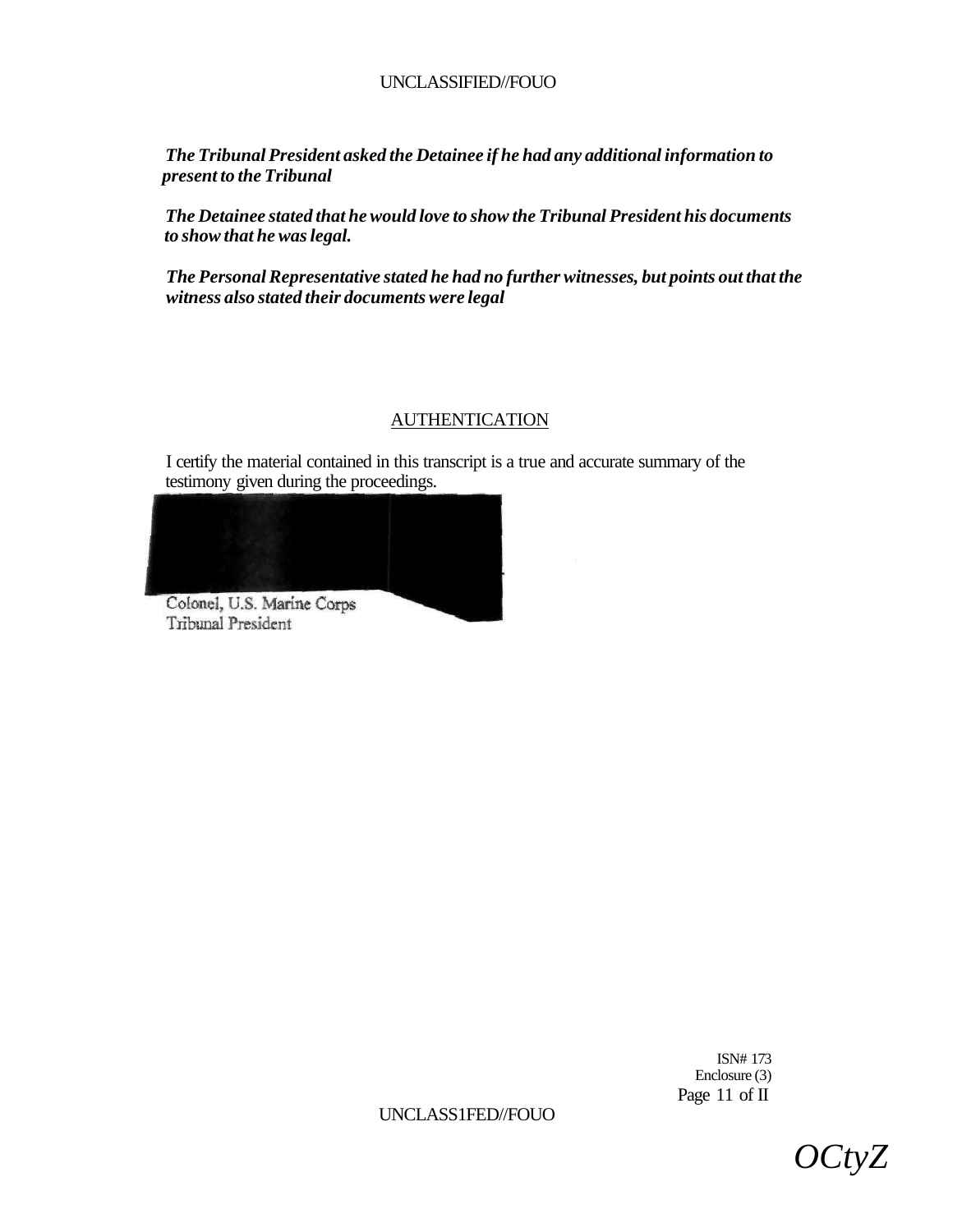|                          |                                                         | EVIDENCE./PRO.<br>-fy CUSTODY DOCUMENT                                                                                                                                                                           |                                                                        | MFM30 SEQUENCE NUMBER     |
|--------------------------|---------------------------------------------------------|------------------------------------------------------------------------------------------------------------------------------------------------------------------------------------------------------------------|------------------------------------------------------------------------|---------------------------|
|                          |                                                         | For use of this form see AR 190-45 and AR ! 95-5; the proponent agency is US Amy<br>Criminal Investigation Command                                                                                               |                                                                        | :RD REPORT/CID ROI NUMBER |
|                          | RECEIVING ACTIVITY<br>Criminal investigation Task Force |                                                                                                                                                                                                                  | <b>LOCATION</b><br>Guantanamo Bay, Cuba FPO AE                         |                           |
|                          |                                                         | NAME, GRADE AND TITLE OF PERSON FROM WHOM RECEIVED                                                                                                                                                               | ADDRESS {include Zip Cod*)<br><b>JTF-160</b>                           |                           |
| DOWNER CW<br>gl OTHER    |                                                         | $JTF-160$                                                                                                                                                                                                        | Guantanamo Bay, Cuba<br>FPO-AE 09593                                   |                           |
| Room.                    | <b>LOCATION FROM WHERE OBT</b><br>From the hand of CW4  | while at die JTF-160 Property                                                                                                                                                                                    | <b>REASON OBT AWED</b><br>Evidence                                     | <b>TIME/DATE OBTAINED</b> |
| <b>ITEM</b>              | <b>QUANTITY</b>                                         |                                                                                                                                                                                                                  | DESCRIPTION OF ARTICLES                                                |                           |
| NO.                      |                                                         | 50 French Franc currency notes. Serial Numbers: "U035557488". Notes placed in white envelope,                                                                                                                    | (Include model stria! number, condition and unusual marks or scrmchcsl |                           |
|                          |                                                         | which was marked for ID with <i>Jfi i / , <math>\sqrt{17L4J}</math> L 7/7 k</i> •                                                                                                                                |                                                                        |                           |
|                          |                                                         | 500 French Fran<: curreacy notes. Serial Numbers: "D009882731", "R024429773", "R011461588",<br>"S026204336". Notes placed in white envelope, which was marked for ID with $\sqrt{\frac{N}{n}}$ , i irjUfiljTrth. |                                                                        |                           |
| 3                        | Ł                                                       | 5 English Pound currency notes. Serial Numbers: "ED72435548J"." Notes placed in white envelope.                                                                                                                  |                                                                        |                           |
|                          |                                                         | wMch was marked for ID with t <sup>*</sup> il <sub>i</sub> l TfjAjpLrtAM,<br>$\limmmmmmmmmmmmmmmmmmmu'$                                                                                                          |                                                                        |                           |
|                          |                                                         |                                                                                                                                                                                                                  |                                                                        |                           |
|                          |                                                         |                                                                                                                                                                                                                  |                                                                        |                           |
|                          |                                                         |                                                                                                                                                                                                                  |                                                                        |                           |
|                          |                                                         |                                                                                                                                                                                                                  |                                                                        |                           |
|                          |                                                         |                                                                                                                                                                                                                  |                                                                        |                           |
|                          |                                                         |                                                                                                                                                                                                                  |                                                                        |                           |
|                          |                                                         |                                                                                                                                                                                                                  |                                                                        |                           |
|                          |                                                         |                                                                                                                                                                                                                  |                                                                        |                           |
|                          |                                                         |                                                                                                                                                                                                                  | <b>CHAIN OF CUSTODY</b>                                                |                           |
| <b>ITEM</b>              | DATE                                                    | RELEASED BY                                                                                                                                                                                                      | <b><i>RECEIVED BY</i></b>                                              | PURPOSE OF CHANGE         |
| NÖ.                      |                                                         |                                                                                                                                                                                                                  |                                                                        | <b>OF CUSTODY</b>         |
| thru 3                   | 21<br>ブいし                                               |                                                                                                                                                                                                                  |                                                                        | $\cdot$ &L/Z              |
|                          | oι                                                      |                                                                                                                                                                                                                  |                                                                        |                           |
|                          | $\mathcal{I}$                                           |                                                                                                                                                                                                                  |                                                                        |                           |
|                          | v.                                                      |                                                                                                                                                                                                                  |                                                                        | rS/iSf.ucer               |
|                          |                                                         |                                                                                                                                                                                                                  |                                                                        |                           |
|                          |                                                         |                                                                                                                                                                                                                  |                                                                        | $\bm{F}$                  |
|                          |                                                         |                                                                                                                                                                                                                  |                                                                        | r/inor-y"                 |
|                          | 24                                                      |                                                                                                                                                                                                                  |                                                                        |                           |
| لہ ۔ ا                   | $O$ Col                                                 |                                                                                                                                                                                                                  |                                                                        |                           |
|                          | O2                                                      |                                                                                                                                                                                                                  |                                                                        |                           |
| $1 - 3$                  | Dec                                                     |                                                                                                                                                                                                                  |                                                                        |                           |
|                          | 02                                                      |                                                                                                                                                                                                                  |                                                                        | pr, <v\<sub>ftru</v\<sub> |
| >A FORM 4137<br>1 Jul 76 |                                                         | Replaces DA FORM 4137. 1 Aug 74 and<br>DA FORM 4137-R Privacy Act Statement                                                                                                                                      |                                                                        |                           |

Exhibit  $\overline{I}$  b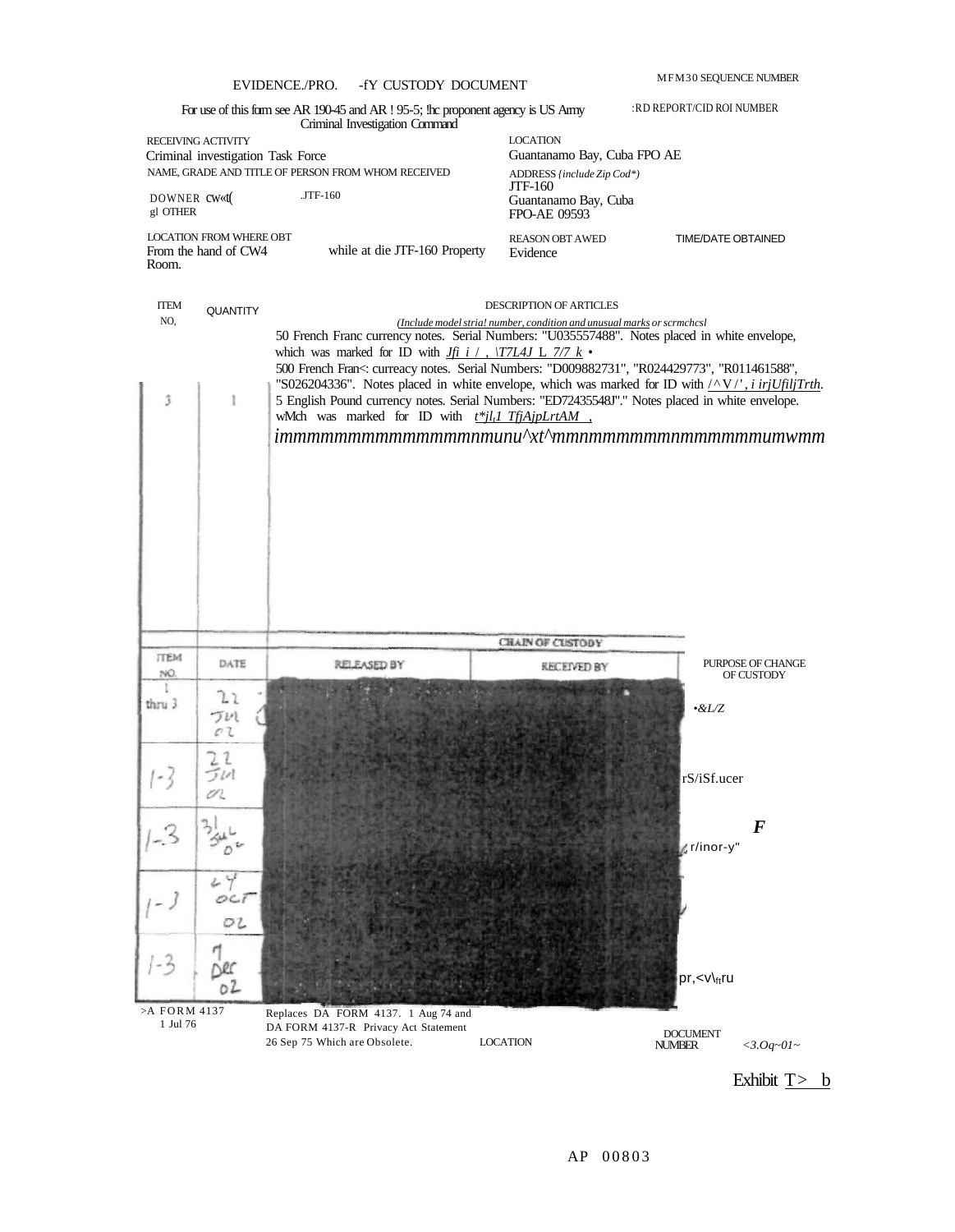MPR/CsO SfOUtNCE NUMSfeP

**EVIDENCEVPROPERTY CUSTODY DOCUMENT** 

fof MM ol tfti» lOfm \*\*« A» 190-4S »rxj AR 194-S. Ih« s\*ocWtm W\*«Cf «\* US Army CRO «£PORT-CO «a NUMBfc"

a£C£(Vt<G ACTIVITY

LOCATION

VCAJO , jv£=- ADDRESS Undvat 2\* Cooe/

SAME. GRAC<sup>\*</sup> AND mi] Of ⇒EHSON f«OM WHOM RECEIVED Q9.QWNER

LOCATION FROM WHEAE O0TAJNED

REASON O8TA\*JE0 TIME/DAT6 OBTAINED

31 <£W3DtUa



ITEM ouANnr?

DESCRIPTION OF ARTICLES flncjocfr \*KX M saris' nur6\*r. cooatbfl §Ht t\*\*&um mm\*\* or tcrmctmsi

 $i/\lambda$  $\sigma$ 

 $^{\prime}$ 2.

**L** 

**H** 

SP»eAr" snc c

Book yw^i JU\* CfTW**;***j***\_** 

**«4>at£/i** L~S t-fif\* CHAW OF CUSTODY

Exhibit ~D\*-£U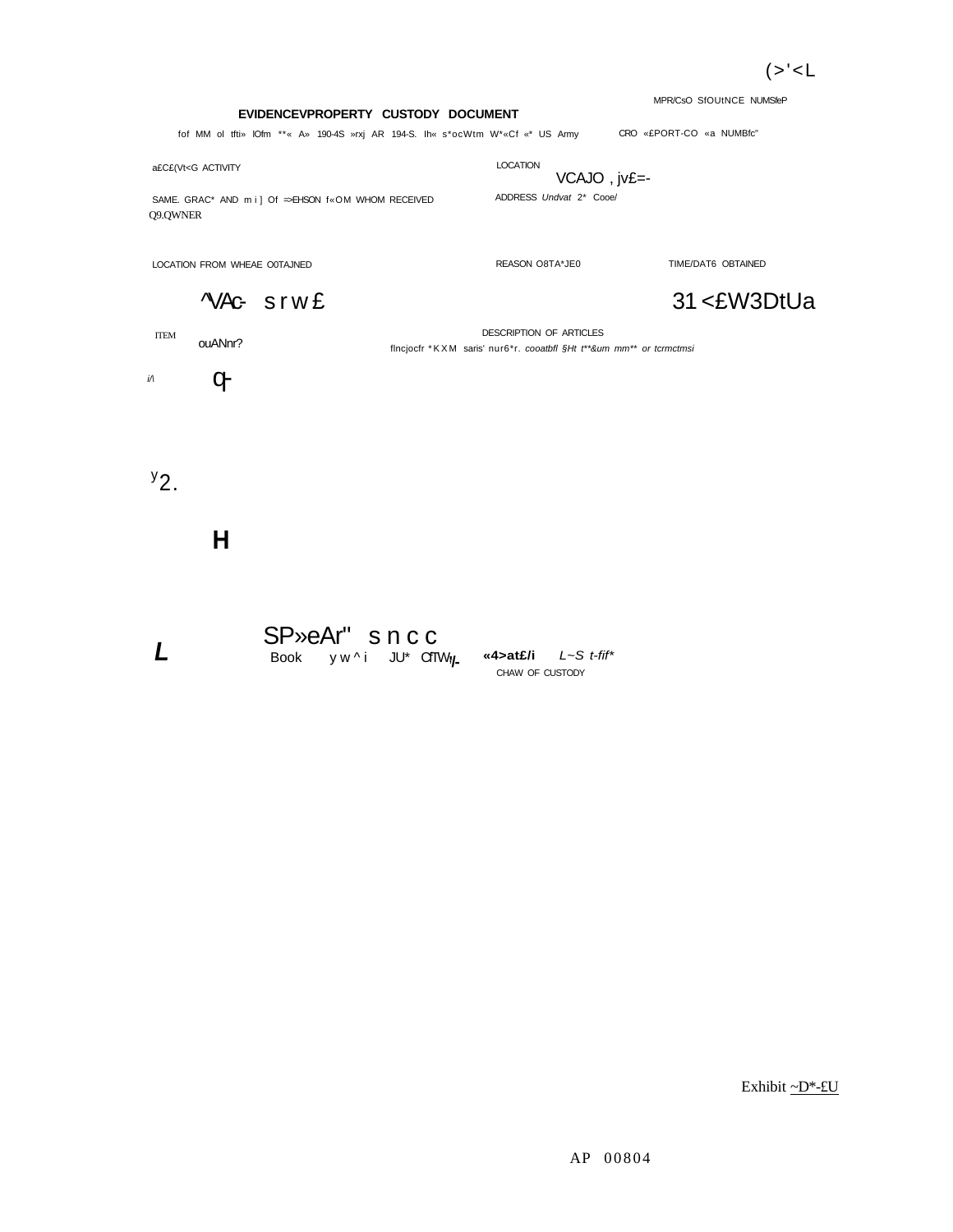#### **Snmmttrizcd Detainee Statement**

Tribunal President: Muhammad, you made a request to us for witnesses. Your request was for the witnesses to be any of the members or group of people who were arrested at the same time you were. We identified there were 14 people arrested at the same time you were. Although we did determine your request was relevant, we did not think it was reasonable to try and bring in 14 witnesses. So we asked you to identify 2 witnesses that would testify that you were a student studying in Pakistan. You indicated that you would identify 2 witnesses, but I understand that there is one witness here for you. Personal Representative, would you please explain why there is only one witness?

Personal Representative: Two witnesses were identified and one of them declined to participate.

Tribunal President: Muhammad, we will have the opportunity to hear from your witness after we hear from you. Muhammad, you may now present any evidence you have to the Tribunal. And you have the assistance of your Personal Representative in doing so. Do you want to present any information to this Tribunal?

Detainee: Yes, **I** do.

# **The Detainee was sworn using the Muslim oath and testified to the Tribunal in substance as follows:**

Detainee: You indicated that I was associated with Al Qaida. How do you know this? Just because I am a Yemeni citizen, you accuse me of being an Al Qaida member or associated with Al Qaida. There are so many Yemenis that live in the States, are they Al Qaida as well? The fact that 1 went to Pakistan to study during the fight does not make me an Al Qaida member or associated with Al Qaida. I was there for a short while. I was there for less than a few hours. I went there to visit **then** leave. I was living on campus at the university I was attending. You spoke about the feet that someone saw me and thought I could possibly be a member of or associated with Al Qaida. I don't even know anybody. This is the first time I have heard of Al Qaida, in this prison. Do you have anything else to say?

Personal Representative: I would like to hear your reasons for going to Pakistan.

Detainee: I went there to learn the Koran.

Personal Representative; You said you were only at the place a few hours. Was this the house that you were captured at?

Detainee: All I knew was there were Yemeni people there.

Personal Representative: You went there for a visit?

Enclosure (3) Page 1 of 16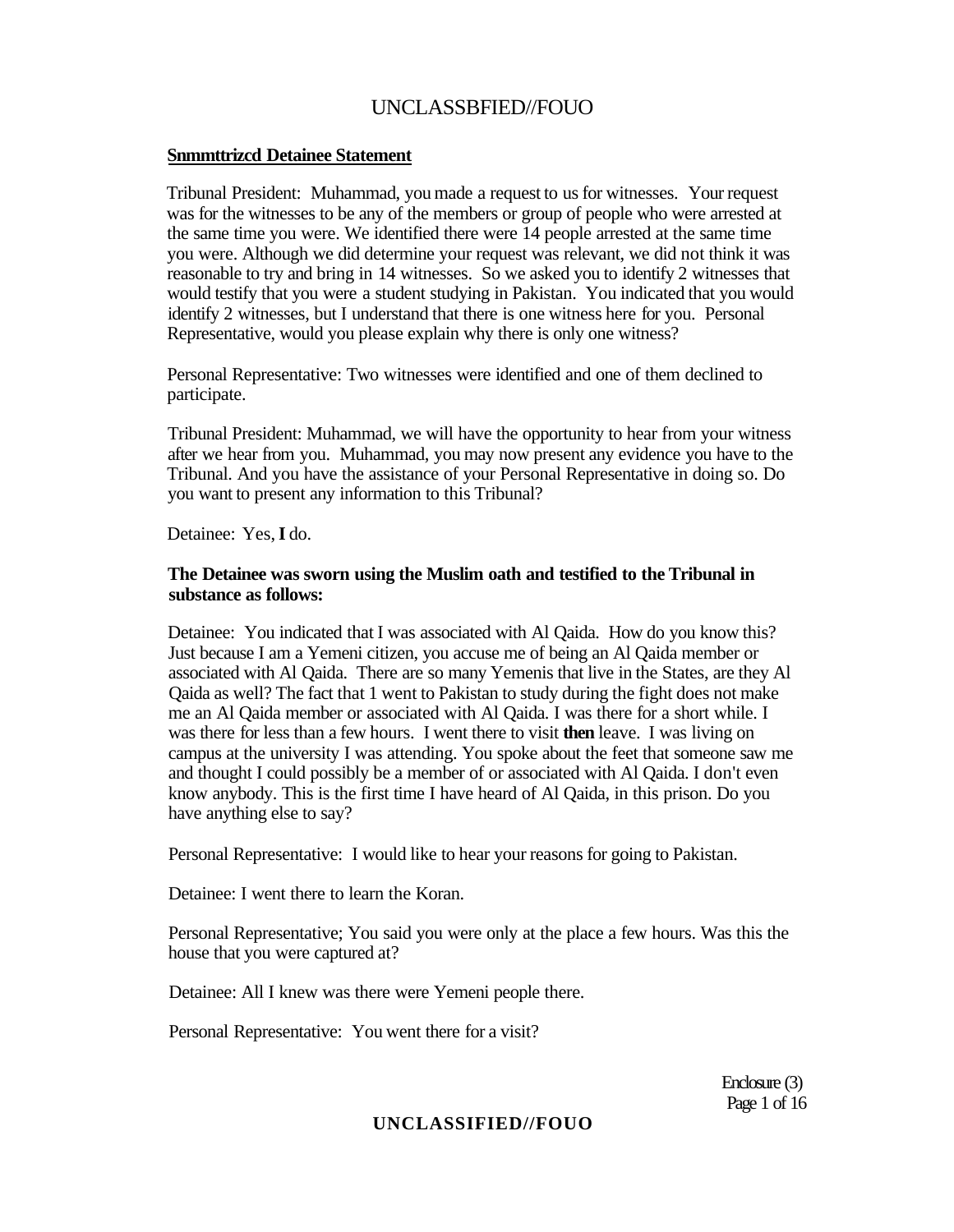Detainee: Yes, just to visit.

Personal Representative: That is all I have for now.

Detainee: You believe anyone that gives you any information. What ifthat person made a mistake? Maybe that person looked at me and confused me with someone else. If you bring that same individual here that identified me as a member, or maybe saw me with somebody, that person probably does not even know me. I do not know Afghanistan. The only time I was there was when they took me to prison there. The Americans took me to Afghanistan. That is all I've got

Tribunal President: Does the Recorder have any witnesses to present?

Recorder: No, Ma'am.

Tribunal President: Does the Recorder have any further evidence?

Recorder: No, Ma'am.

Tribunal President: Personal Representative, do you have any other questions for the Detainee?

Personal Representative: No, Ma'am.

Tribunal President: Recorder, do you have any questions for the Detainee?

Recorder: No, Ma'am.

Tribunal President: Do any Tribunal members have any questions for the Detainee?

Tribunal Member: Yes, Ma'am. What was the name of the school you were studying at?

Detainee: The name of it is Salafi University in Faisalabad.

Tribunal Member: When did you enroll or begin studies?

Detainee: Four months prior to my capture, I was enrolled.

Tribunal Member: What were you studying? What was your primary area of study?

Detainee: The Koran.

Tribunal Member: How did you travel from Yemen to Pakistan?

Enclosure (3) Page 2 of 16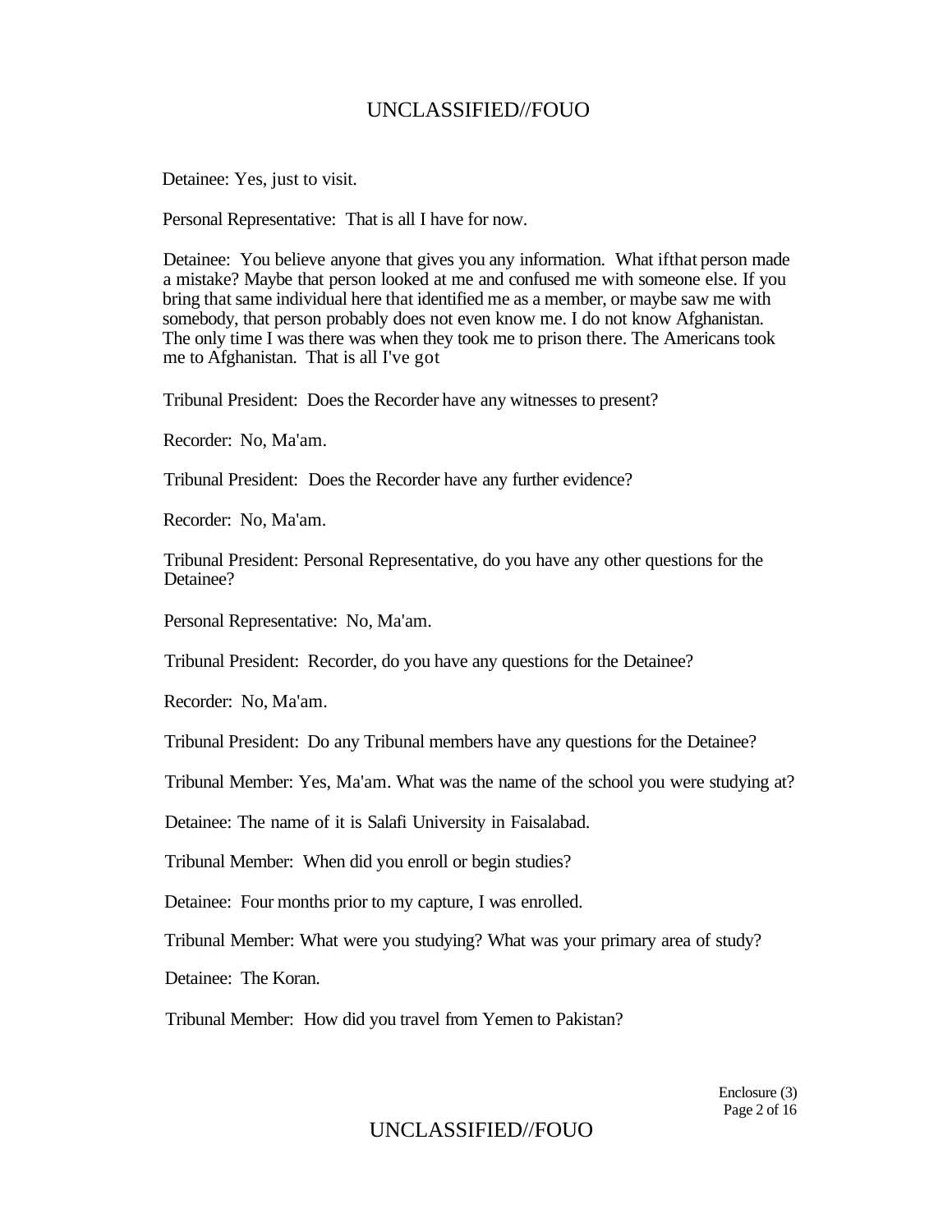Detainee: My father got me my passport, visa, and paid for my plane ticket.

Tribunal Member: Did you go straight from Yemen to Pakistan?

Detainee: Yes, I went directly. I stopped in the United Arab Emirates for one hour.

Tribunal Member: How did you pay for your studies?

Detainee: My father paid my tuition, but the living arrangements were all free.

Tribunal Member: Did you live on campus?

Detainee: Yes,laid.

Tribunal Member: Have you received any grades or transcripts from school yet?

Detainee: No, I was supposed to take a test, but it was not done.

Tribunal Member: Do you speak any English?

Detainee: Close to none.

Tribunal Member: Did you know any of the other people that were arrested with you?

Detainee: There were a few that went to the same university.

Tribunal Member: Were they friends of yours?

Detainee: Yes, they were.

Tribunal Member: How far away was the university from Karachi?

Detainee: The university was in one city and the other one was another city. This was too far.

Tribunal Member: Was it many kilometers away?

Detainee: I don't know how many kilometers, but by plane it takes an hour and a half.

Tribunal Member: The place where you were arrested, was it close to the university?

Detainee: Yes, it was.

Tribunal Member: I am not familiar with the university. Can you tell me how big it was? How many people attended?

> Enclosure (3) Page 3 of 16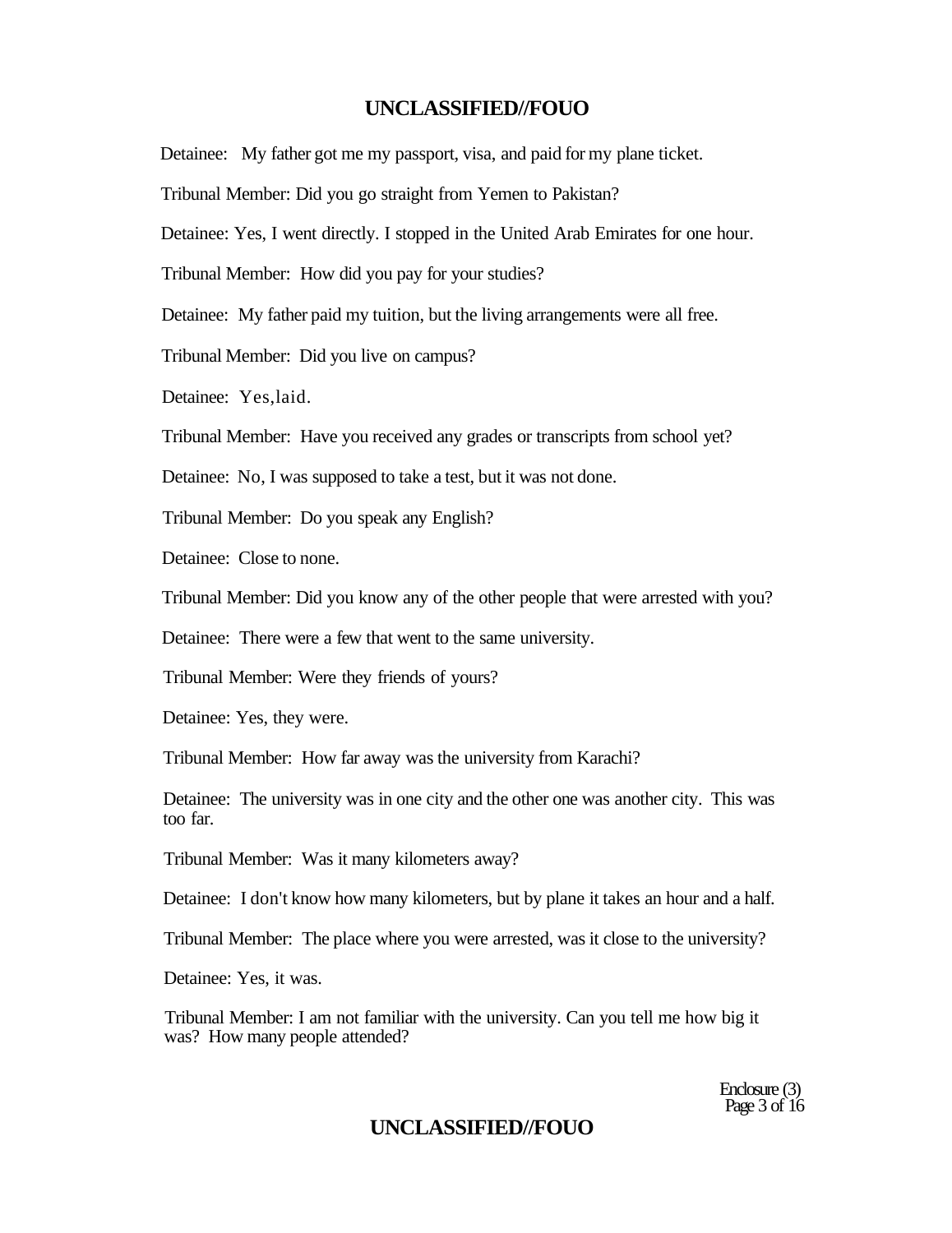Detainee: There were two parts to it. One part had a mosque in it. The other part had all the dorms and rooms to live in. There was a wall surrounding the whole area.

Tribunal Member: So how many people attended the university?

Detainee: 150 to 200 people.

Tribunal Member: Did any of your friends that were arrested with you - did any of them have any type of military training?

Detainee: I do not know.

Tribunal Member: Have you had any type of military training?

Detainee: No, I do not.

Tribunal Member: When you were arrested with your friends, did any of you have any weapons with you? Were any weapons in the house?

Detainee: I did not see any weapons.

Tribunal Member: Were there any weapons there that you may not have seen?

Detainee: I don't believe so. I only spent a few hours there.

Tribunal Member: How many people lived in the house where you were arrested?

Detainee: Between 14 and 18 people.

Tribunal Member: What did the people who lived in that house do?

Detainee: I do not know. I was only there for a few hours. I just sat with the Yemeni people and I was talking with them. They were asking me about what was going on in Yemen.

Tribunal Member: On the unclassified summary, the house was referred to as the "Crescent Mill Guesthouse." Do you know why it was called that?

Detainee: This is the first time I have heard that name. I do not know why. I have never heard this name before until this Tribunal.

Tribunal Member: Have you ever been to Afghanistan?

Detainee: I had never gone there until I was taken to the prison by the Americans.

Enclosure (3) Page 4 of 16

UNCLASSIFIED//FOUO<br>
Page 4 of 16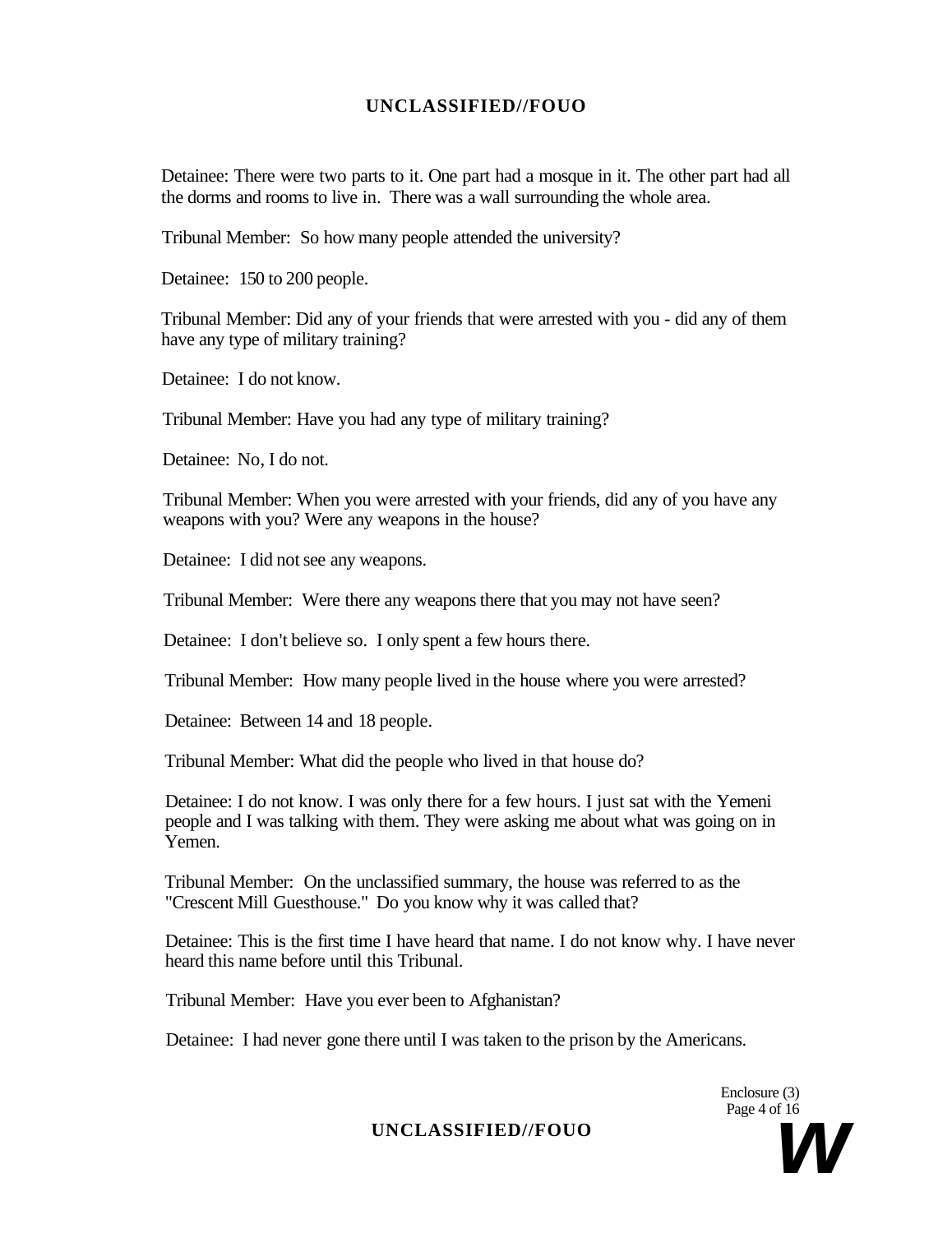Tribunal Member: How long were you going to study in Pakistan?

Detainee: One year.

Tribunal Member: You mentioned your living arrangements were free. Why were your arrangements free?

Detainee: The people who ran the university were operating a charity. They assisted poor people and tried to help out.

Tribunal Member: Were you ever a member of Al Qaida?

Detainee: No. Never. I only heard of Al Qaida here in Guantanamo.

Tribunal Member: Did you do anything at all that might have helped people in Afghanistan?

Detainee: No, I did not

Tribunal Member: While you were in school, did you have any other jobs or tasks around campus? Did you work in the kitchen? Did you help a charity around there?

Detainee: No. There was none.

Tribunal President: Whom did you visit at the guesthouse in Faisalabad, at the Crescent Mill?

Detainee: One of my friends came over and said he had a house where I could come and stay. His name was Emad.

Tribunal President: Where did you know Emad from?

Detainee: I met him at the university.

Tribunal President: Was Emad staying at the Crescent Mill?

Detainee: He lived there, and he moved back and forth between the Crescent Mill and the university.

Tribunal President: You were invited by Emad to visit?

Detainee: Emad was the one who invited me over.

Tribunal President: Was Emad arrested with you?

Enclosure (3) Page<sub>5</sub> of 16

UNCLASSIFIED//FOUO<br>
Page5 of 16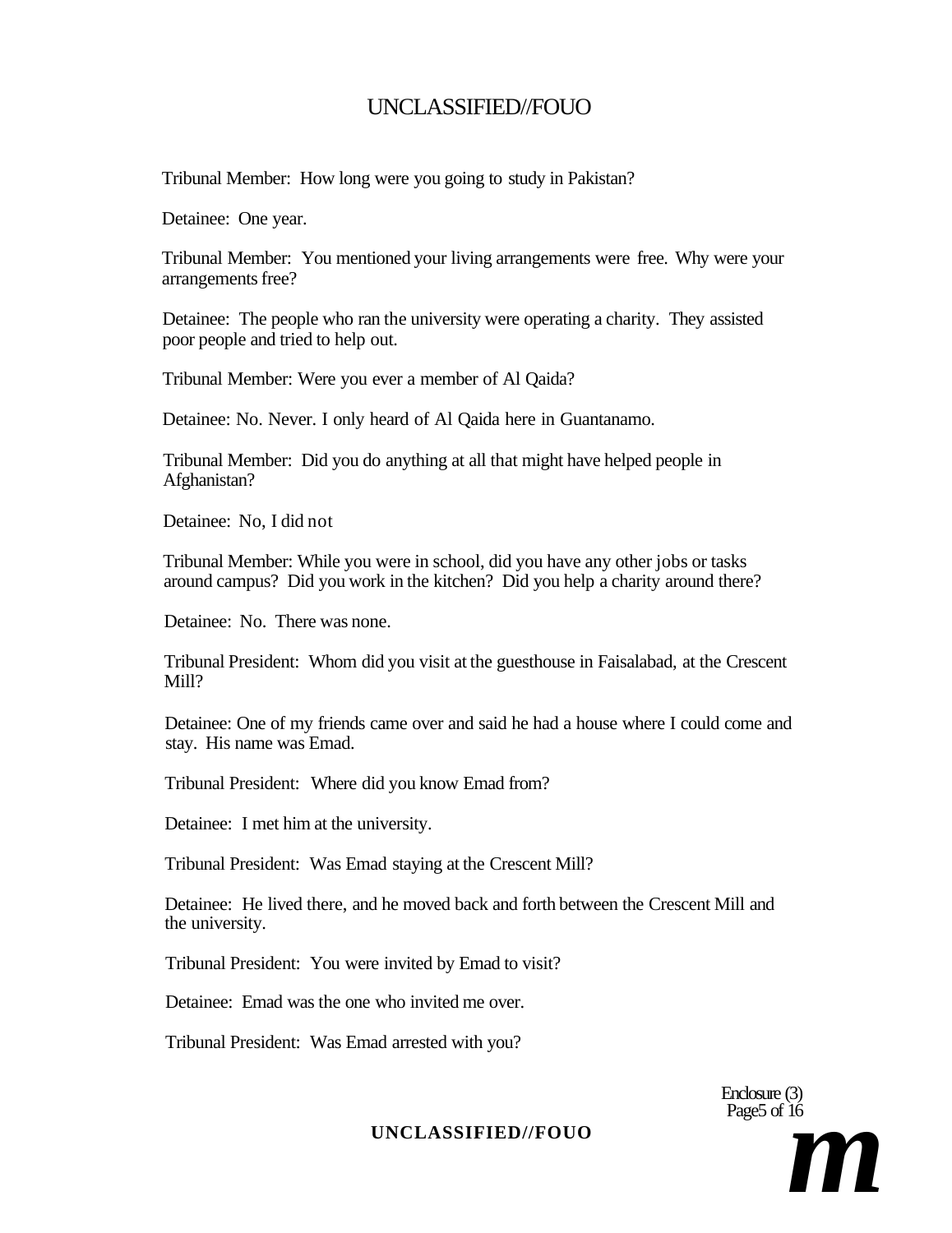Detainee: Yes.

Tribunal President: Were you arrested at the Crescent Mill while you were visiting?

Detainee: Yes, I was there.

Tribunal President: Did you ever spend the night at the Crescent Mill?

Detainee: Yes, I did.

Tribunal President: How many times?

Detainee: It was only one time. When I got there.

Tribunal President: So the night that you were arrested, were you spending the night?

Detainee: Yes, the same night I was arrested.

Tribunal President: What time were you arrested?

Detainee: About two o'clock in the morning, the following day.

Tribunal President: Did you share a room while you were there spending the night?

Detainee: I was there along with Emad and some others.

Tribunal President: All in one room?

Detainee: We all were in the same room. There were other rooms there as well.

Tribunal President: Did you know the people in the room with you?

Detainee: Of all the people in the room, the only one I remember is Emad.

Tribunal President: Who arrested you at the guesthouse?

Detainee: The Pakistani police.

Tribunal President: Why did you choose to go to Pakistan for school?

Detainee: My father advised me to go there.

Tribunal President: Did you go to Pakistan by yourself? Did you go with Mends or other students?

> Enclosure (3) Page 6 of 16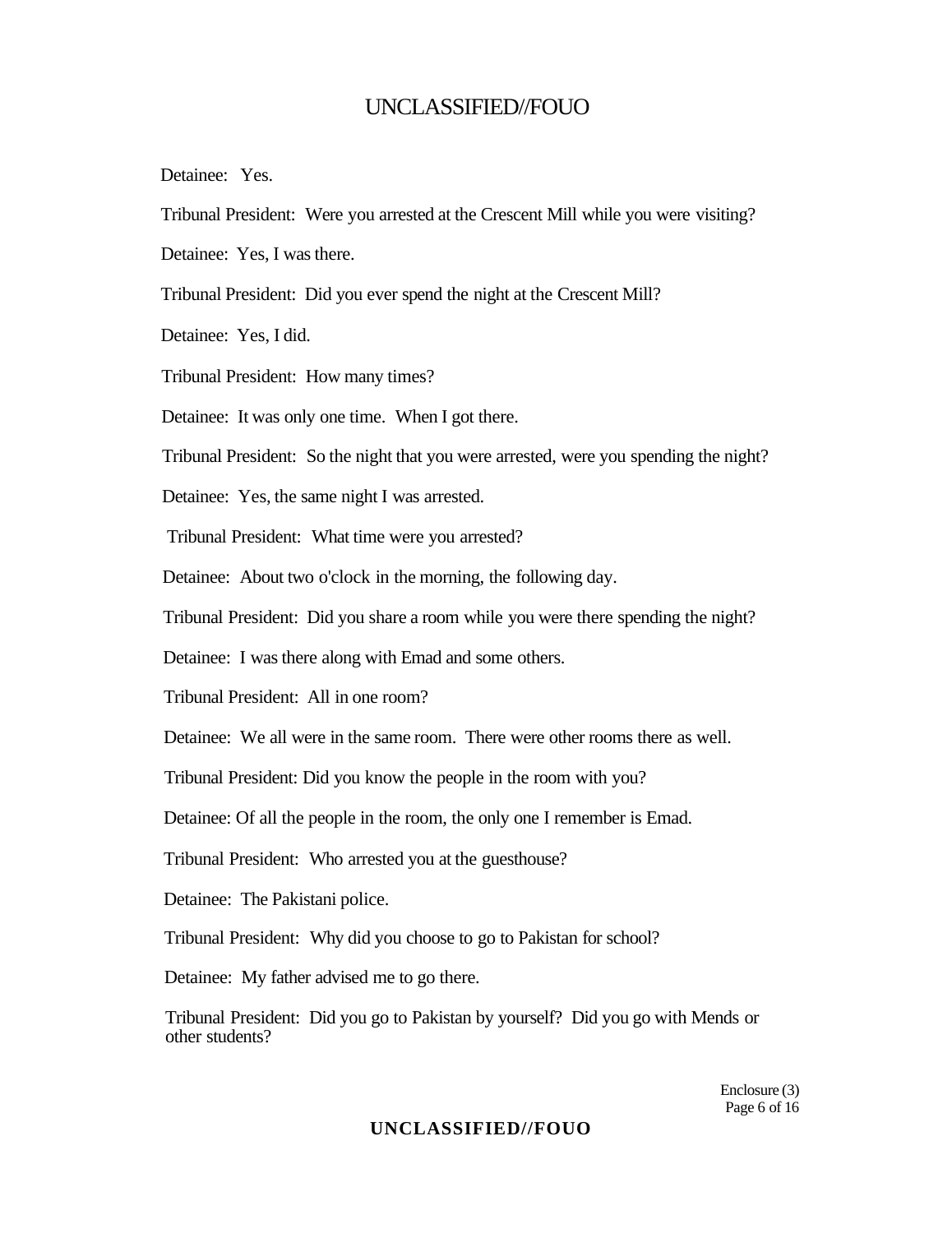Detainee: There were many people on the plane with me.

Tribunal President: Were they friends of yours? Were you traveling with a companion?

Detainee: I was in a group of people.

Tribunal President: Did they all go to the university?

Detainee: No.

Tribunal President: How many people were arrested with you?

Detainee: 14 people.

Tribunal President: Did you know all 14 people before you were arrested?

Detainee: No, but we had supper together.

Tribunal President: Do you know if any of those people were members of the Taliban or Al Qaida?

Detainee: No, I do not know.

Tribunal President: Any of the Tribunal Members have any other questions?

Tribunal Member: You have asked for a witness this afternoon. Is this witness one of the people that were arrested with you?

Detainee: Yes, he is. I have not seen the witness. There were mistakes made in the past, but according to the Representative, he is the one.

Tribunal Member: Is this person Emad?

Personal Representative: No, Sir.

Tribunal Member: Personal Representative, what is the name of the witness?

Personal Representative: I only have the ISN.

Tribunal Member: Detainee, do you know the name of the witness?

Detainee: I do. His name is Alan.

Tribunal Member: How do you know the witness?

ISN £659 6>? Enclosure  $\triangleleft$ ) Page 7 of 16

# $\text{UNCLASSIFIED/FOUO}$  *v*  $\text{V}$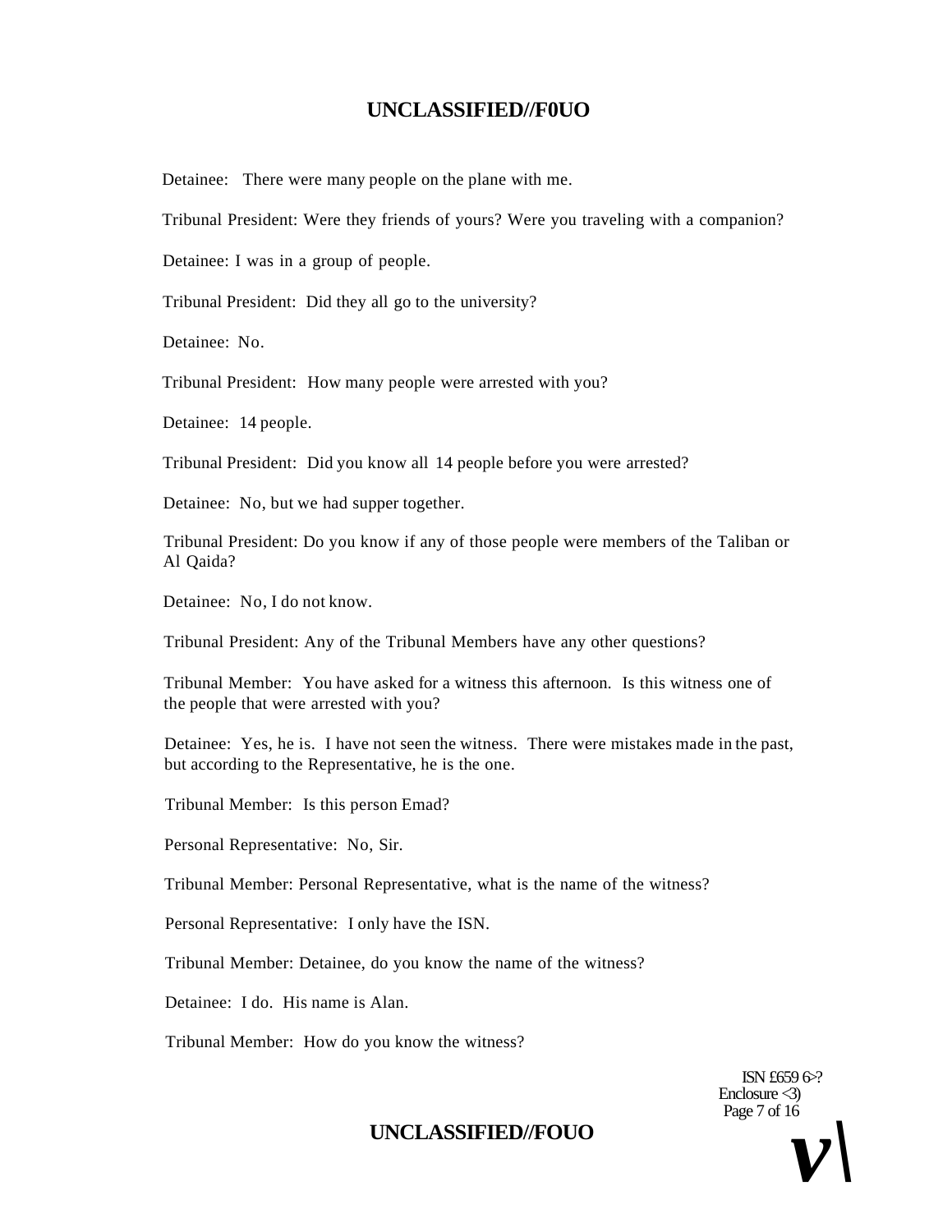Detainee: He was with me in prison in Pakistan.

Tribunal Member: Did you know the witness before you were arrested?

Detainee: No, I did not.

Tribunal Member: So is the witness your Mend now?

Detainee: Yes, he is.

Tribunal Member: What can we expect the witness to say about what happened?

Detainee: He probably will tell you everything he knows about me.

Tribunal President: Muhammad, do you have any other evidence to present to the Tribunal?

Detainee: I have given you **all** my statements.

Tribunal President: Personal Representative, do you have any other evidence or does the Detainee have any previously approved witnesses to present to this Tribunal?

Personal Representative: Yes, Ma\*am. I have two follow-up questions for the Detainee.

Tribunal President: Okay.

Personal Representative: When you went to the college, did you register? Is there a written record of your attendance?

Detainee: Yes, there is.

Personal Representative: When your father advised you to go, is it a custom in Islamic countries to do as your father tells you?

Detainee: Yes.

Personal Representative: Madam President, I have no further evidence, but the Detainee does have one witness.

# **Alan Ali Bin Ali, appeared as a witness for the Detainee, was sworn using the Muslim oath and testified in substance as follows:**

Tribunal President: Would you like to make a statement on the record for your Mend, Muhammad?

> ISN'tfSO^? | Enclosure (3) Page 8 of 16

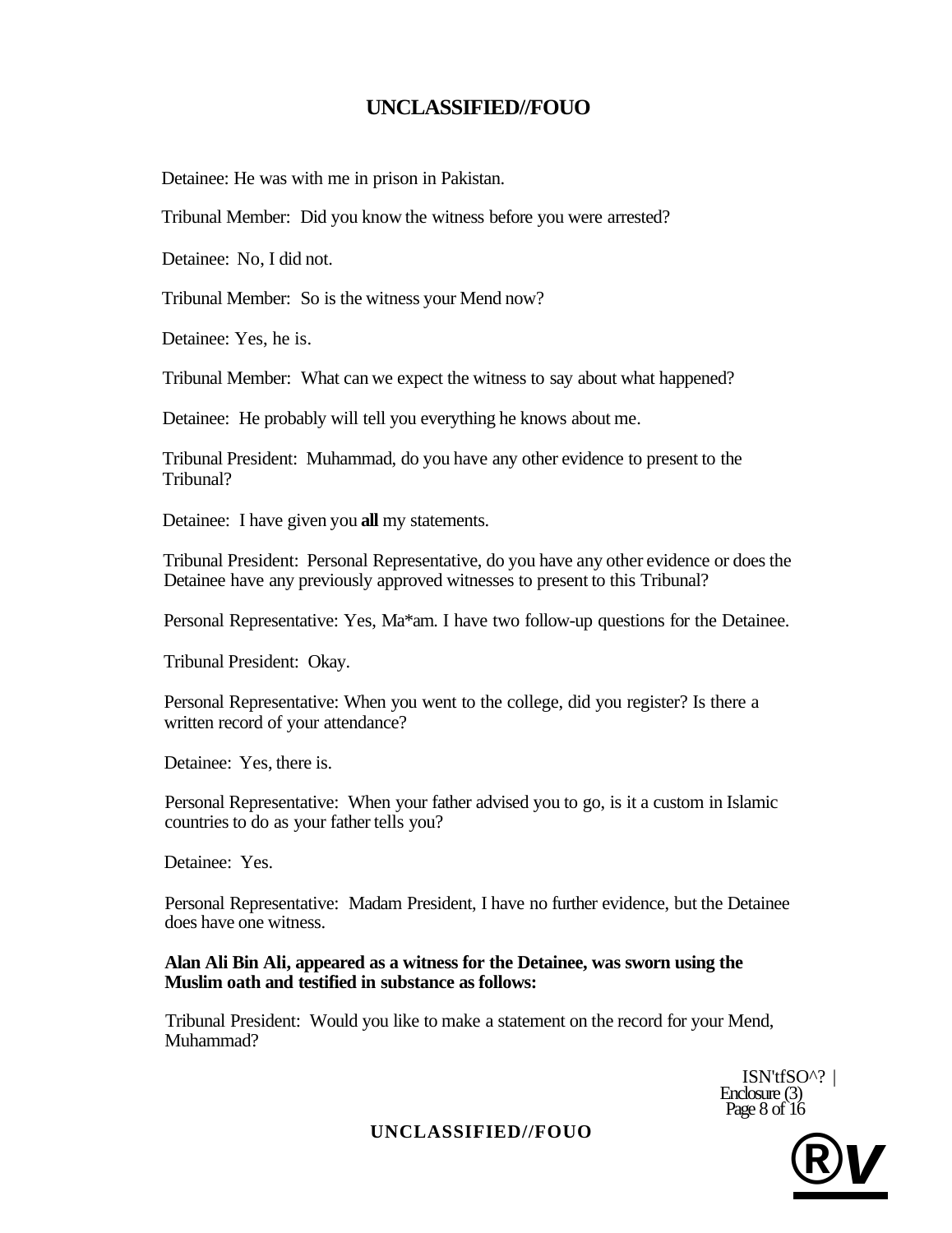Witness: He was a student at the Salafi University.

Tribunal President: Are you saying Muhammad was a student?

Witness: I was referring to Muhammad.

Tribunal President: Do you understand the process and the reason you are here?

Witness: Yes, I do.

Tribunal President: Is there anything else you would like to say?

Witness: Anything I know, I will state it. If not, I will say nothing.

Tribunal President: Are you waiting for us to ask you questions, or is there a statement you would like to make?

Witness: Please ask me.

Tribunal President: Personal Representative, do you have any questions for the witness?

Personal Representative: I do not, but the Detainee would like to ask questions.

Tribunal President: I'll allow the Detainee to ask questions in one moment. Recorder, do you have any questions for the witness?

Recorder: No, Ma'am.

Tribunal President: Muhammad, would you like to ask questions of the witness?

Detainee: Do you know if I am a member of Al Qaida or if I am associated with Al Qaida?

Witness: All I know is all the people in the house were students.

Tribunal President: Muhammad, do you have any other questions for the witness?

Detainee: That is all I have got

Tribunal President: Any of the Tribunal Members have any questions for the witness?

Tribunal Member: Yes, Ma'am. Alah, where did you meet Muhammad?

Witness: I met him in the house.

Enclosure (3) Page 9 of 16 UNCLASSIFIED//FOUO<br>**&O**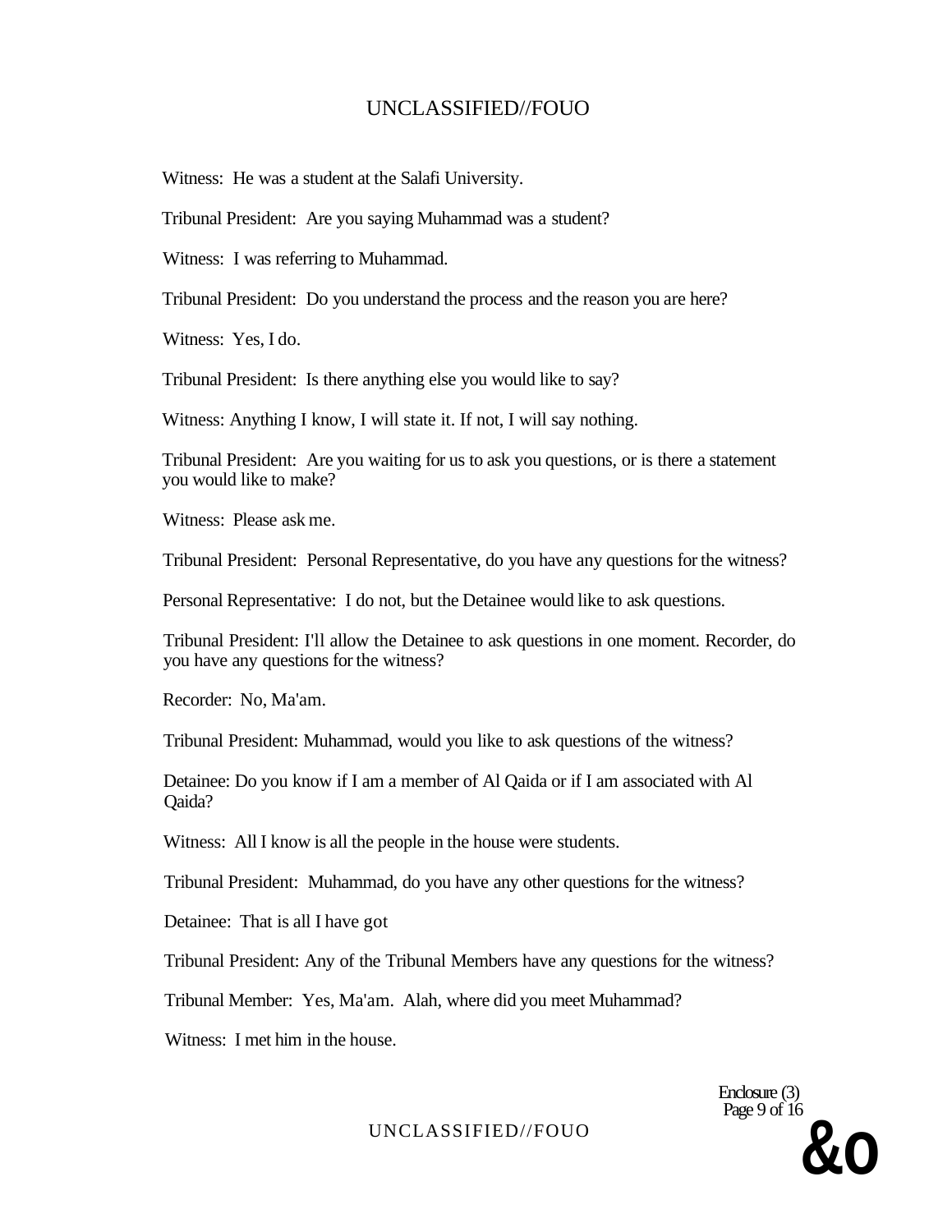Tribunal Member: Why were you at that house?

Witness: I wanted to go to the university but I could not.

Tribunal Member: Why were you at the house on the day you were arrested?

Witness: I went there because I found out some people going to the university were there. I went there to meet with them. I could not go to the university. I stayed at the house until the time I was arrested.

Tribunal Member: How many times did you visit the house before?

Witness: Once.

Tribunal Member: Once before, or was that the only time?

Witness: That was the only time.

Tribunal Member: Were there any weapons in the house?

Witness: No.

Tribunal Member: Do you know why the house is called the Crescent **Mill** Guesthouse?

Witness: This is my first time hearing that name.

Tribunal Member: Who did you know at that house?

Witness: I knew all the people that were there.

Tribunal Member: Where were they all students?

Witness: In the same university.

Tribunal Member: How many of them were Muhammad's friends?

Witness: All who were studying with him.

Tribunal Member: Muhammad was friends with all the people in the house?

Witness: Not all of them.

Tribunal Member: How many?

Enclosure (3) Page 10 of 16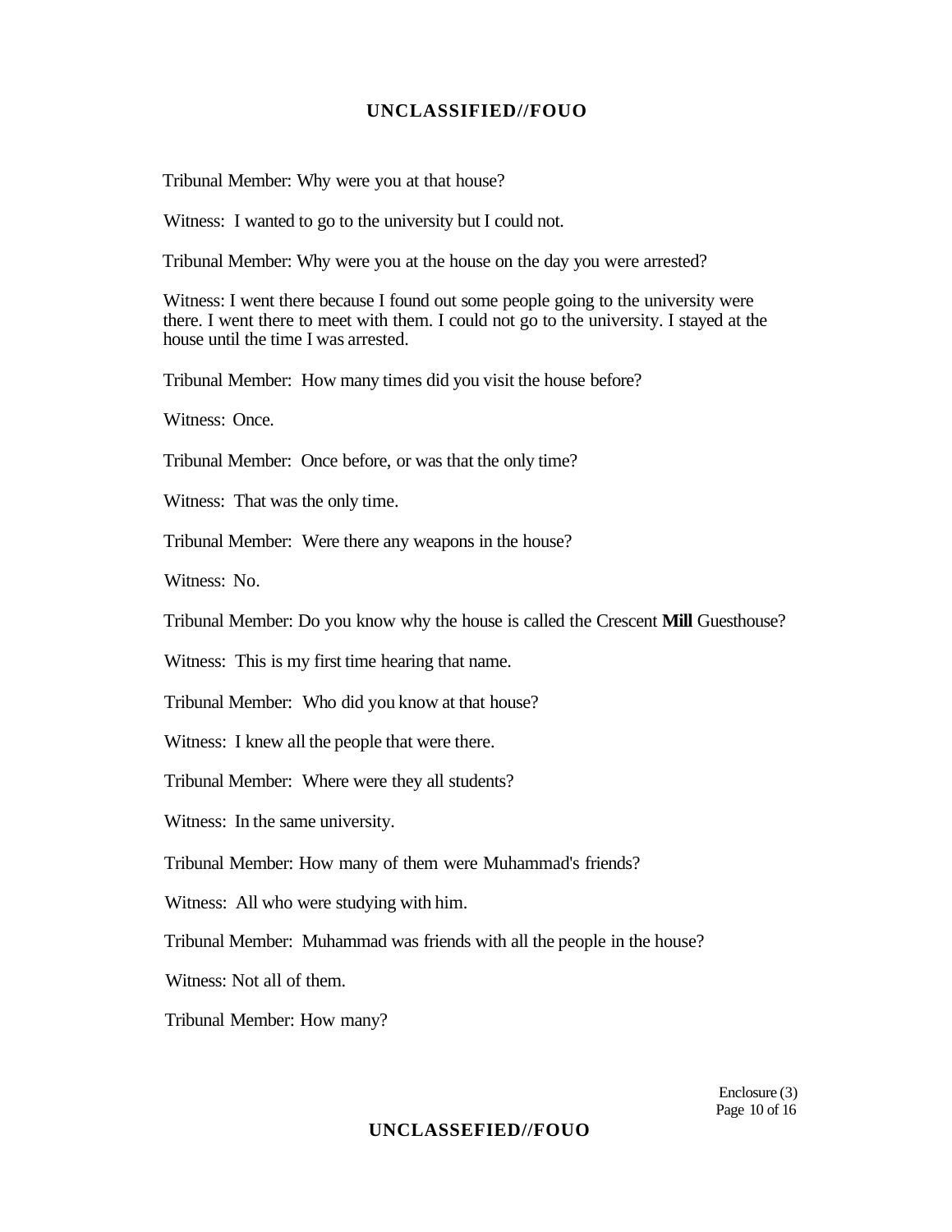Witness: 4 or 5.

Tribunal Member: Did you talk to Muhammad at the house that day?

Witness: No. He came on the last day, and it was a short visit

Tribunal Member: Did Muhammad live at the house?

Witness: Just the day he was arrested.

Tribunal Member: Who was Muhammad visiting at the house?

Witness: He went to see the 4 or 5 friends he knew.

Tribunal Member: What were those friend's names?

Witness: 1 forgot the names, but I probably could identity them through pictures.

Tribunal Member: Have you been to Afghanistan before?

Witness: No.

Tribunal Member: Have you ever had any type of military training?

Witness: No.

Tribunal Member: What were you doing in Pakistan?

Witness: I was there to study.

Tribunal Member: Where were you studying?

Witness: At the university about the Koran.

Tribunal Member: Which University?

Witness: Salafi University.

Tribunal Member: But you said a few minutes ago you went to the house to visit these people because you could not go to the university. I don't understand.

Witness: I went to the house so I could go to study at the Salafi University. I could not attend the university because I ran out of money. I sat there with the rest of the people until I was arrested.

> ISN *#&r'&<sup>&</sup>lt; jl*  Enclosure (3) **Page 11 of 16**

# UNCLASSIFIED//FOUO<br>
fr|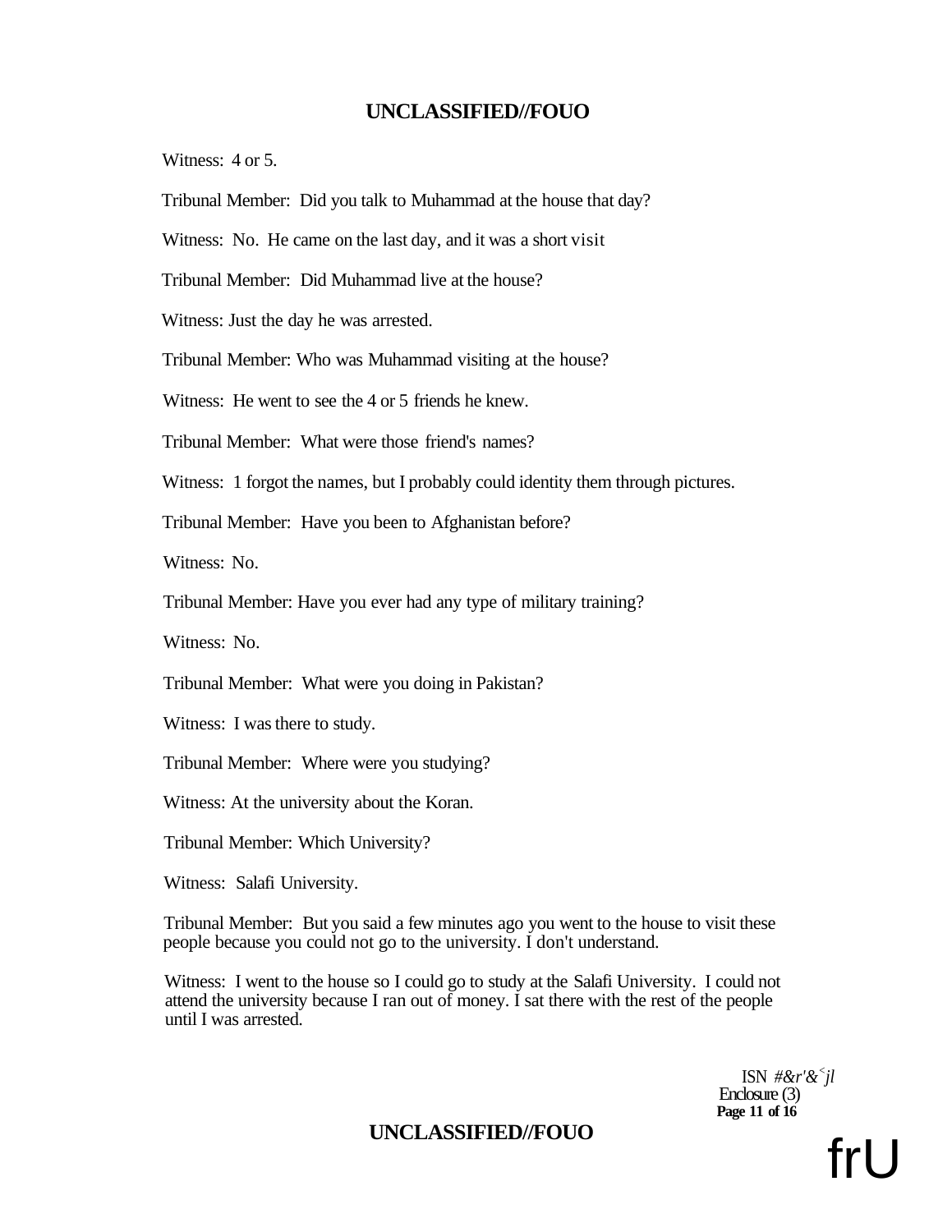Tribunal Member: How long had you not been going to the university?

Witness: I never went there.

Tribunal Member: So, what were you doing in Pakistan?

Witness: I went to study, but I ran out of money. I just stayed in the house until I was arrested.

Tribunal Member: How long were you in the house?

Witness: Three to three-and-a-half months.

Tribunal Member: A few minutes ago, you said this was the only time you visited that house. I don't understand.

Witness: I simply got there, I ran out of money so I could not go to the university. I just sat there.

Tribunal Member: Who paid for your food and other things?

Witness: The house belonged to the university and that was free.

Tribunal Member: If it was free, why couldn't you afford to go to the university?

Witness: It was my first time traveling outside of my country. I did not know how to manage my money. I ended up spending my money.

Tribunal Member: But if it was tree to stay in the university, why did you need money?

Witness: So I could buy clothes and books. Other expenses.

Tribunal Member: How long had you been in Pakistan?

Witness: Five to six months.

Tribunal Member: Where did you come from?

Witness: Yemen.

Tribunal Member How did you pay tor your trip to Pakistan?

Witness: My family paid for my visa and my tickets.

Enclosure (3) Page 12 of 16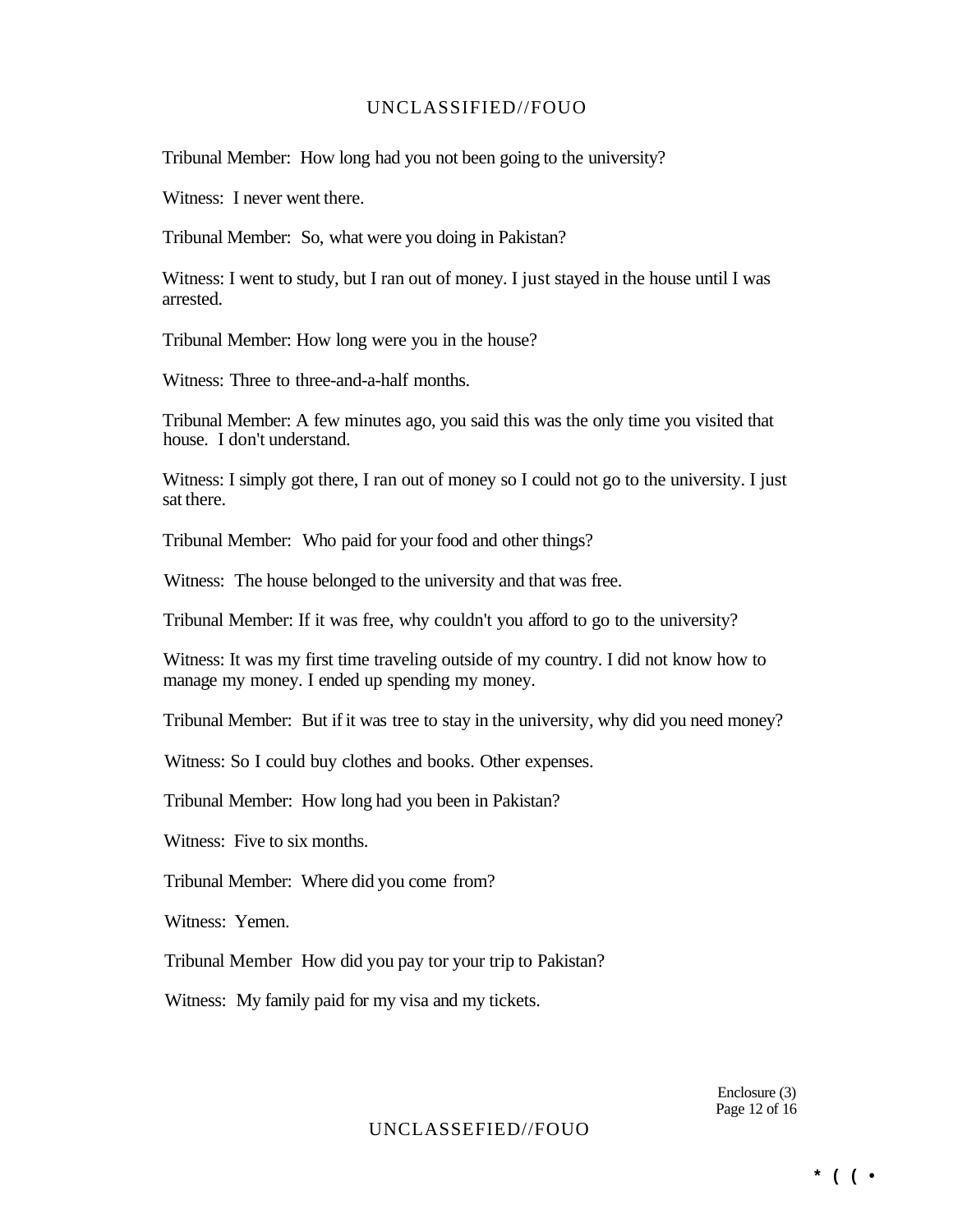Tribunal Member: Why didn't you go back home once you ran out of money?

Witness: That was my first time I traveled and my visa expired. I did not know how to do things the proper way. I was afraid to go to the airport, if they found out my visa expired. I did not know what was going on or where to go. So because of all those problems, I went back and stayed at the house.

Tribunal Member: Alan, what time were you arrested?

Witness: One or two o'clock, I don't remember exactly, but around that time.

Tribunal Member: Was that at night, or during the day?

Witness: In the night.

Tribunal President: You met Muhammad at the house?

Witness: Yes.

Tribunal President: Muhammad was only there for one night?

Witness: Yes.

Tribunal President: How did you get to know Muhammad? Was it after you were arrested?

Witness: Yes, we were in the prison together. When we were in prison, we were grouped together.

Tribunal President: Were you grouped together in the prison?

Witness: Yes, we were a group, but in separate rooms. There were some prisons where the whole group was all together in the room.

Tribunal President: Did you know any of the people in the house before you started to live there?

Witness: No, they all came after me.

Tribunal President: Did you know any of the people that were living at the house when you first arrived?

Witness: There was one. Maybe between one and three.

ISN *\$\$&&\$ {*  Enclosure (3) **Page 13 of 16** 

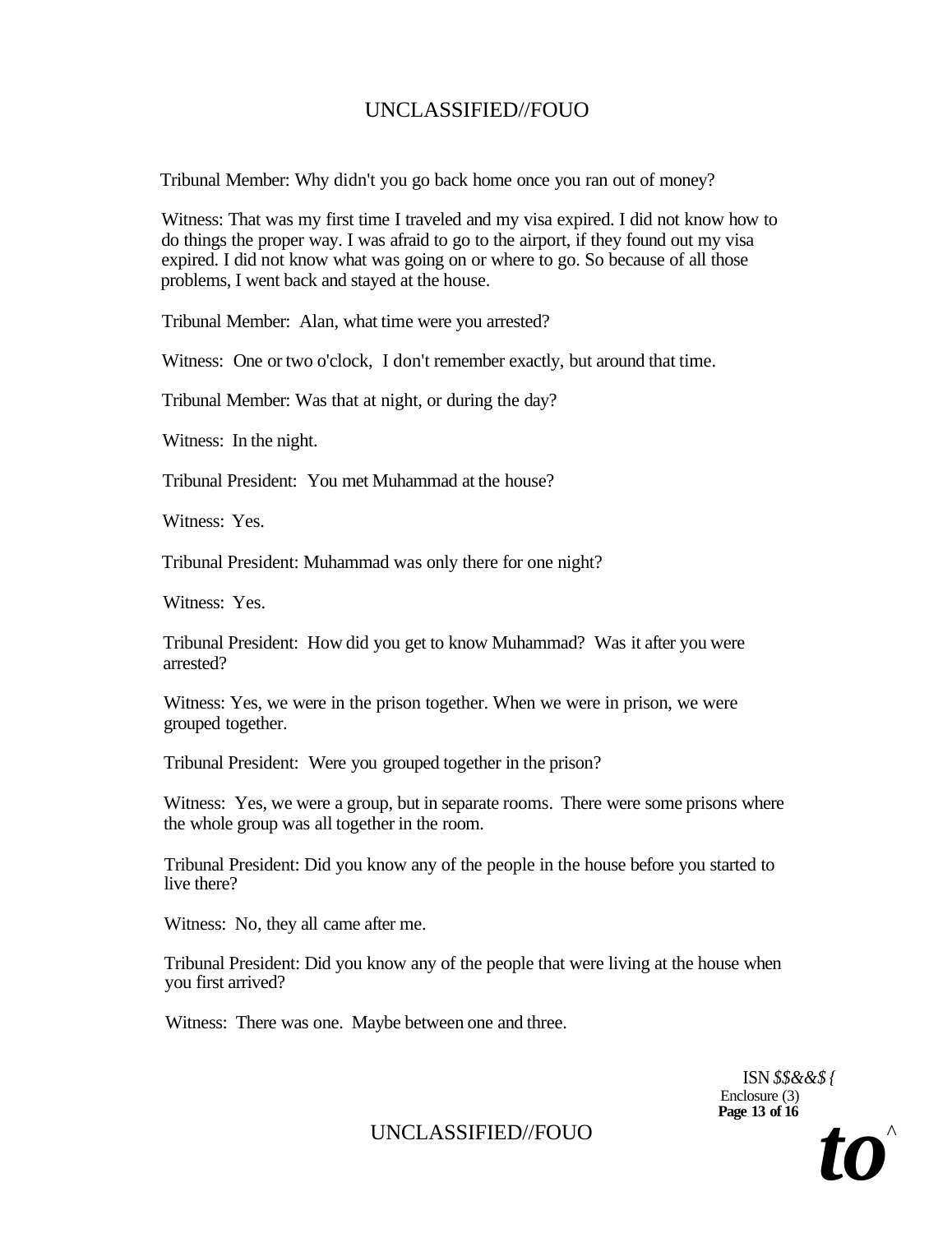**Tribunal President Howdidyouknowtogotottatbaae?** 

Witness: There was a Pakistani t<sup>^</sup>neaedlasa. He told me about it

**Tribunal President Whowaslssatoyou?** 

**Witaen: Hsws\*aP\*iastanigaymlb&bow\*. Wamlaotftfe%lsmwit home. IttancehradiDeiDdtHBJcoiBMdsiB^oftBaOBHL** 

**TiftanelPwaidanfc DUImtaatoert)\*nafao\*lhFty&s^ao^** 

**Witness: No. I went to toe house Imwasthereaodheweiooinedme.** 

**Witness: Soc»p»opktoki me about tost bouse.** 

**TllljQBSI PRSOBflCi frfflB WB§SpB^plHHl8B06pi ^TflKBilM9jMSBHHlDQt<B9EBIBEBf** 

**Witness: AssoaouIgottbeK;iuwiat»Anrao^peakiiigpeoi^. SoIapanMCbed them and talked to tbem. lii^t^^acv^IivWfQs^toBdc&iH^radXtQid&eBiX hada^offouidyttii% Tnese were the sanie people that took rne to the bouse.** 

**Tribunal President** *\$m^Tm&m&^tDlktomlm^,\*toMymtfmta&Bft* 

**WISBMK liran^to sp to the Yemeni Ettfeawy so they oooklflpiicgiitay\*?toBtftiitt back \$o Yemen. Ta^wat IhelaatlBinf IdidbesAlgotaaaftsii** 

**TnTjunal President WeayoBaacstedttteniitaftyoz^inia^Q^** 

**Witnett: Al the house.** 

**Witness: Iwuptsnnnigoii«oaictoaie«n^By bctI(ndnotgo. It was as idem, but Mate | cootd EmpUekeat that idea, I got attested.** 

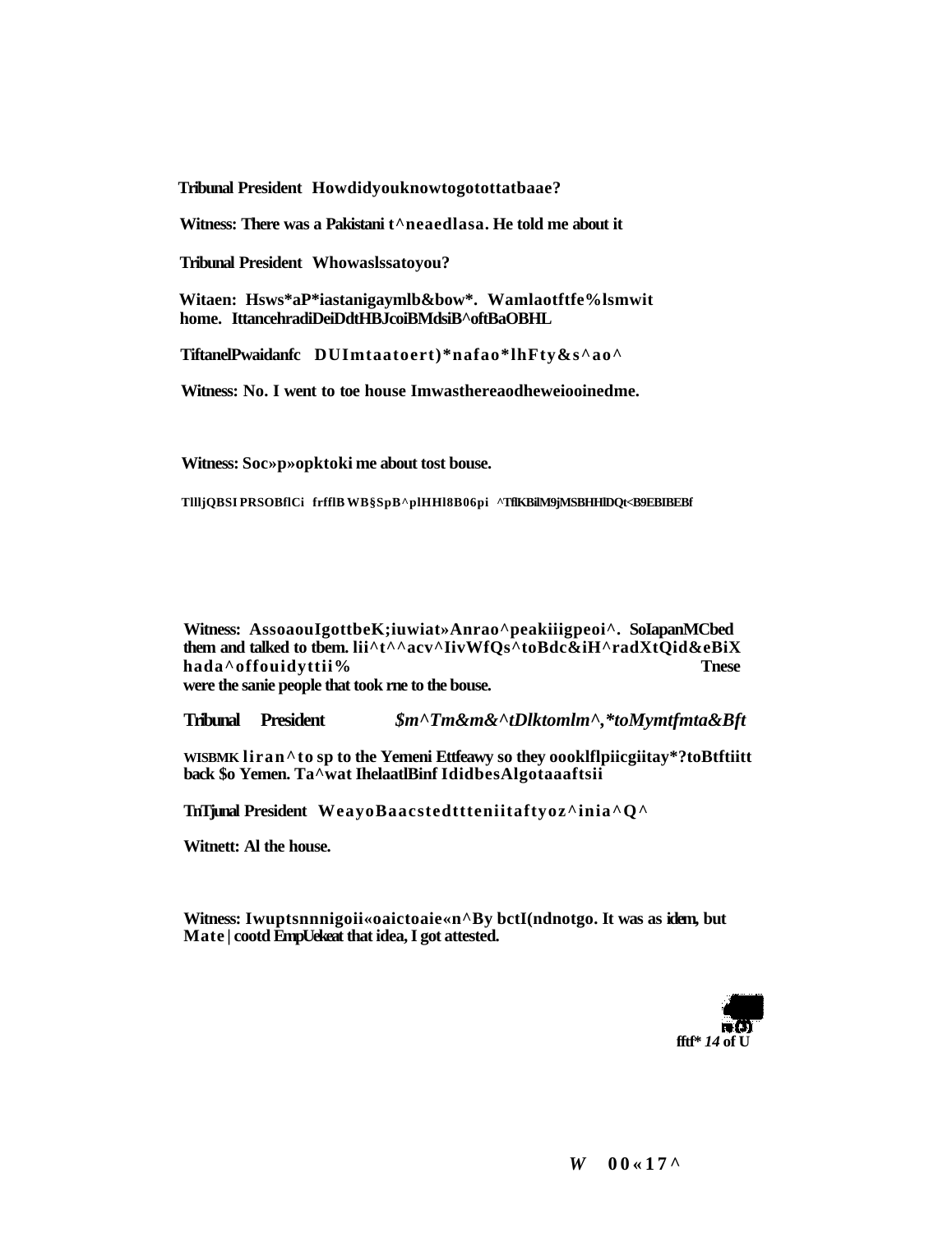#### **UNCLASSIFffilW/PGBO^**

**Tribunal President How many peoidc were !iviiqi in the bouse with you?** 

**Witness: I den't know exaotty, but probably b«tw«n fifteen ajrfiixloea** 

**THboaal President: Yc&tiiiiisiSs^tliBn Yemenis?** 

**Witness; InitiaUywbmlwe^totbehou^tbereweiesomeSawfii. Boll never got to know tbem or** *evm* **bothered with them.** 

**Tribunal Preiideol: Did the Sandis move oat of the house?** 

Witness: Two  $\leq r$  three  $\leq$  hys after I arrived, the Sandis left

**Tnbunal President After fee Saadis left, fid someow else move in?** 

**Witness: There were otiwpeopte that arrived at the house. All the other people came** 

**Tribunal President So there was a mixture of nationalities? Pakistanis? Yemenis?** 

**Witness: Yes, it wis a mixture.** 

**Tribunal President You said tbey were an stadents, Did they all JD to the same Bnrversrty?** 

**Tribunal President Did they all goto tittsanwurirversrrv?** 

Witness; Tt« niajcdty of them went to the Siu<sup>^</sup> Uru\^rsity.

**Tribunal President Do any of me other Tribunal Members have any other questions?** 

**Tribunal Members: No, Ma'am.** 

**Tribunal President Personal Repsscntatrve, do you have any additional questions?** 

**Personal Representative: No, Ma'am. I do not** 

**Witness: Is the Pereor^ Representative miiK or Mubanimad's?** 

**Tribunal President The Personal Representative is Muhammad's. Muhammad asked you to come here as a witness ft\* his Tribunal.** 

**4**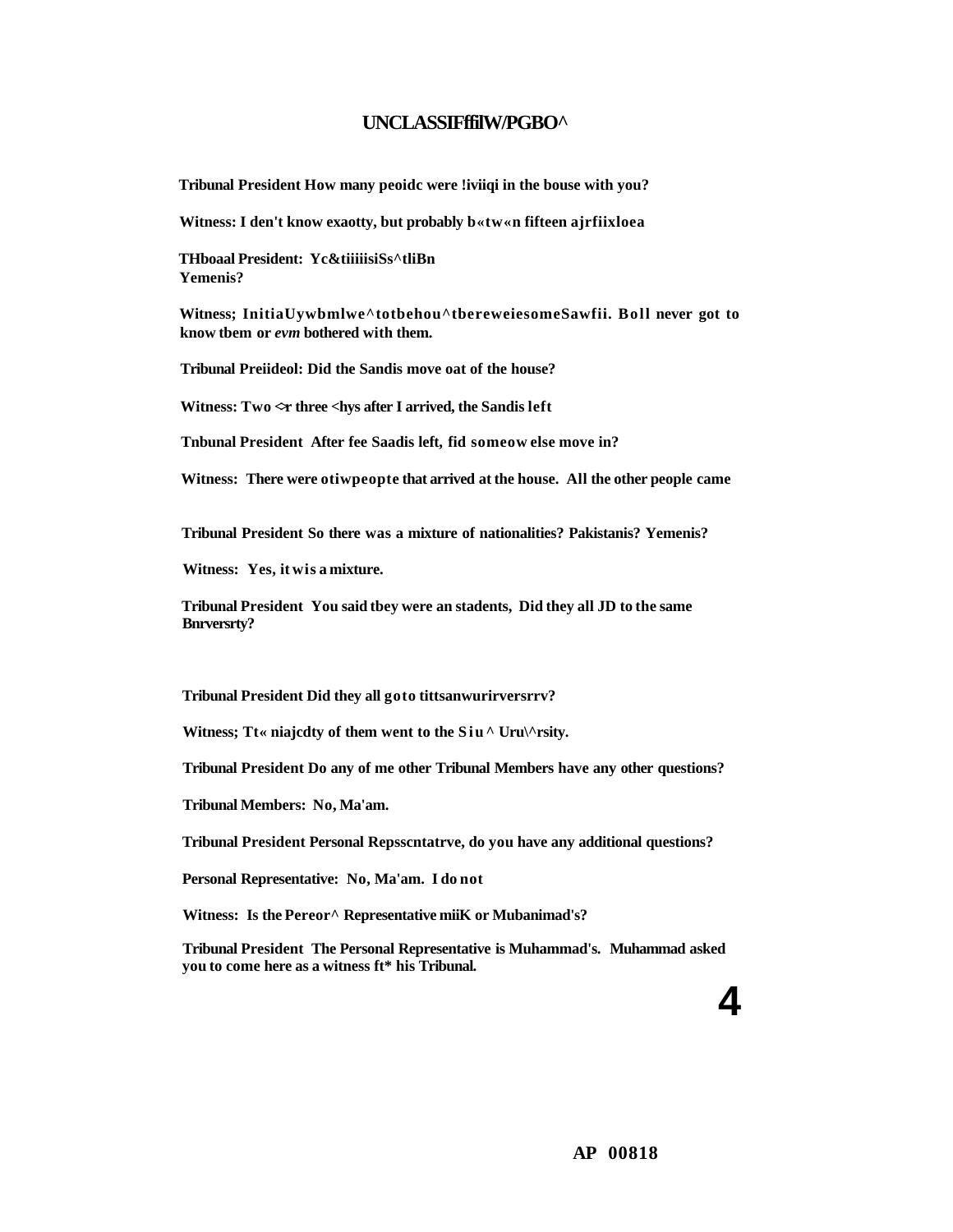## **UNOLASSIFIElVffOCO**

**Witness Why ckm't I have aPwwx^RepwKirirtiw for myself?** 

**TnTwnal President: Tlte is net yxw Tribunal. ItoaottoowtfyouhivehadaTribunal arifvoawiHhaveoiwmthe&B^bttyouwfflha^ to yon.** 

**Witness: AUQiwetpggtIoosaadlhisTrihCTaligiwtfftffittP?** 

**Tribunal Pineda\* Hiatiitrae. WeAw^llMtyooeookihe^usindetennimi^if**  Miihmmwi!wMftatiri«tatthB«a¥aaiy«nJyDB^ **do you have any questions fcr the witnen?** 

**Recorder No, Ma'am.** 

**Tribunal President Miihimimiid, wo^yoglflKtoaakoraayapyfliiDgclsetofce witness?** 

**Detainee: Tbore is nothing ebe.** 

**\* ™ » ^»BBB"B1BBP •• ^•P'W^" \* \*^BFBP ^B^BBF \* W^P^# TP^BB ^PB BW A • fiWTWBBBjM •JHwB'flSH^E** *M* **W^PBBM** 

**Tribunal President All evidence havmg been provided to this Tribi^ the Tribunal aossSoit** 

**I certify the material contained la tins transcript is a true aol accurate summary of the testimony given dtarogoie |gooeecfiag8.** 

**Tribunal Presid** 

**\*\*pll\*©fl«** 

**UNCLASSIFIED/#Oe0**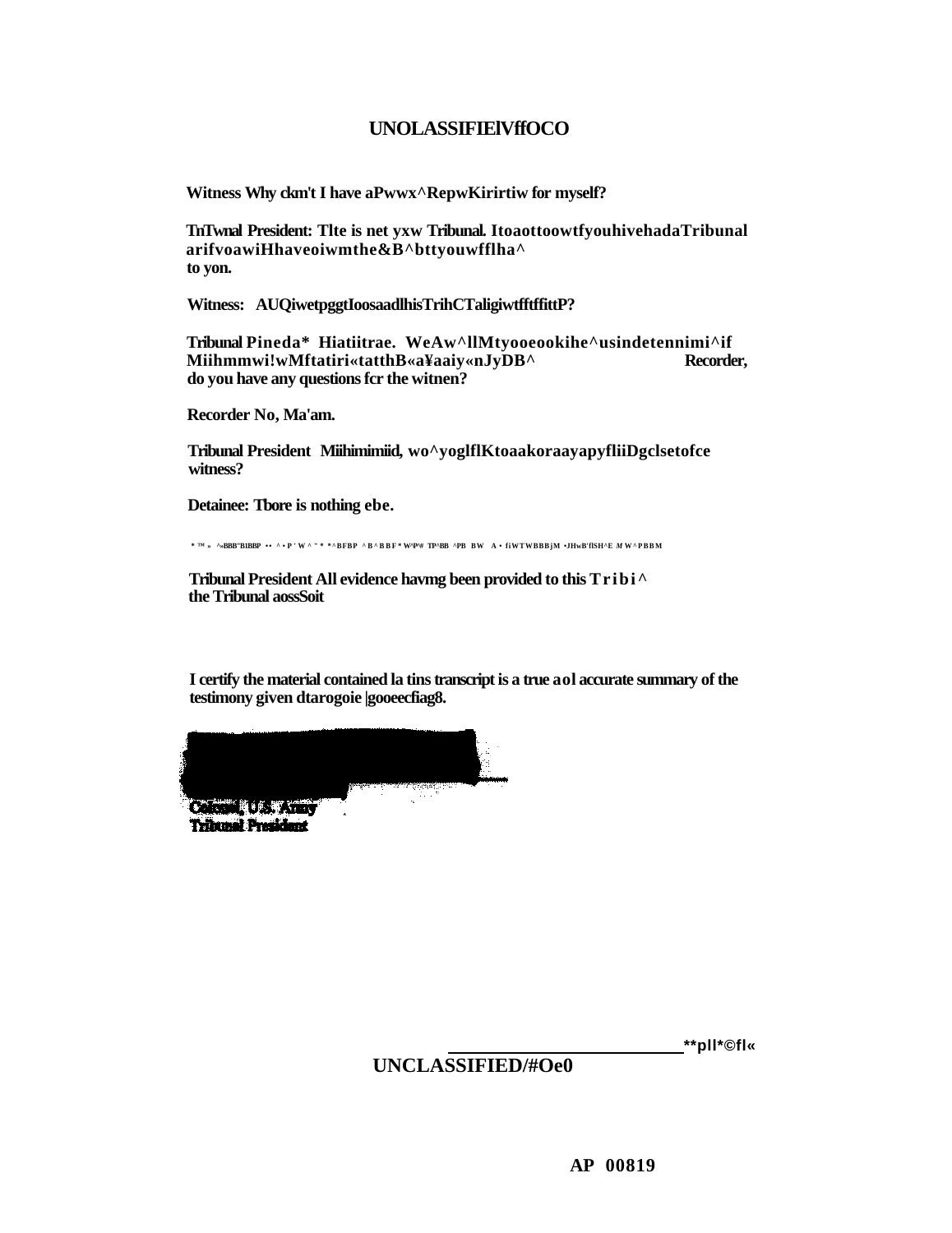#### **Summarized Detainee Sworn Statement**

Tribunal President: Nasir Najr Nasir Balud Al Mutayri, you may now present any evidence you have to the Tribunal. You have the assistance of your personal representative in doing so. Do you want to present any information to this Tribunal?

Detainee: In response to the evidence, I just want to defend myself.

Tribunal President: Okay, Would you like to make your statement sworn or unsworn?

Detainee: I would like to swear.

Tribunal President: The Recorder will swear in the detainee.

#### **The Recorder swore in the detainee.**

Tribunal President: Nasir Najr Nasir Balud Al Mutayri, you may begin your statement.

**The detainee was handed a translated copy of the Unclassified Summary of Evidence to use daring the presentation of his statement He then addressed each point on the Unclassified Summary of Evidence in order. To put his comments into context, the points from the Unclassified Summary of Evidence are provided below in italics. The detainee's comments follow each point (summarized).** 

*3. a. Detainee is associated with the Taliban.* 

*1. The detainee admitted to affiliation with the Taliban.* 

I am not associated with the Taliban. The line that I was in was open to anyone, it wasn't just for Taliban. Anyone could come and go as they pleased. And no one in that line was related to the Taliban.

*2. Detainee admitted to traveling to Afghanistan to fight with the Taliban.* 

That is not true. I traveled to Afghanistan for what is called preparation. It is called Rabat. That is why I traveled to Afghanistan.

*3. Detainee received weapons training in the use of hand grenades and the Kalashnikov rifle on the Karabatt line in Afghanistan.* 

That is true. I did have a Kalashnikov and I was on that line, but all I did with the weapon was clean, disassemble, and reassemble it.

> ISN #205 Enclosure (3) Page 1 of 10

## UNCLASSIFIED//FOUO

*0326*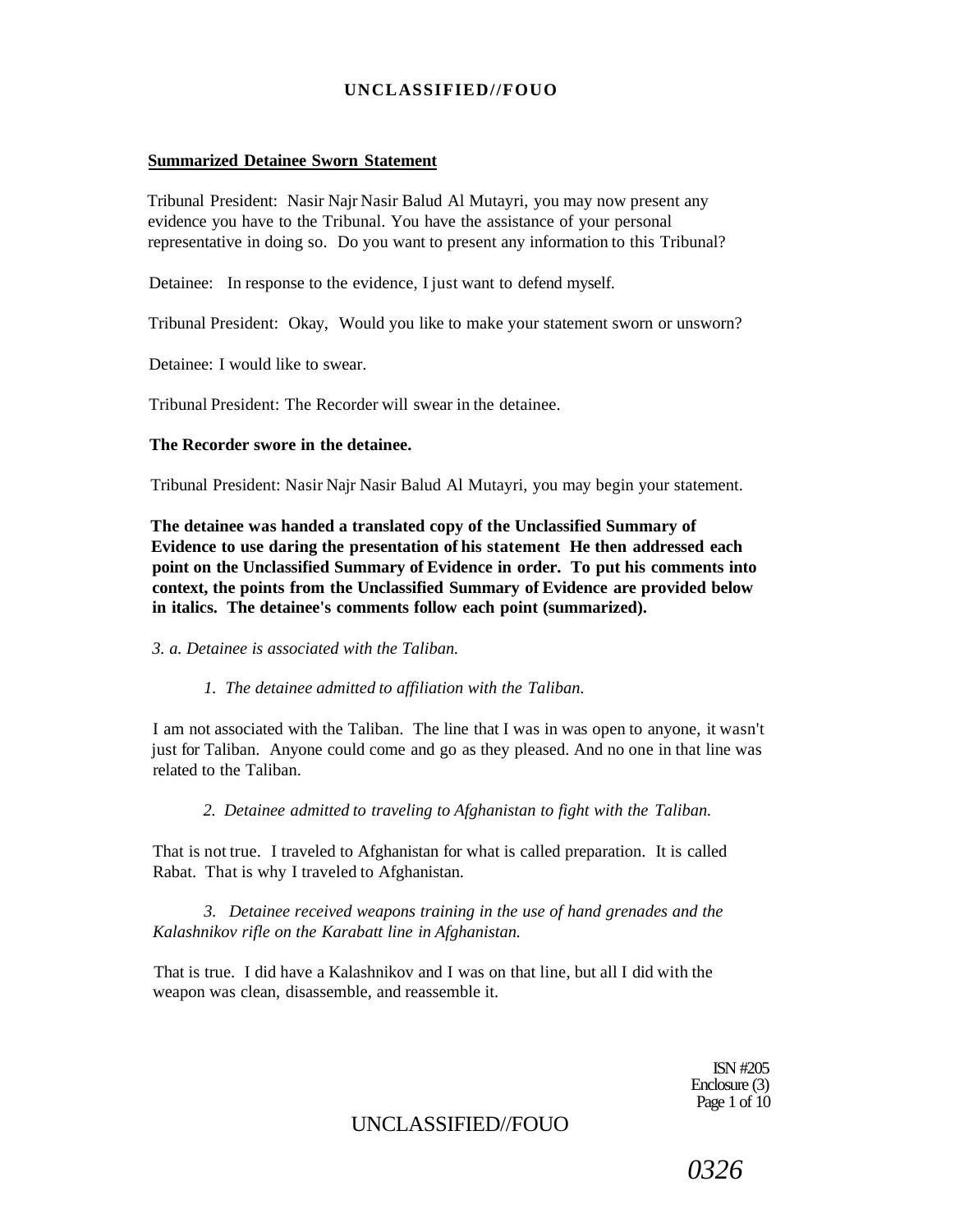*S.b. Detainee engaged in hostilities against the US or its coalition partners.* 

That is not true, I did not engage in hostilities against the Americans. I was there **in**  Afghanistan on the Karabatt and Kawajaqaar lines about a year before the September 1*V*  attacks. I did not know who were allies with the US.

*1. Detainee fought against Northern Alliance forces on the Karabatt line for 6 months and on the Kawajaqaar line for four months.* 

I was on both of those lines for approximately one year, give or take two months. It was not to fight, but to do Rabat.

*2. Detainee carried a Kalashnikov and two hand grenades while on the front lines.* 

They were standard issue on the front lines; they were not necessarily to use in hostilities or to fight. If you didn't get them, you left.

*3. Detainee relinquished his weapon and surrendered to Northern Alliance forces at Mazar e-Sharif* 

I did relinquish my weapon for peace and that was one of the conditions to be able to leave. But it was not a surrender; it was an agreement between me and the Northern Alliance forces to surrender my weapon and go on my way. It was not a surrender. It was an agreement.

*4. Detainee was injured in the Qala-1-Jenghi prison uprising and eventually surrendered to Northern Alliance forces.* 

I was injured by accident in the courtyard of the prison. I was in the courtyard and people were shooting everywhere, and I was injured. After I was in the prison for 8 days it was normal to surrender. It was the only thing left to do. I was told I could leave and that's when I left.

#### **The detainee then provided additional details regarding how he was injured, summarized as follows:**

The other prisoners and I were outside in the courtyard with our hands bound. There was shooting all around, so I Started running to the right of the building with a group of people who were fleeing in that direction. Then we all decided it would be safest to run back inside the prison. Between the area where I was and the prison, there was an open area, an area that provided cover, and an open area. While running across the first open area I was injured. After I was injured, they started shooting at the place where I was, and the bushes and stuff around me caught fire from the shooting. There was a person hiding in the bushes and he was burned. 1 knew I had the choice of dying right there or

> ISN #205 Enclosure (3) Page 2 of 10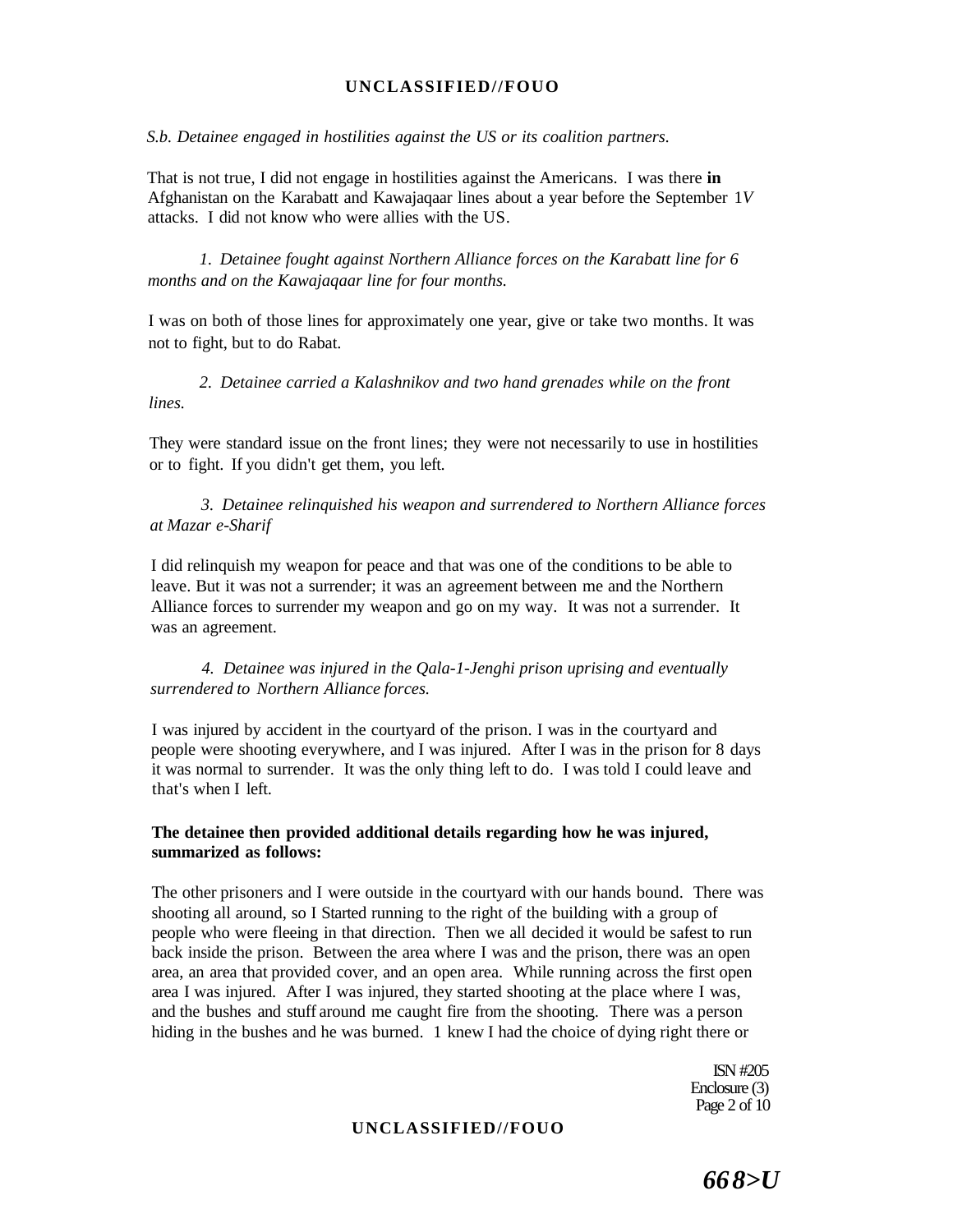continuing toward the house. There was a group of people who told me to lay low so I would not be shot, and then another round of shooting began. I fell to the ground and the group of people picked me up and took me inside. I was there for eight days and then I left. I was injured the second day before the uprising.

**The detainee then agreed to answer questions, indicating he would do so truthfully. The Personal Representative began the questioning, which is summarized as follows:** 

Personal Representative: Nasir, can you explain for us please what Rabat is and what does it mean as a Muslim?

Detainee: Rabat means waiting. It's a form of worship, a kind of practice. There is a great reward in my religion for doing Rabat. If someone dies while on the line while doing Rabat they are considered martyrs and go to heaven. Rabat is the opposite of Jihad because Rabat is defending the line and Jihad is attacking the line.

Personal Representative: When you went to Afghanistan on the line, did you do any Jihad on the line, or was it only Rabat?

Detainee: It was only Rabat. When I got to the line it was during wintertime and it's known that in winter there is no fighting, no Jihad. It is the opposite of the summer because in the summer it is known for fighting. All I was doing was Rabat.

Personal Representative: When you were on the line on Rabat, what was a typical day like? What did you do on the line?

Detainee: My daily schedule. There was program to defend, like guard duty. In the morning we would have breakfast. We would check the schedule to see who was on guard duty for the day. There was someone responsible for us on guard duty. We would modify our schedules based on the duty schedule to know whether to go to bed early or late. There were two shifts of guard duty, a morning and a night shift. And that is the basic thing a person on Rabat does, guard duty. That is what their schedule revolves around. Usually it was one-hour shifts unless there was a shortage of people and I would do three or four-hour shifts. Anything else we did outside of guard duty was praying eating, sleeping, things like that. That was our typical day.

Personal Representative: Can you explain to me why you did Rabat on the line? You mentioned that is was a good deed for a Muslim to do, why were you there on that line for Rabat? What was your purpose?

Detainee: It says in Islam to go do Rabat and I wanted to do something that was considered good in my religion and also to earn wages.

> ISN #205 Enclosure (3) Page 3 of 10

*G0ff2z~*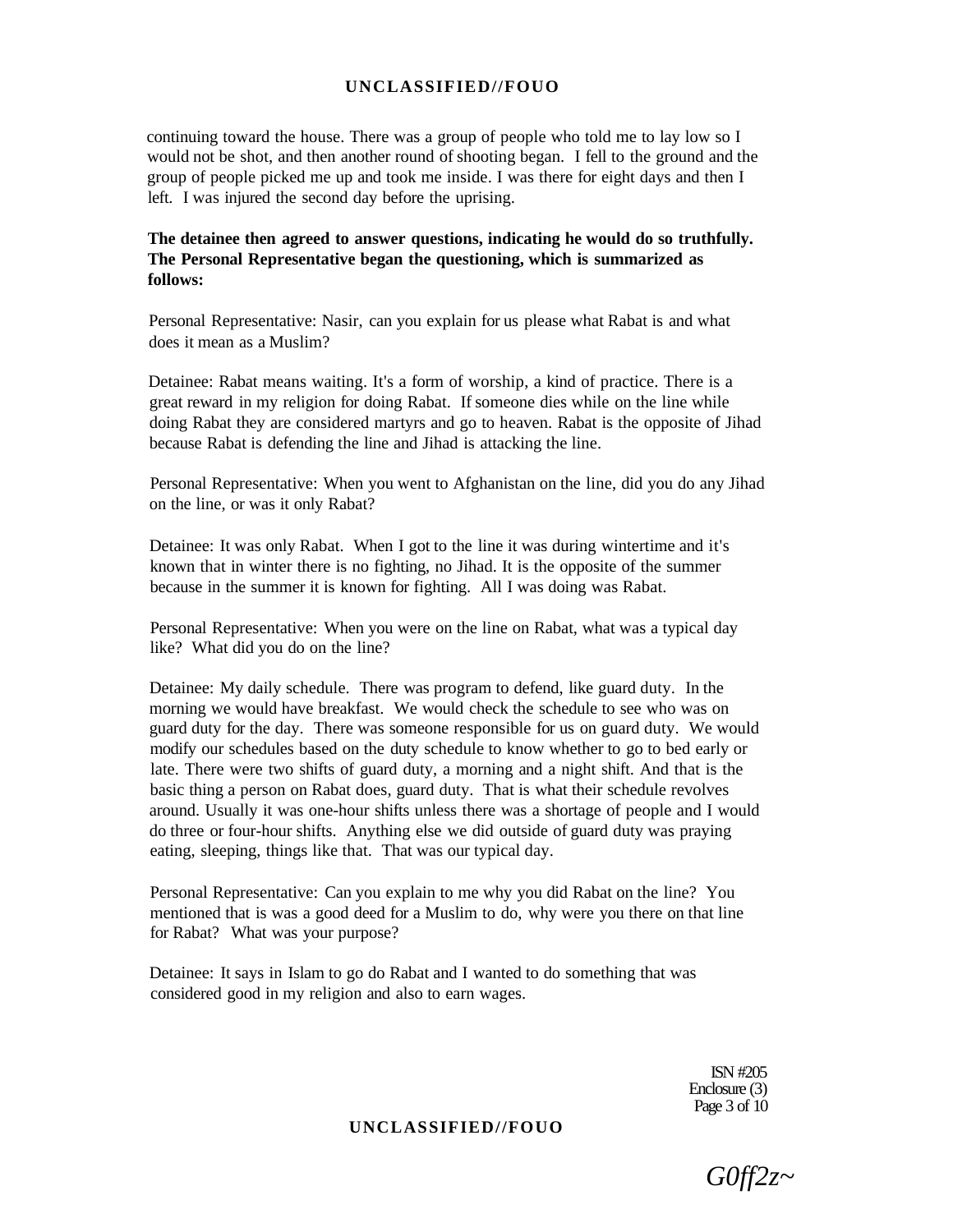Personal Representative: So you are saying this is defensive and not offensive?

Detainee: No. there was no fighting or anything offensive. It is known there is little fighting in Afghanistan. It is a known fact.

Personal Representative: Did you observe any fighting in Afghanistan?

Detainee: Not directly, but 1 saw another line where I saw some shooting where the Afghans were.

Personal Representative: But you did not participate in that shooting?

Detainee: No, I did not.

Personal Representative: Did you go for Rabat for the Taliban? Were you serving for the Taliban while you were there?

Detainee: No. When you are doing Rabat, you are not doing it for a certain person or organization or country, you just go there, do Rabat, and return to your home. You do not do that for anybody in particular.

Personal Representative: Were you aware of any links between al Qaida and the Taliban?

Detainee: No, I was not aware.

Personal Representative: How long were you in Afghanistan before the September 11<sup>th</sup> attacks?

Detainee: Approximately one year.

Personal Representative: Were there any restrictions or anything when you traveled to Afghanistan from your own country?

Detainee: No, there were no travel restrictions.

Personal Representative: How did you hear about the news of 9/11?

Detainee: I was in the north of Afghanistan in a line directly opposite of Massoud's group. 1 heard from the people in Massoud's group the news that Massoud had been injured. And we started listening for more news from others. If I remember correctly, it was a Sunday and they said he was injured. So after a day or two, I heard about the news of September 1 l\*i After that, all I heard was about the events of 9/11 and there was no more talk of Massoud.

> ISN #205 Enclosure (3) Page 4 of 10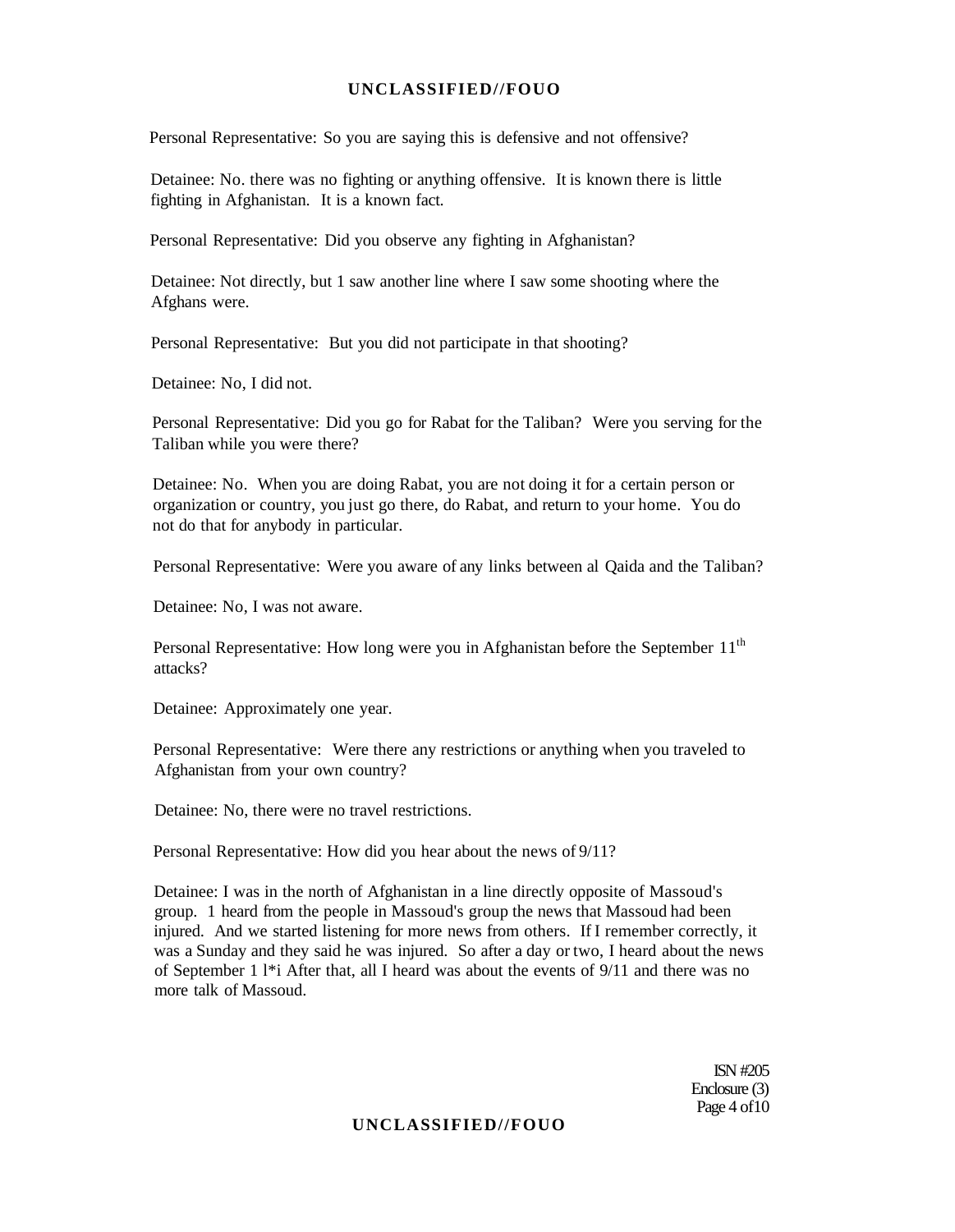Personal Representative: What did you hear about who was behind September  $11<sup>1</sup>$ ?

Detainee: During the first week, they accused al Qaida.

Personal Representative: Were you expecting a big war?

Detainee: I did not know what was going to happen. I am not involved in politics, so I do not know, but I heard it on the news.

Personal Representative: What happened after the news of 9/11, approximately a month later?

Detainee: I heard the news that Kabul had been bombed and we were surprised and wondered why they bombed Kabul. After a few days there were more bombings.

Personal Representative: Where you were, were you bombed?

Detamee: Close to where I was, but not exactly. There were bombs every day, morning and night, different planes.

Personal Representative: What did you do when you realized they were bombing?

Detainee: During the first days, I dug a ditch to hide in.

Personal Representative: Did you stay on the line?

Detainee: We thought of leaving the line.

Personal Representative: Did you continue to stay and do Rabat on the line?

Detainee: They wanted to leave.

Personal Representative: Where did you want to go?

Detainee: Everyone was going to their own country,

Personal Representative: So you were going to stop doing Rabat and leave?

Detainee: It was over. There was no more Rabat, so I was going to go home.

Personal Representative: So what happened when you tried to go home?

Detainee: I went to Konduz, because most places had fallen to Dostum or Massoud. When we went there, we were surrounded and confined to that area. There was an agreement between Dostum and the people who were surrounded.

> ISN #205 Enclosure (3) Page  $5$  of  $10$

*O0R2M*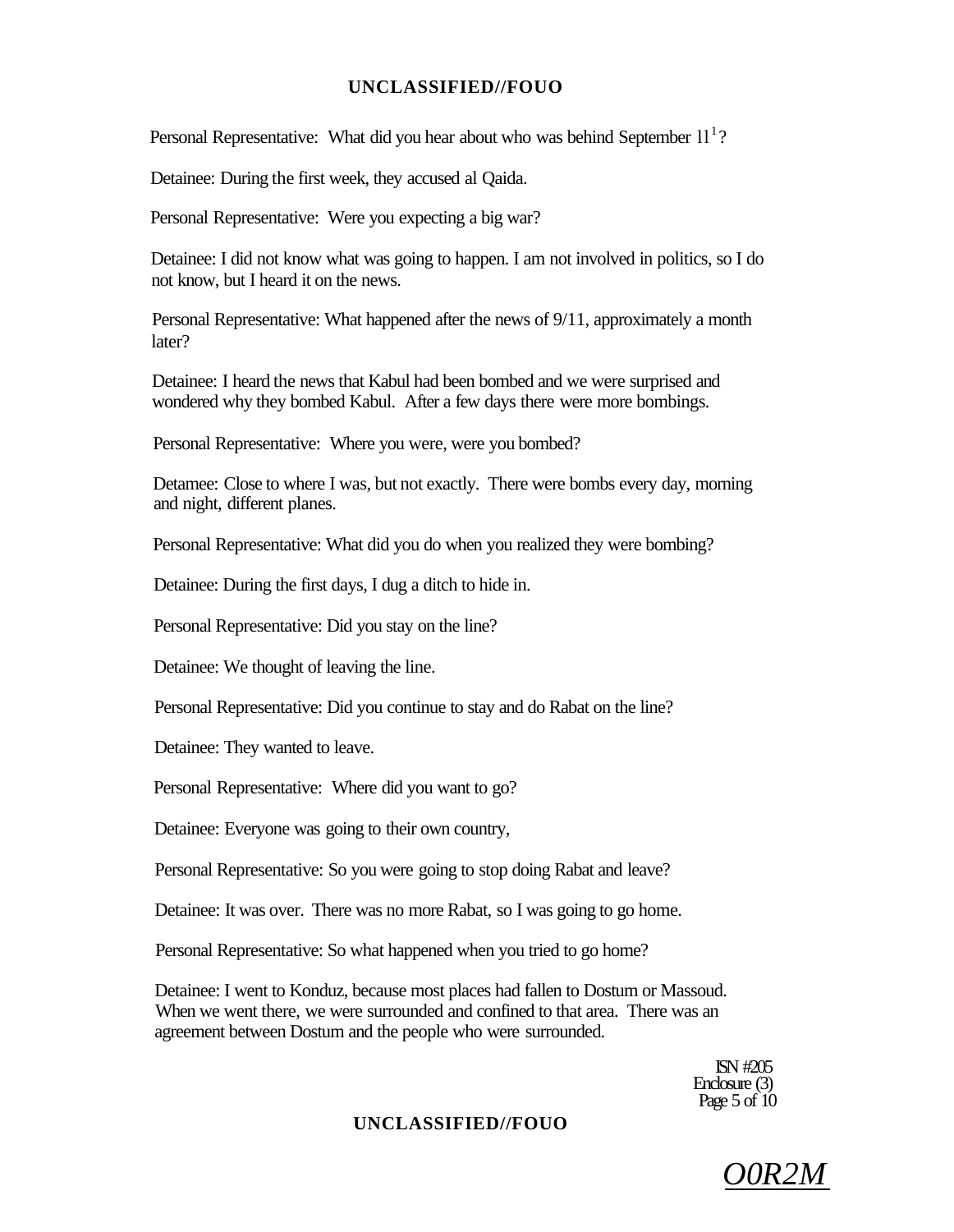Personal Representative: These people were the ones that were on Rabat?

Detainee: Everyone who was in that area. There was an agreement between them and Dostum. The Taliban was-there in Konduz while we were there and were still there when we left. So all the people who left were people doing Rabat. Afghans, Arabs, Pakistanis.

Personal Representative: Were you able to leave Konduz? What happened?

Detainee: We got in cars and left and went to Mazar e-Sharif. Those were the terms of the agreement.

Personal Representative: Explain the agreement. You were surrounded by Massoud?

Detainee: One of the Afghans came to the group and talked to one of the Arabs doing the Rabat and said there were two options: a place called Bamiyan or Mazar e-Sharif. Both were enemies, but one was worse than the other. The first option involved Shiites. The second involved Dostum's people, and they were a better option than the Shiites to our group because they were less dangerous. So that is where we decided to go, but under the condition that we give up our weapons. We gave up our weapons and they took us to the prison.

Personal Representative: So they were going to give you safe passage if you gave up your weapons?

Detainee: That was the agreement for everyone.

Personal Representative: You said they took you to the castle?

Detainee: Yes.

Personal Representative: And that was the Qala-I-Jenghi prison?

Detainee: Correct.

Personal Representative: You were there for one day?

Detainee: I spent the night there and the second day we started leaving. The first day we were treated badly.

Personal Representative: Were you aware of any plans for an uprising at the prison?

Detainee: No, not at all.

Personal Representative: Did you have any weapons?

ISN#205 Enclosure (3) Page 6 of 10

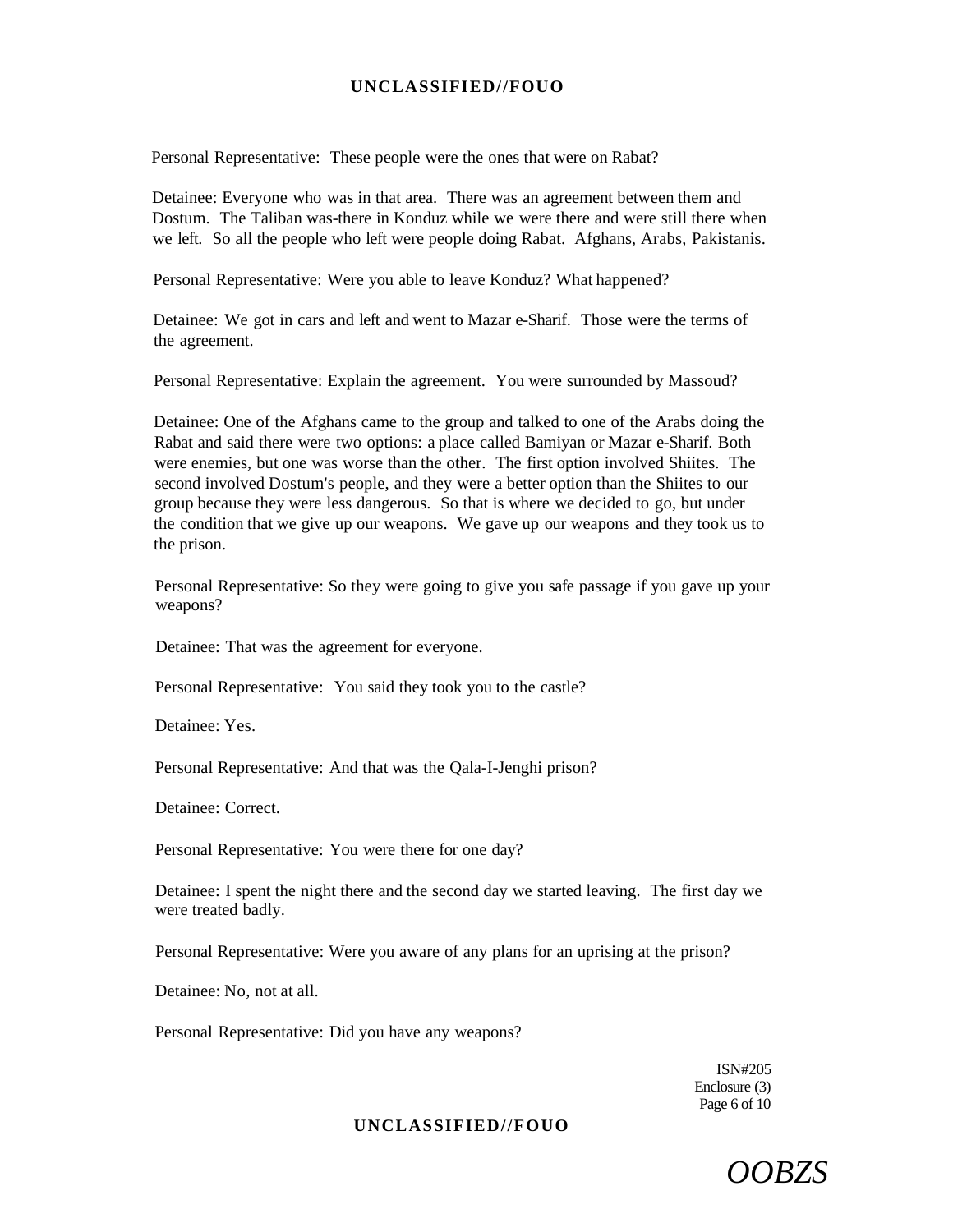Detainee: No, we had already relinquished the Kalashnikov and the two hand grenades we had.

Personal Representative: Do you know what caused the commotion, how it started?

Detainee: No, I did not know.

#### **The Personal Representative had no more questions, and the Recorder had no questions. The Tribunal then questioned the detainee as summarized below.**

Tribunal Member: In regards to the unclassified summary, just to confirm, you were not a member of the Taliban or affiliated with the Taliban?

Detainee: No, never.

Tribunal Member: And that also applies to Al Qaida?

Detainee: No, never.

Tribunal Member: On point 3.a. of the Unclassified Summary of Evidence, it talks about the weapons training. From whom did you receive the weapons training?

Detainee: Just individual Arabs. There was a leader of the Arabs who were on that line, and he was the one giving that training.

Tribunal Member: When you went for your Rabat, how would decide which side you would defend?

Detainee: I was originally coming from Kuwait and I had a paper telling me where to go. When I got to Afghanistan, I met an individual at the airport at Kabul and he took me to where I ended up.

Tribunal Member: Were there any Taliban on the lines with you?

Detainee: There were Pakistanis in Kabul. There were Arabs and Afghans too. And in the north, there were also Uzbeks and Tajiks, other groups.

Tribunal Member: But no Taliban?

Detainee: There were. The Afghans are the Taliban.

Tribunal Member: So when you were talking about Afghans before, you were talking about Taliban?

> ISN #205 Enclosure (3) Page 7 of 10

## TOCLASSIFIED//FOUO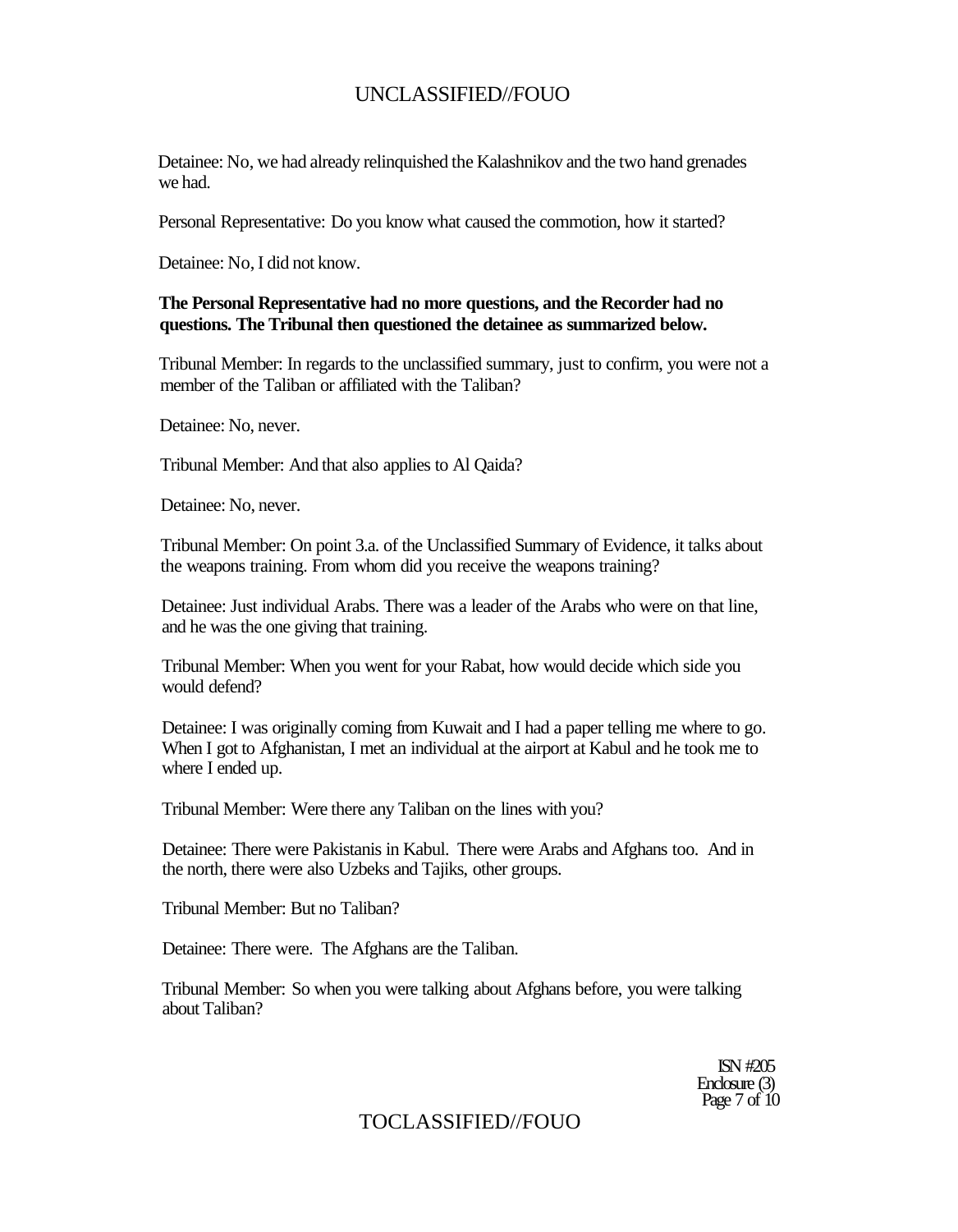Detainee: Yes, the Afghans on the line were Taliban.

Tribunal Member: So on the lines you were assigned, there were Taliban as well?

Detainee: Yes, But I was not affiliated with them. Like I said before, anyone could come and go as they pleased. And whoever was with the Taliban would go with the Taliban, and whoever wasn't wouldn't.

Tribunal Member: Earlier, you mentioned when you when to the lines it was winter and you did not expect fighting in the winter.

Detainee: Yes, and it's known that in the nature of the Rabat that its during the wintertime.

Tribunal Member: But you said that you were on the lines for 10 months, so you must have known that there was fighting in the summer, why did you not leave?

Detainee: They were in Kabul during the winter and during the summer they went to the north. And the fighting that was happening in the summer did not concern me, that was between the Taliban and whoever was fighting. Me being an Arab, I can only take instruction from the leader of the Arabs.

Tribunal Member: When you went to Konduz, you went with the group of people who were also doing Rabat?

Detainee: Yes, that was the same group.

Tribunal Member: And that was from the lines in the north?

Detainee: Yes, Konduz was the closest place to the north.

Tribunal Member: Did Taliban also come with you to the north?

Detainee: Konduz belonged to the Taliban and it was the only place that hadn't fallen in the war.

Tribunal President: You stated that one month after 9/11, you were on the line with guard duty, but the fighting was close enough that you could see it.

Detainee: The fighting between who?

Tribunal President: You didn't say. You simply said the fighting was not on your line, but you could see the fighting on the other line.

> ISN #205 Enclosure (3) Page 8 of 10

## UNCLASS1FIED//FOUO

OOB7H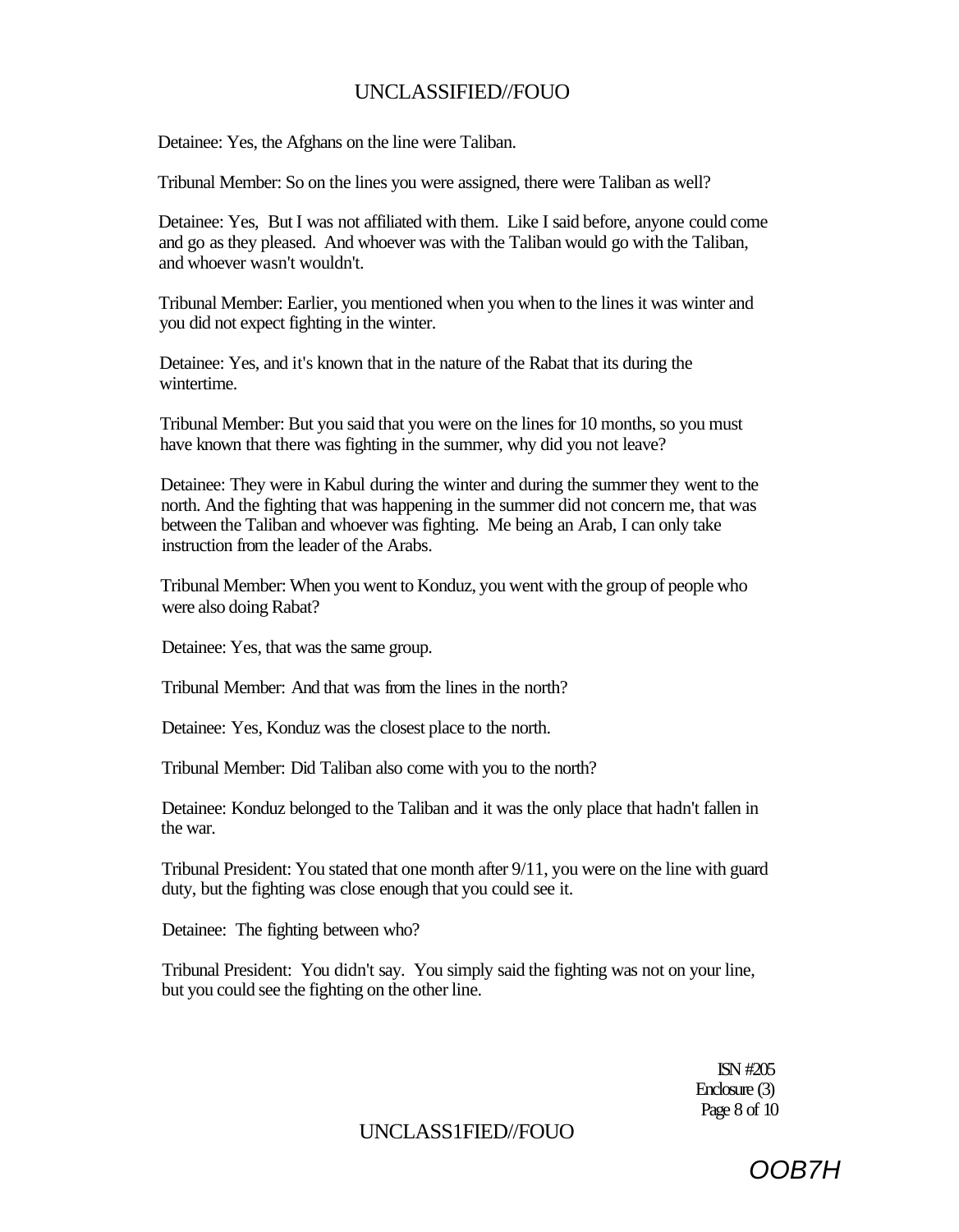Detainee: The fighting between the Taliban and Massoud's group is the fighting I could see. Occasionally they would attack each other. It had nothing to do with my group.

Tribunal President: If the fighting would have proceeded to your line, would you have shot your weapon?

Detainee: Of course, it's natural to defend myself. I want to clarify the difference between fighting and Rabat. There is a big difference between an Afghan Jihadist and an Arab Rabatist.

Tribunal President: The group that you were defending against - your opponent, was that the Northern Alliance?

Detainee: They didn't have any stations directly opposite where I was. The Northern Alliance had stations opposite the Taliban on the line, but not where I was.

Tribunal Member: If forces were to come your way that would have caused you to defend yourself, would they have been Northern Alliance forces?

Detainee: I do not understand.

Tribunal Member: For the Rabat in Afghanistan, who or what were you defending Afghanistan from?

Detainee: Rabat is not defending something. You go there, earn your wages, learn how to meditate, pray and learn patience. It is not your purpose to be defending something. The scholars in Saudi Arabia said that the people who were fighting from the Taliban and Massoud's people were going outside the religion by fighting and it was not a good thing, it was a bad thing. They still consider them all brothers because they are all Muslim, so they wanted to have peace, Rabat wasn't to be there to defend against someone. They didn't want the Taliban to be fighting against Massoud's people, because they are Muslim as well.

Tribunal Member: The piece of paper that you had from Kuwait going to Afghanistan for Rabat, if that had you do Rabat for Massoud, the Northern Alliance forces, would you have had a problem doing that?

Detainee: If there was a large group of people doing it, I would have joined. Dostum's people did not have a lot of allies, so there was only a small number of Afghans with him, that's why I didn't join him. If he had a large number of people following him, I would have joined him.

The Tribunal members had no further questions.

ISN #205 Enclosure (3) Page  $9$  of  $10$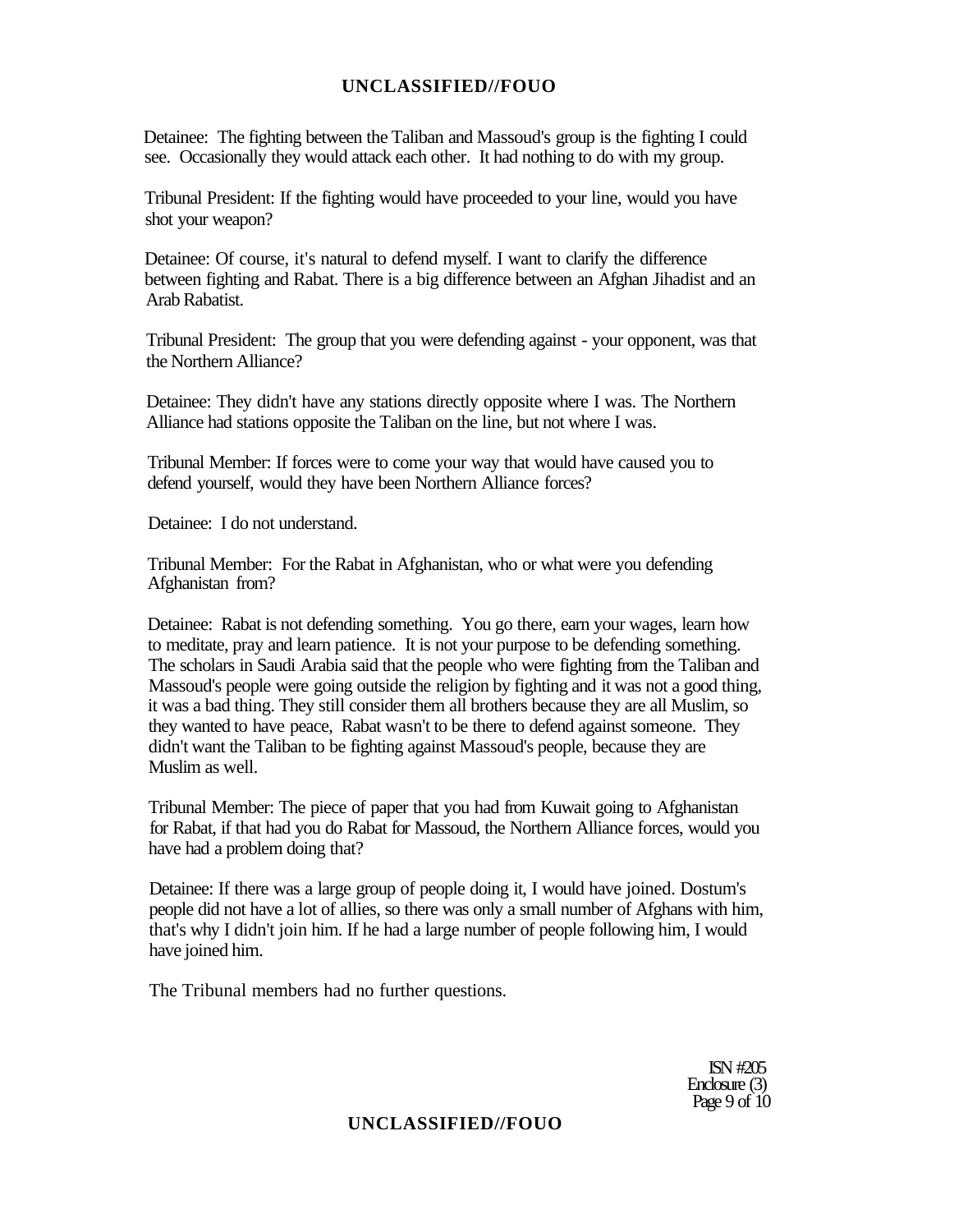Tribunal President: Nasir Najr Al Mutayri, do you have any other evidence to present now that the Tribunal is completed?

Detainee: There is no evidence, but are my words clear? Is everything that I said understood?

Tribunal President: Do you think there is a miscommunication based on the questioning?

Detainee: No, I just want to make sure that everything is clear.

Tribunal President: I believe it is clear.

A brief discussion followed with the detainee regarding how he would be notified of the findings. That **concluded the statement of the Detainee.** 

## AUTHENTICATION

I certify the material contained in this transcript is a true and accurate summary of the testimony given during the proceedings.



°COL, USA Tribunal President

> ISM #205 Enclosure (3) Page 10 of 10

> > octf-tf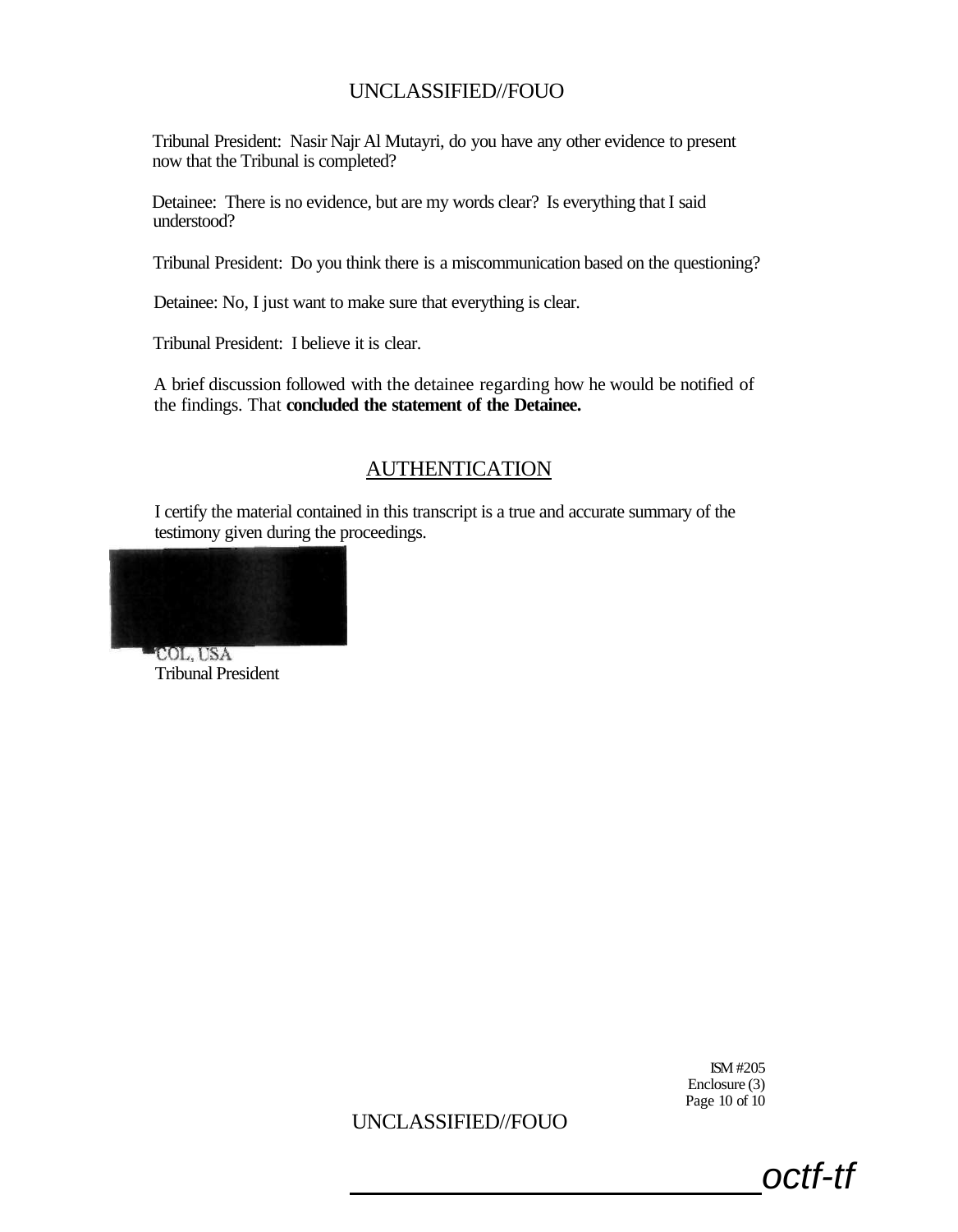#### LTVCLASSIFIED//FOUO

## FINAL INTERVIEW NOTES 13 and 26 August **2004**  0755-0950 hrs

Name: Nasser Najiri Amtiri Pronunciation: Nah-Sir Nah-Jeer El-Mit-Teny

Detained asked that these notes be submitted to the Tribunal and included in the record. They are a summary of what he said during our meetings on 13 and 26 Aug 2004 in response to the unclassified summary of evidence,

#### A: Detainee is associated with the Taliban

- Al: The Detainee admitted to affiliation with the Taliban
	- Q He did not go to Afghanistan for Jihad (to fight), he went there for Re-batt (waiting)
		- o In Islam Re-batt is encouraged to prevent the enemy from attacking. He and others went to the Karabatt line in large numbers to mass on the boarder and wait
		- o The intent was to discourage anyone from attacking
		- O During Re-batt, Muslims learn patience and how to use weapons, Re-batt is akin to Defense, where as Jihad is Offensive
		- o Detainee claims, "Mohammed said that people who die waiting (Re-batt) are martyrs also and go to heaven."
		- o Detainee stated that Re-bart is like the US bases in Kuwait, the soldiers are sent there to wait and train to keep the peace and prevent conflict
		- o In Islam, Re-batt is an honorable deed and is encouraged
			- « Re-batt brings you closer to Allah, similar to fasting but better 1 hour of Re-batt is like several days of fasting
	- Q He was in Afghanistan for Re-batt approximately one year before the 9/11 attacks
		- o At that time, the Taliban was the legal government *of* Afghanistan, Dostum and Mossoud were considered outlaws
		- o Taliban controlled 95% of Afghanistan, the majority of the people followed mem
		- o The Taliban was recognized by the Saudi and Kuwaiti governments along with other countries
		- o Where the Taliban ruled, it was safe and there was justice, people attested to thatthere was peace
		- o When he **left** for Afghanistan, the Kuwait government did not have any restrictions on travel to Afghanistan, it was allowed. They never said anything.
	- a He went to Afghanistan for Re-batt and to help keep the peace for his fellow Muslims
		- o His purpose for Re-batt was to help his fellow Muslims, not because he was a member of the Taliban, or wanted to join the Taliban, but because he loves Allah and wanted to do a good deed
		- o He was told that Re-ban was only available for Afghanistan and that Mossoud and Dostum were criminals

#### **UNCLASSIFIED//F6tfe-**

EXHJBIT *PS* 

1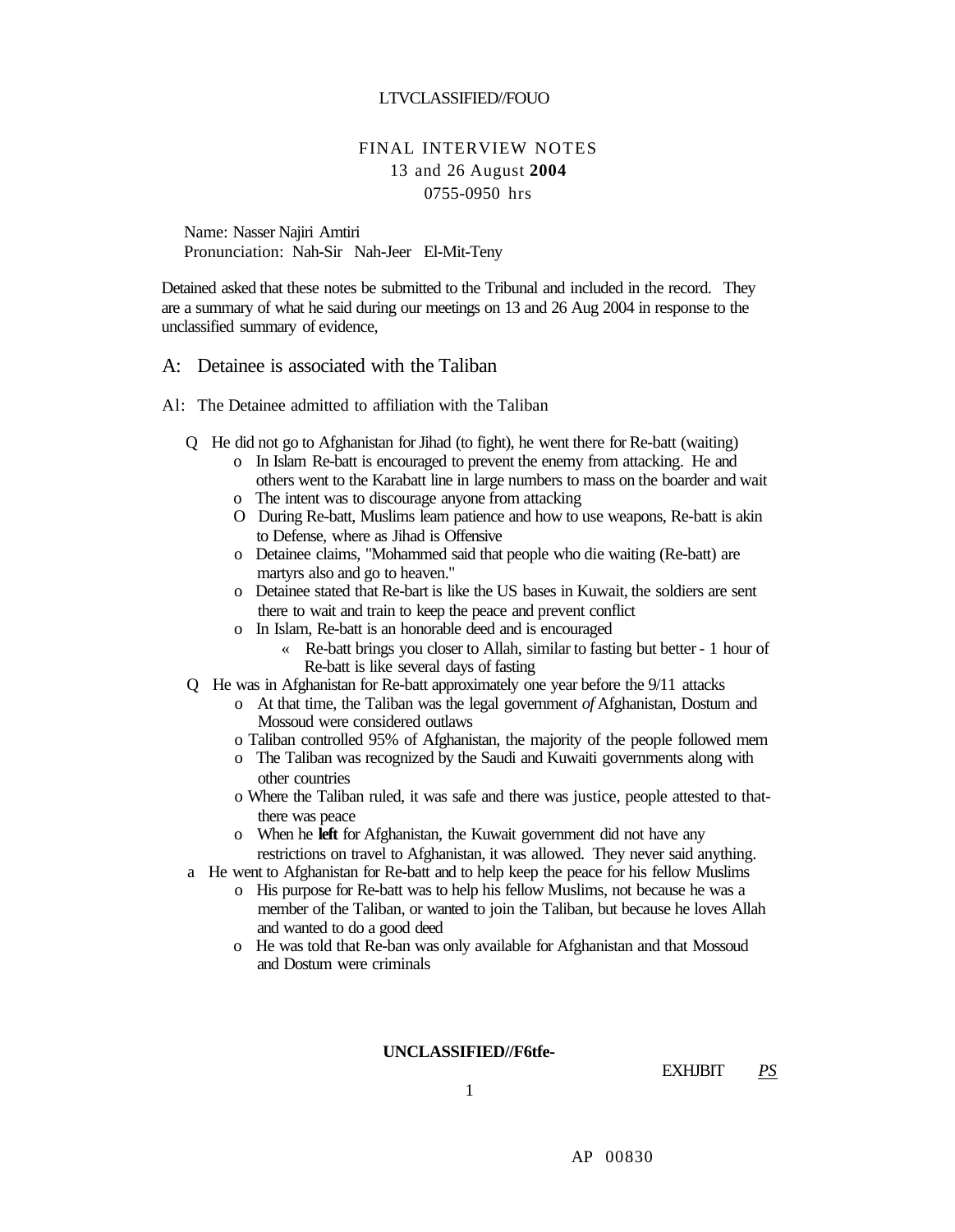#### UNCLASSTFlED//FeBO-

- o if he knew Mossoud and Dostum were allied with the United States, he would have not gone, the United States helped Kuwait in the Gulf War and is a friend to Kuwait
- o Arabs participating in Re-batt were not obligated to participate in Jihad
- Q Detainee asked why can't their be peace between the Farsi (Mossoud), Uzbek (Dostum) and Pastu (Taliban)
	- o Mossoud and Dostum did not have a lot of allies, just their tribes
	- c Mossoud had kicked out the Russians, so he believed he was better to rule Afghanistan, the Afghanistan people wanted the Taliban and they were more popular
	- o Mossoud told the Arabs and the Pakistani's to get out of Afghanistan, this was a fight between him and the Taliban
	- o No one paid attention to Mossoud because he was considered a criminal
- a The Taliban respected the Arabs and Pakistanis and welcomed them to stay and help, but they were not obligated
- A2: Detainee admitted to traveling to Afghanistan to fight with the Taliban
	- Q He did not admit to traveling to Afghanistan to fight (Jihad), he went there for Re-batt. He claims the translators have been misinterpreting.
	- a Before 9/11, he wasn't aware of problems between the Taliban and the United States o Oniy aware of problems between Al Qaida and the United States
		- o He does not belong to Al Qaida, he is not a member
	- a After 9/11, he wanted to get out of Afghanistan
		- o He tried to flee, but was caught by Dostum's (Northern Alliance) group
	- 0 The Sunday before 9/11, he heard the news in the media that Mossoud was killed 0 This was very big, because he was one of the Taliban's main enemies (i.e., Dostum and Mossoud)
	- Q He was following the news about Mossoud's death when he heard the news about the 9/11 attacks
		- o Media reports said that the United States threatened to fight UBL and Al Qaida in Afghanistan
		- o He thought the United States would just fight against Al Qaida, not everywhere
		- o He though it would be like when he heard the new? that Al Qaida blew up the US embassies in Africa, he thought the US would only strike Al Qaida, not all of Afghanistan
		- o He was not aware of any connection between Al Qaida and the Taliban
	- a Approx 1 month after the 9/11 attacks, the United States began attacking everywhere in Afghanistan - all the lines and boarders
		- o He realized that this was going to be a big war against all of Afghanistan and he did not want to participate in it and decide it was time to flee country
	- a He did not know the Taliban were allied with Al Qaida
- A3; Detainee received weapons training in the nse of hand grenades and the Kalashnikov rifle on the Karabatt line in Afghanistan

#### UNCLASSIFIED//rOTO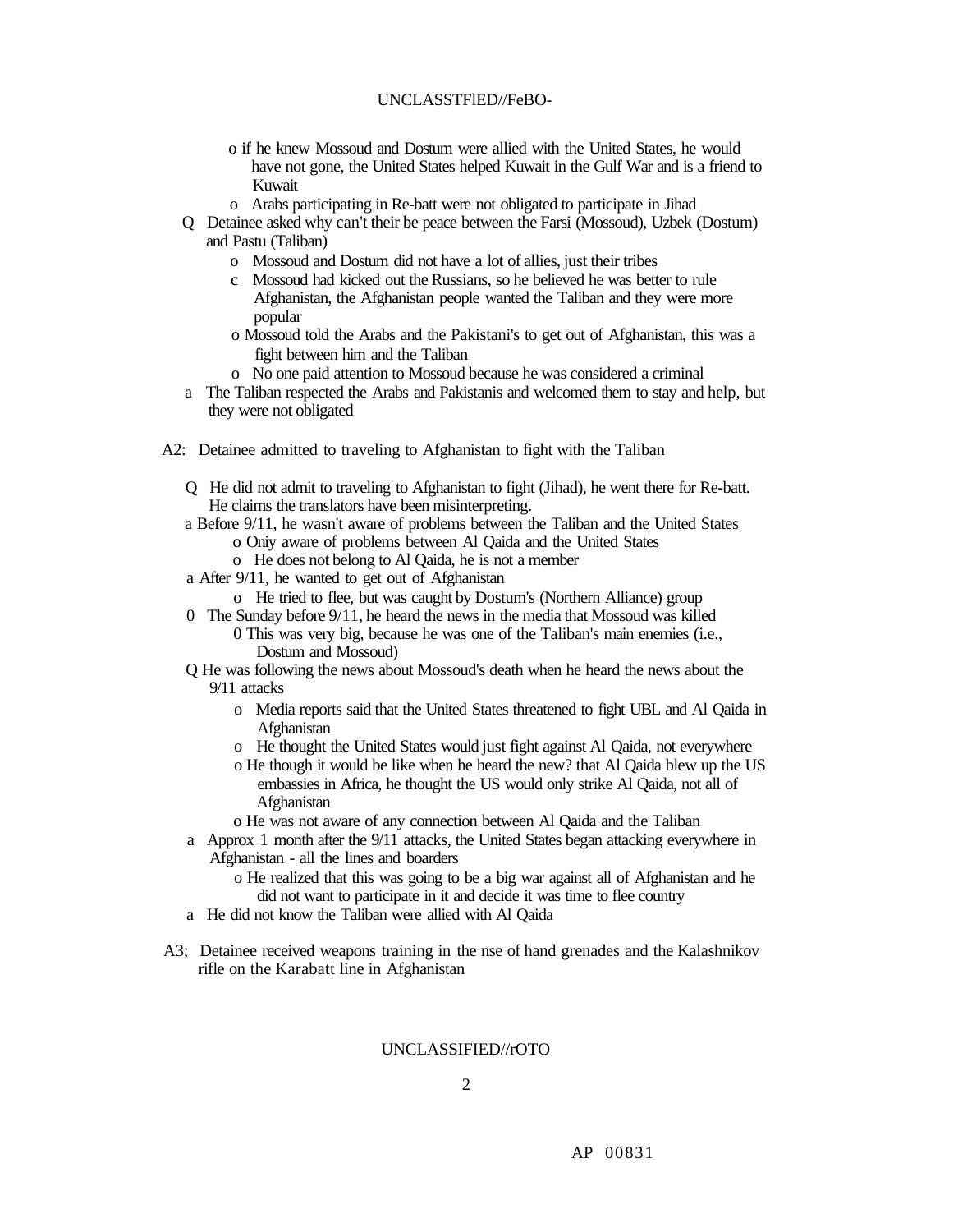#### UNCLASSIFIED//TO¥CL

- 0 These were standard issue weapons on the front line. He was issued them 1 year before the 9/11 anacks
	- o He was taken to the front lines in the north (Kawajagaar line),
	- o There they gave him very basic training on the Kalashnikov (how to shoot it, and how to take it apart and clean it)
	- o He never fired the weapons or used the hand grenades
- He only guarded the lines, he didn't fight
	- o On the line there was Arabs, Afghans and Pakistani
	- o The fighting was between the Afghans and Dostura/Mossoud
	- o He witnessed the fighting, but did not participate, he just guarded the line (Rebatt)
	- c On the line, there was a lot of praying and learning, no news about who was allied with who - he didn't know Mossoud's allies
- Did you attend Al Qaida training camps?
	- o No, I never attended any training camps
- B: Detainee engaged in hostilities against the US **or its coalition partners**
- **Bl:** Detainee fought against the Northern Alliance forces on the Karabait line for sir months and on the Kawajagaar lice for four months
	- Q He did not participate in Jihad, he participated in Re-batt
	- These are not exact times, but approximations give or take a few months. He guarded these two lines for 1 year, before the 9/11 attacks as discussed above.
	- Q When he realized the United States was entering the fight against the Taliban, his Re-batt was over
		- o He wanted nothing to do with this fight and tried to go home.
- B2: Detainee carried a Kalashnikov and two hand grenades while on the front lines
	- **o** This is true, the Kalashnikov and grenades were standard issue for the front lines. However, he went there for Re-batt and **was** there a year before 9/11. He never intended to fight against Americans.
	- Q Did you know the Taliban were allied with Al Qaida?
		- o No never, for the month after the 9/11 attacks, he though the fight would be between Al Qaida and America, not all over and not against the Taliban
		- o He *did* not know the Taliban were allied with Al Qaida
- B3: Detainee relinquished his weapon and sorrendered to Northern Alliance forces at Mazar-e-Sharif
	- o True, he withdrew from Kawajagaar line in the north when he realized the US was fighting in all of Afghanistan, he withdrew to Konduz
	- Q **While** in Konduz, he was surrounded by Mossoud and Dostum's troops and he was air attacked by US aircraft
	- a He only had two directions to flee

#### UNCLASSIFIED/.^POUO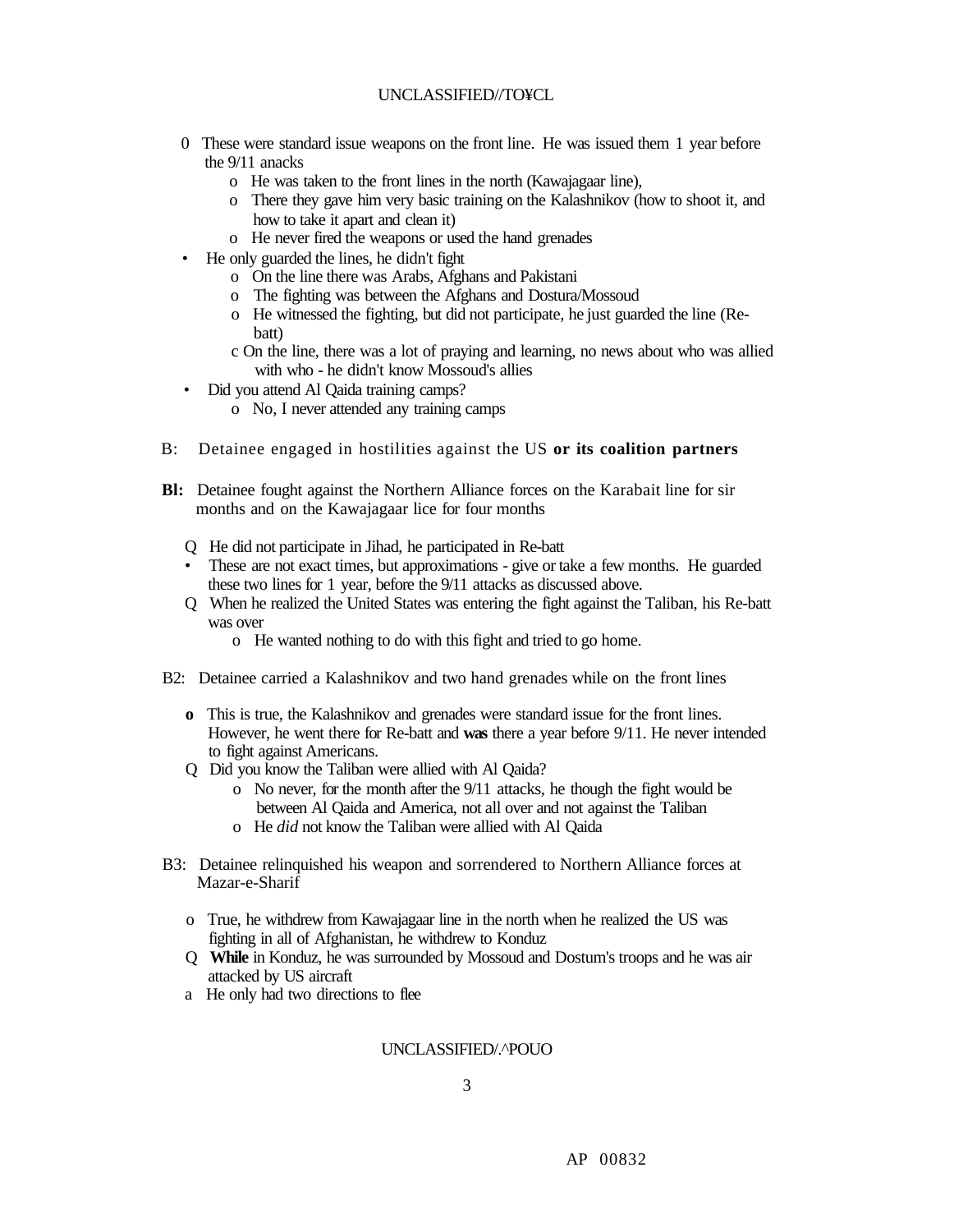- 0 Bamian, this was control by a Shia group that was an enemy of the Taliban o Mazar e-Sharif, which belonged to Dostum
- 3 The group he was fleeing with made an agreement with Dostum, Dostum would allow them to flee the country if they surrendered their weapons.
	- o Although Dostum was considered to be an outlaw, he was known to be a man of his word
	- o He surrendered his weapon because he wanted peace and wanted to go home
	- o Instead of taking him to the boarder, Dostum's forces took him to Qaia-i-Jenghi castle and put him in a basement
- I: Detainee was injured in the Qala-i-Jenghi prison uprising and eventually surrendered to Northern AJiiance
- o He was at Qala-i-Jenghi castle for 1 day, Dostum's forces took him there after he surrendered his weapons at Mazar-e- Sharif so he could go home
- a Dostum's people at the prison took everything (money, shoes) and tied his hands behind
	- o The conditions were bad and die food was bad
	- o People in his group began to think that Dostum was going to betray them
- a At the prison he was taken outside to a yard, they were taking people there 1 at a time o He docs not know why they took bim outside, there were a lot of people outside in the yard
- D When he had been outside for approximately 5 minutes, he heard a loud commotion (gunshots, yelling, etc) and Dostum's security' began to fire upon the people outside in the yard
	- o That was confirmation that Dostum's had betrayed the group of Arabs trying to flee - he wasn't going to take them to the boarder.
	- 0 He tried to run and hide with a group *of* young people that were in the yard
	- o At first he ran away from the castle, but quickly decide it would be better reverse direction and attempt to find cover u the castle.
	- o While running to hide in the castle, he was shot twice in the leg, that was how he was injured
	- o After he was shot, he was carried into the castle by someone in the yard
- a He had no prior knowledge of the uprising at the castle, and he had no weapons while he was at the castle, he had voluntarily surrendered them
- 0 To this day, he is not sure how it started

If you are returned home, will you go back to Afghanistan? What will  $\{ou$ do?

- Q No! I want to get married and live a normal life and have children and raise them
- a Should he go back to Kuwait, they will restrict anyone from traveling to Afghanistan and he will gladly agree

#### UNCLASSrFDED//P©U€h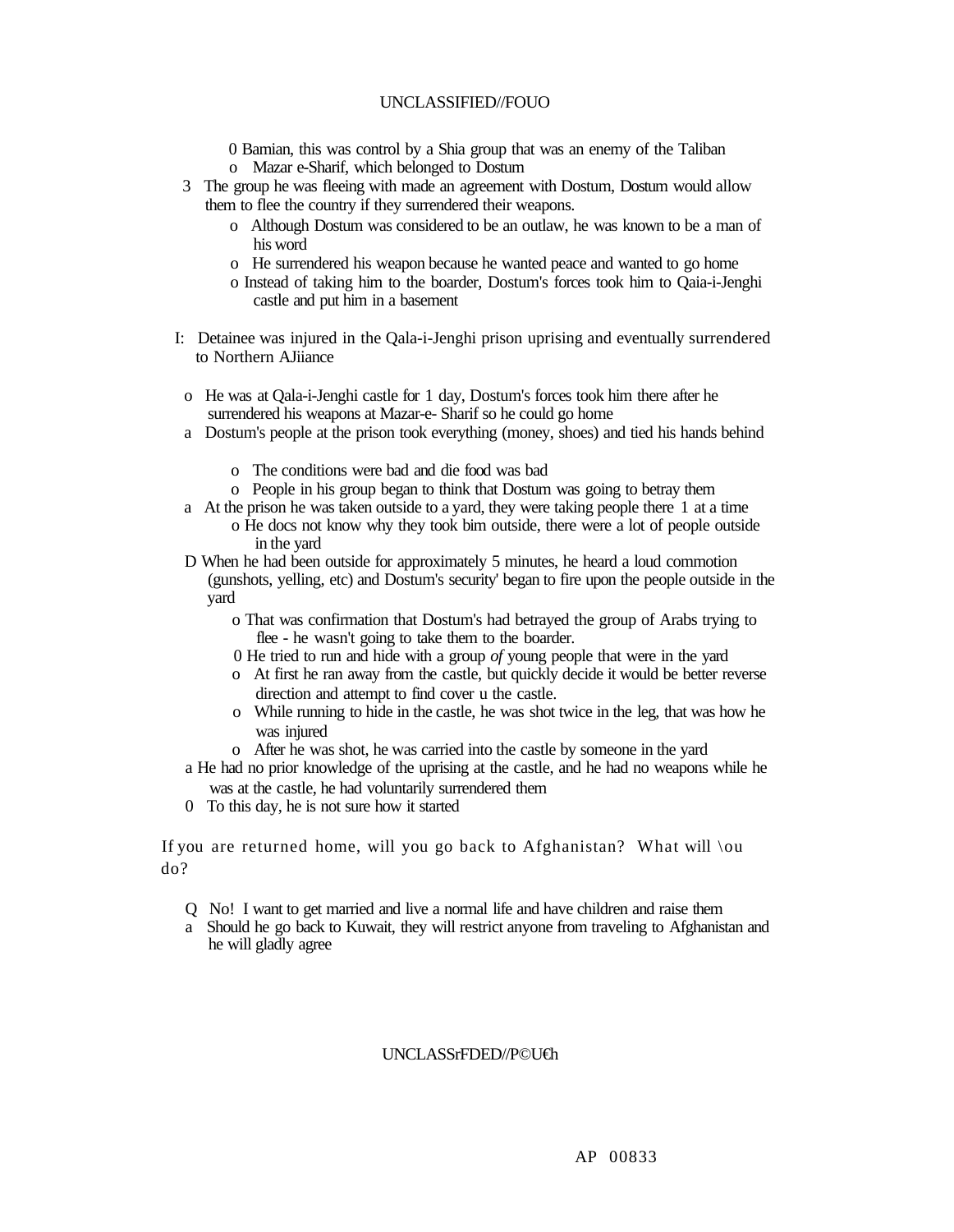#### **Summarized Detainee Statement**

Tribunal President; **Sa** Ad Al Azmi, you may now present any evidence you have to the Tribunal. You have the assistance of your Personal Representative in doing so. Do you want to present any information to this Tribunal?

Detainee: I do not have anything,

Tribunal President: Do you want to present information to this Tribunal?

Detainee: Like what?

Tribunal President: Okay. You can make a statement under oath or not under oath. Or, you can have your Personal Representative present exhibits on your behalf.

Detainee: The information I gave to the Representative is all I have.

Tribunal President: For the record, Personal Representative, the election form states an oral statement would be given. So that was the intent prior to coming in here?

Personal Representative: Yes. The Detainee said he would give an oral statement *(Speaking to the Detainee)* **I** would like to know if the Detainee is still going to do that?

Detainee: Yes, that is true.

Personal Representative: Do you want me to walk you through the points?

Detainee: Yes.

*In response to the allegation 3(a), that the Detainee is associated with Al Qaida:* 

Detainee: Should I talk with them about this?

Personal Representative: Yes. You can address this to the Tribunal President, and I will back you up [assist you].

Detainee: I am going to say the same thing I told my Personal Representative. I have no connection with Al Qaida.

Tribunal President: For your benefit, we have not spoken with the Personal Representative. We have not heard this information before.

Personal Representative *(speaking to the Detainee):* I have heard this before, but this is all new to the Tribunal.

> ISN#571 Enclosure (3) Page 1 of 6

## UNCLASSIFIED//FOUO

000834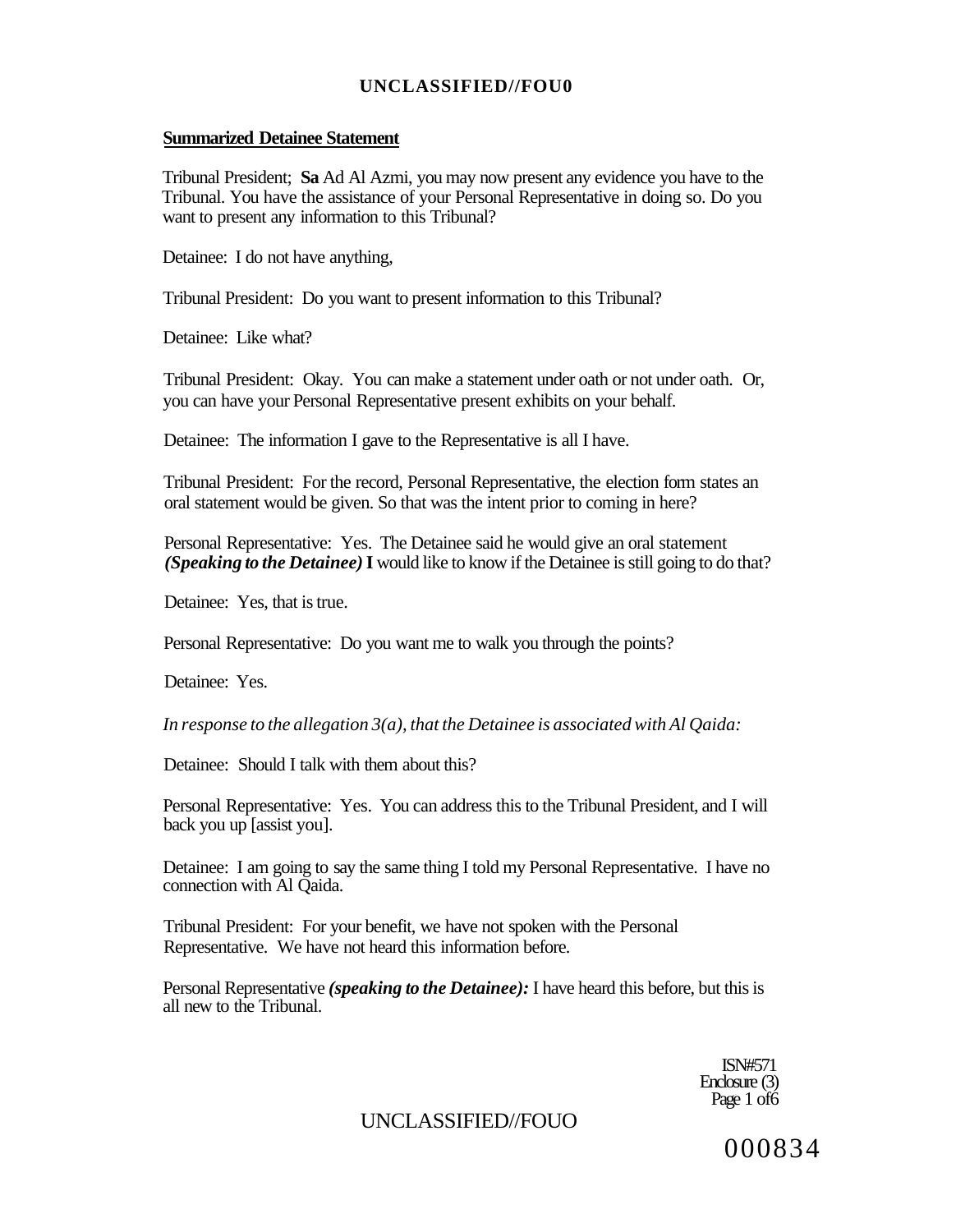#### *In response to the allegation 3(a)(1), that the Detainee lived with and is associated with known members of Al Qaida:*

Detainee; This is an Al Qaida organization. I am not associated with it. I have not lived with any member of them. All accusations are incorrect.

Personal Representative: That pretty much covers 3(a)(1).

#### *In response to the allegation 3(a)(2), that the Detainee worked for and was affiliated with the WAFA organization in Kabul, Afghanistan for three months:*

Detainee: This is not true. Previously, I did visit that place. My reason for going was to look for a specific person - not the organization of WAFA or any other organization. The purpose of my visit was to find a guy I knew from my hometown. I do not know anyone besides him in Afghanistan, especially those who work for Al WAFA. I did not know anything about the place I went to or worked in. I did not know that Al WAFA was being sought by the American Government. I simply went to a house, and I knew nothing about that place.

Personal Representative: You did not mention about the three months' stay verses a less than one-month stay. What about that?

Detainee: I never worked with Al WAFA. My friend's name that I was working for was Al Zamel; my time with him did not exceed a month. I was only there for three weeks.

#### *In response to the allegation 3(a)(3), that the WAFA Organization is listed on Executive Order 13224 as an entity that commits or poses a significant risk of committing acts of terrorism:*

Detainee: That organization is in Kabul. But I do not know the area, because I was from outside the area.

*In response to the allegation 3(a)(4), that the Detainee is an Islamic extremist who has participated in extremist activities in Kuwait where he was a member of a group known as the "Takfir Seven:"* 

Detainee: This accusation is incorrect. I have not even heard of the word "Takfir Seven,"

> ISN#571 Enclosure (3) Page 2 of6

UNCLASSIFIED//FOUO

0OO83S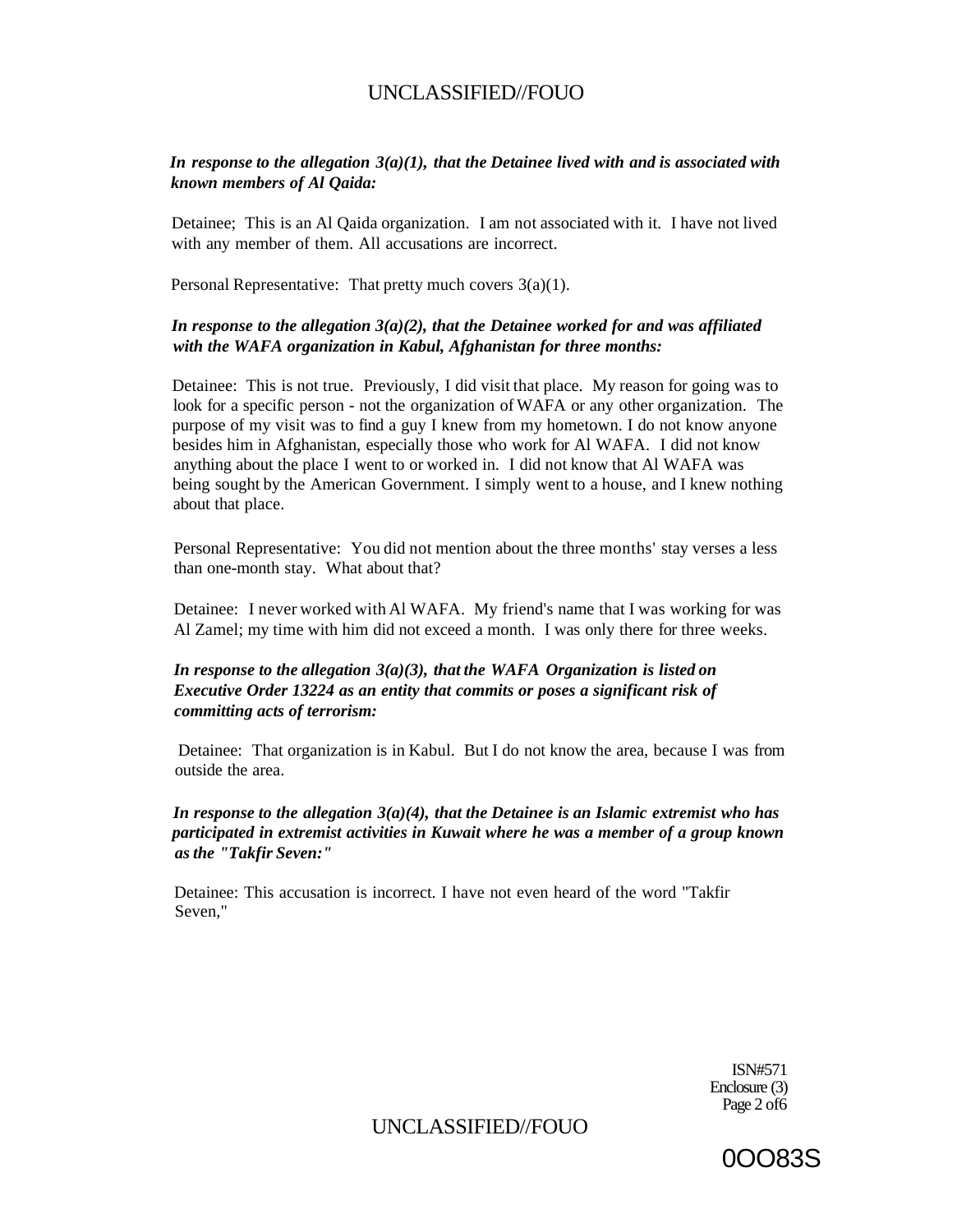Personal Representative: Just to elaborate a bit, this group was a sort of behavioral police for non-Islamic behavior for a woman in Kuwait. There was a woman, and they were accused of harassing her because of non-Islamic behavior.

Detainee: This group is not even available in Kuwait I do not belong to any one of these organizations in Kuwait. As far as the woman is concerned, this is nothing more than a disagreement or fight The court took its course. They dismissed the case, and I was found innocent of any activities. Even though they were referred to as "Takfir Seven," there were only six people.

*In response to the allegation 3(a)(5), that the Detainee was arrested with a known member of Al Qaida who owned and ran a Karachi (Pakistan) Al Qaida safe house; and in response to the allegation 3(a)(6), that Pakistani police arrested the Detainee with other foreign fighters at an Al Qaida safe house in Karachi (Pakistan):* 

Detainee: I got arrested with a guy, Al Zamel, whom I went to see in Afghanistan. As far as I know, Al Zamel has no ties to Al Qaida or any other organization. The people I was arrested with were civilians. They were not wearing any uniforms. I did not know anybody there except Al Zamel.

Personal Representative: In essence, I just led the Detainee through what we talked about in the interviews, and this was his side of the story.

Tribunal President: Personal Representative, we let you dive in a little too soon. Did the Detainee wish to make this statement under oath or not under oath?

Personal Representative: No. The Detainee said not under oath.

Detainee: I do not wish to make a swearing of the statement. However, if the court would prove me innocent, I am willing to swear.

Tribunal President: It is strictly up to you - whether you wish to swear or not swear.

Detainee: I was told that by the Representative.

Tribunal President: So, you know it is your choice. We need to know whether you wish to do so now or not?

Detainee: If you will let me go, I will swear.

Tribunal President: Okay. Whether you swear or not will have some bearing, but we cannot tell you that simply by swearing you will be released.

Detainee: I already know this, but at this present time I am not going to swear.

ISN #571 Enclosure (3) Page 3 of 6

## UNCLASSIFIED//FOUO

0008^S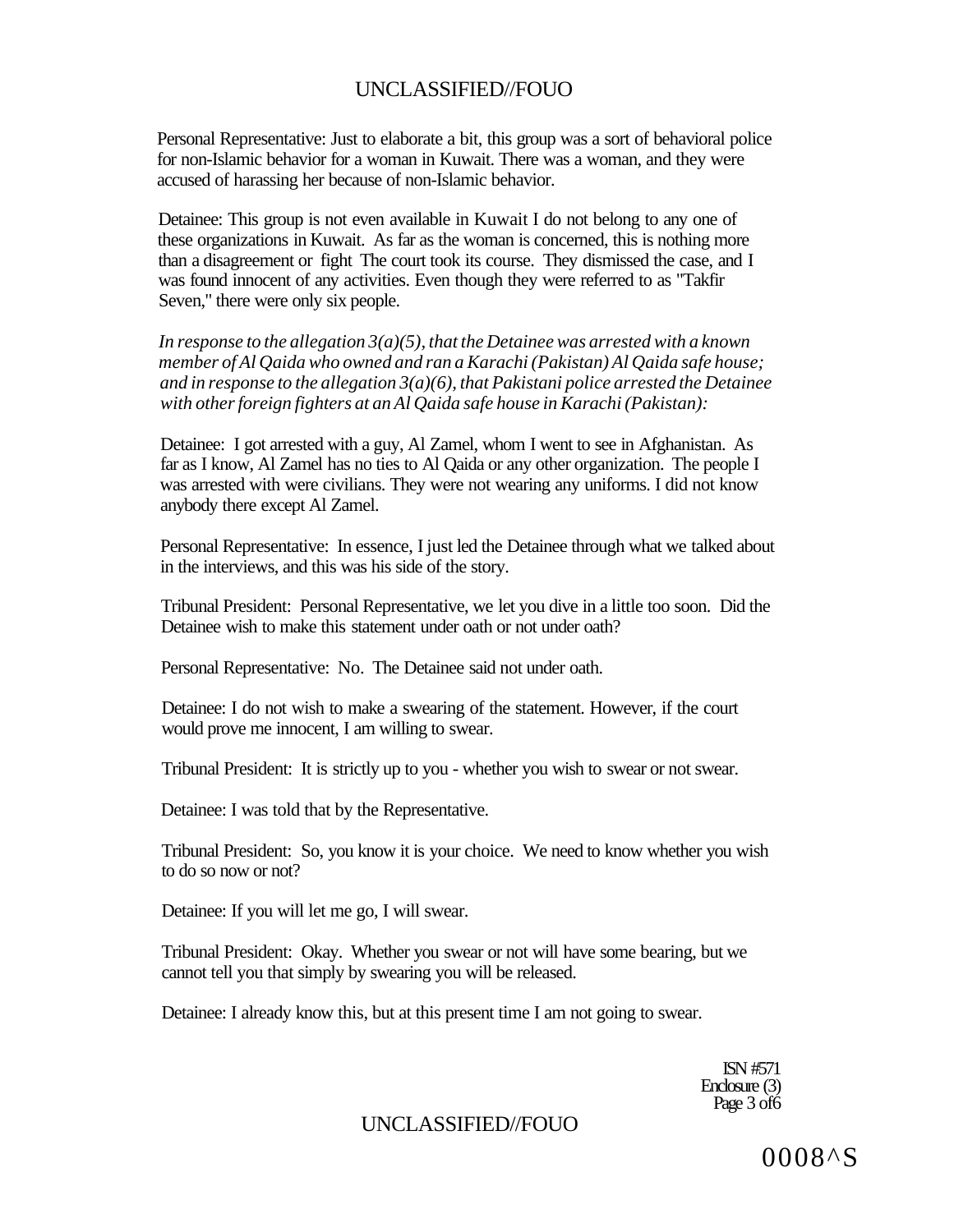Tribunal President: That's fine. That's all we needed to know.

Recorder: Mr. President, for the record, would you like me to re-summarize the evidence?

Tribunal President: No, we are fine right now. Thank you. Personal Representative, do you have any other questions for the Detainee?

Personal Representative: No, Sir. We have covered what I told him we would cover in the meetings.

Tribunal President: Recorder, do you have any questions for the Detainee?

Recorder: No.

Tribunal President: Do any Tribunal Members have any questions for the Detainee?

Tribunal Member: May I see the exhibits for a second, Sir.

Tribunal President: Sure.

Tribunal Member: Yes, Sir, I have a question. In regard to the summary we just went over with the Personal Representative, specifically points five and six where it discussed the Al Qaida safe house and how you were captured or arrested - you do not have to answer if you chose not to: Why were you there, and what were you doing with those people?

Detainee: I was asked that question previously, and I told them I only knew one individual. That person is Al Zamel. And that was it.

Tribunal Member: I understand that, but why did you go to that location?

Detainee: I was traveling. I wanted to go back to my family. I was told in that house there was somebody there in that house that spoke the same language, Urdu. I went there so I could buy a ticket. That was the only reason I went there.

Tribunal Member: I am asking these questions because the Tribunal has not seen any evidence. We are trying to build facts. Thank you.

> ISN #571 Enclosure (3) Page 4 of6

UNCLASSIFIED//FOUO

0008^7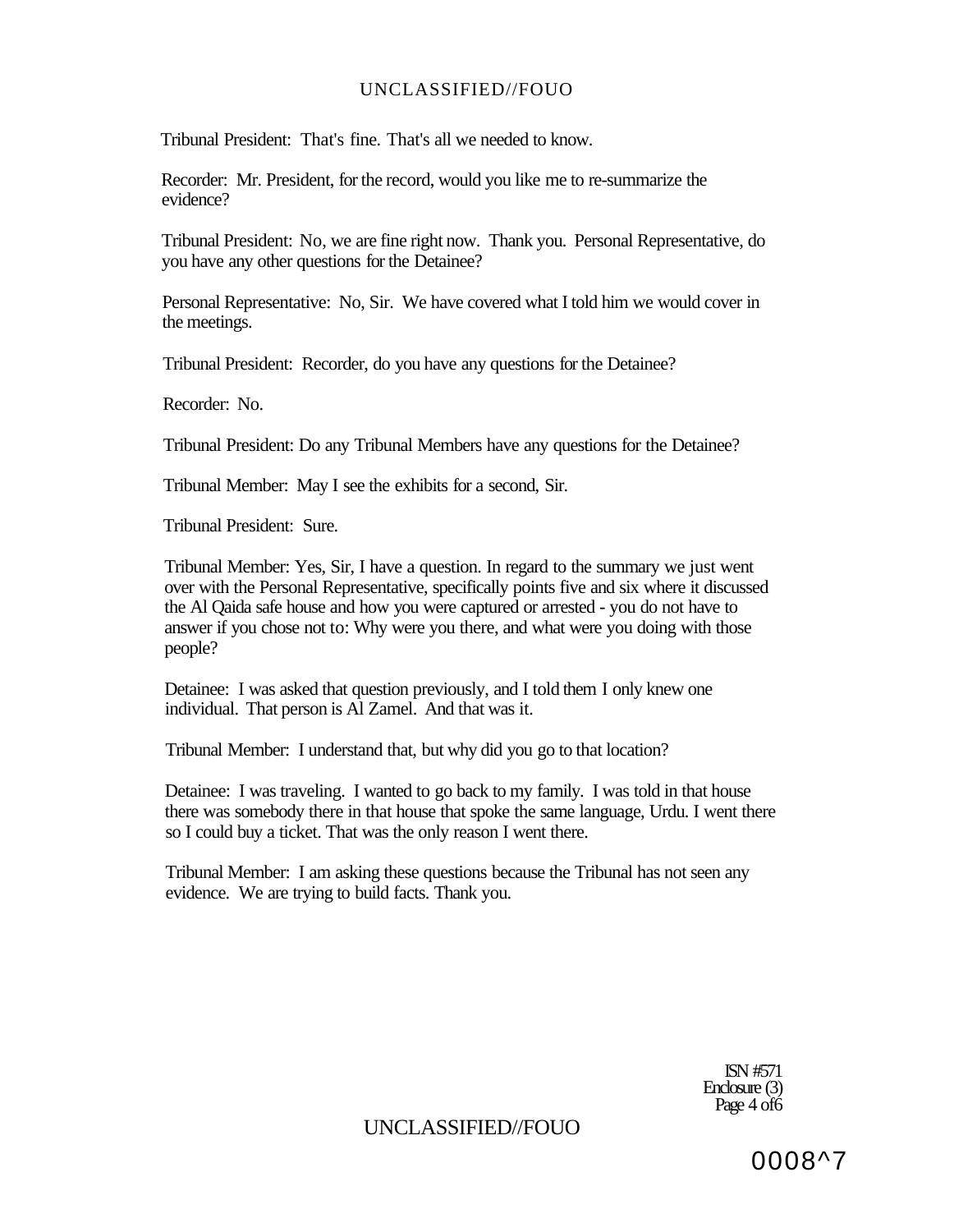Tribunal President *(to the Detainee):* Understand, you do not have to answer any questions.

Detainee: I understand that All these questions are normal questions to me.

Tribunal President: Very good.

Tribunal Member: I'd like to start, if I may, by asking the Recorder one question about Exhibit "R-18." These are the questions for the Detainee's family?

Recorder: That is correct, Sir.

Tribunal Member: Do we know who answered these questions?

Recorder: No, I do not.

Tribunal Member: Have these questions and answers been shown to the Personal Representative?

Recorder: Yes.

Tribunal Member: There is a question in here that appears to have been answered by the Detainee's family. The question is, "Was Al Azmi associated with any type of non-Governmental organization, specifically AL WAFA while in Kuwait?" The answer by his family is, "He did work in Al WAFA charitable organization while in Kabul for a very short time." Is that correct?

Detainee: Are you saying Al Azmi or Al Zamel?

Tribunal Member: Al Azmi.

Detainee: Al Azmi?

Tribunal Member: Is that your friend?

Detainee: No, that is me. Al Azmi is me.

Tribunal Member: So, in this exhibit, your family said you worked for Al WAFA.

Detainee: Who in my family made that remark?

Tribunal Member: I do not know, but is the remark correct?

ISN#571 Enclosure (3) Page 5 of 6

#### **UNCLASSIFIED//FOUO**

0008^8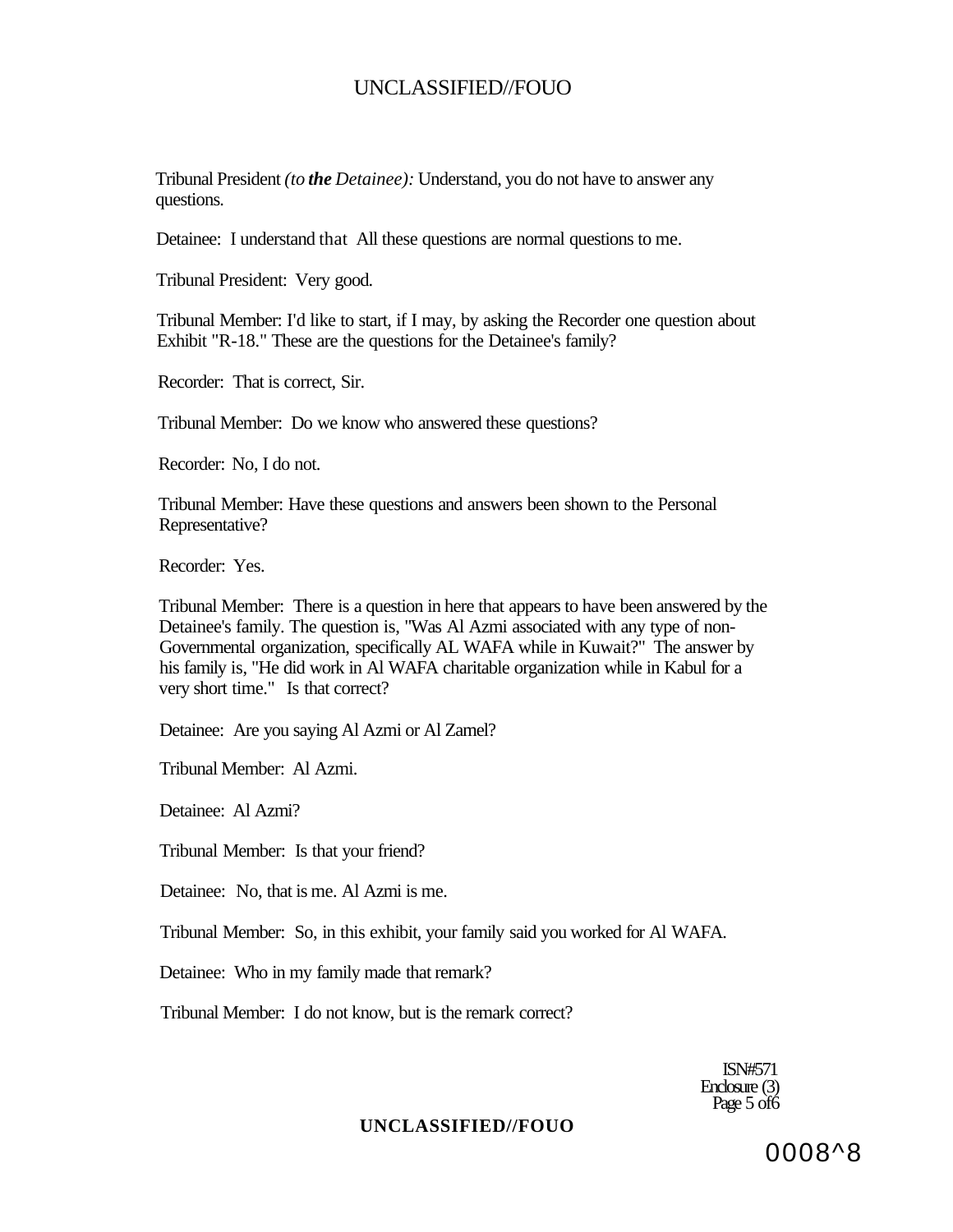Detainee: No. Nobody from my family even knew that I was traveling to Afghanistan.

Tribunal Member: Okay, I have no further questions.

Tribunal President: Sa Ad Al Azmi, do you have any other evidence to present to this Tribunal?

Detainee: At the present time, no.

Tribunal President: Personal Representative, do you have any other evidence to present?

Personal Representative: No, Sir.

Tribunal President: Recorder, do you have any final evidence or question for the Tribunal?

Recorder: Yes. One question, when going to the safe house: Whom did you meet at the safe house?

Detainee: I met my friend, whose name is Al Zamei. There were some other people there, but I did not know them. They were of different nationalities.

Tribunal President: All evidence having been provided to this Tribunal, this concludes this Tribunal session.

## AUTHENTICATION

I certify the material contained in this transcript is a true and accurate summary of the testimony given during the proceedings.



Colonel, US Army Tribunal President

> 1SN #571 Enclosure (3) Page 6 of 6

UNCLASSIFIED//FOUO

0008^9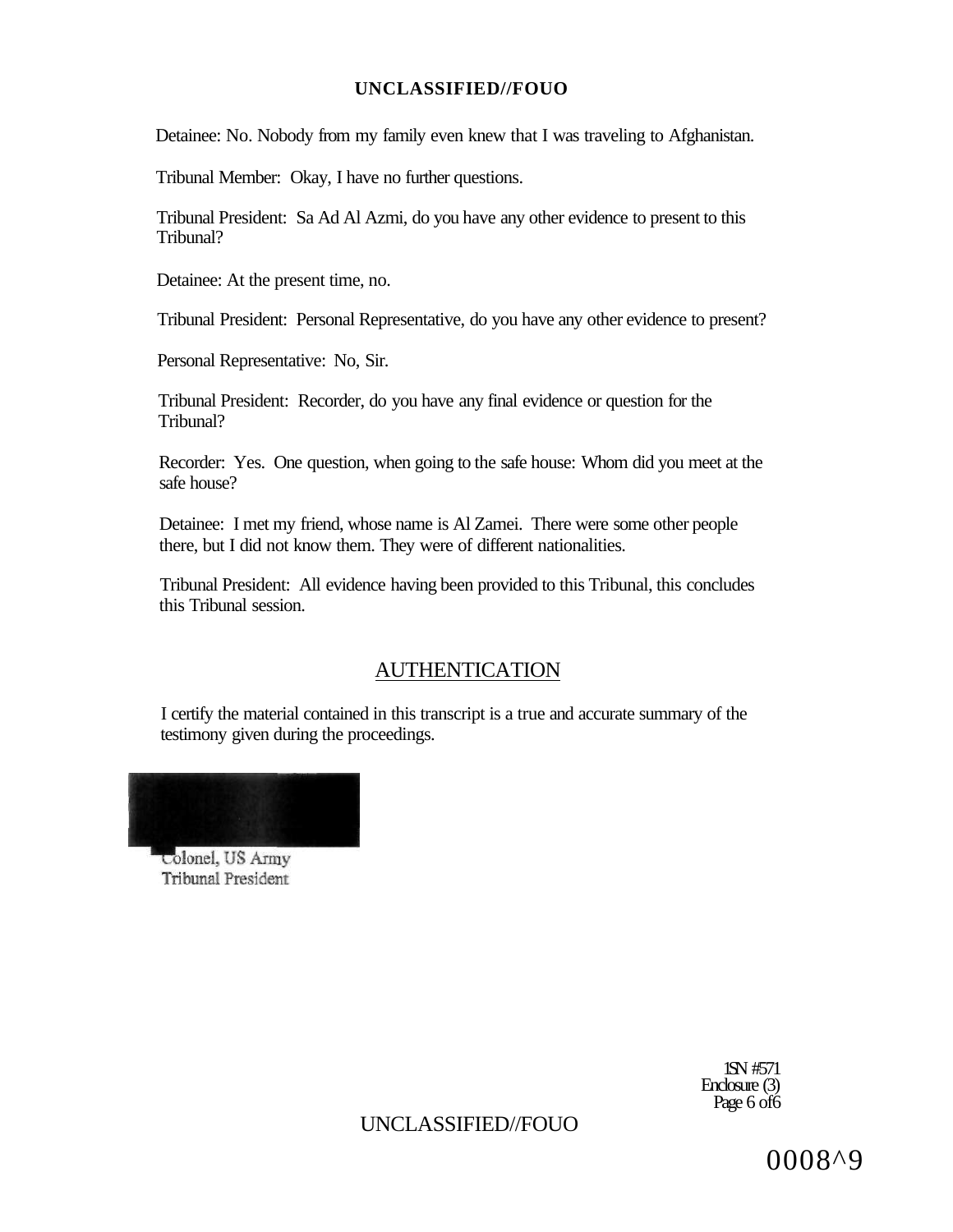## **Summarized Unsworn Detainee** Statement

When advised by the Tribunal President that the following would apply the detainee stated that he understood all that was being translated to him.

When advised by the Tribunal President that he may be present at all sessions of the tribunal unless he becomes disorderly the detainee stated yes.

The Detainee stated that he understood the process; he also stated that he did not have any questions about the process.

When advised by the Tribunal President that he may present to the Tribunal any evidence that he may have, the detainee stated he would answer if asked a question.

The detainee read from notes he created earlier when he met with his Personal Representative. The detainee stated that these [the statements on the Exhibit R-l]were accusations about him and he has read them and has taken note of them.

When asked by the Tribunal President if he would like to make a statement under oath the detainee stated, "yes I will take the oath and I will talk."

The Recorder swore the detainee.

## Summarized Sworn **Detainee Statement**

When asked by the Tribunal President if he would like to address the statements in the unclassified summary [Exhibit R-l] the detainee stated they said he was a member of Al Qaida and that was not true. The detainee stated that he was not a member of Al Qaida in the first place.

The detainee stated that Question #2 [of Exhibit R-2] said that he confessed that he established the group of al-Wafa with Mr. Suliman Abu Ghaith. The detainee asserted that he did not establish this organization, he was just an employee and that he had "nothing to do with inside and the outside of the organization." The detainee stated he never accepted the accusation and he never said he did this [organized the al-Wafa group] or that he was a member of this organization or establishment and that he just stated he was just an employee, that there is an difference between an employee and a the one who established the organization.

He said that to his knowledge it was a charity organization.

The detainee stated that he did stay at a safe house but does not know where they got this name ["safe house"]. The detainee said that while he was there he was waiting to escape to Pakistan, and waited there for 16 weeks.

> ISN #568 Enclosure (3)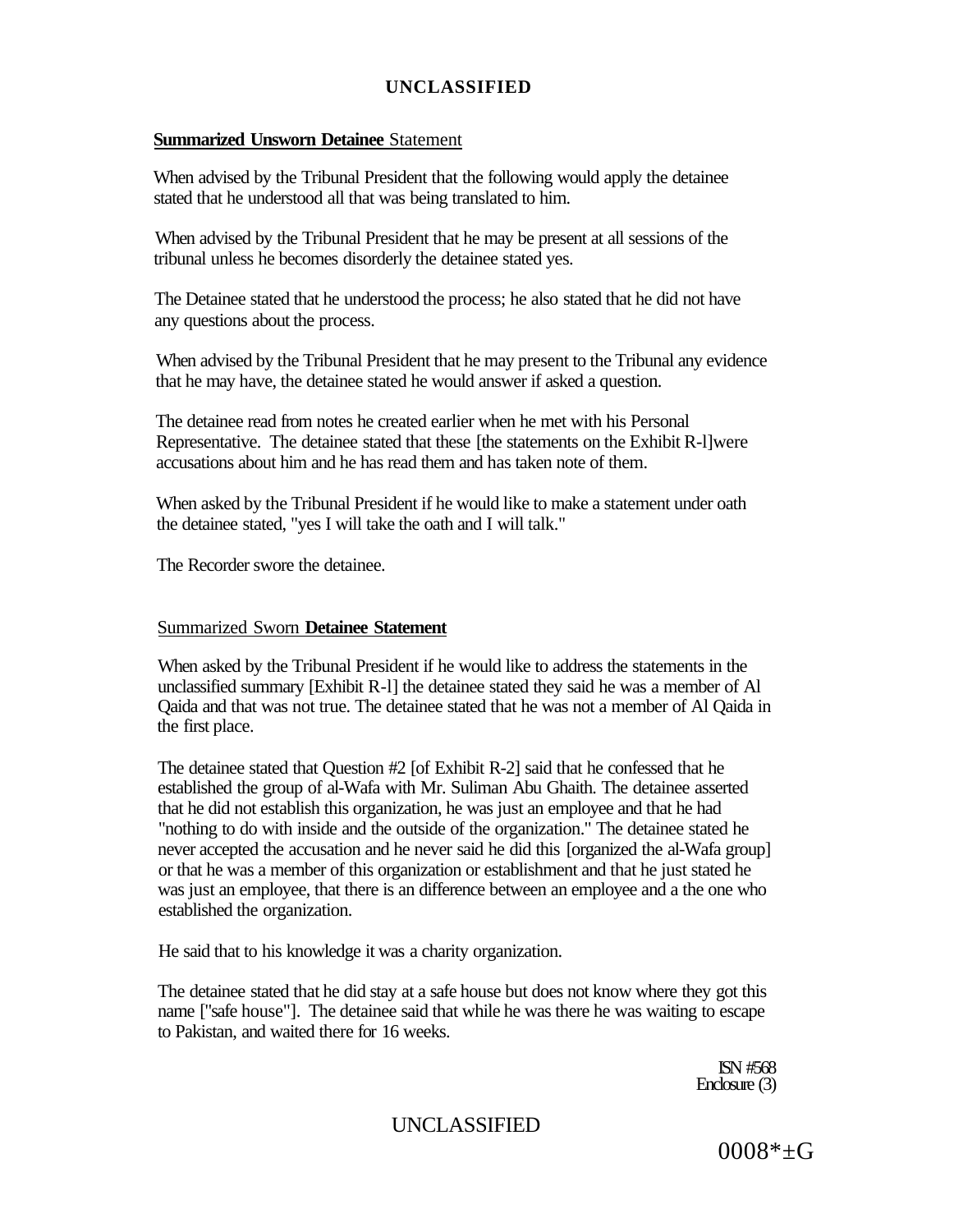The detainee stated Suliman Abu Ghaith was a good person and had no knowledge he was a spokesperson for Al Qaida.

The detainee stated he never knew or confessed to the September 11 attacks.

At the Detainee's request, the Personal Representative made the following comments, which had previously been prepared by the detainee:

First, if al-Wafa is already considered a terrorist organization in accordance with the President's Executive Order # 13244, he [the detainee] fears he is already considered an enemy combatant, although he knows al-Wafa is a charitable organization, he was only an employee and ended his employment on 1 August 2001.

Second, although he understood the role of the Personal Representative it did not make sense to him that I [the Personal Representative] was not an attorney and that didn't know him well.

Third, relative to the information in the unclassified summary, he was not aware of the events prior to September 11<sup>th</sup> and if anybody were it would have been prevented.

#### Summarized Answers **in Response to** Questions **bv the Tribunal Members**

- Q. What position did you hold in al-Wafa?
- A. I was the manager for the Kabul office.
- Q. So you were the senior person in the Kabul office?
- A. Yes.
- Q. Did your wife and family live with you in Kabul in 2001?
- A. Yes, they lived with me.
- Q. Then did you take your family out of Afghanistan shortly before the September  $11<sup>th</sup>$  2001 attacks?
- A. Yes.
- Q. Did you also help Mr. Abu Ghaith family also leave Afghanistan?
- A. Yes.

ISN #568 Enclosure (3)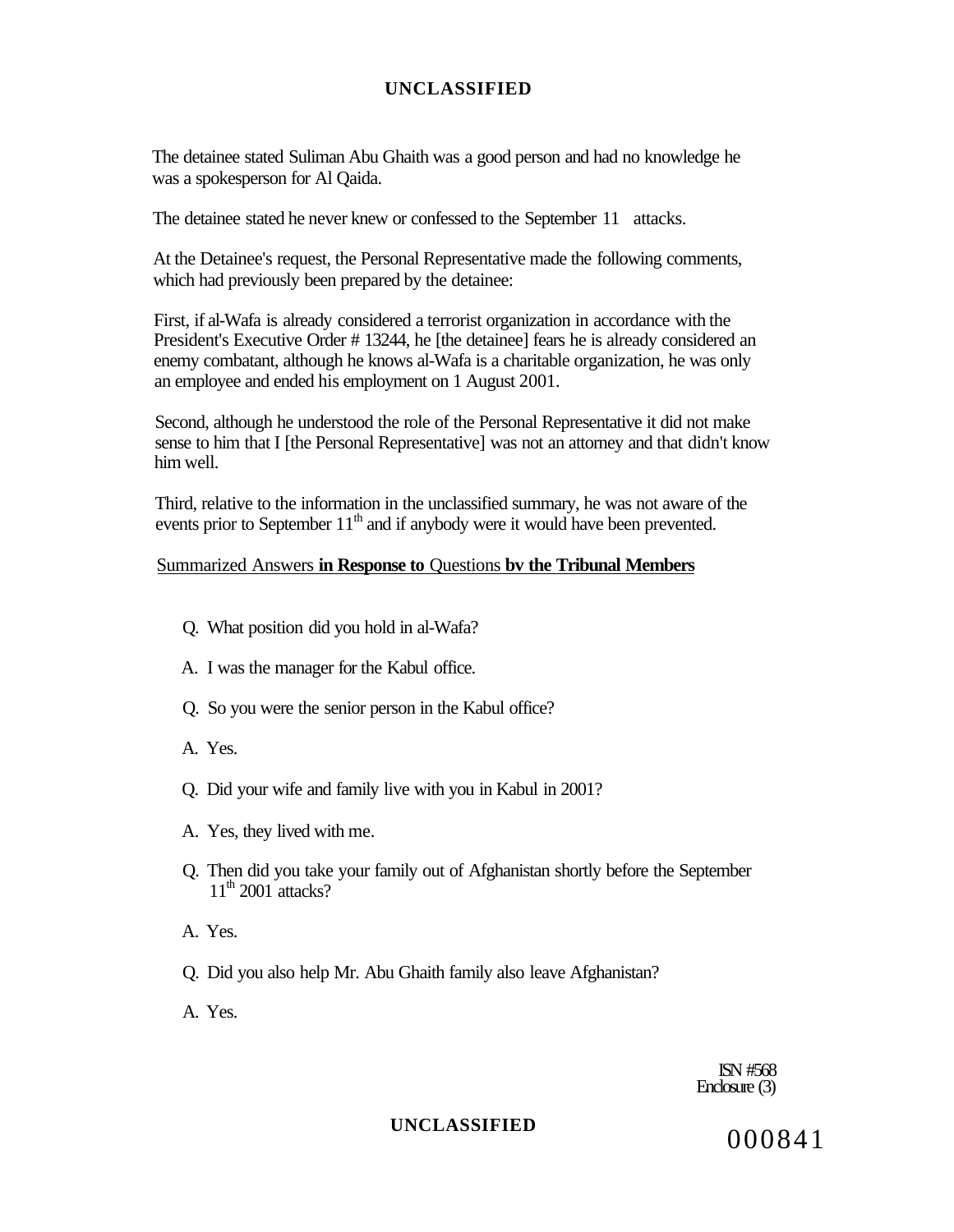Q. And that was also shortly before the September 11 attacks correct?

A. Yes.

Q. You stated you ended your employment with al-Wafa on the first of August 2001.

A. Yes, true.

- Q. Where did you go when you ended your employment?
- A. I went to Pakistan for approximately a month or a little more and went back to Pakistan.
- Q. So, when did you return to Afghanistan?
- A. I went back to Afghanistan after a month in Pakistan and went again to Kandahar. After that I took the Ghaith family and went back to Pakistan again.
- Q. Is that the reason you returned to Afghanistan was to get his family?
- A. No, he was going to Kabul and he met me and then he told me that he wanted to move his family and then we moved them.
- Q. Why did you return to Afghanistan after removing your family from Afghanistan?
- A. Where did you want me to go?
- Q. You stated you took your family out of Afghanistan and then returned alone but were not working for al-Wafa.
- A. When I left for Afghanistan there was no other organization there, so where should I go, I just went to Afghanistan.
- Q. Now, how do you know Mr. Abu Ghaith?
- A. I knew him from Kuwait, I saw him two or three times while in Kuwait. When he came to Afghanistan, I wrote him a letter. I heard that he honored his family and I told him if he honored his family let's meet in October.
- Q. And you know him to be the spokesperson for Al Qaida and Usama Bin Laden correct?

ISN#568 Enclosure (3)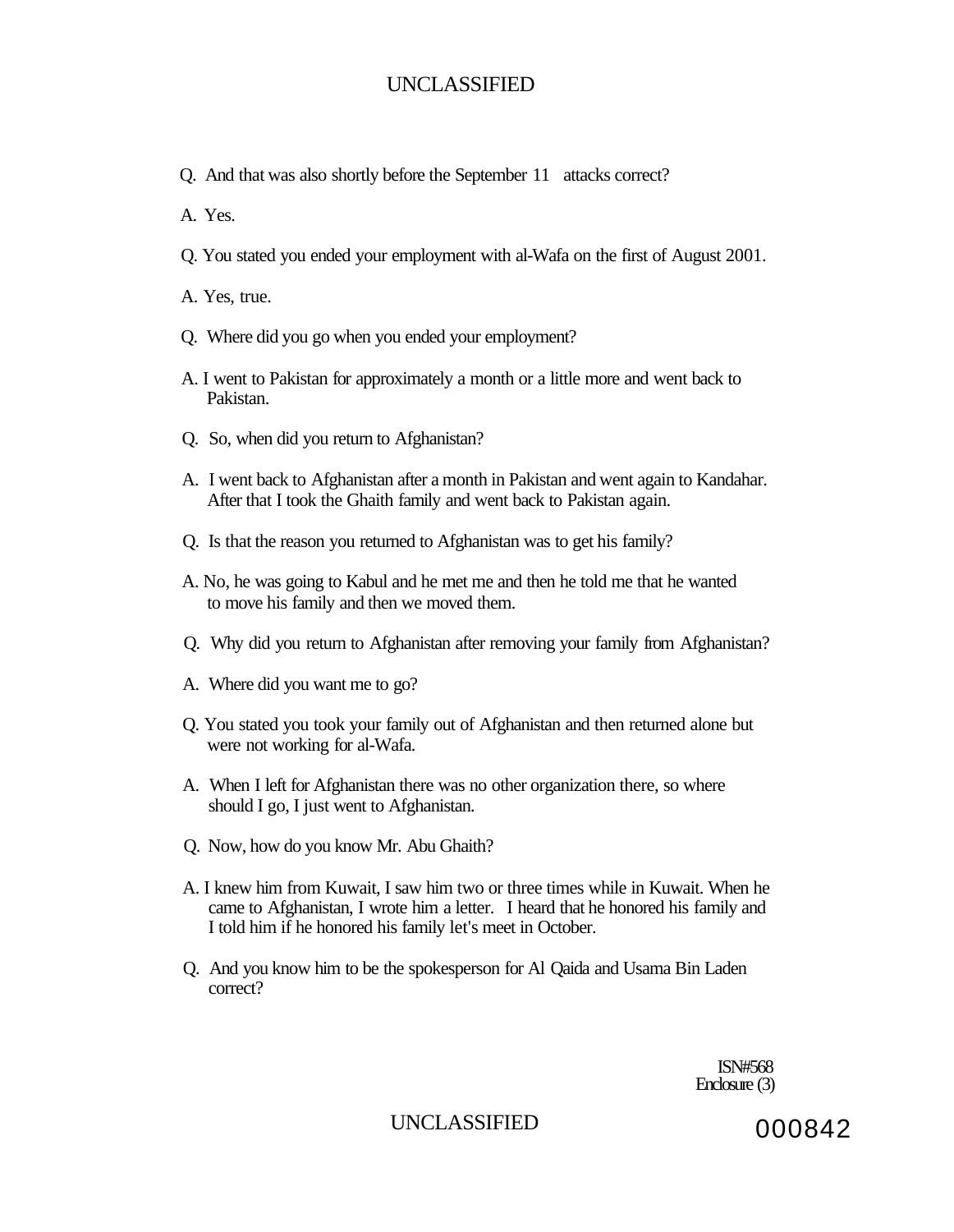- A, This is later, after September  $11<sup>th</sup>$  when he appeared on TV, I knew. In the beginning, no.
- Q. Sir, you said that you left your office 1 August 2001? Why, was it because you were fired or you chose to leave on your own accord?
- A. Disagreement.
- Q. So, you chose to leave?
- A. Yes.
- Q. What was the disagreement about?
- A. If you want he to say it then I will say it.
- Q. I want him to say it.
- A. He was not in Herat, he was in Kandahar. He [Detainee's new supervisor] came after I had started after one month. He interfered with my job; I got the job one month before he came. When he came he interfered with my job and it made me unhappy and this is one good reason why I needed a good job. When supplies come, food or medical equipment or something and it is broken or croked, I get upset. He says that it is okay, its okay. I told him that this is not your money, not my money. This is good people's money you have to care and be careful with it. And be careful of long distance [phone calls] because the young people call for hours and call their families overseas and everywhere, I get angry. And I told him that his is good people's money and collected for the mosque to give it to the poor. We don't allow strangers to come and waste it like that, so he got real angry with that. He entered my house while I was absent and he go through my stuff and my wife's stuff and this made me real angry. He build a hospital pretty fast, and he worked real hard to establish it, and he came and he wanted to come here and change what he worked hard for. And then he said he did not want anyone to come and work for him except for people from Mecca. So after all of my hard work he wanted to kick me out, so I leave.
- Q. How much was he paying you?
- A. In the beginning, nothing, then two hundred dollars a month. I did not expect money from him because it was volunteer work.
- Q. Adel Zamel do you have any other evidence to present to this tribunal?
- A. I have nothing else to say except if you have questions.

ISN #568 Enclosure (3)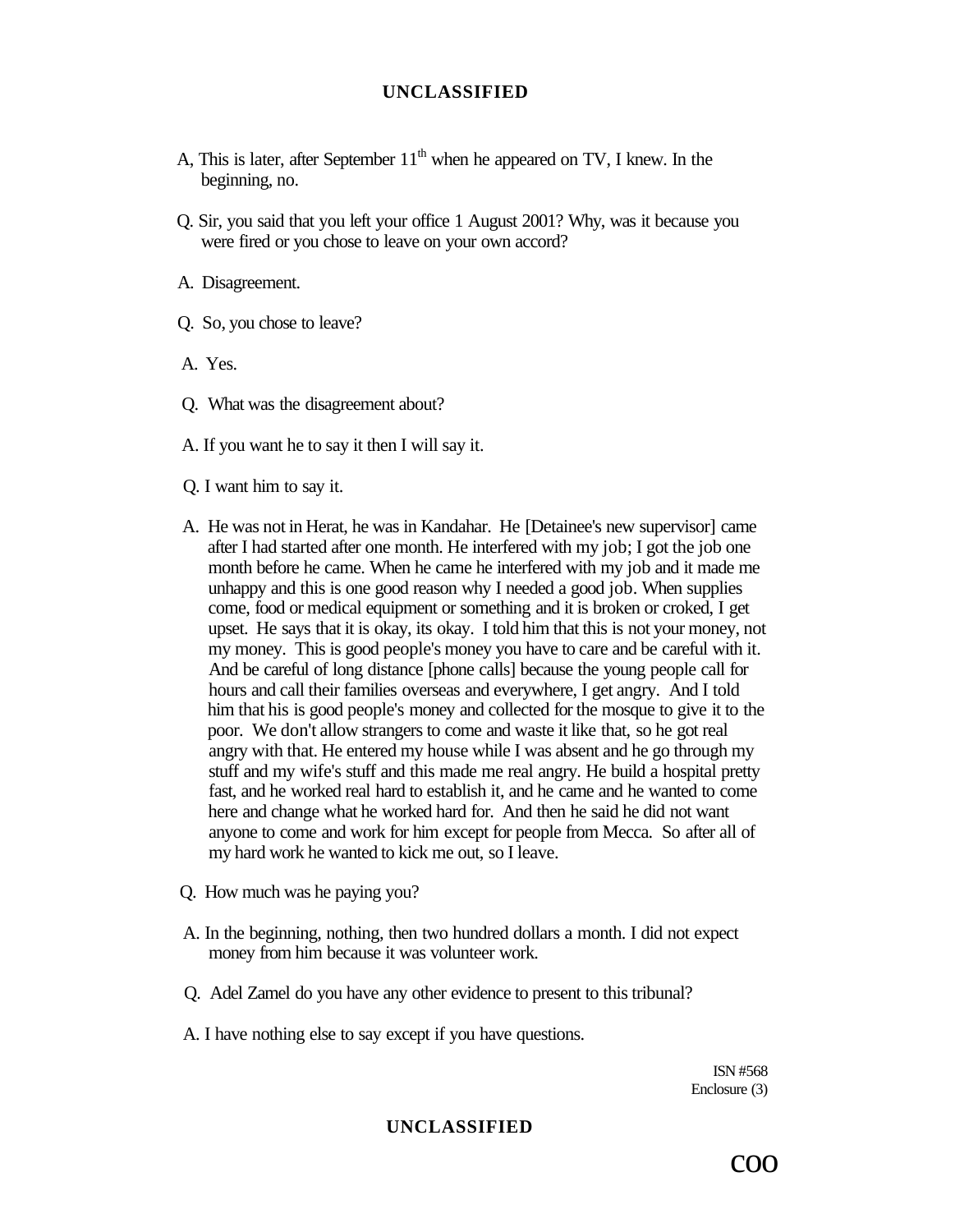Questions were concluded.

When advised that he would be notified of the tribunal decision the detainee stated that he was astonished. What is the relationship between fighting and a charity organization? I am not a combat fighting animal. It is just a charity organization. What is my mistake? Why are you mentioning Al Qaida and fighting when I worked for a charity organization? How can my family prove I am innocent when they are in Kuwait and I am here? My family, my wife and children they don't know anything about me. I have not even received any letters from them.

## AUTHENTICATION

I certify the material contained in this transcript is a true and accurate summary of the testimony given during the proceedings.



Tribunal President

ISN #568 Enclosure (3)

UNCLASSIFIED  $\frac{\wedge}{\vee}$  vo/s

P00S4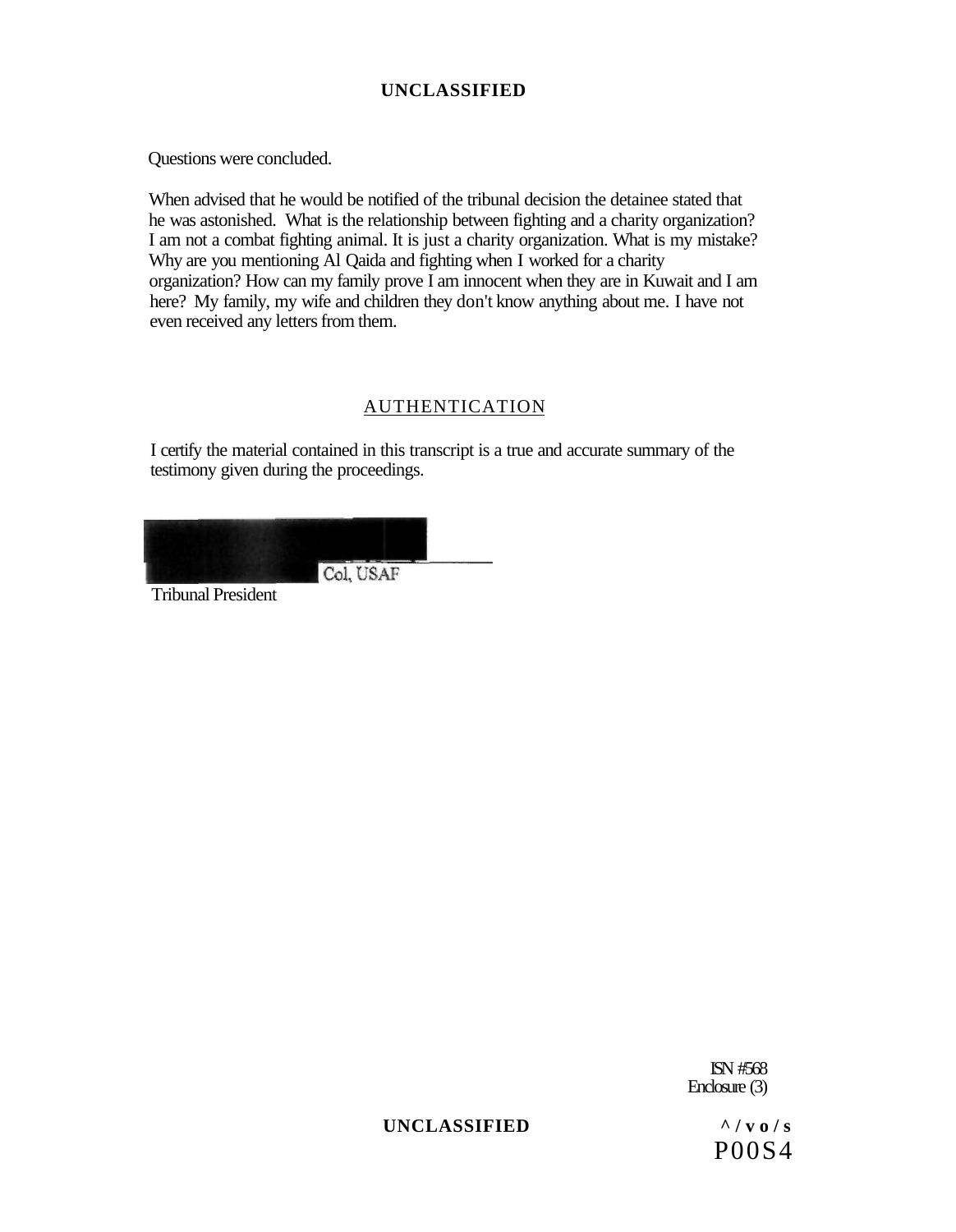*The Tribunal President advised the Detainee that his 5 requested witnesses were not relevant to the Detainee's classification as an Enemy Combatant, because the witnesses would testify that the Detainee was a student from June 2000 to February 2001. The timeframe that would be relevant would be after September 2001.* 

#### *In response, the Detainee stated:*

If my memory is correct, the only time I spent in Pakistan was from June 2000 until February 2001. I wasn't there after February. I was captured. I was in Pakistan.

I was only there (Pakistan) for only 7 months, After that, I was captured in Pakistan. The whole thing was only 7 months.

#### Detainee's Unsworn Statement

*The Personal Representative read the Unclassified Summary of Evidence, point by point, and the Detainee addressed each point individually.* 

•  $3(a)(1)$  The Detainee traveled to Afghanistan to fight in the Jihad.

I have never been to Afghanistan. I was only in Pakistan for an exact time period of 7 months to go to the University. My passport will educate that because it's all marked in my passport My passport will prove that I was only in Pakistan once, from this period to that period, and I was captured at the end of that period, so how could I be in Afghanistan?

**\*** 3(a)(2) Tbe Detainee avowed he would follow a fatwa that declared Jihad and would not question the guidance of his leader.

This statement has no foundation at all. The whole thing was with the interrogator, he said "If you were asked to participate in Jihad, or if one of your leaders asked you to do something, are you going to follow this fatwa?" My answer was negative. Absolutely no. I remember vividly that I told him I don't follow any specific person because I, Emad Abdalla, have my own ideas and philosophy, which I respect and follow. I don't follow anybody else.

3(a)(3) The Detainee affirmed that if a leader of his tribe ordered an attack on America, he would be bound by duty to obey.

This, I can answer from 2 aspects. The first point is, I don't belong to any tribe. As you know, the policy we follow in southern Yemen, there are no tribes or tribe leaders.

Second, we [Detainee and Interrogators] were just discussing and talking about the tribal laws in Yemen. I remember vividly that he [interrogator] asked me "if a

> ISN# 680 Enclosure (3) Page 1 of7

UNCLASSIFIED//FOUO

000845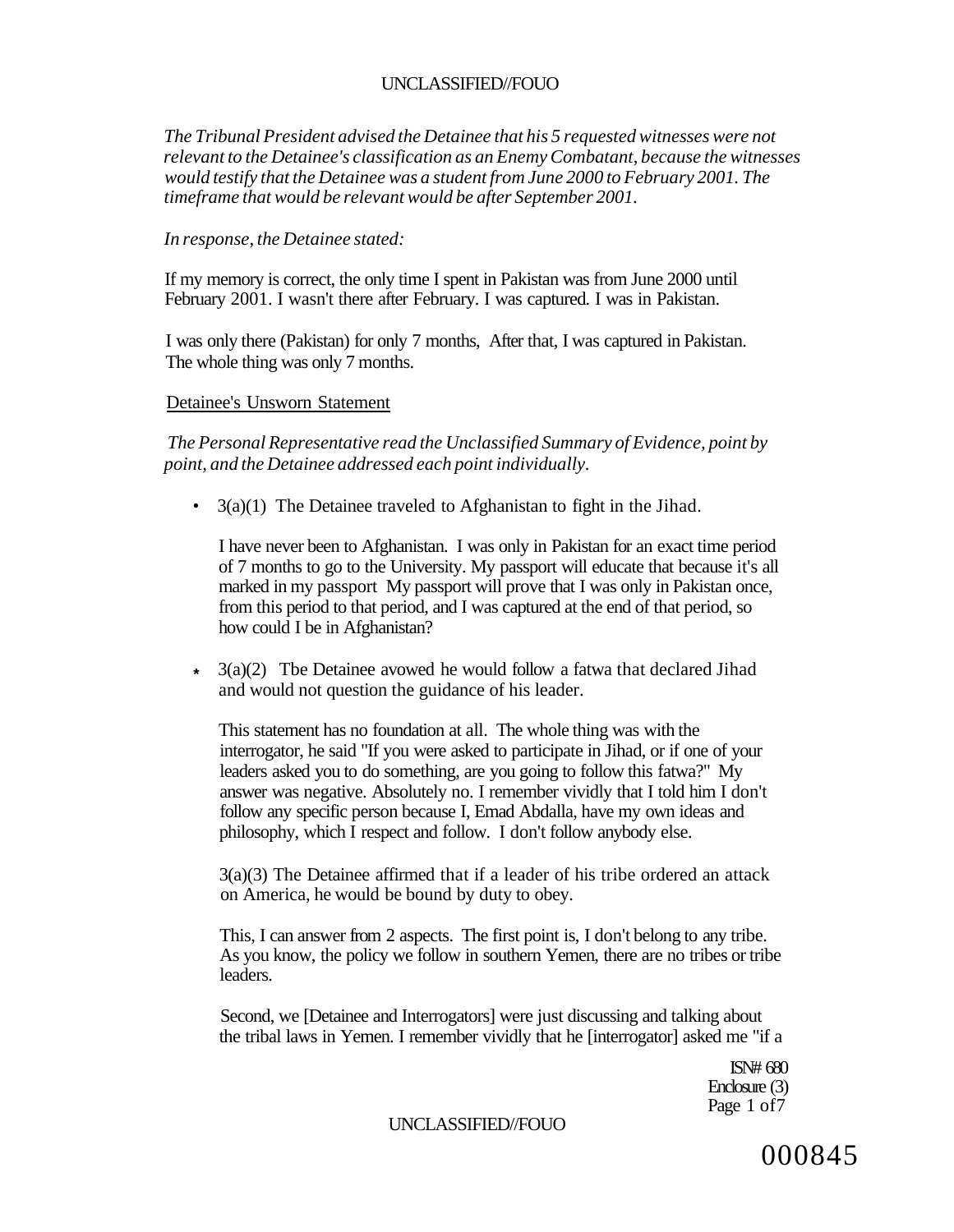tribe leader asks somebody to kill somebody or follow his order, do you think he would follow?" I said yes, he would follow. This is how the tribal laws go. I never said such a thing is related to me. Maybe the translator applied this statement to me just because I am Yemeni.

• **3(a)(4) While in Afghanistan, the Detainee received training at the Al-Farouq training camp.** 

The answer to this is exactly the same as the one before. I've never been to Afghanistan.

• **3(a)(5) The Detainee traveled to both Kandahar and the Tora Bora region of Afghanistan.** 

The same answer.

• **3(a)(6) The Detainee was arrested by Pakistani authorities in Faisalabad, Pakistan, along with several others living in the same house, who were from Yemen, Saudi Arabia, Palestine, Libya, Russian and Pakistan.** 

This is true, but let me make this clear. It is a University dorm, so we have international students from all over the world, so it makes sense that we have so many different nationalities.

#### Questions **to** Detainee **by the Personal Representative**

- Q: Please describe, for the Tribunal, the course of study you participated in.
- A: The study of the Koran. Just from the name of the University, Salifiyah University, it means study of the old science, but mainly the Koran. It is recognized by the Pakistani government. This university is not following any organization or anything. How could this title of "terrorist" be put on us, just like that?

This is a simple and small university. I don't know why they are giving it such a big importance and big attention. It is just a simple, plain university.

If it is proven that I was only at the university, it would, therefore prove that I have never been to Afghanistan. Most of the students escaped from this university. The oldest of them is not even 23. We are all in that age range.

Even when we were captured in Pakistan, the person in charge came and told us we didn't have anything to worry about He told us that our sheet was clean and we had nothing to worry about.

> ISN# 680 Enclosure (3) Page 2 of7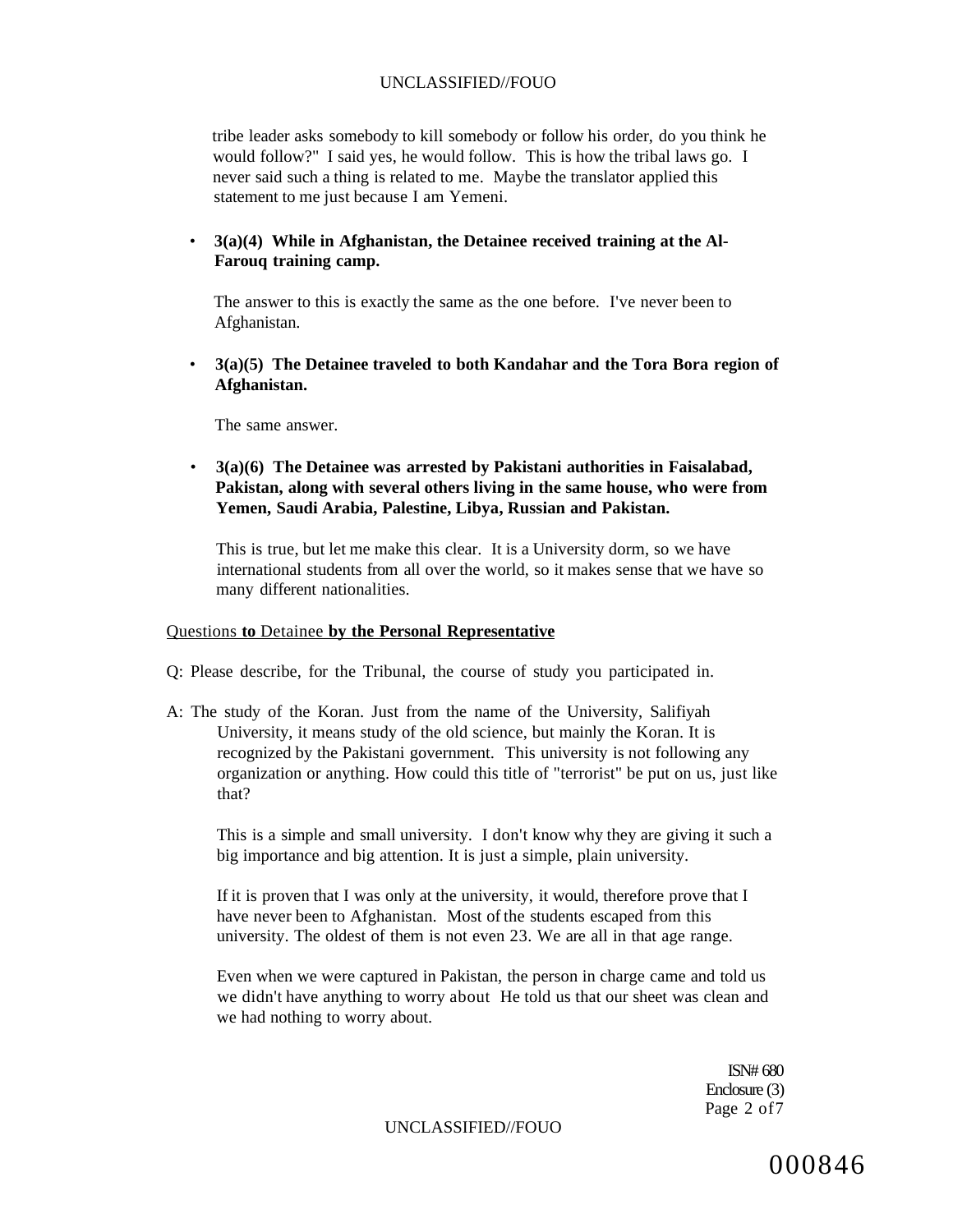Again, this can show clearly that I was at the university and it will clearly show that I was in Pakistan only during this time of study.

#### Questions to Detainee bv Tribunal Members

- Q: When you were captured in Pakistan, did you .have your passport with you?
- A: Yes.
- Q: Do you know what happened to it after that?
- A: They [unknown] brought me a copy over here. It does exist.
- Q: Have you seen either the passport or a copy since you've been here?
- A: Yes, I saw a copy of it here.

#### Questions to Personal Representative bv Tribunal Members

- Q: Did you happen to see either the passport or a copy of it while you were preparing the case for die Detainee?
- A: No, I did not

#### Questions to Recorder bv Tribunal Members

- Q: Are you aware if the passport is in contol of the U.S. government here in Guantanamo?
- A: No, sir, I'm not aware.

#### Questions to Detainee bv Tribunal Members

- Q: If we were to see a copy of your passport, what are the dates it would say you are in Pakistan?
- A: The date of my entry to Pakistan, the dates I have on my visa, they all exist there. Even in Pakistan, we were received by American investigators. We were interrogated by American interrogators in Pakistan.
- Q: How long have you been here at the camp?
- A: I really don't know anymore, but most likely 2 to 2 *<sup>V</sup>A* years.

ISN# 680 Enclosure (3) Page 3 of 7

UNCLASSIFIED//FQUO

000847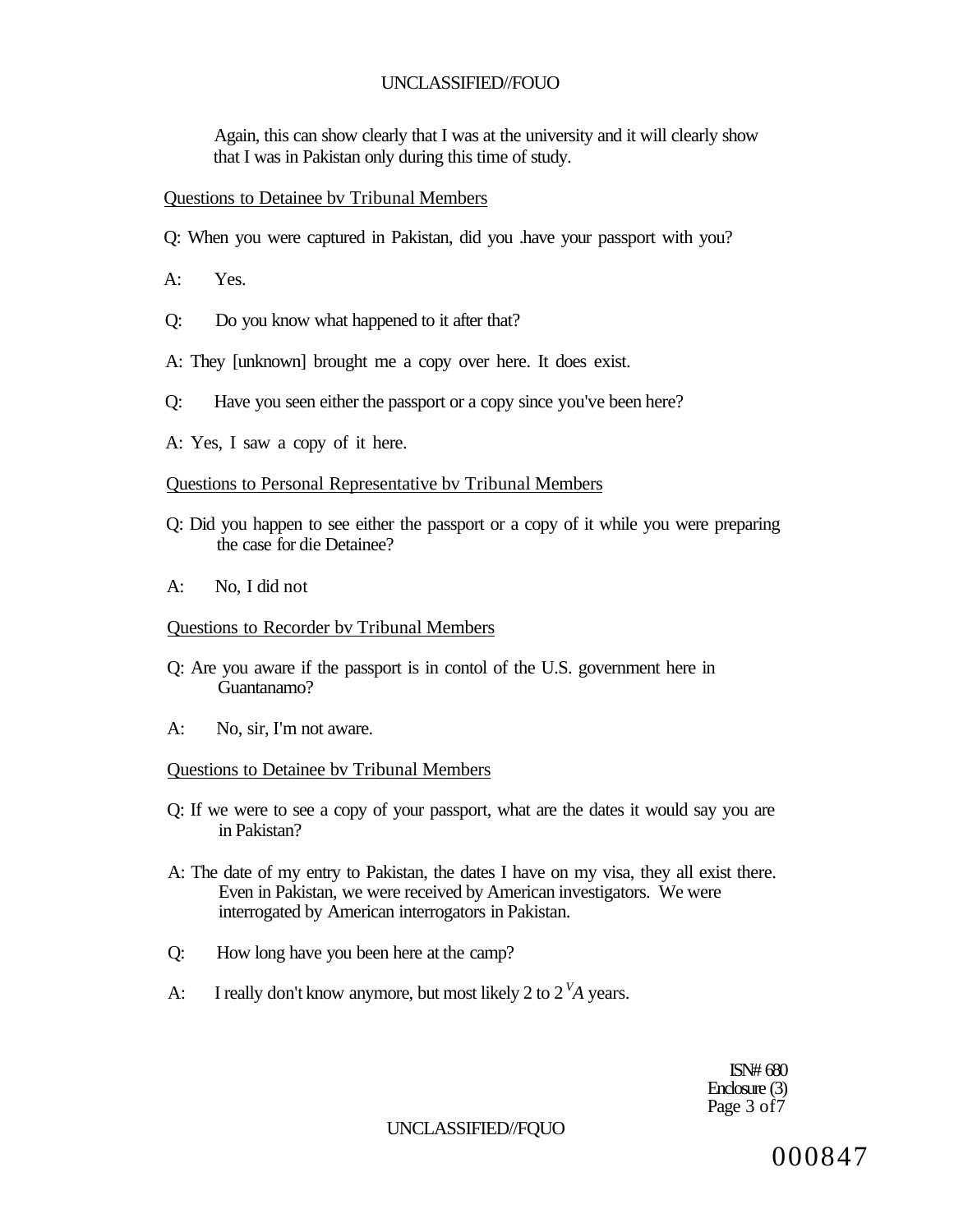- Q: Prior to coming here, you were held in Pakistan for a while?
- A: Two months.
- Q: Can you estimate roughly how many times you've been interrogated since you've been here?
- A: It is very difficult. There have been so many times I can't say a number.
- Q: The interrogators have asked you about your association with Al Qaeda?
- A: Yes, I believe so.
- Q: Have you told them the same thing that you are telling us? You have never been to Afghanistan.
- A: Yes.
- Q: Then why do you believe you are here?
- A: (Laughter) How can you ask me this question? This question should be asked to you.
- Q: You've been here almost 3 years. Surely the interrogators have given you an idea of why they believe you should be here.
- A: In Bagram, they told me I was definitely going to go home. They told us we were captured by mistake. We're still under the error.
- Q: Bagram is in Afghanistan, is it not?
- A: Yes, that is true.
- Q; So, how long were you in Afghanistan?
- A: Nineteen days.
- Q: So, after you were captured, you were in Pakistan for a while? Then you were in Afghanistan, and then here?
- A: They kept us for 2 months in Pakistan. Then they took us to Bagram, then to Kandahar and then here [Guantanamo Bay, Cuba].

ISN# 680 Enclosure (3) Page 4 of7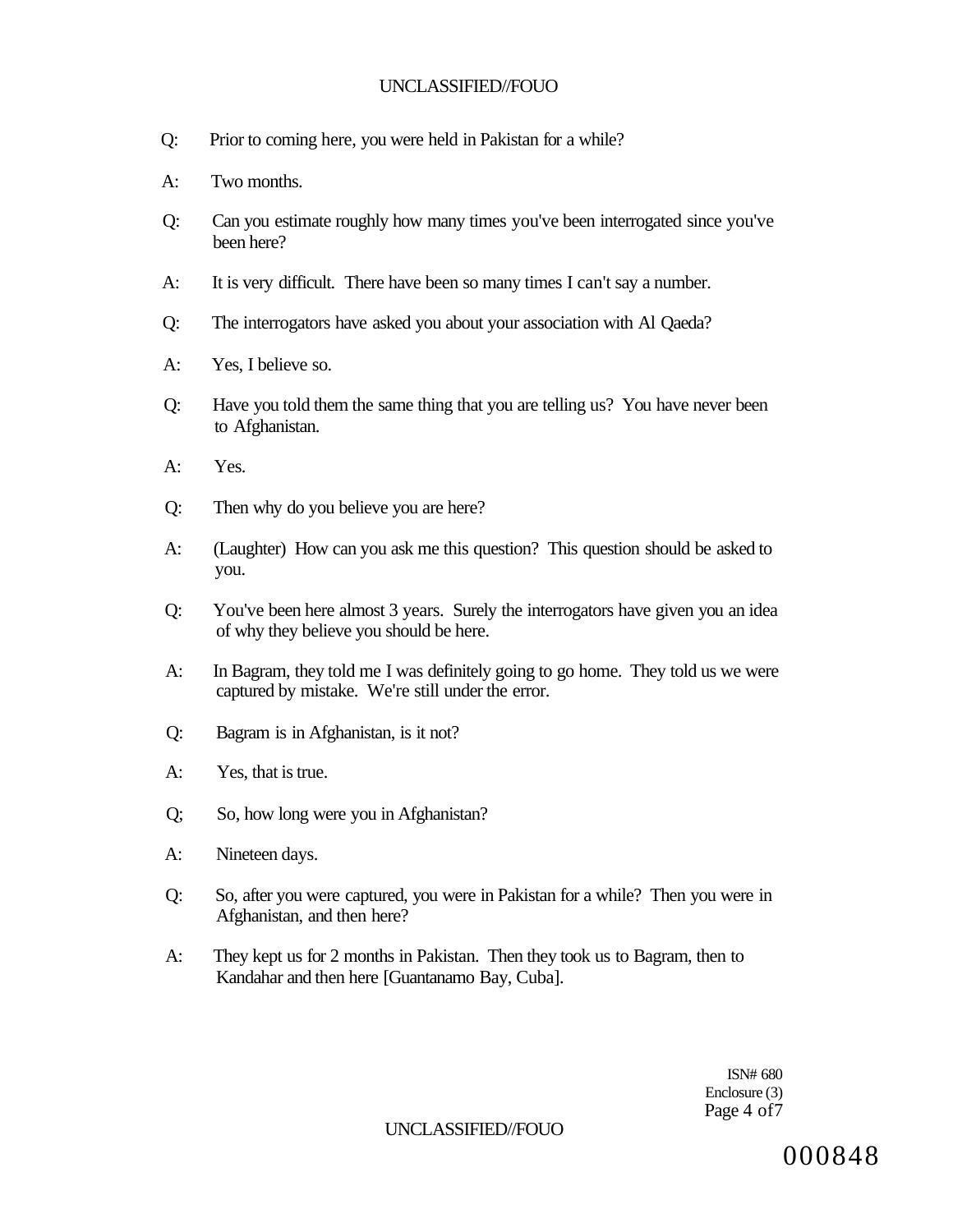- Q: As I understand what you've told us today, the only reason you were in Pakistan is because you were a university student in Faisalabad?
- A: Yes, that is true.
- Q: Have you ever received any military training?
- A: You mean in Pakistan?
- Q: In Pakistan or before that.
- A: In Yemen, we don't really need any training. Weapons are a normal part of life we see since we are kids.
- Q: Are you proficient in any particular types of weapons?
- A: We have traditional small swords that we keep here [across the chest] that is something everybody wears. People carry them with them all day and sleep with them. It's something normal.
- Q: Have you ever received training on rifles?
- A: We carry pistols on our sides. No rifles, just pistols.
- Q: Did you have a weapon with you in Pakistan for personal protection?
- A: (Laughter) Why would we need personal protection? No, we didn't have anything.
- Q: How old are you?
- A: 25
- Q: Were you arrested with other individuals?
- A: Yes.
- Q: Other university students?
- A: Yes, we were all university students and we were all captured in the same house.
- Q: Can you estimate the number? How many were with you?
- A: Approximately 12-15.

ISN# 680 Enclosure (3) Page 5 of  $\overline{7}$ 

ooQH<sup>6</sup> !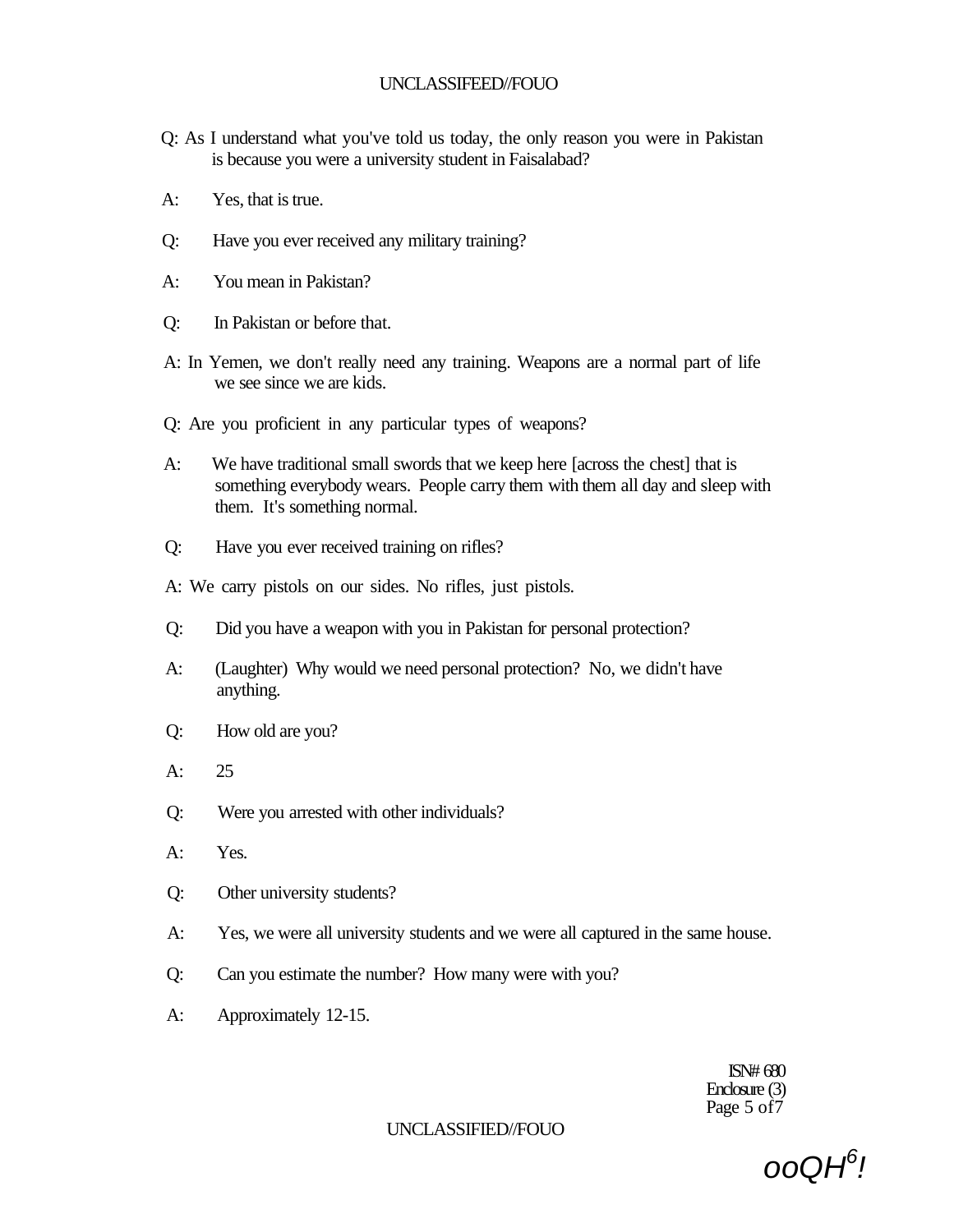- Q: Was that the population of your university, or were there other houses with students? Were you just a small element, or was that pretty much the student body?
- A: I don't know if there were other houses for students. You'll have to ask the administration of the university.
- Q: How large was your university? How many students?
- A: There were a lot of students, by the hundreds I would say.
- Q: Do you have any reason to suspect that the local authorities had a problem with your particular house?
- A: The problem is, they told us themselves that "we captured you by mistake and we are going to free you."

Do you know what may have happened to some of your fellow classmates?

 $How?$ 

I don't know, that's why I asked you. If you don't know, that's fine.

Do you mean the ones that were captured with me?

Yes.

They are all here with me.

### **Detainee's Unsworn Statement**

There is one important piece of information. If you determine that I was in Pakistan, this will determine that I was never in Afghanistan. Since all of the accusations are based on that, that will clear that up.

For example, if Emad Petainee] is here now. It is impossible that one guard will come here and tell us that Emad [Detainee] is in the cell. That means, definitely he [the guard] is lying because you can't split a man in two parts.

Even the interrogators in Pakistan told me that they have the proof that I was registered [as a student] and all that is true, so that means I was in Pakistan. And he [interrogator] told me they came to the conclusion that we were effectively students at that university. It was very precise and determined.

> ISN# 680 Enclosure (3) Page 6 of7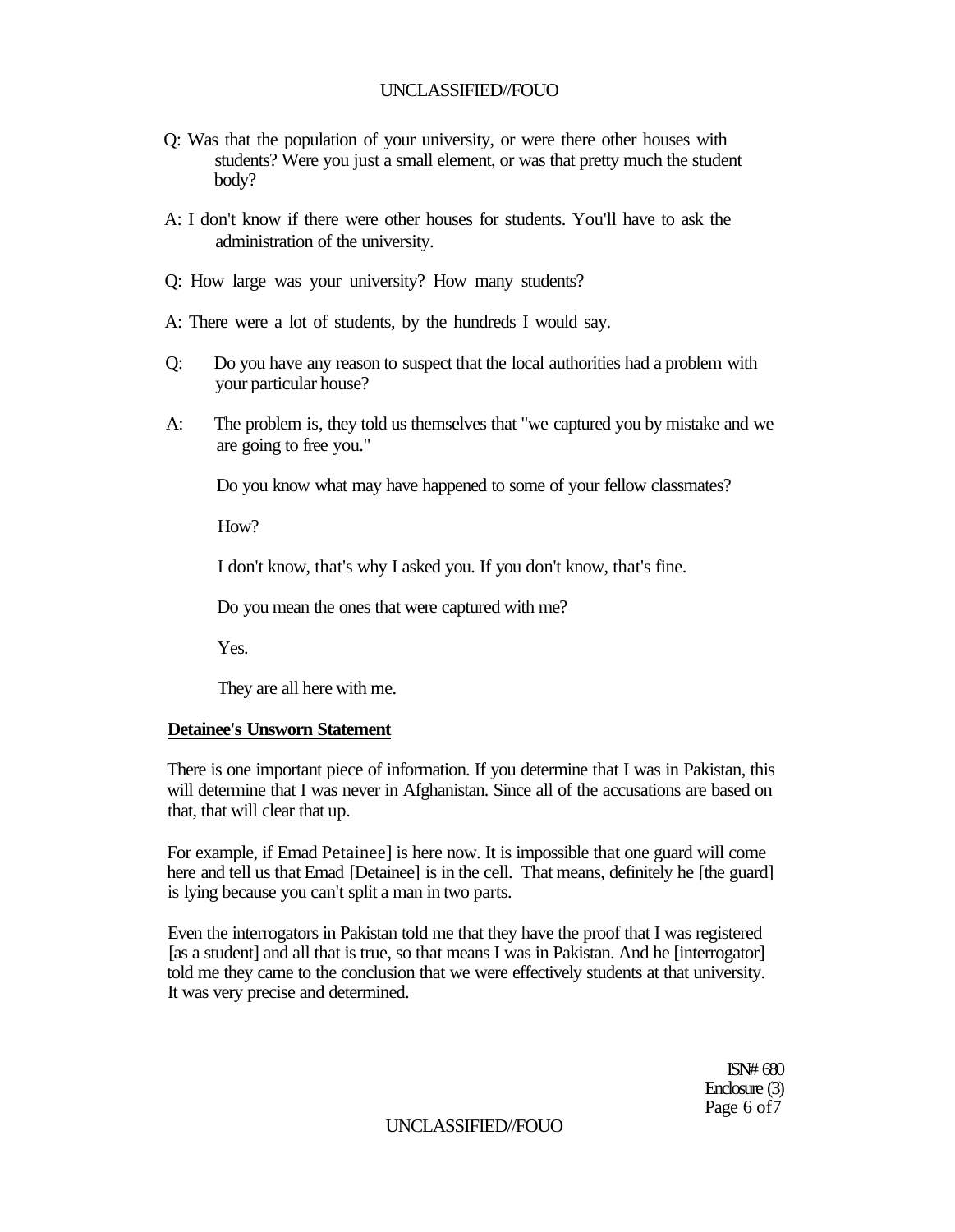So, if it has been proven 1 was at the university, there is no way 1 could be in Afghanistan. It has been proven. An interrogator told me and confirmed to me that they concluded and verified that we were students at that university.

This proofis solid and strong. The rest has no foundation whatsoever. This is all that I have.

### **AUTHENTICATION**

I certify the material contained in this transcript is a true and accurate summary of the testimony given during the proceedings.

Colonel, U.S. Marine Corps Tribunal President

ISN# 680 Enclosure (3) Page 7 of 7

UNCLASSIFIED//FOUO

0008 . SV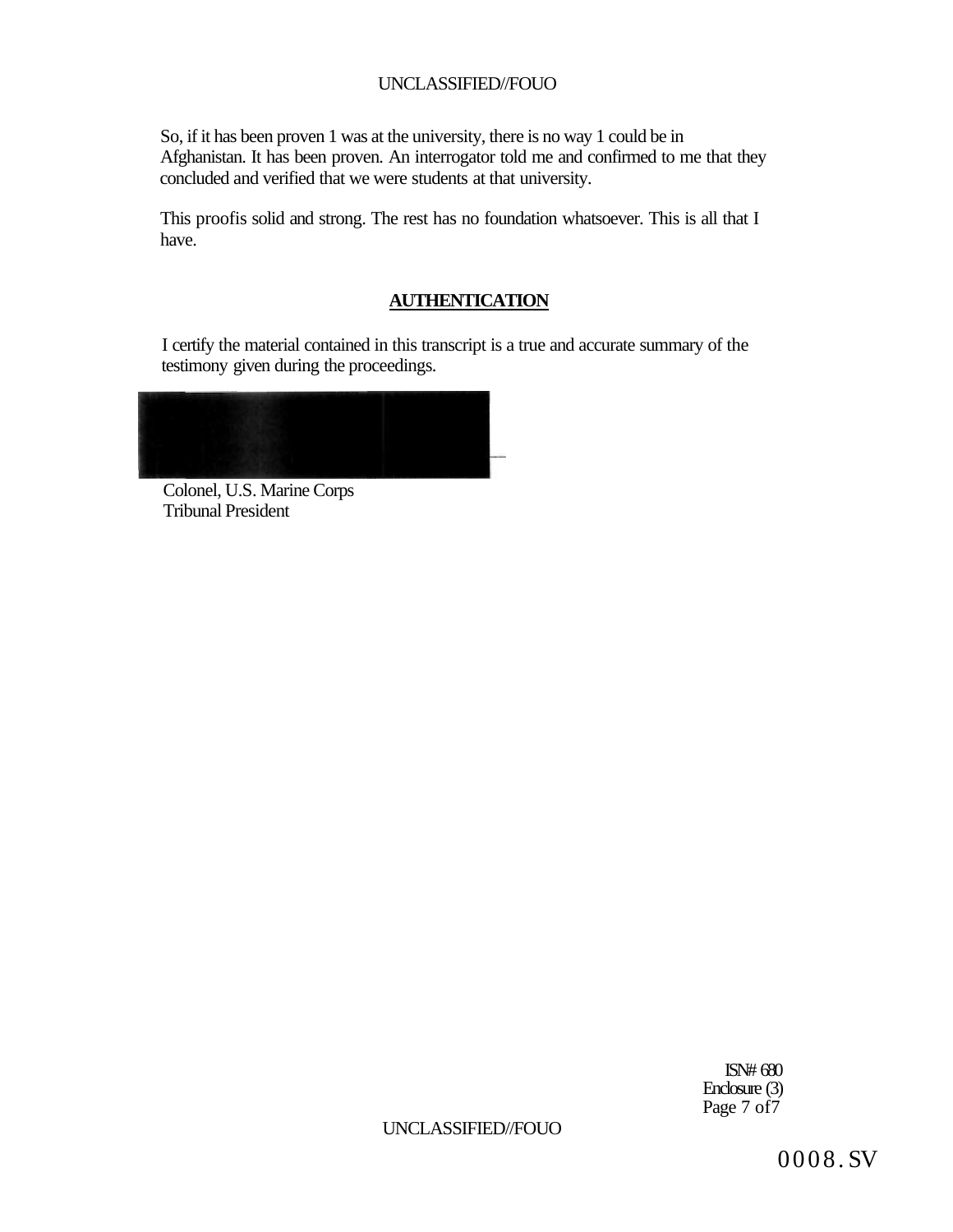#### **Summarized Detainee Statement**

Tribunal President: Fouad Al Rabia, you may now present a statement. Do you have a statement to make to this Tribunal?

Detainee: Yes, I do.

Tribunal President: Would you like that statement to be sworn or unsworn?

Detainee: Which would be better for you?

Tribunal President: It is strictly your choice. If you wish to make a sworn statement, that is fme. If you wish to continue without a sworn statement, that is your choice as well.

Detainee: I value the word Allah very much. If I would say, my word here would have weight on this proceeding, I will swear by Allah. Otherwise, I will not say his name in vain.

Tribunal President: This is a very formal proceeding. I understand the importance you place upon Allah. We place a very great importance upon this Tribunal as well. So I believe this is an occasion where a sworn statement will be worth your time. Would you like to have the Recorder read the Muslim or non-Muslim oath?

Detainee: Yes, I have read those oaths, but I would like to read my own.

**The Detainee was sworn using a Muslim oath of his choiee. The Detainee declined using the prepared Muslim oath. The Detainee testified to the Tribunal in English in substance as follows:** 

Detainee: May I start?

Tribunal President: You may begin.

Detainee: I would like to start by introducing myself. My name is Fouad Al Rabia. I am a Kuwaiti national. I am 45 years old and I am married with four children. I have a masters degree in business. I have worked for thirty-four years with Kuwaiti Airways as an engineer. I also partially own and manage a health club. I also do relief work in my extra time. I am a very busy businessman with a life back at home. I will start now with what has happened.

In May 2001,1 was in the club I was managing. A young man, a member of the club, came to me and said you and the relief organization I volunteered for, which helps other nations all over the world, forgot about the millions of people in Afghanistan. I asked him what he meant by that. I said Kuwait did not forget about Afghanistan, but Kuwait was disappointed with the Afghanis after the whole world had supported the Afghanis by

> ISN#551 Enclosure (3) Pagel of 32

*006 \$'2-*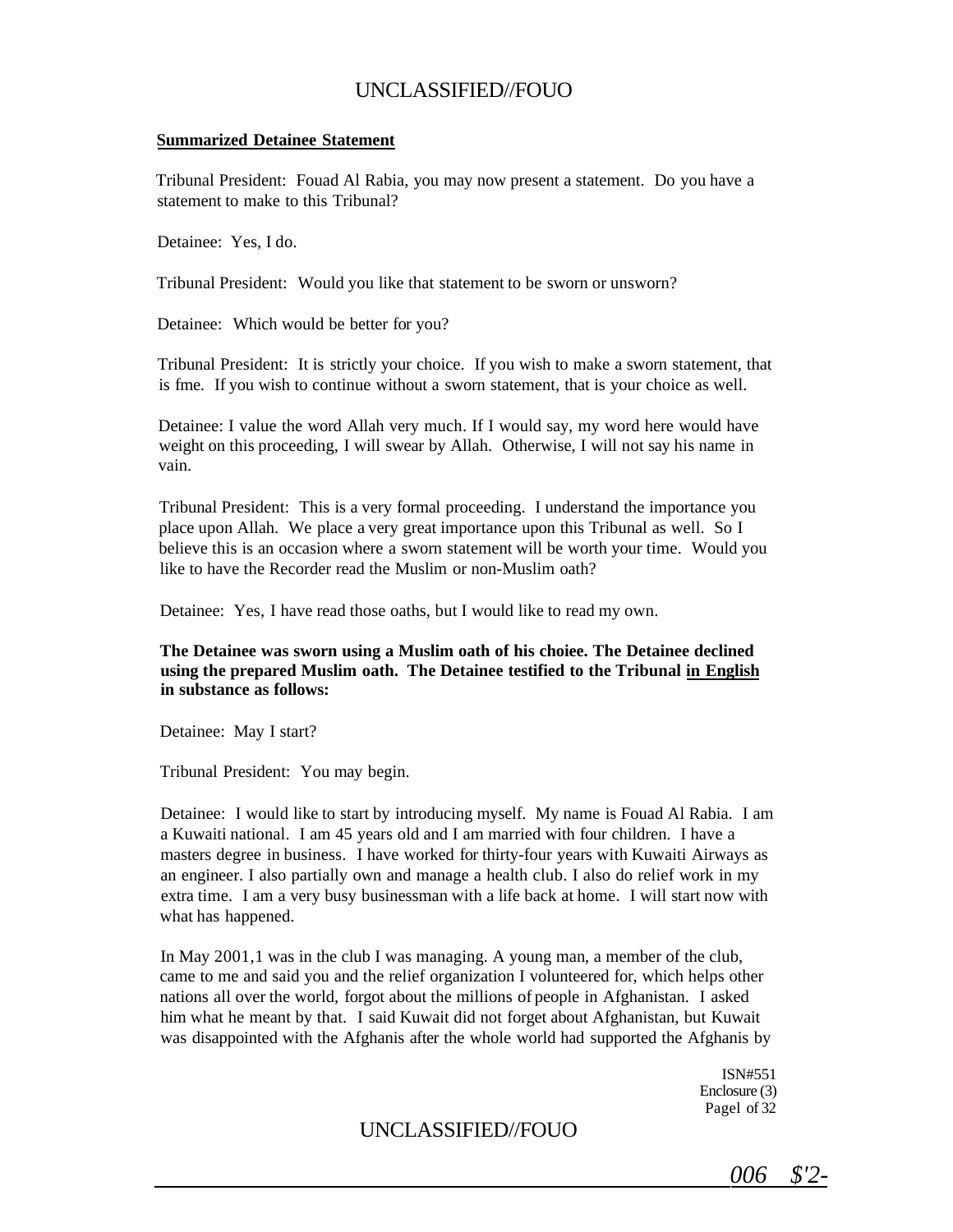#### **Summarized Detainee Statement**

Tribunal President: Fouad Al Rabia, you may now present a statement. Do you have a statement to make to this Tribunal?

Detainee: Yes, I do.

Tribunal President: Would you like that statement to be sworn or unsworn?

Detainee: Which would be better for you?.

Tribunal President: It is strictly your choice. If you wish to make a sworn statement, that is fine. If you wish to continue without a sworn statement, that is your choice as well.

Detainee: I value the word Allah very much. If I would say, my word here would have weight on this proceeding, I will swear by Allah. Otherwise, I will not say his name in vain.

Tribunal President: This is a very formal proceeding. I understand the importance you place upon Allah. We place a very great importance upon this Tribunal as well. So I believe this is an occasion where a sworn statement will be worth your time. Would you like to have the Recorder read the Muslim or non-Muslim oath?

Detainee: Yes, I have read those oaths, but I would like to read my own.

### **The Detainee was sworn using a Muslim oath of his choice. The Detainee declined using the prepared Muslim oath. The Detainee testified to the Tribunal in English in substance as follows:**

Detainee: May I start?

Tribunal President: You may begin.

Detainee: I would like to start by introducing myself. My name is Fouad Al Rabia. I am a Kuwaiti national. I am 45 years old and I am married with four children. I have a masters degree in business. I have worked for thirty-four years with Kuwaiti Airways as an engineer. I also partially own and manage a health club. I also do relief work in my extra time. I am a very busy businessman with a life back at home. I will start now with what has happened.

In May 2001,1 was in the club I was managing. A young man, a member of the club, came to me and said you and the relief organization I volunteered for, which helps other nations all over the world, forgot about the millions of people in Afghanistan. I asked him what he meant by that. I said Kuwait did not forget about Afghanistan, but Kuwait was disappointed with the Afghanis after the whole world had supported the Afghanis by

> ISN#551 Enclosure (3) Page 1 of 32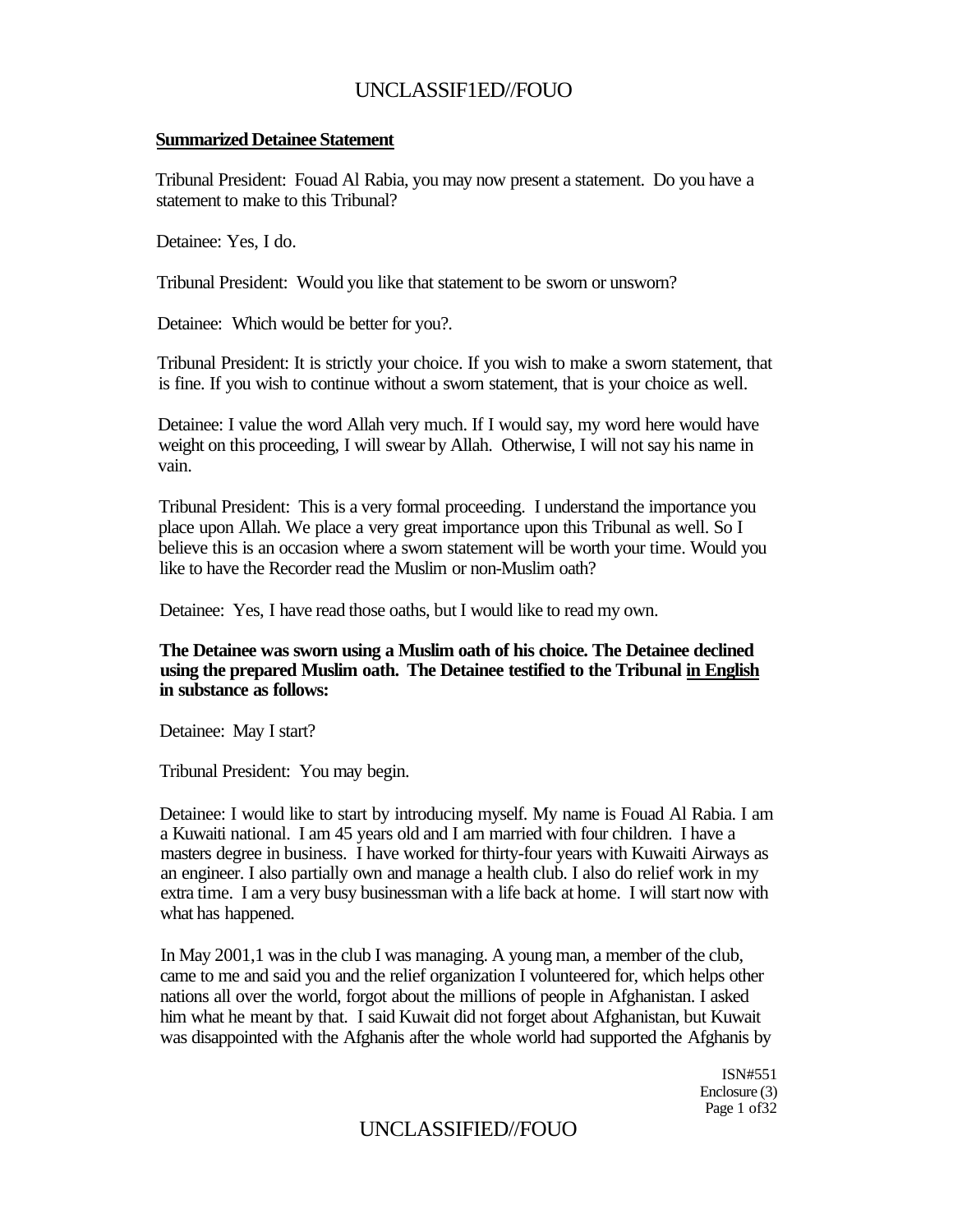assisting in removing the Russians. Then they started a civil war and became the largest producers of drugs in the world. The young man stated that this was wrong information. The young man stated there was no civil war; there is war in the Northern part of the country; there are no people carrying weapons in the street; and there are no drugs. All the drug fields had been burned. This sounded very strange to me. I did not believe a country could gain control over the drug problem just like that by burning tens of thousands of poppy fields. The young man stated the only problem the Afghanis had at that time was the drought and the lack of medical infrastructure. To us Kuwaitis, helping Afghanistan would have been a great victory to the Gulf area. All of the drug problems in the Gulf stem from Afghanistan. Whoever was overseeing these tens of thousands of poppy fields totaled five million. By burning these fields, they became drugless; they became homeless; and they have theft in the area. This young man, named Abu Suliyman who came to me in the club, was just like any other Kuwaiti. He asked me to come to Afghanistan and see the problems for myself. I asked him if there were any other people going, Abu Suliyman replied many people were going there, Abu Suliyman stated a student scholar by the name of Abu Muldah would also be going. I considered it a great honor to be accompanied by a student scholar. A student scholar does not have students of his own nor has written books, but he is studying to be so. However, a student scholar is extremely knowledgeable in Islam. I thought it was a good idea if I went along with this student scholar. Abu Suliyman stated he would make all the arrangements for the trip. Once I reached the airport in Pakistan, I would be escorted all the way into Afghanistan. I asked Abu Suliyman what kind of visas I would need. Abu Suliyman stated I did not need any visa to get into Afghanistan. The fact that I was Muslim would allow me entrance into the country. He stated there were no border controls or passport controls into Afghanistan. It is a refugee pass that everyone was going through, so it made no sense to have an office there. Abu Suliyman said Abu Muldah would be ready by June  $1<sup>st</sup>$  to go. I said fine. It was very easy for me to take a ten-day vacation from my employment. Ten days was more than what we needed to go and see what we needed to see. I gave Abu Muldah a courtesy call, and told him I was going on the trip with him. We left as planned, and traveled to Pakistan. A gentleman was waiting for us at the airport in Pakistan. Abu Muldah and I were very distinctive looking. We were dressed with headpieces, scarves, and we both were a little chunky. I weighed 240 pounds at the time and Abu Muldah's weight was not very far behind mine. The gentleman was able to pick us out of the crowd. The gentleman took Abu Muldah and myself by taxi from the airport to a town called Quetta. There we slept. The gentleman said the next morning a taxi would take us to our next location

The next morning a taxi came with another escort. The second escort told Abu Muldah and I that the way we looked, we would not pass any of the checkpoints. It looked like we had money, and no one would let us in without asking for any money. There were about seven checkpoints. If we did not pay them, they would let us stand there for hours. The escort told Abu Muldah and I to keep only our scarves and to give him everything else we had that could possibly show we were well-off people.

> ISN#551 Enclosure (3) Page 2 of 32

# UNCLASSIFIED//FOUO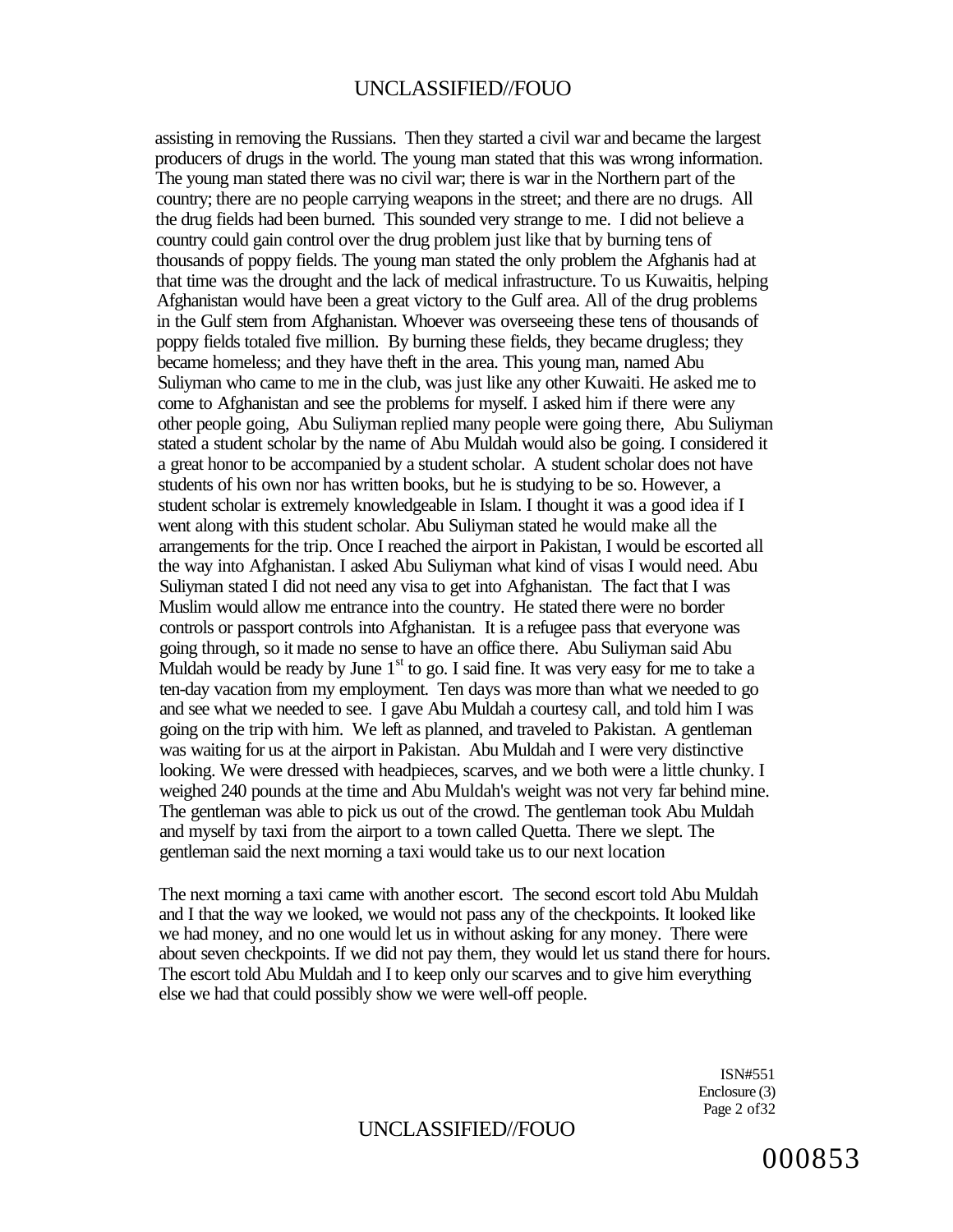Detainee (continued): The escort wanted us to blend in and look more like the other Pakistani people. Abu Muldah and I complied. We got in the car and there were many check points along the way. We were able to pass across. When we reached the last checkpoint, the escort told us to get out of the car. The escort told Abu Muldah and I we had to ride motorbikes the rest of the way. I was concerned because of my weight, and I had not ridden on the back of a motorbike. Also, it was not honorable for a scholar, Abu Muldah, and myself to do such a thing. We were told we had to ride on the motorbikes. We complied. The ride was about four or five minutes. Once we crossed, another taxi met us on the other side. Once we were in the taxi, there were no problems. The taxi took Abu Muldah and I to meet with an official, Abu Suliyman, that greeted us. Abu Muldah and I complained about the improper travel across the Afghan border. The official told us this was not the proper way of traveling, but we were in Afghanistan. There was no border control, no passport check, nothing; there were no laws, and we would see for ourselves. We visited for about an hour. I saw refugees scattered in the desert. This was in June. It was very hot. People were lying on the ground in the desert. The scene was so much to comprehend.

As we were traveling from Kuwait, I realized the purpose of Abu Muldah's trip to Afghanistan differed from mine. I was there to see the refugees and to assist with their situation. Abu Muldah said there was a missionary man that told him there was a ruler, Bin Laden, called Al Abu Asaa. I did not know who Al Abu Asaa was. Abu Muldah said this person was identified in the prophecy of the Koran as the guided one, Al Mahi. The guided one is someone who will pave the way. Abu Muldah said there were a few more people who are paving the way to Al Mahi. I told Abu Muldah I did not know that. Abu Muldah said there was a man called Al Abu Asaa and another man, I cannot recall. Abu Muldah said maybe Bin Laden is Al Abu Asaa. Abu Muldah said he had to find out if this were true. If this were not true, the word had to get out to the people so they would not follow a false prophecy. I asked Abu Muldah how he was planning to see this person. I asked if we were going to climb mountains or go out in the middle of the night. Abu Muldah said no, and he was told that Bin Laden is living inside a residence in Kandahar. Many people visit Bin Laden there - just like any normal person. Abu Muldah assured me we were not sneaking about to do anything illegal. I said fine. I am going to Afghanistan for my purpose.

Once we reached the official's residence in Kandahar, I had a gift, a small two-gallon container of holy water from Mecca. It is customary to give a gift to the person who arranged for our arrival. It was a small container, and I was able to carry it aboard the aircraft. I also had an incense burner, or hand warmer, that I gave as a gift. I told the official what I saw, but for me to present this information to the relief organization, I would need statistics. The official told me he would go to the consulate and get an appointment. The official was able to make me an appointment with the office of the Governor of Kandahar. I went there, and officials from the UNCR (United Nations Commission for Refugees) and WFP (World Food Program) were there. I told the Kandahar official I was there to help assist the problems concerning malnutrition, disease, health problems, and drugs.

> ISN#551 Enclosure (3) Page 3 of 32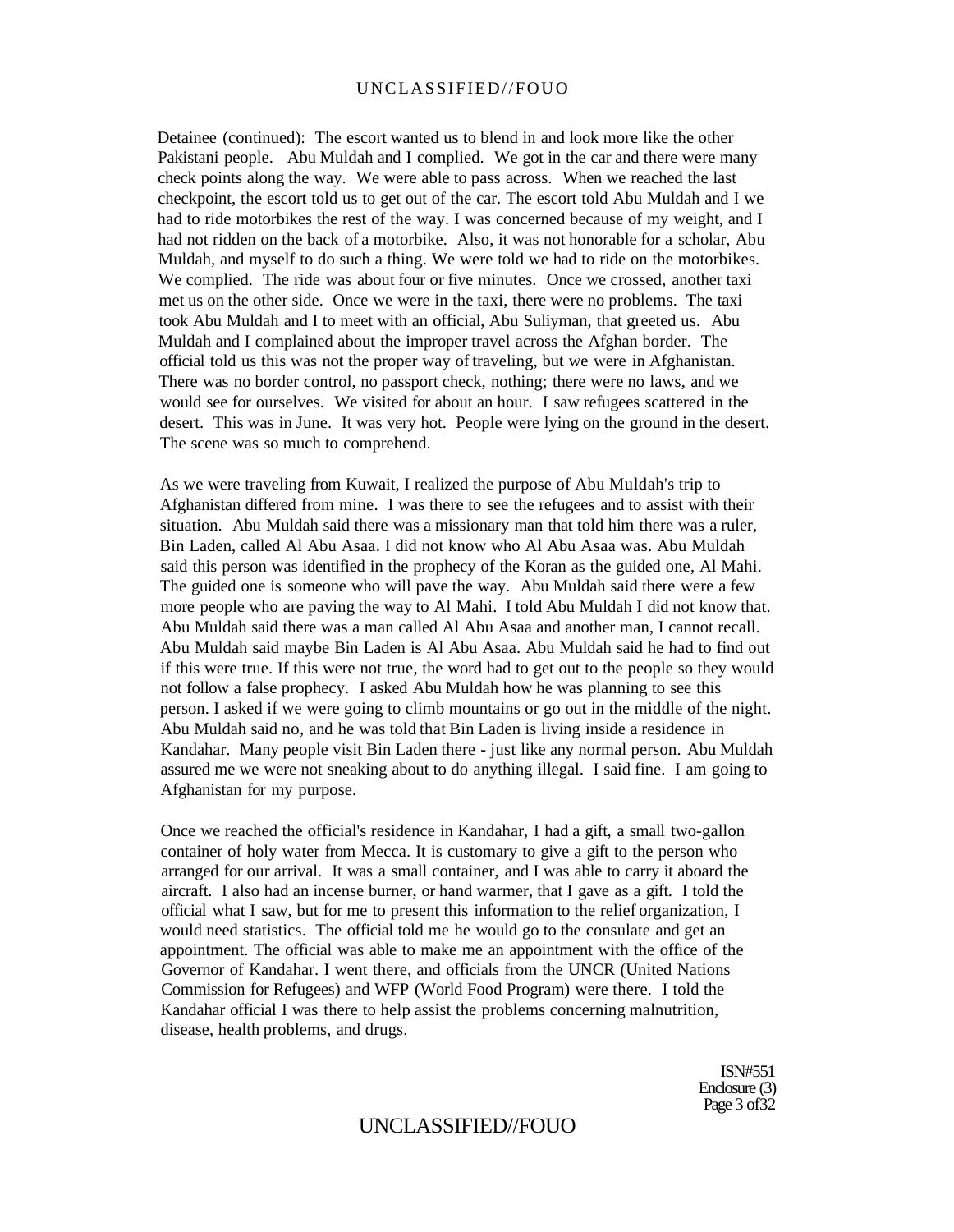Detainee (continued): The next day, I went back and met with officials from the Ministry of Health and the Ministry of Public Works. I gave them my business card. The public works official talked about a problem concerning the lack of water. The health ministry official talked about the lack of medical infrastructure. They had no proper operating rooms, dialysis machines, delivery rooms, no incubators, nothing. I told both officials I needed official, stamped documentation to take back to the people who could do something about their problems. The official told me it would take a couple of days to gather up the documentation, and they would fax it to me when it was ready. I told them that was fine. My meeting concluded, and I returned back to the residence. I was convinced the people of Afghanistan needed help. It was a total of 10.2 million refugees in the region that needed assistance - more than half of the population. It was a disaster area. I did not see any weapons in the streets. I did not see drugs being sold in the streets. I discovered from my research that the United Nations Drug Control Program visited Afghanistan and found no poppy fields. My side of the trip was finished.

I went back to the residence. Someone told Abu Muldah that he was in luck; Bin Laden came to town and he could see him today. To us in Kuwait before this, Bin Laden was an eccentric millionaire who became a revolutionary. This was way before September happened, and way before we realized what Bin Laden was capable of doing. The house was in Kandahar, and everything looked peaceful there. We went inside. There were no guards and we were not searched. Bin Laden was sitting in an open room and he greeted us. We sat down. When we were in the Governor's office meeting about the refugees -1 am the one who talked because it was my business - the person who listened was Abu Muldah. This time, it was the other way around. Abu Muldah talked and I listened, because I am just a person seeing what was going on. I was seeing the chat that was going on. As I said, Abu Muldah had specific questions to find out if this person was the man with the cane or not. Abu Muldah asked this person, Bin Laden, where he was from; so on and so on. Then Abu Muldah asked Bin Laden his opinion about killing innocent people, killing civilians. I think Abu Muldah was referring to the bombing in Africa. Bin Laden replied, he did not order the bombing but he was not shocked by it. Bin Laden cited words from Arabic stating I do not order massacres, but I do not object if I see them. So, this did not sit well with Abu Muldah because Al Abu Asaa is supposed to be the man with the cane. Al Abu Asaa should be guiding people like a Shepard with a stick, not with a sword. Al Abu Asaa is not supposed to be killing people; he was supposed to preaching to them and guiding them to the way to the guided one. The conversation ended about late afternoon.

A young man named Abu Suliyman came and showed Bin Laden the hand warmer. Abu Suliyman said that in Kuwait the item was used as an incense burner, but it is actually a hand warmer. It could be useful for people in the mountains. He looked at me and said we would rather have three hundred pairs of woolen underwear instead of hand warmers. Then, somebody came into the room; this was an open room, it was not closed off. A man who looked like another visitor came and hugged him. This man gave him perfumes, sandalwood, and things like that from Saudi Arabia. He had nothing else in his hands, because they checked everything before you get close to Bin Laden. And that was

> ISN#551 Enclosure (3) Page 4 of 32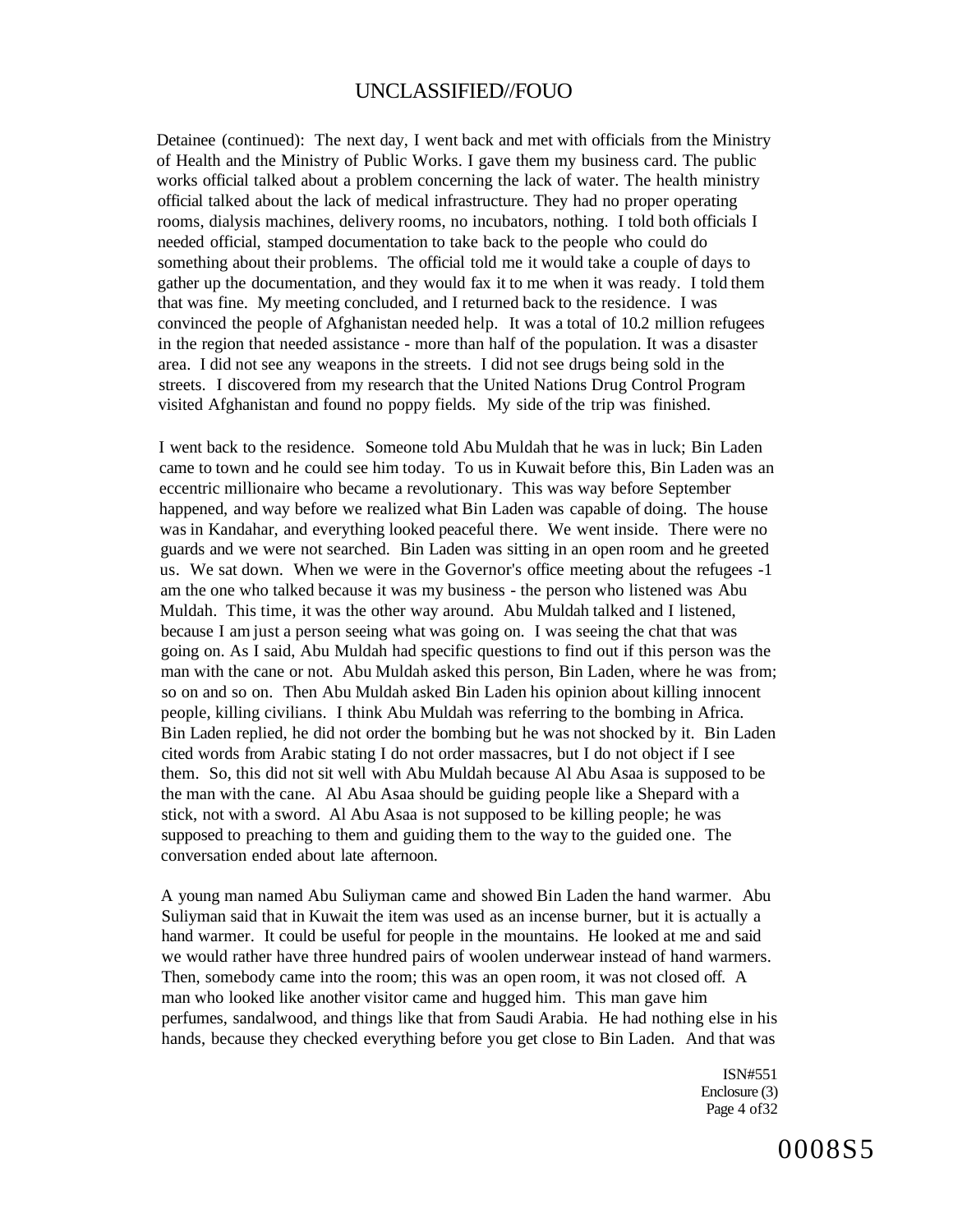the end of that. We were asked to go to the second room to have dinner. We went to pray the sunset prayer. We had dinner. I asked Abu Suliyman why did he embarrass me by letting Bin Laden ask me about the hand warmers. Abu Suliyman said Bin Laden was speaking to him, not me. Abu Suliyman said that there were no strings attached, and they were not asking us for anything. This was Abu Muldah's fault, because this was his part of the trip,

I later asked Abu Muldah if he thought Bin Laden was the man with the cane. Abu Muldah replied he did not think so. Very important point that I missed earlier: Abu Muldah asked Bin Laden straightforward what he wanted. Bin Laden said he wanted the Americans out of the Gulf. Then, I asked how about Kuwait. Last time we had Saddam enter Kuwait because there was no one there to protect us. Bin Laden said look at the big picture, meaning it was okay for Saddam to enter Kuwait again. Why? Because if the Americans leave, Saddam would come in. Bin Laden said no problem. Let Saddam come in and then something would happen, and control would come back. By that time, what is going to happen to Kuwait? I was in Kuwait during the invasion. I saw what Saddam did. I saw what could be done to a small country, like Kuwait, by an enemy. So when we went outside, I asked Abu Muldah if Bin Laden was the man with the cane. Abu Muldah said I don't think so. I replied thank God, because if he were the man with the cane, that means he is coming to our area, as the prophecy states, and he will destroy Kuwait. I am a business man in Kuwait. If I wanted to see Kuwait disappear, I would not have my fortune in Kuwait. I would take my family and my business somewhere else, where it would be safe. But I have everything in Kuwait because I feel it is safe, and I would like for Kuwait to remain safe. We have friends to help keep Kuwait safe, under the grace of Allah of course.

So, that was the end of the first meeting. The next day Abu Muldah and I were invited to lunch. Bin Laden did attend this luncheon. That night Abu Muldah and I were invited again. Bin Laden was also invited because he was the man, and people invited him. Abu Muldah and I were strangers visiting the town, so we were invited as well. This was the third meeting. Then the day after that was the day for Abu Muldah and I to leave to return to Kuwait. It is our custom if someone invites you to their home, then before you leave the town, you have to go back and say farewell. So we went back to the house, but Bin Laden was not there. So, Abu Muldah and I went into a room were a video tape was played of Bin Laden's interviews with CNN, Al-Jazeera, and other news agencies. Then, Bin Laden came with Abu Suliyman. They saw us; we said goodbye; and then we left.

Those are the four times I saw Bin Laden. As you can see here in the points, it mentions I met Bin Laden four times. This was not an intelligence gathering. This is what I told them. I told the interrogators I saw Bin Laden, but they changed it to say I met with Bin Laden. Look what the interrogators wrote about me. Anyway, I will continue.

> ISN#551 Enclosure (3) Page 5 of 32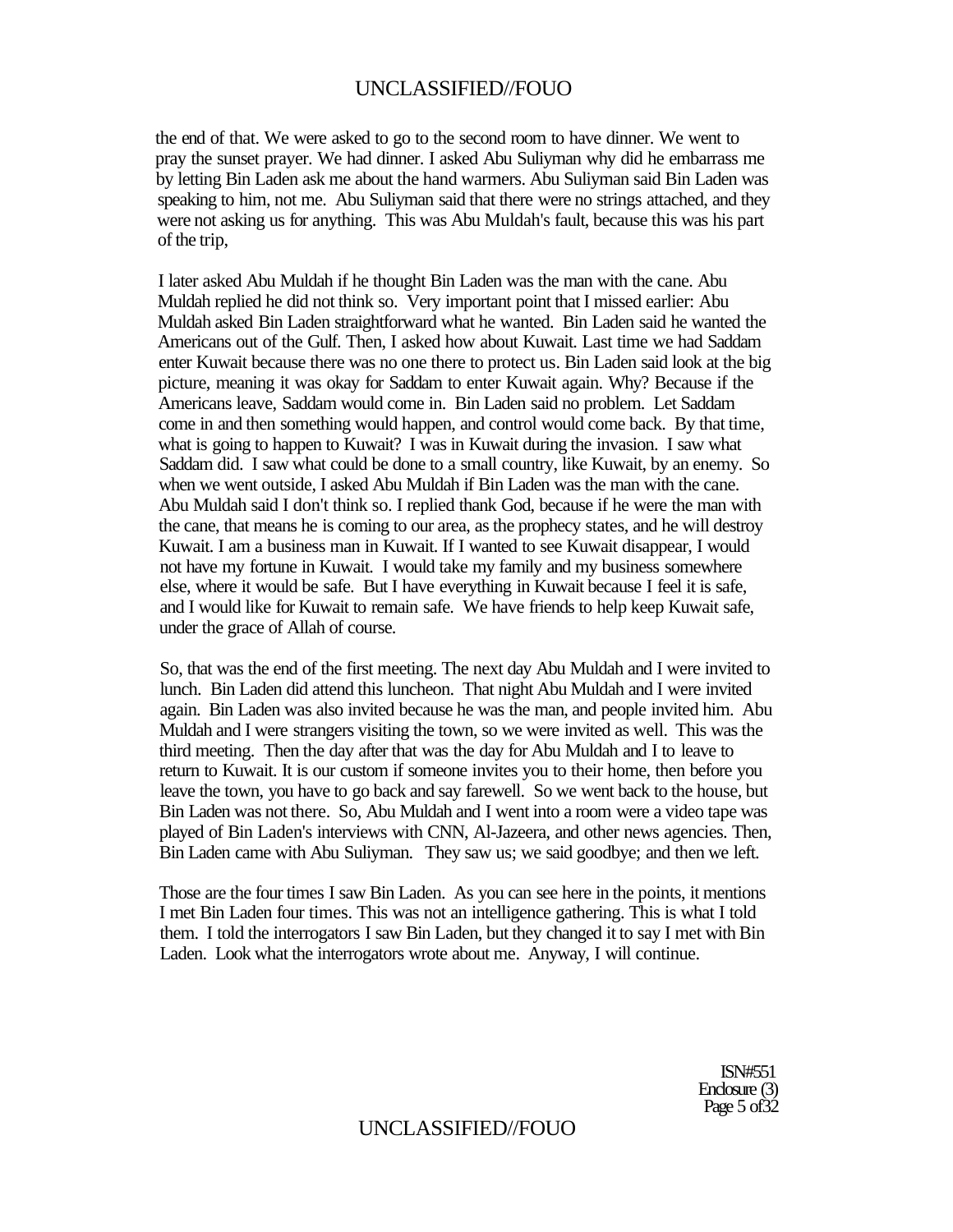the end of that. We were asked to go to the second room to have dinner. We went to pray the sunset prayer. We had dinner. I asked Abu Suliyman why did he embarrass me by letting Bin Laden ask me about the hand warmers. Abu Suliyman said Bin Laden was speaking to him, not me. Abu Suliyman said that there were no strings attached, and they were not asking us for anything. This was Abu Muldah's fault, because this was his part of the trip.

I later asked Abu Muldah if he thought Bin Laden was the man with the cane. Abu Muldah replied he did not think so. Very important point that I missed earlier: Abu Muldah asked Bin Laden straightforward what he wanted. Bin Laden said he wanted the Americans out of the Gulf. Then, I asked how about Kuwait. Last time we had Saddam enter Kuwait because there was no one there to protect us. Bin Laden said look at the big picture, meaning it was okay for Saddam to enter Kuwait again. Why? Because if the Americans leave, Saddam would come in. Bin Laden said no problem. Let Saddam come in and then something would happen, and control would come back. By that time, what is going to happen to Kuwait? I was in Kuwait during the invasion. I saw what Saddam did. I saw what could be done to a small country, like Kuwait, by an enemy. So when we went outside, I asked Abu Muldah if Bin Laden was the man with the cane. Abu Muldah said I don't think so. I replied thank God, because if he were the man with the cane, that means he is coming to our area, as the prophecy states, and he will destroy Kuwait. I am a business man in Kuwait. If I wanted to see Kuwait disappear, I would not have my fortune in Kuwait. I would take my family and my business somewhere else, where it would be safe. But I have everything in Kuwait because I feel it is safe, and I would like for Kuwait to remain safe. We have friends to help keep Kuwait safe, under the grace of Allah of course.

So, that was the end of the first meeting. The next day Abu Muldah and I were invited to lunch. Bin Laden did attend this luncheon. That night Abu Muldah and I were invited again. Bin Laden was also invited because he was the man, and people invited him. Abu Muldah and I were strangers visiting the town, so we were invited as well. This was the third meeting. Then the day after that was the day for Abu Muldah and I to leave to return to Kuwait. It is our custom if someone invites you to their home, then before you leave the town, you have to go back and say farewell. So we went back to the house, but Bin Laden was not there. So, Abu Muldah and I went into a room were a video tape was played of Bin Laden's interviews with CNN, Al-Jazeera, and other news agencies. Then, Bin Laden came with Abu Suliyman. They saw us; we said goodbye; and then we left.

Those are the four times I saw Bin Laden. As you can see here in the points, it mentions I met Bin Laden four times. This was not an intelligence gathering. This is what I told them. I told the interrogators I saw Bin Laden, but they changed it to say I met with Bin Laden. Look what the interrogators wrote about me. Anyway, I will continue.

> ISN#55I Enclosure (3) Page 5 of 32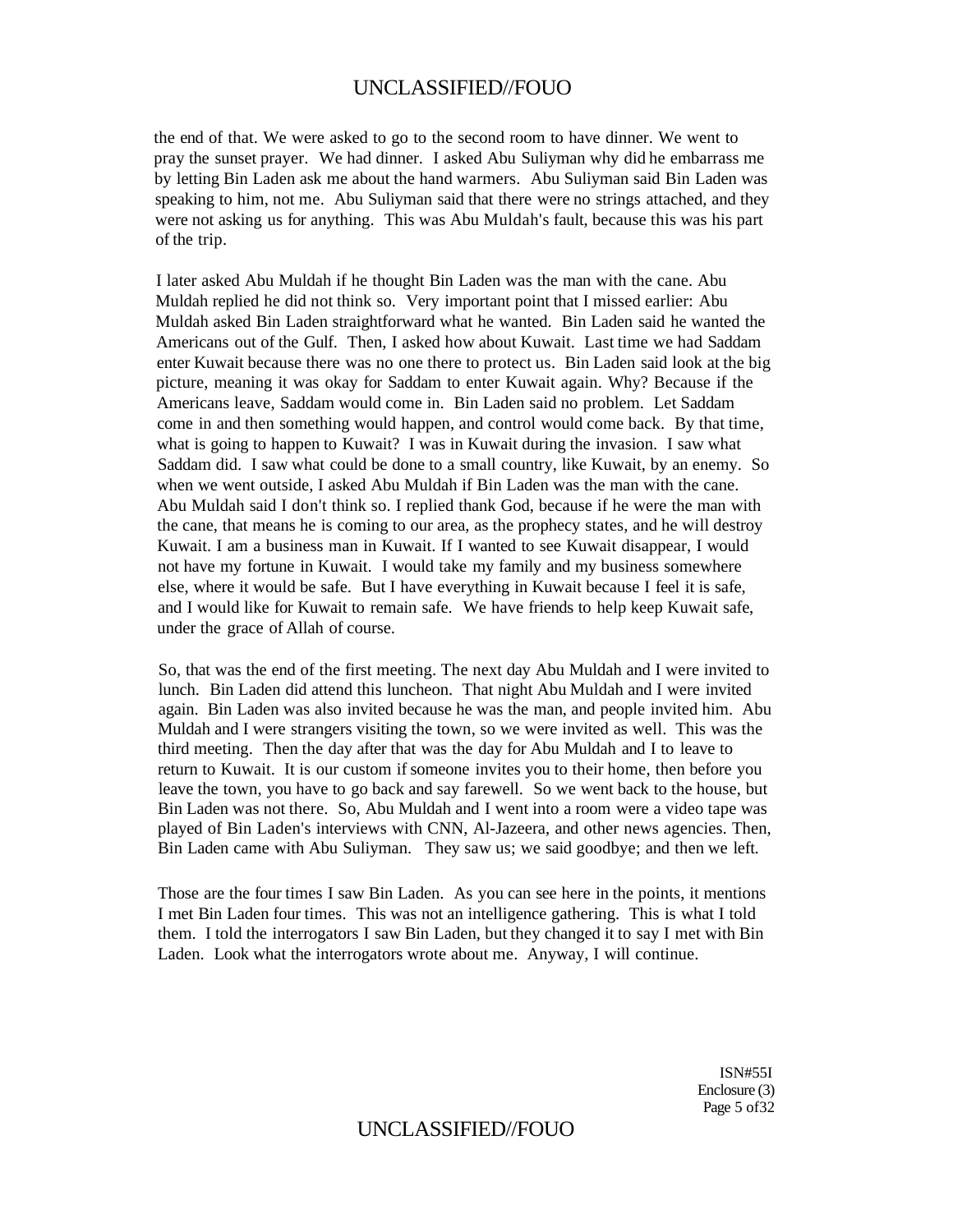Detainee (continued): I went back to Kuwait. In Kuwait, I started doing my research. I looked at the UN articles; I looked at the World Food Program articles; and I looked at the WFP and UNCR articles. I compiled all my research on that matter, and it is ready for you in Kuwait. I have letters from my family saying all the documentation is waiting and ready for you. It has been translated and presented to the appropriate officials. I would like to present it now.

#### *Personal Representative submits Exhibit "D-B" to the Tribunal*

Detainee: The second half of the letter is the document part. The first half is a greeting. So, I went to the relief organizations. The faxes came in from Afghanistan. I was supposed to get 20 pages, but I only received 7 and a half because of the bad lines in Afghanistan. I took my research, along with the faxes, to the relief organization. The organization stated this was far greater than for one individual organization to handle. The Kuwaiti Joint Relief Council should take this job, I was told I was to go and brief the head of the Joint Relief Council. I went to present the information to this person. I had an appointment with this person. I showed him my research, and he said this was something that was far greater than any one person can handle. He was convinced from my research that Afghanistan was a genuine disaster area. So, we will re-open our regional office in Peshawar, which is in Pakistan. The UN does not acknowledge the Taliban as a Government - neither does the relief organization approve of the Taliban as a Government. They also requested that I be the head of the Peshawar relief office. There was no objection to my appointment, and soon after a secundment letter for me was to be drafted. A secundment letter is something we have in Kuwait that simply authorizes my job, Kuwait Airways, to place me in a paid leave status for the duration of the appointment, which was to be for one year. I took this letter to Kuwait Airways after I received the letter from the Kuwaiti ministry. Once the Kuwait Airways President signed the letter, my paid leave would start automatically, and I would be headed to the office in Peshawar. I understood that once I reached this stage, it would mean I would have to make a presentation to all the relief council heads, and they would assign staff to different jobs and allocate the budget. I realized they would not allocate a budget for this purpose. I realized the department heads would not allocate the budget based on just my word. I needed to take pictures of the hospitals, the dry terrain, the operation rooms, the refugees in the desert, and so on and so forth. These were the things the department heads were looking for. So, I was ready to help and do what I needed to do to educate the gentlemen.

I did not want to travel to Afghanistan in the manner I did during my last trip. It did not look proper. Because of my weight, I was not going to ride on the back of a motorbike again. I was too big for that. Also, it was not honorable for a person of my stature. I was thinking of how I was going to go back to Afghanistan to take the pictures I needed. I did not want to come close to Bin Laden after what he said; I did not want to get too close to Bin Laden's people because I had no idea of what they were going to do. And then, all of a sudden, September 11<sup>th</sup> happened. At that time, no one knew who was responsible, but as the days went by the fingers started pointing at Bin Laden.

> ISN#551 Enclosure (3) Page 6 of 32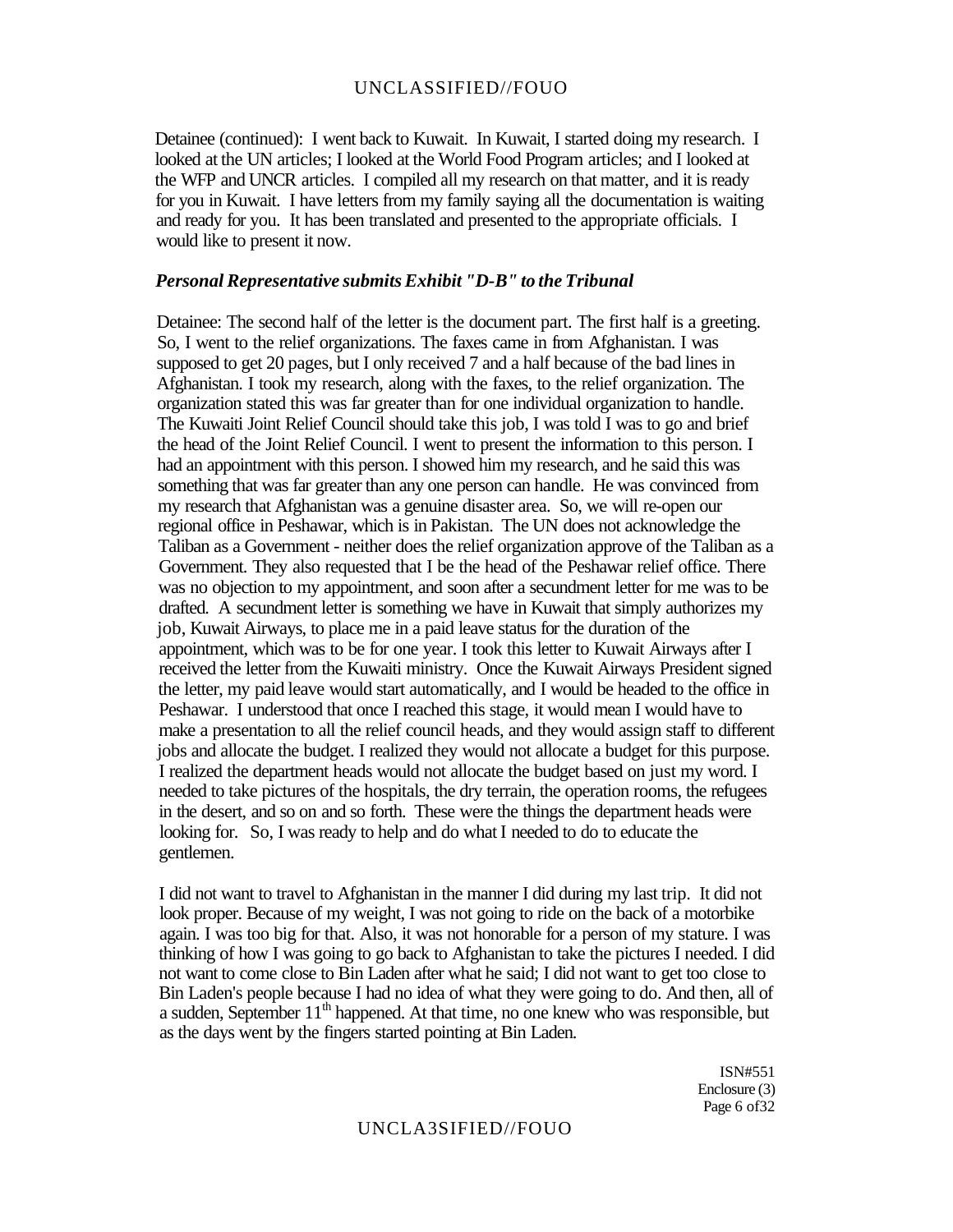Detainee (continued): During this time I had closed my research of the things going on in Afghanistan. I was preparing to have someone take over my position at my job until I returned. I had to resign my job as the manager of the health club so they could appoint someone else to take over as manager. I gave the club enough notice of my pending resignation. The news had come that I was leaving the club for the relief organization business. It was big news. During that time I heard the news that the Taliban was threatening to exile the non-Muslim people from Afghanistan. So, even with all the problems going on in Afghanistan, even with the need that they had, the Afghan Government was planning to throw all the people out - all the people who were helping them out. So, the need even became greater for some one to come out and help the refugees. During that time also, the drought center was estimating that in 2002 the rainfall would be very little in Pakistan and Afghanistan. So, the problem was becoming greater and escalating.

I was then contacted by a friend of Abu Suliyman. This person asked me if I was going to Pakistan. I told him yes, that I was going to run the office there, but *I* needed to go to Afghanistan first and take pictures of everything I saw. I told this person I did not want to go through Abu Suliyman, because Suliyman was a part of Al Qaida. This person told me he was going to Afghanistan and I told him I wanted to go. I told this person I did not want to play around, and I wanted to travel officially by using my passport. This man told me he did not approve of Al Qaida. Mr. Abu Hufs is this the second gentleman. I found out later the reasons why Abu Hufs did not like Al Qaida. The reason Abu Hufs disapproved of Al Qaida was because he was in Afghanistan during the Russian time, and his skin color was a renounced color in Afghanistan during that time. Sheik Ali Hasam was assassinated, and the rumors are Bin Laden was responsible for the assassination. So, Abu Hufs feels that Bin Laden assassinated Hasam, so that is why he does not like Bin Laden or Bin Laden's organization. Al Qaida was a name we did not know in Kuwait. We just knew Bin Laden as an eccentric millionaire, as a revolutionary. It was not an organization. I knew at one point Bin Laden was living in a grand house with ten or twenty young men sitting outside. But Bin Laden does not look like an organization. Bin Laden did not look like any real threat. He looked like anyone else who liked to make speeches. He is not a person who would do as much as he would say.

So, 1 told Abu Hufs that all I needed was one day in Afghanistan to videotape and to help out. Abu Hufs said no problem, but he had so many other things to do, for he was planning on staving longer. All I needed was my carry on luggage, which included a change of underwear, my videotape camera, and my medications. I had my things ready to go, and I told Abu Hufs whenever he was ready to go that I would be ready to go. Abu Hufs said we would not be going through Pakistan; we would go through Iran. I told him that would be even better, because I would be in charge of the 1.5 million refugees in that country and I wanted to see those people also. Abu Hufs stated we will be passing through all the customs and so forth. Then we would go to Afghanistan. There were no pauses on the flights from one place to the other, and I was happy with that. Then by the first week of October, Abu Hufs told me he was ready to go. I wanted to leave with him as soon as possible. So, we left about the  $3<sup>rd</sup>$  of October from Kuwait, through Dubai and

> ISN#551 Enclosure (3) Page 7 of 32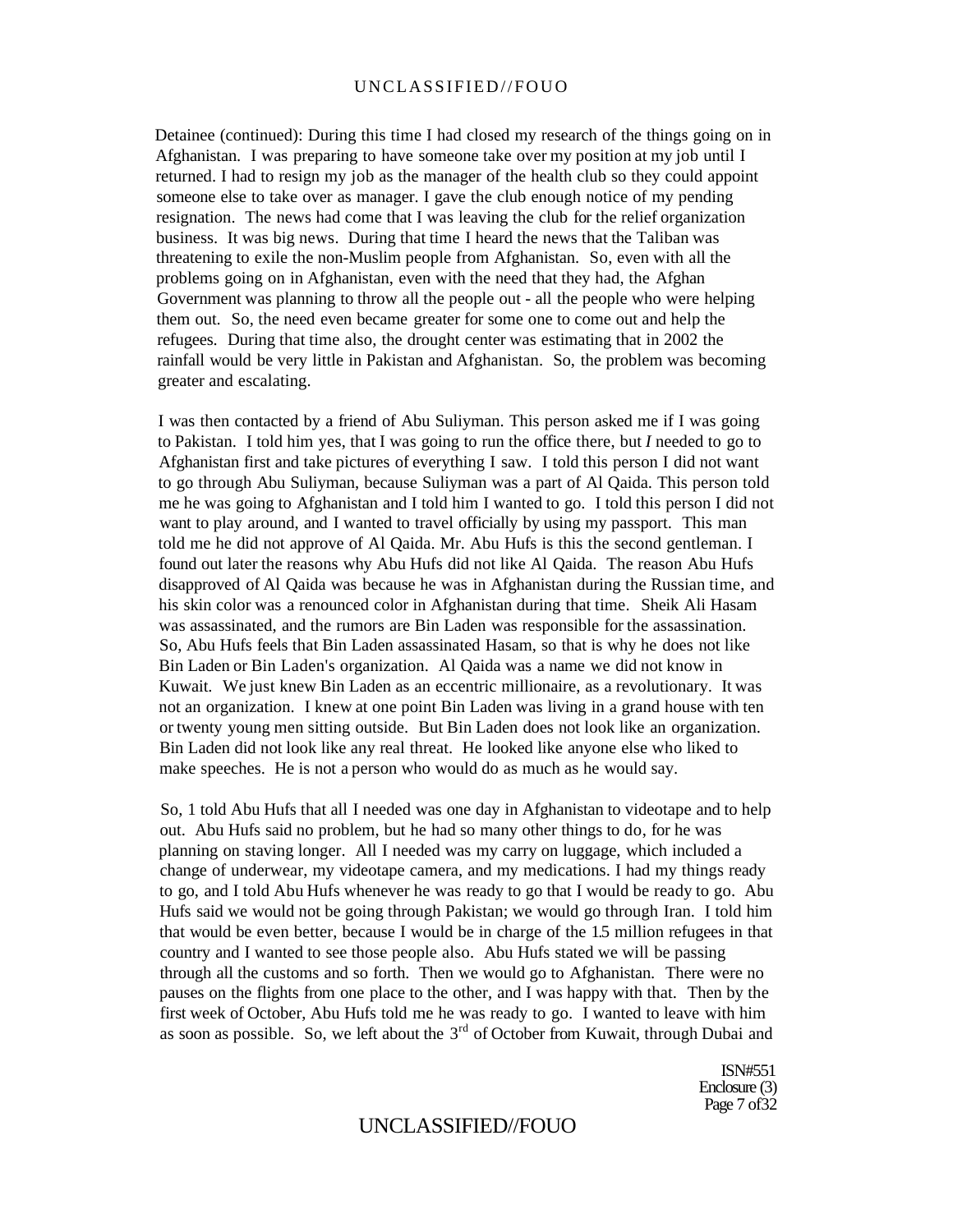Tehran, to Masshad, Iran. In Masshad, we stayed at a hotel. A cab came and got us and took us to the border. Our passports were stamped, and the dates I traveled are all in the passport. My passport is here, as evidence, and it shows the dates I left Kuwait and entered Iran. You can go back to it and look at it. When Abu Hufs and I entered Afghanistan, there was no border control, there was no authorities to check anything. There was a guest house for non-Afghanis. Abu Hufs and I went there; they took our luggage and they searched us. The people were not Afghanis, they were not Iranian searchers. It was Arabs that searched us. They took my camera, they took my medications, and they took anything that was open. I was told that the person responsible for checking my items was in Kandahar. I said to the searchers I was going to Kandahar, and they told me fine. I would be able to find my things there in Kandahar. I was told from there, the next morning we should take a bus from Herat to Kandahar. I would be able to take my pictures, make my videotape, go back to Herat, and then back to Masshad, Iran. I took ten days leave from Kuwait Airways for this trip. My ticket was a return ticket for ten days. Everything in my office is still there. It was supposed to be on a ten day leave. I did not leave for an extended leave. I only took hand-carried luggage with me. Anyway, later that night, when we entered Afghanistan, the war had not started yet. Remember, it was not a real risk to enter Afghanistan at that time for many reasons. First, we did not hear the American forces specify a date or deadline for the start of the bombings. Secondly, I was only supposed to be there for one day, and I was leaving right back out. Thirdly, hospitals are not shot at. I was in Kuwait during the bombings in Kuwait. We knew about the strategic bombings from the Americans. I felt safe there, because the Americans were not hitting people rather, they were hitting strategic targets. So, if I am in a hospital for one day, no one is going to hit me there. There was no real threat. So, it was a straightforward, easy decision to make to go into Afghanistan.

I went back to the border city of Herat that night, but the airport was gone. You can check. In my passport, you can check I was there. I had left the Afghani/Iranian borders on that same date. That night was when the first bombs hit. Before I left Kuwait, I did not know there was deadline. But the deadline had passed. It was after September  $11<sup>th</sup>$ . There was an investigation and there was talk; there was threatening; and there were promises, but there was no action or bombing. So, an extra day would not make a difference. But it happened and I was in Afghanistan, and they bombed the airport. That same night, the Iranians closed their borders to keep out refugees fleeing from Afghanistan. So, they closed the borders on me and I could not go back. I have lower back pain and neck pain. A drive on the off-roads in Afghanistan was not possible for me. All the main roads had been closed, so the only routes were off-roads. You can only imagine how treacherous a trip this was. I had in mind if I went back and told the Government that I was there from the relief organization to help the Afghanis, I was there only to take pictures, and please get me away quickly. I needed to leave. I don't want to stay here. I needed to leave as soon as possible. I have what I need, the video clip, and I needed to leave. I wanted to go to Kandahar; show my videotape to those guys; get my pictures; go to the Kandahar Governor's office, and he will arrange for me to leave. Because the Governor's office had cars with tinted glass, that would go through borders. Something like diplomatic cars. So, I thought that was the easy way out of the country.

> ISN #551 Enclosure (3) Page 8 of 32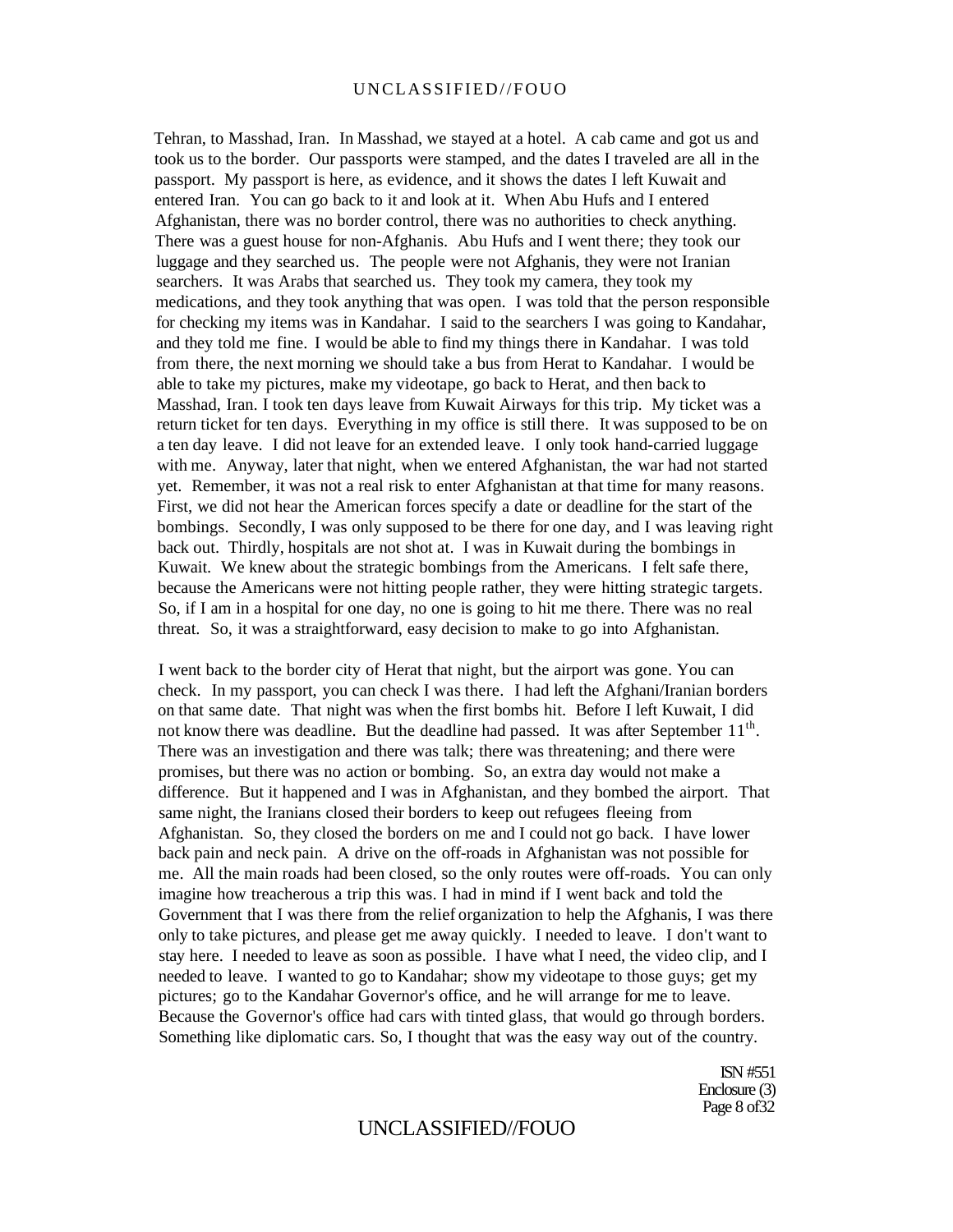Detainee (continued): That was no big deal. When I reached Kandahar, I was told martial law was in effect So, no one could come close or speak to the Government officials. I would have been shot on sight if I got too close to that area. I did not get my video camera back. I was told after the borders were closed that the people who seized my items had packed up and moved to Kabul. So, my camera, medication, and everything was in Kabul, I said okay. I can.borrow a camera to take more pictures and leave. That was not a big deal. They told me no. The Government officials would not see me and I could not get close to arrange for my transport. Then I was told the Kandahar border was closed for fear of more refugees. There was no other way for me to leave unless I went to Kabul. From Kabul, I was told there were two routes out. This time, Abu Hufs was leading as my escort. I followed him because he knew the country; he knew the area. From Kandahar we went to Kabul. On the way, we were ambushed by highway robbers. However, we escaped without death. We reached Kabul. When we were in Kandahar, we were told to go to the ex-ambassador to Saudi Arabia's residence in Kabul. It is now a guesthouse for Al Qaida. Everyone seemed to know this place. We went there by taxi. When we arrived, we asked for Abu Suliyman and were told he was coming. I told them I needed to get out. I was in Afghanistan to help the refugees. I need to go. I needed to take pictures and leave the country. I am official and I am taking the info I saw to the committee. Abu Hufs told me that was the end of his escort, and he was leaving to go and take care of the reason for his travels. Abu Hufs told me Abu Suliyman would take over and get me out of the country.

Abu Suliyman did not have a residence and was looking for a house. During that time, no one would rent a house to an Arab for fear of being shot or bombed. They would let us stay at their house for a couple of days as a courtesy. So, we were moving from one house to the other every few days, looking for a way to get out. We were then told we had to go to the north to Jalalabad. There was supposed to be a way out from there. So we went to Jalalabad looking for the way out. Now the country is falling. No one believed the country would fall so quickly - within one week. So, you can imagine the chaos that was going on there. When we got to Jalalabad, we were told to go back to Kabul. We went back to Kabul and were told the place was falling and to run away. So we ran away back to Jalalabad. We went back to Jalalabad, which was failing also. We saw in Jalalabad, we saw all the Arabs. There were many people who were Muslim that had left to go to Afghanistan from North Africa and Europe looking for peace and Islam. These people do not want to raise their children in a world of violence. There were hundreds of them. In Jalalabad, all the women, children, and small babies were taken in mini-buses leaving in one direction with young men with machine guns sitting on top. Real disastrous looking. And all the men, no matter how old you were and boys who were strong enough, were inside. We were going in a direction no one knew. The vehicles were full of people who were like luggage thrown on top of each other. We went to a house on the edge of Jalalabad that belonged to a person called Abdul Ghoudous. He turned out to be a very big man in Al Qaida. We took everything in the house with us, and we left because Jalalabad fell. There was no more control. Simply being out on the street was an invitation to be killed. They would kill you on the spot. We walked from there to the baseline edge of the mountains. Those mountains were the

> ISN#551 Enclosure (3) Page 9 of 32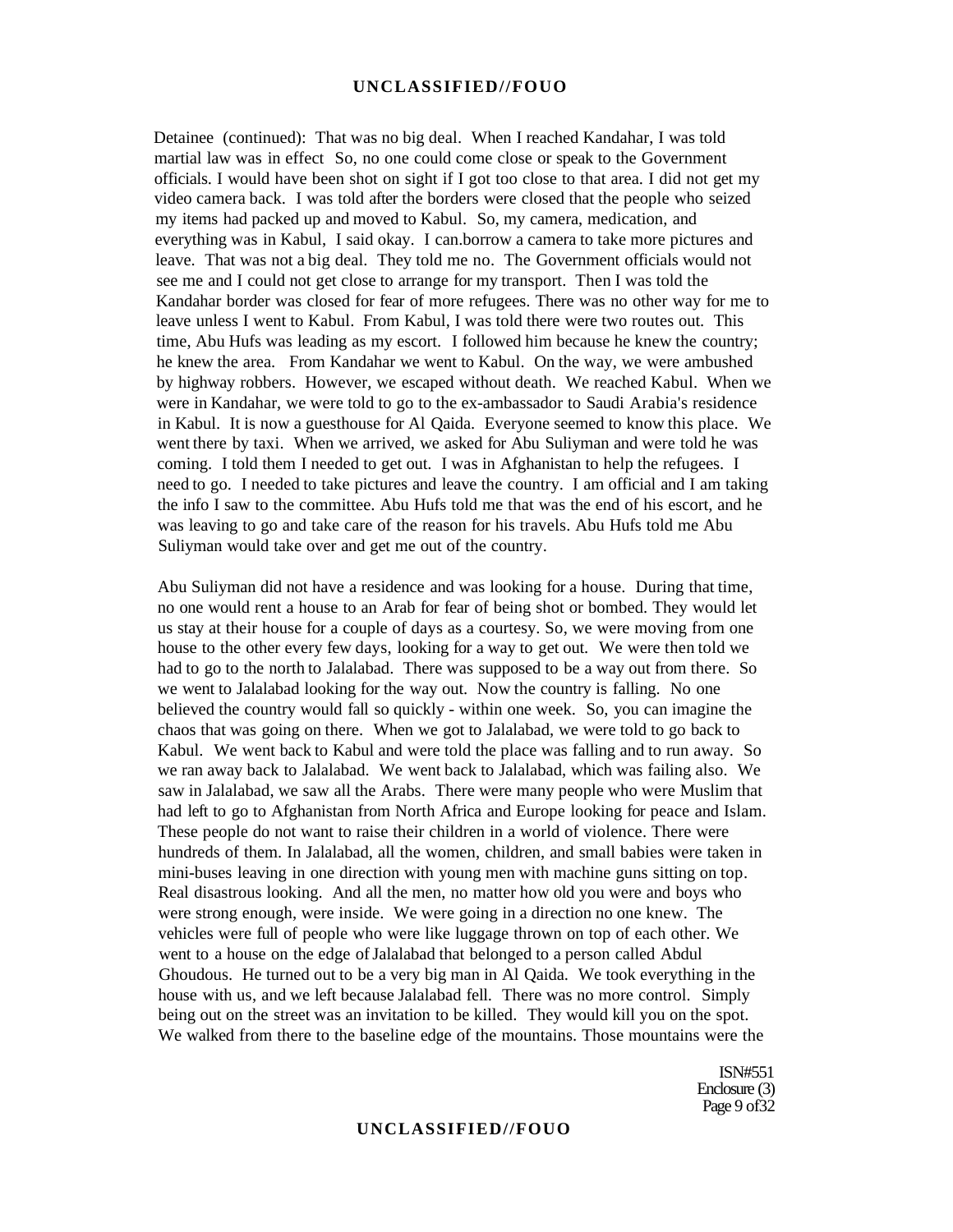border mountains known as the Tora Bora mountains. They are on the border of Afghanistan and Pakistan. Because of my health condition, consisting of problems with my neck, back, knees, and my weight, I could not go through the mountains. But I had no choice. I had to walk for about five hours. It was still in the valleys. The group I was with left me because I could not continue walking. I sat down and when the next batch of fleeing refugees came, I caught my breath and continued with them to the next location. There was water there and a kitchen cooking food. I decided to stay there until they found me a way through. I stayed there until Abdul Ghoudous said civilians could not remain in the valley, and everyone had to go up the mountains. They could not secure the valleys anymore. I told them I could not go up the mountains. I cannot walk up the mountain. They said everyone had to go up, and they sent down a mule. The only person that he insisted on sending a mule for was for me. Everyone else had to walk. I was the person from Kuwait that was used to a desk, air conditioning, enjoying food, and being so big. I could not manage. All the way up the mountain, I could hear children; I could hear men; I could see small children walking around. The mountains were filled with civilians fleeing the area. I reached the top of the mountain, sat there, and then could see the chaos that was going on. They did not respect people. It was way above their heads. Everything there had collapsed.

People were arguing over food and things like that. Abdul Ghoudous told me to go and hold down the issue counter. The issue counter is where you sit and you say give. Abdul Ghoudous told me because of my age, no one would scream, shout, or argue with me because of the culture. So he told me to just go and sit there. So I would sit there and say give this person a blanket, or give this person rice, and so forth. No weapons. I did not know the difference between 14.78 or 17.68 ammunition. It was not my business. I was a civilian, and I do not know anything about weapons or such. Abdul Ghoudous told me to be there because my age was enough. Another mule took me over to that place. All I had to do was to stay in the cave; someone would show me a piece of paper stating what they were supposed to be issued, and I would say please issue what you can. And no one would argue with me. Before I went down to that location, I told them I did not know who was coming and they do not know who I am. Would you please help me? So, he sent people to me, and he told them Al Rabia is an old man. These guys were all young men who were in their early twenties. I am about their fathers' ages. They were told not to give me any problems, and to take what was given to them. They replied God's will. So, 1 sat at the counter, and they would come and I would give them as much as I could. This lasted for a week.

Then Abdul Ghoudous gave the order that everybody go and take as much as we could, because we feared snow was coming. The roads would be blocked. There was also the possibility a bombing would happen, and we would lose all our storage. So, everyone had to take what they had. For another week, I was overseeing six or seven mules. In the early morning, children from the village would come and take the mules, and use them to go to the water spring to fill water jugs to take to their location. They would bring the mules back and leave.

> ISN#551 Enclosure (3) Page 10 of 32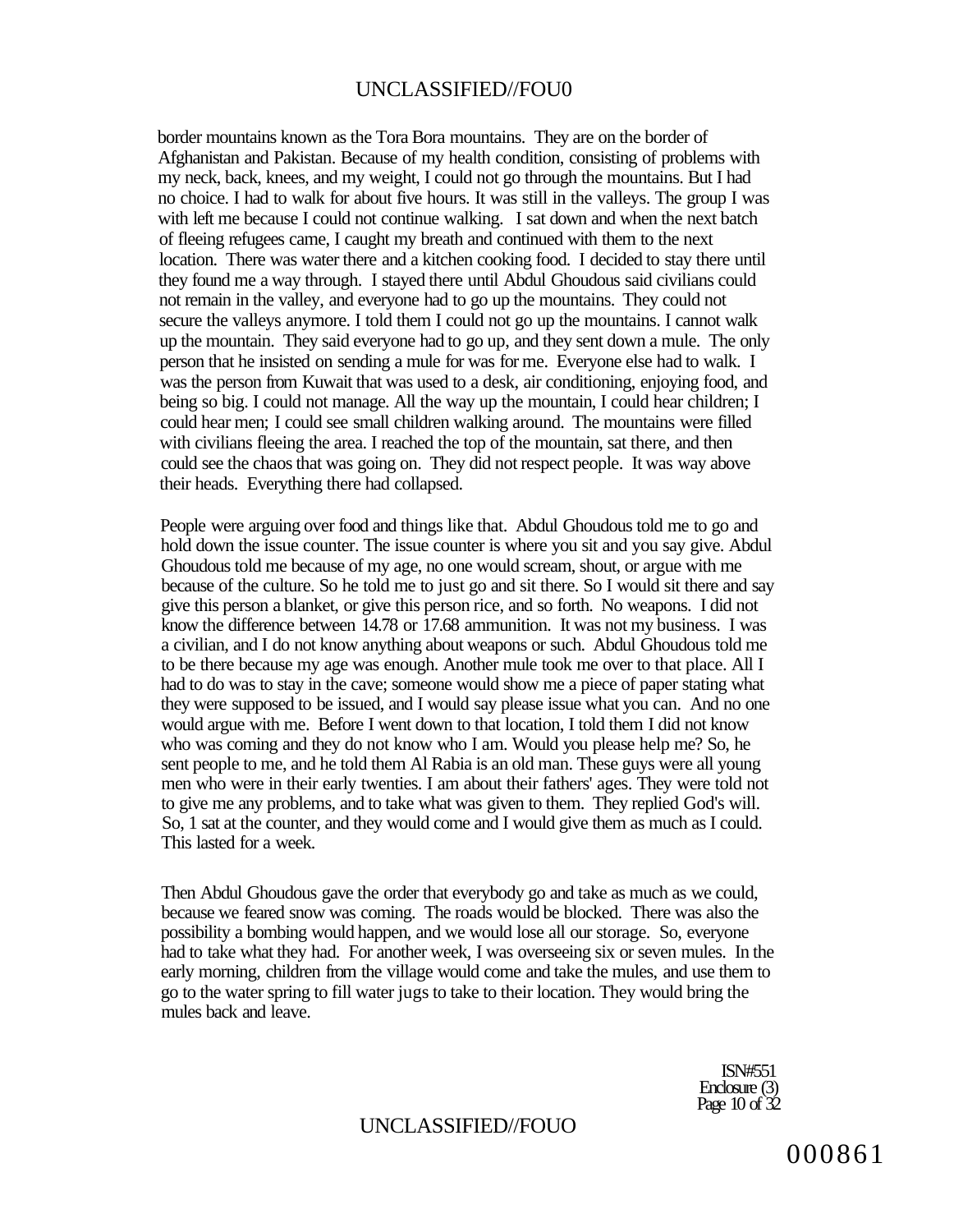Detainee (continued): Now after another week, they decided it was time to leave. During that time, I told Abdul Ghoudous I needed to leave. He told me no one was leaving. He said the villages on the other side were not secured yet, and once that had been done, I would be let go. I had to stay like everyone else. I refused to continue to hold the job overseeing the mules. Abdul Ghoudous told me he was not asking me rather, he was telling me. You will earn your keep. This was not time to be nice about anything, because we were at war. So, the bombing started near our location, and it was decided we would withdraw - withdraw with hundreds of refugees. Now, they said it was time to leave. I told them I cannot walk. I need a mule or something to go and leave. They told me sorry, but we don't have any. We cannot give you a mule. After I pleaded with them for a long time, they decided to let me travel with the injured people. I am injured, in a sense, because of my physical condition. The injured people had a shorter route, but it was through a village at the bottom of the valley. That was where the mules came from. That is where, every now and then, we would have a villager or two come up into the mountains selling products to make a little money. So, Abdul Ghoudous said I will take care of you by placing you with the injured, and you a will have a safe crossing across the border.

They took two people at a time down the mountain. I came down to the bottom of the mountain, and was told to go to a village outside the mountain. I was told Abdul Ghoudous would meet me there, which he did. I stayed in this village for four to six days. During that time, Abdul Ghoudous said I am sending people to secure any routes so I can send you on. I told him I needed to send a letter to the Kuwaiti Embassy so someone will meet me on the border when I travel. Someone from the embassy would know who I was. Abdul Ghoudous said fine, and that would not be a problem, but first we have to secure a route. Then, I could tell you which route to go to. I said fine, once you have secured the route, I will give you the letter and you can send it so I will have someone from the embassy there. Then one guy from them, of course most people are not tied up because if they were tied up they would be fighting and not walking, so during that time, he said the Northern Alliance took several people as hostages, and stated if they were not given the injured people from the village, the hostages would be killed. So, the remaining injured people were the prize - myself and the other injured gentleman that was walking with me. Some people came one night and said I had to leave. I was taken to Jalalabad. I spent six days in that house. So I got in the car with them, where I was taken to Jalalabad. From there I was handed over to the Northern Alliance. That was the first time in my life I ever wore shackles.

Now, this is my story. I have been here for almost three years. I have been interrogated hundreds of times. I have taken the polygraph. I have taken the CVSA test More than anyone else in this camp maybe. I would like now to go to the points I am accused of. I will address each point one by one. I thank you for your patience during this inquiry. I will start with the point number one.

> ISN#551 Enclosure (3) Page 11 of 32

# UNCLASSIFIED//FOUO

0008G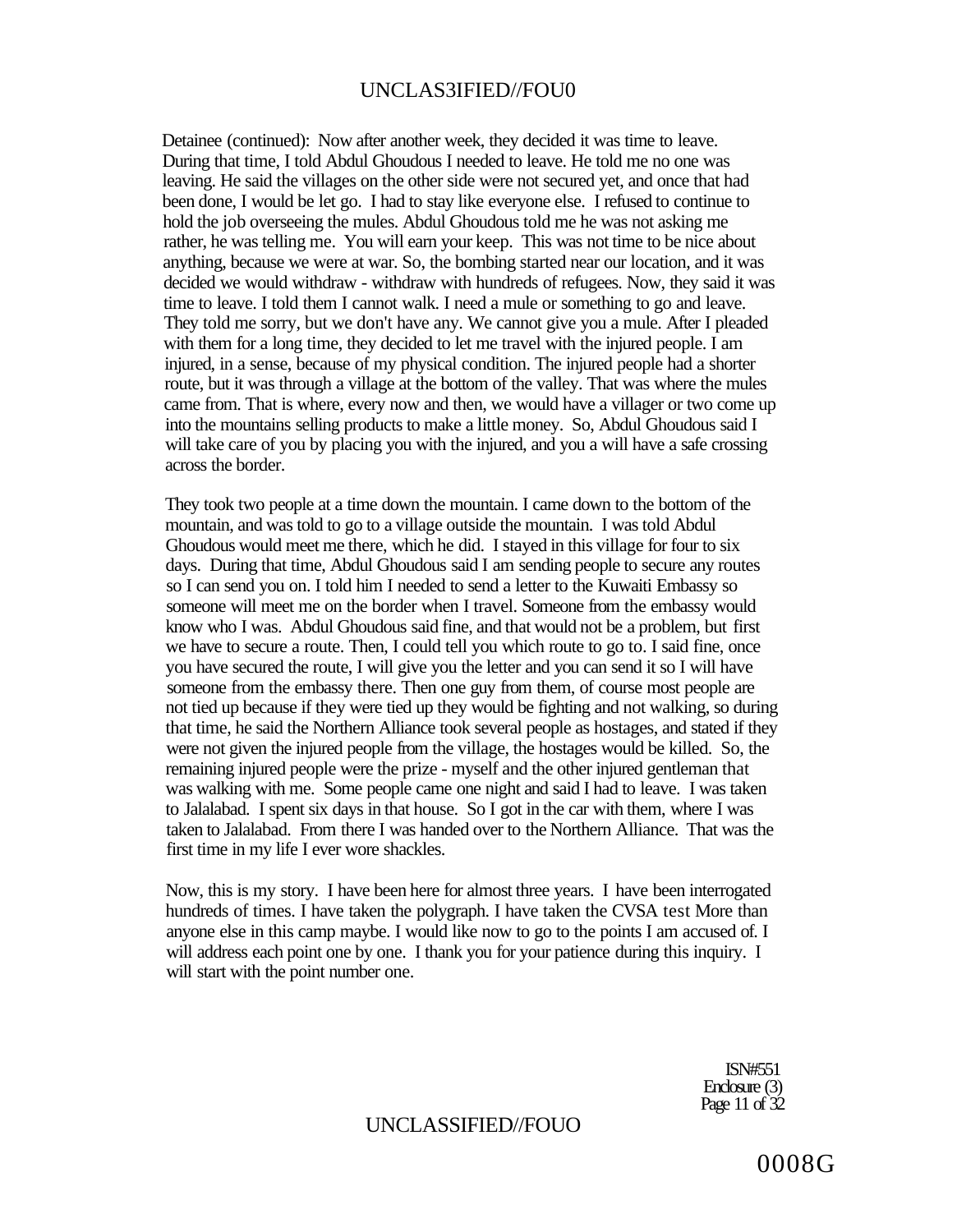*In response to allegation 3(a)(1), that the Detainee traveled to Afghanistan in October 2001:* 

Detainee: Yes, I did and you know why. I went there to videotape, and I was to go back within a day or two.

### *In response to allegation 3(a)(2), that the Detainee met with Usanta Bin Laden on four occasions during July 2001:*

Detainee: It was not July; it was early June. And it was not meeting with Bin Laden. I saw him. This was something I said, it was not gathered by intelligence. I told them about this. I showed them. If anybody who would talk to Bin Laden is a criminal, then take the reporters of CNN and Al-Jazeera. Then anybody just seeing Bin Laden without even talking to him is a criminal - then also take the General. I did not talk to Bin Laden; I just saw him. So, I guess I am in that category in that sense.

### *In response to allegation 3(a)(2), that the Detainee delivered money to Usama Bin Laden:*

Detainee: This is an outright lie, a false statement. First, I had never been to Afghanistan before. I did not build any relations with anyone to start or give anyone any money. You will see if I just jump all the way down to point number seven.

### *In response to allegation 3(a)(7), that the Detainee was an operator for the Al WAFA NGO and likely transferred large sums of money through a front company:*

Detainee: Now, a person doing that is a person hiding and transferring money, not a straight liner. If I can deliver mine straight, why should I go and find other ways? I would say that for them to keep me here, let's stick everything on this guy hoping something would stick. These two points are contradicting. If I am going to give them money by hand, why should I go through a front company or an NGO or whatever? If I did give him money, why should I go through that? I did not go through that. Why should I give him money straight? I hope I am making myself clear to you. Secondly, about the Al WAFA organization. Their chairman is here. He was asked about me. He denied knowing who I was. It is on record. I asked if I could have him as my witness, and now he is refusing to talk. **[Note: The detainee requested no witnesses for the Tribunal]** I tell you please look at his record, look at what his interrogator said before he stopped talking. You will find that they asked him about me, and he said I do not know this man. You have other people from Al WAFA here, and they will say they do not know me. I do not know who these people are. I will go back to point number three.

> ISN#55I Enclosure (3) Page 12 of 32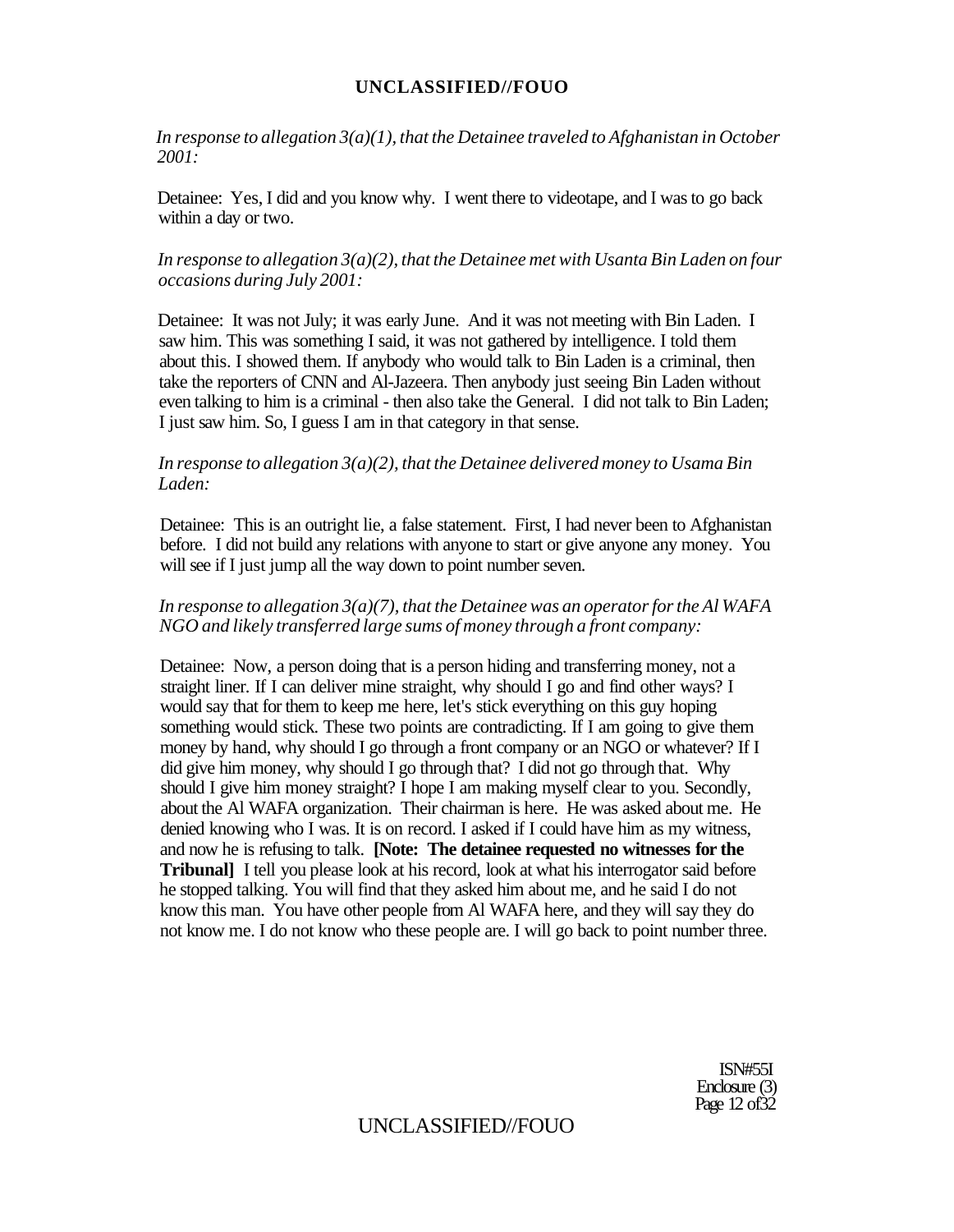#### *In response to allegation 3(a)(3), that the Detainee delivered money to Usama Bin Laden:*

Detainee: If I gave Usama Bin Laden money, and there are other witnesses or evidence one of the interrogators told me what would you say if we found a suitcase that had the money. I told him perfect - please take my fingerprints now. I know my fingerprints would not be on the suitcase. If there are witnesses, then I want to see the witnesses. I am sure there are no witnesses. If there are any, they are somewhere here on the camp. I will advise that you will find here some people have been on drugs and some people have become insane. If they said they have someone who said or saw me, please find out and see them for yourselves. You will find that I did not do these things. I would not give money to a man who wants to destroy my country.

### *In response to allegation 3(a)(4), that the Detainee's name and telephone number were in an address book recovered from the residence where senior At Qaida operative KhalidShayk Muhammad was captured:*

Detainee: There are two ways for this to have happened or for this phone book to read such. First, Abu Suliyman is a big man. He arranged meetings with everybody. Secondly, Abu Suliyman has my business card. The officials in Kandahar have my card. There were two ways for those people to have my card. Why should they have my card? Well, I would have been in charge of millions of dollars of relief to the refugees. Maybe I am a good target for blackmail in the future. Maybe this has something to do with it. So, this name is not to be thrown away. This name might be useful in the future. That is why these people would have my name and number on hand. I hope this is clear to you.

### *In response to allegation 3(a)(5), that the Detainee provided coordination and logistical support to Taliban fighters in Tora Bora:*

Detainee: There were no Taliban fighters in Tora Bora. Taliban fighters were out fighting. They were not in the mountains hiding or trying to escape. They were fighting for their villages. If some of them did not want to fight, it would be very simple. He does not have to go through mountains or cross the border or anything as such. There was no such thing as a Taliban fighters. The only Afghanis, maybe I guess the people who wrote this, meant the boys from the village that I told them about that were coming. Or maybe the villagers that were coming to sell whatever they had. Maybe those were the Taliban fighters to them. I have no idea. Otherwise, there were no Taliban fighters. Also, coordination and logistic support - now I have just been there. I have been to Afghanistan in June for ten days; then, entering in October and running for my life for the next trip. All of a sudden I am a trusted person by the people of that land and the people who hide in the mountains and the people who made the man-made caves and all of this; now they trust me for logistics? I don't have the power to go and see inside any of those man-made caves. As you know, logistics means I had to know what was coming, where it was going, inventory issues, all of these things. None of these things apply here. I have never done any of these things. I had never been to any of these locations. I have

> ISN#551 Enclosure (3) Page 13 of 32

#### **UNCLASSIFIED//FOUO**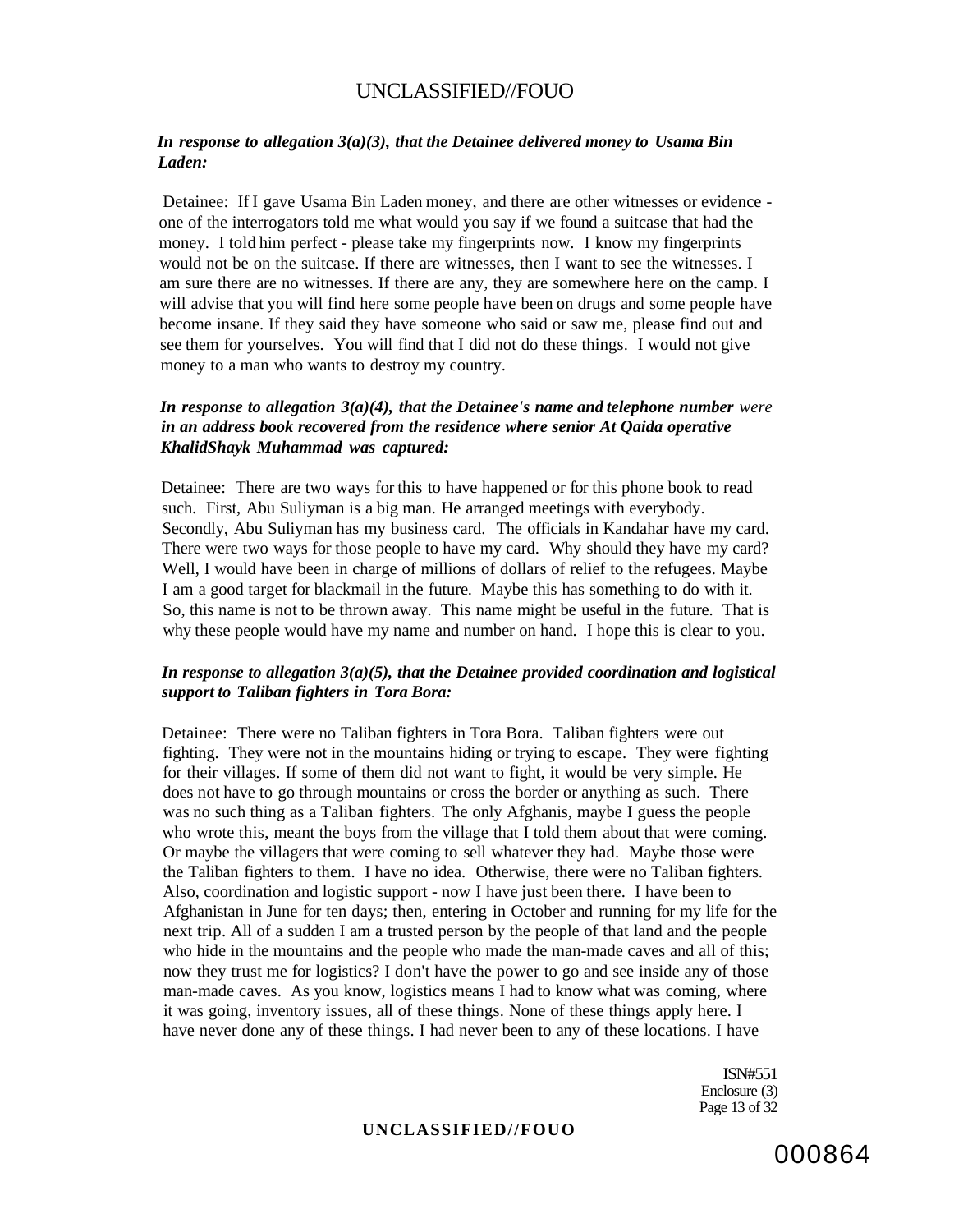been asked on the polygraph and the CVSA about these things, and they know I did not do this. Point number six.

*In response to allegation 3(a)(6), that the Detainee was present at an Al Qaida meeting in the Tora Bora Mountains in which the topics discussed included the distribution of SAM-7s and other anti-aircraft weapons:* 

Detainee: Now again points number five and six. Let them decide if I am with the Taliban or am I with Al Qaida. Am I superman to be with everybody at the same time? I was a person who could not walk; I had to ride a mule to go ten meters. Now I coordinated logistic support and held meetings. Aircraft missiles -1 think that is too big for a person like me. I do not have any military training. The only military training I had was two weeks in Kuwait. If you would like for me to elaborate on that, I will.

Tribunal President: We can move on.

Detainee: The meeting they are speaking about is what I told them. I asked them to allow someone from each location to come and see my face. That was the meeting that they have turned into an Al Qaida meeting with SAM missiles or whatever. There is no such thing.

I hope I have covered all the points. Is there any point I have missed? I would like to give a final statement, if I may?

Tribunal President: You have covered all seven points.

Detainee: Good. Then if I may, can I finish my statement? How would a person that does not know Afghanistan, does not speak the language, and is not in the proper health, go to the mountains, hold meetings, and arrange support? And, I did not know the locations or anything inside? How can I coordinate between Al Qaida and Taliban when they were friends for a long time? Neither side needed someone like me, who did not know anything, to come and coordinate between them. I am from Kuwait. Ifldidno t like the US, I would not have given the US a \$100 million contract. During my work at Kuwait Airways as an engineer, I had a consignment of spare parts. I could have taken it to Europe; I could have taken it anywhere. But I liked the way the US or American companies were doing business. I helped facilitate this contract. This information was with my interrogators more than a year back. It has never been disputed or argued about. Please do not think of me, because I am in Camp 5, that they have something. If you came here a year back, I would be wearing white because I was in Camp 4. Why was I in Camp 4? Because they had given me the polygraph, they asked me about all these things I am accused of, and I answered truthfully. I have nothing to do with any of this. Then they said no, I was lying. Maybe not in those words, but it was something like that. Then I was given three CVS As. With the presence of the quality control from the General's office watching. After the third CVSA, they decided to move me to Camp 4. I

> ISSN #551 Enclosure (3) Page 14 of 32

# UNCLASSIFIED//FOUO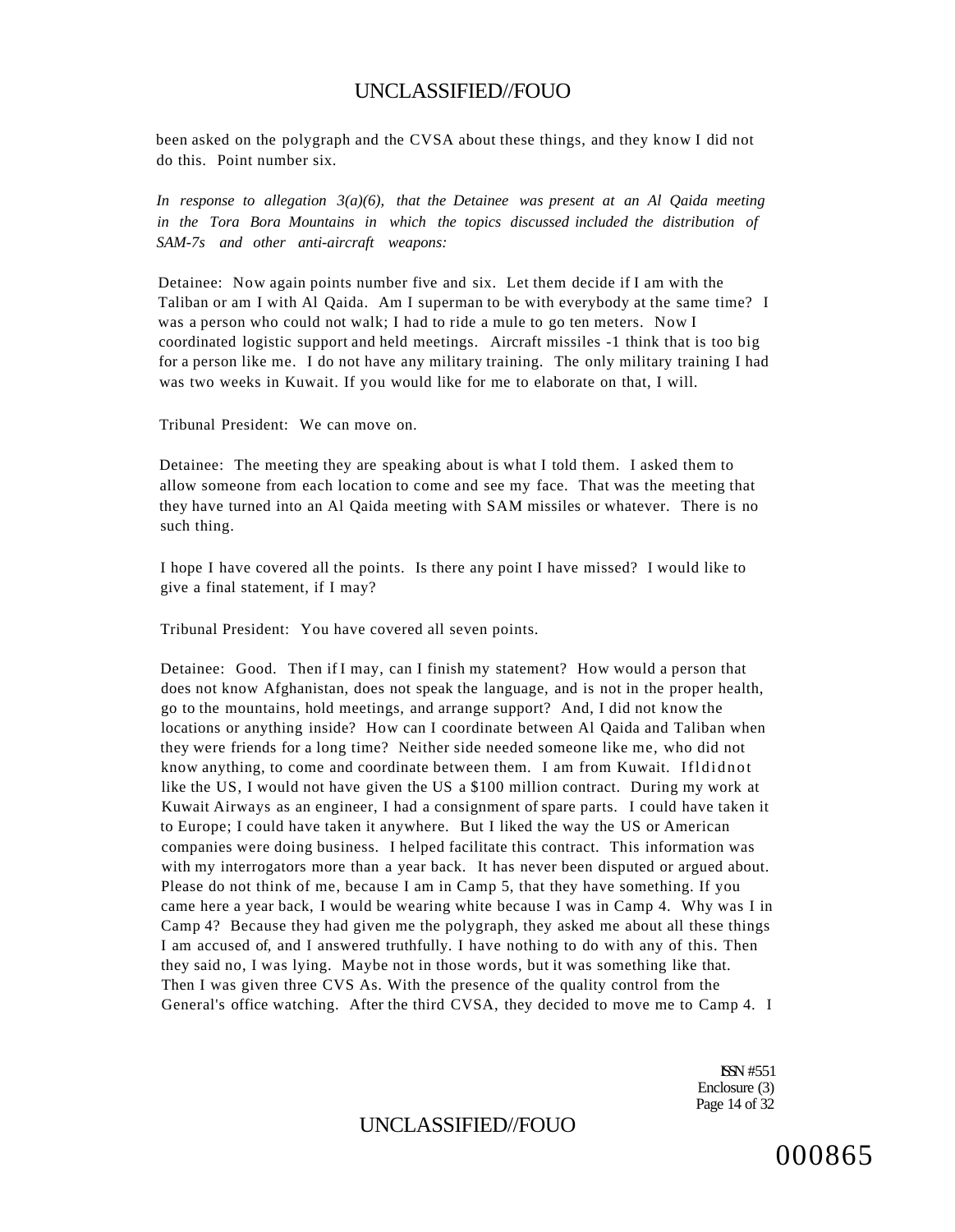was not moved to Camp 4 for bad behavior. I am too old for that. I was moved to Camp 4, because it was realized I had done nothing wrong.

I told them in the second CVS A to ask me if I lied during my polygraph, or if I tried to manipulate the machine. I said no, I did not lie. The CVSA examiner said I was right, and I did not manipulate the polygraph because my CVSA proved I was not lying in the polygraph. After that, they decided to bring me from Camp Delta to here. When I asked why I was moved to Camp 5,1 was told I am an interesting case. I was also told that Camp 5 needed to be operational and military police needed training on how to run this facility when it is fully operational. As you can see now, it is half full. This is just an experiment or a training stage for the people working here. So, I am not here because it was discovered I am the bad guy they were looking for. I am a person who, in May of 2001, felt the entire world was nice - everything was nice. There was no such thing as Al Qaida. There were no problems. I have never been to any station except Kuwait. 1 had never been interrogated in Kuwait. I am a successful businessman, and happily married with children. I had no problems with anything. Perhaps it was God's will that I saw what I see now. I hope that you will see the truth in what I am saying. I thank you very, very much for your patience. Thank you.

Tribunal President: You have given us much to consider. We are going to take a few minutes to allow the Tribunal Members to read through your statement.

The hearing recessed **at 1127** hours. The hearing re-opened at 1137 **hours. All**  parties present prior to recess were again present.

Tribunal President: We have read through your statements. Will you answer questions?

Detainee: Yes, Sir. Of course.

Tribunal President: Personal Representative, do you have questions for the Detainee?

Personal Representative: Yes, Sir. I do have questions. I would like to take you back to what you said about the four meetings you sat in with the scholar where Usama Bin Laden was present You see it says in number three where it claims you delivered money to Usama Bin Laden. You obviously stated you did not and have never delivered money. Have you ever seen anyone deliver money?

Detainee: No. As I explained on the CVSA, I was asked if I had given money to Bin Laden. I said please do not ask me this question as such. Put the question, as have I given Bin Laden money, letters, orders, anything. Don't make the question narrow. I want you to ask if I have given him anything; have I taken from him anything? Did 1 see anything? Did I see anybody giving him something? No.

Personal Representative: Did you ever see someone give money to Usama Bin Laden?

1SN#55I Enclosure (3) Page 15 of 32

UNCLASSIFIED//FOUO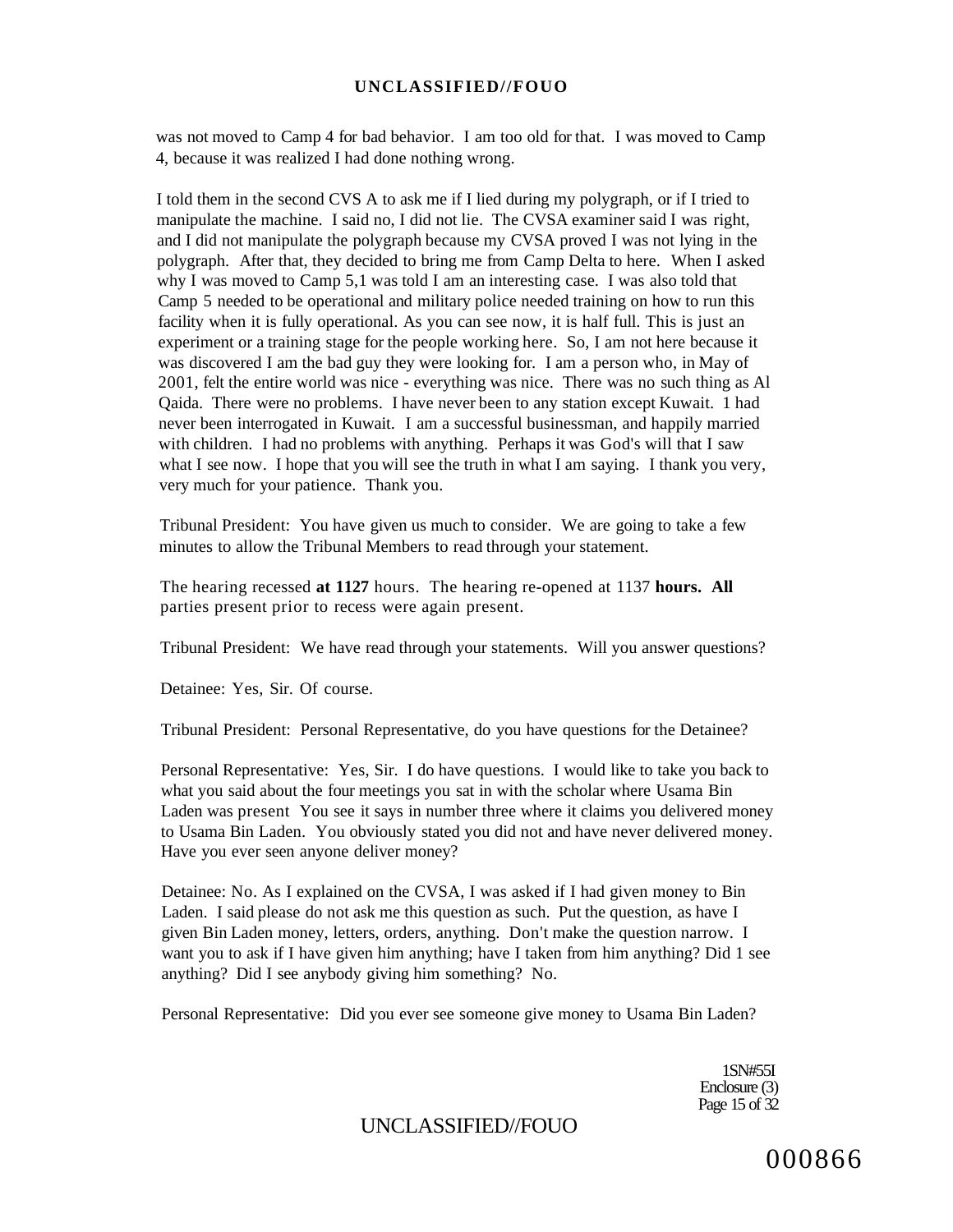Detainee: I did not do it. I did not ask someone to do it. I did not see someone do it for someone else. It is very clear.

Personal Representative: Have the interrogators ever told you about you being confused with someone else who may have given money to Usama Bin Laden?

Detainee: Yes. In the last meeting I had with my interrogator, I was told that it was discovered that I was not the person who gave money to Bin Laden. It was Abu Suliyman who gave money to Bin Laden. Last month, someone testified that Abu Suliyman was the person who gave money to Bin Laden during that time. I was asked if I saw Abu Suliyman give money and I answered no. I was asked if Abu Suliyman went outside with Bin Laden alone. I said when I went with Abu Muldah to say goodbye, Abu Suliyman went and approached Bin Laden. So they left together. What ever happened after that, I do not know. I was told that there is evidence or witnesses that Abu Suliyman gave Bin Laden money, not me.

Personal Representative: Just to clarify, Abu Suliyman was the young man who attended your health club in Kuwait? And he invited you to meet with the host to show you around in Afghanistan?

Detainee: Yes.

Personal Representative: Did you ever train on any weapons?

Detainee: No, Sir. I was shot at on the way from Kandahar to Kabul. We were ambushed and they came with machine guns. No one was injured. When we reached Kabul, I was looking into obtaining a pistol for self-protection. You never know if the whole country is falling. No weapons were offered, and I did not see any weapons for sale. So, I did not buy, see, nor was I offered a weapon.

Personal Representative: So, I assume you never shot a weapon in Afghanistan?

Detainee: No, Sir, definitely not.

Personal Representative: Did you attend any training camps while you were in Afghanistan?

Detainee: No. The only training I had was in Kuwait, the training for every Kuwaiti, when you turn eighteen years old. If you are a high school student, you get two years of training. If you are a graduate, you get one year - except for those who have what is called rare specialties like engineers, oil refinery engineers, and so on. This is because in case of war, these individuals would be manning their civilian positions. So these individuals only receive three months of training. After that, you go back to your normal work. In my case, I was trying very hard. It was a good chance for me to lose some weight. But I injured myself in the first two weeks. I was sent home. I was forbidden

> ISN#551 Enclosure (3) Page 16 of32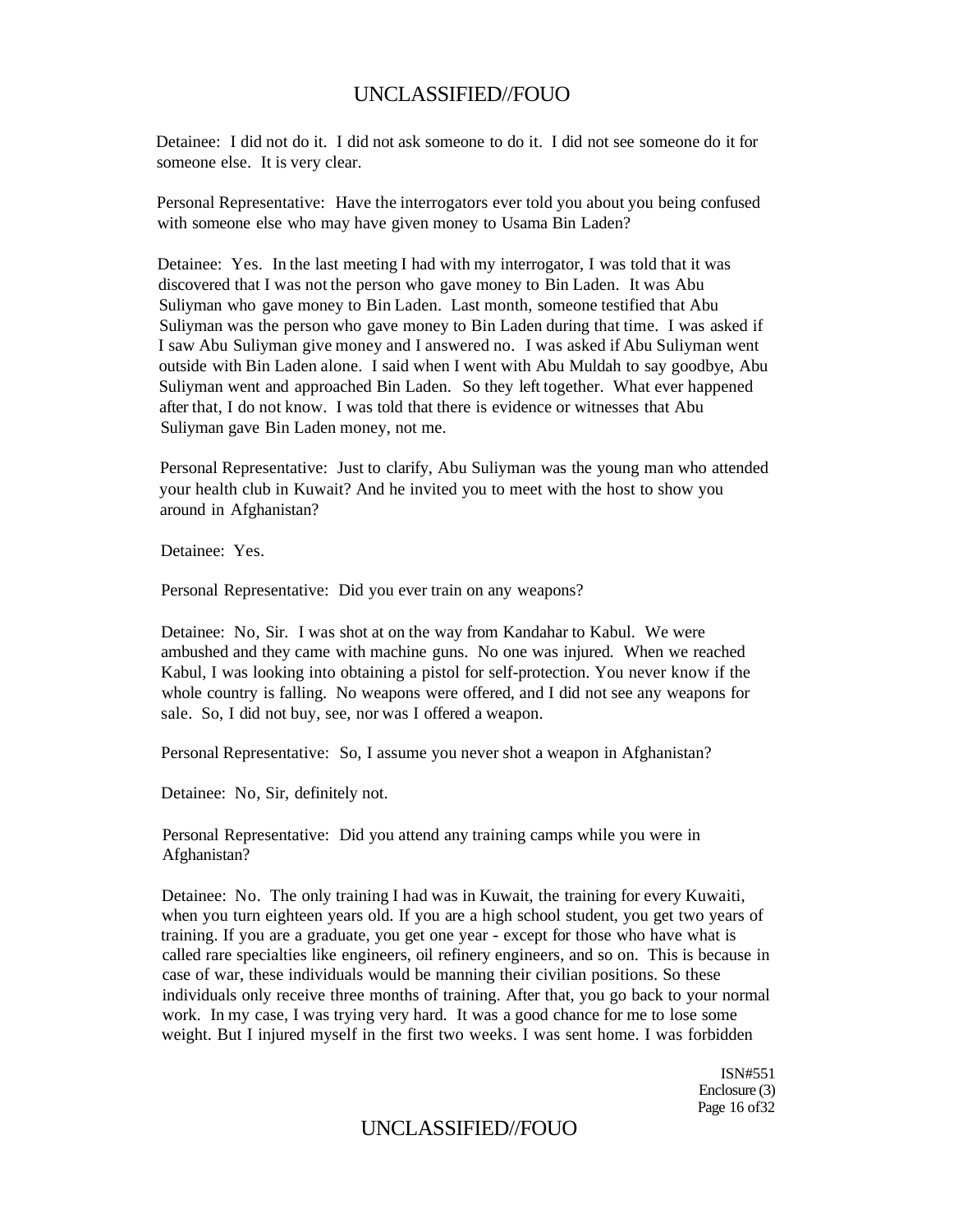from entering the exams and classes because of that In those two weeks, I learned how to march. That was my military training.

Personal Representative: Have you ever at any time in your life committed any hostile acts against the United States or its allies?

Detainee: No. Never. Definitely not. Like I said, I am a person who in Kuwait is known to be pro-American. I gave a US company a huge contract. 1 was also in favor of buying the latest Boeing triple seven (777) aircraft instead of the European Airbus. While almost all of our fleet is Airbuses, we took the triple seven (777) because I like the way the American companies were. I'd rather buy from American companies because I feel they are faster in operation and they are better in dealing. I am giving you business. 1 am not doing bad business or bad things to you.

Personal Representative: Just to clarify, Abu Suliyman was your host in Afghanistan? He was your host when you got there, and you did give him the incense burner as a gift? Is that correct?

Detainee: Yes. The incense burner was mine, it was not the real gift. The gift was the holy water of Mecca.

Personal Representative: Abu Suliyman was the one who showed the incense burner to Usama Bin Laden?

Detainee: Yes. He told him that in Kuwait it is used as an incense burner, but it is a hand wanner. It is good for people in the mountains to use.

Personal Representative: But you did not give that gift to Abu Suliyman to show to Usama Bin Laden; he took it on his own to show that incense burner to Bin Laden?

Detainee: It is less than five dollars. So you don't say show this to someone, you know. It is more like here, take this or something like that.

Personal Representative: When that gift was shown to Bin Laden, Bin Laden then said back to Abu Suliyman he wanted one hundred pairs of woolen underwear?

Detainee: Yes. I thought Bin Laden was talking to me. That is why I was embarrassed. I asked Abu Suliyman why did he embarrass me in doing so? Then Abu Suliyman said no, he was talking to me, Abu Suliyman.

Personal Representative: This is my last question. Have you ever given any money to Al WAFA or any other organization at any time?

Detainee: No, Sir, Al WAFA did not exist during my first trip. There was no such thing. I had never seen them. There were no banners or posts or buildings identifying

> ISN#551 Enclosure (3) Page 17 of 32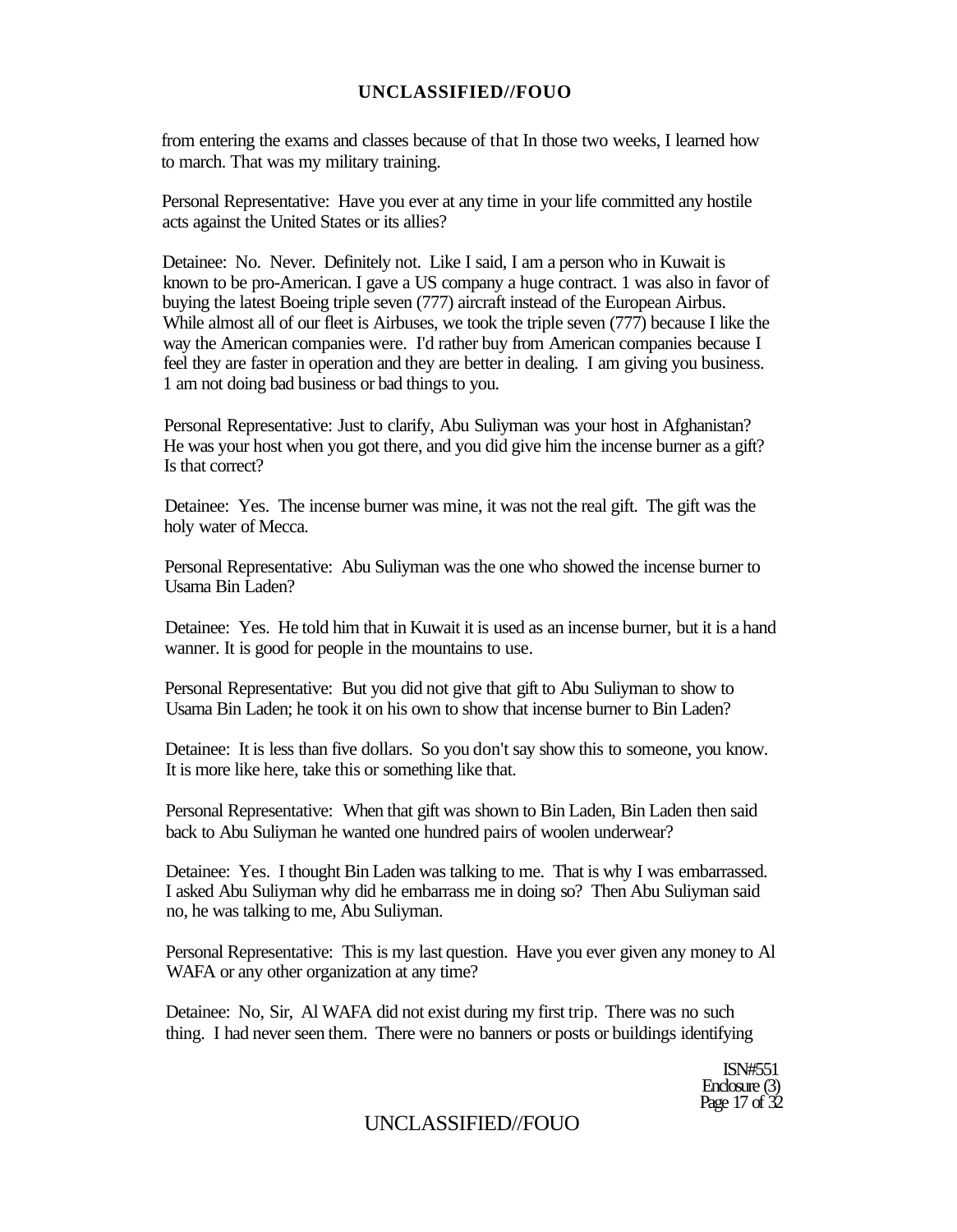them as Al WAFA. When I went to Kabul, I saw signs on hospitals, on water wells, and so on. I met their president once at dinner in a clay house outside Kabul. I had never been to that office in Kabul. Kabul is the capital city. There is running water and toilets and such in the buildings. Why should they go to a mud house outside and call it their office, I have no idea. But I went there one night; I had dinner and left. When I was there I saw their president, I did not talk to him. We did not exchange cards. We did not do anything as such.

Personal Representative: And the dinner you are referring to, these are the same ones with your travel companion, the religious companion?

Detainee: No, no, no. That is from the second trip. The religious companion was my first trip. This trip was during the days I was in Kandahar every couple of days in one house until they found us a way out We were invited to dinner at one house and that was it.

Personal Representative: So, you saw this person during your second trip?

Detainee: Yes. Not on the first trip. When I was there I did not know it was Al WAFA. I was not told this was Al WAFA headquarters,

Personal Representative: Thank you very much.

Tribunal President to the Personal Representative: Does that conclude your questions?

Personal Representative: Yes, Sir, that concludes my questions.

Tribunal President: Recorder, do you have any questions for the Detainee?

Recorder: No, Mr. President.

Tribunal President: Do any Tribunal Members have any questions for the Detainee?

Tribunal Member: Could the Kuwaiti Government officially attest to your relief work efforts? I saw in your Wife's letter some documentation that relates to this.

Detainee: Yes, Sir. There is so much. I was even in the news during the Kosovo crisis. I was with the Kuwaiti relief work with the UN and the ICRC and the Red Cross. The news media, the Kuwaiti Corner news agency, I was in the news every night for maybe two weeks. It is not just the Government, it was even on TV in Kuwait.

Tribunal Member: During your statement, you said that on your second trip to Afghanistan you were taking ten days leave from Kuwaiti Airways. I thought you had already arranged for your one-year leave?

> ISN#551 Enclosure (3) Page 18 of 32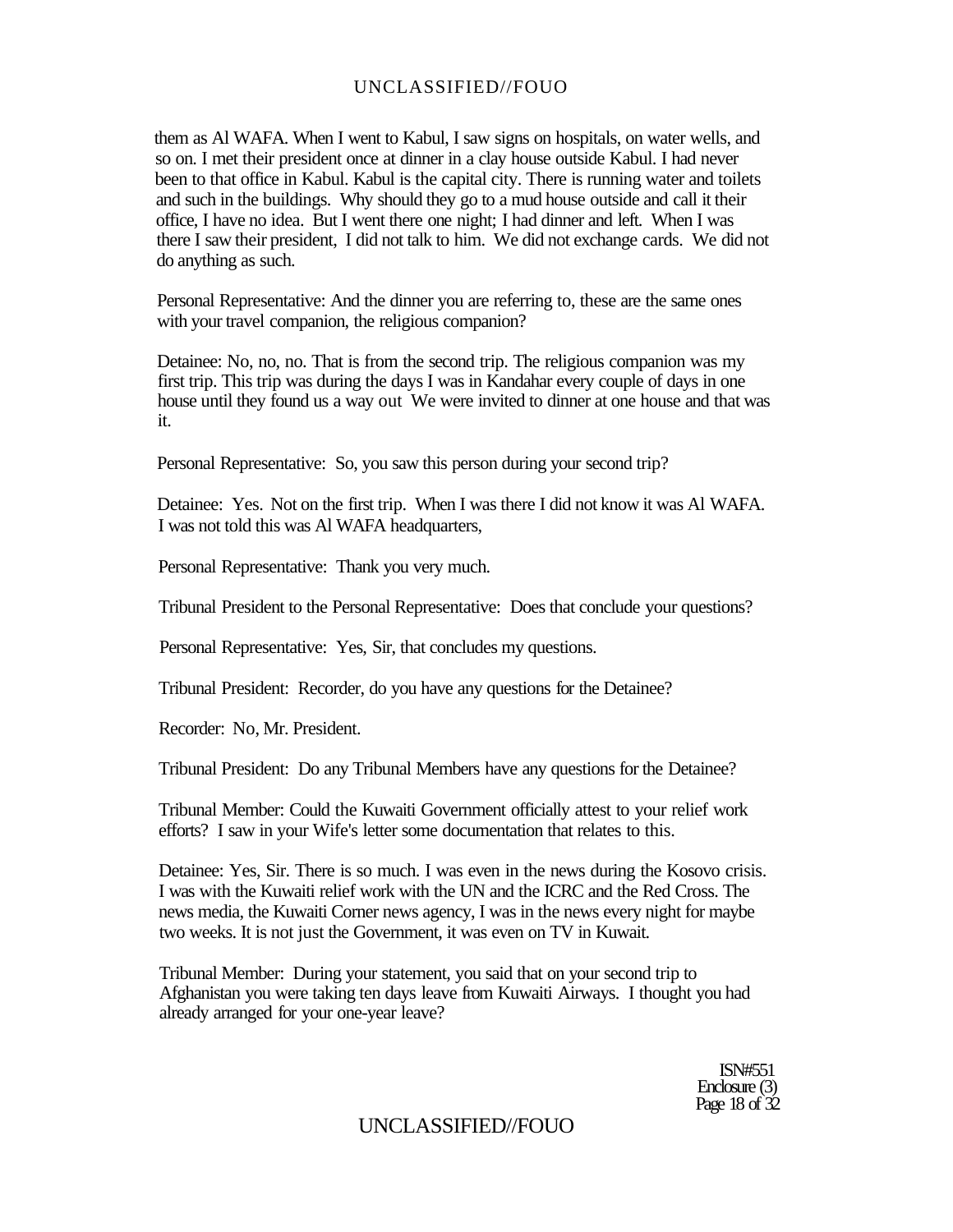Detainee: The secundment letter starts when the President of the Airlines signs the letter. Then, I no longer go to Kuwait Airways, I would go to my work in Peshawar. During that time I was still an employee of Kuwait Airways, and I still would go in the morning and punch my time card. To take the leave, I had to sign the leave form.

Tribunal Member: In reference to point six on the statement, you were not present at any meetings where they discussed SAM-7s?

Detainee: Defmitely not.

Tribunal Member: During your statement you said some of the folks you were with when you were going through the Tora Bora region, specifically the gentleman who said you have to earn your keep now, you said they were not Taliban fighters because fighters would not be in the mountains. To the best of your knowledge were any of those folks Al Qaida? The reason I ask this is because some of those folks you mentioned turned out to be Al Qaida. Were any of those folks with you?

Detainee: Okay. Now the people who are leaving the Jalalabad area were everybody. Everybody was fleeing. Everybody is running for their lives. Now which group is there, there is only the Tora Bora mountain area. In Tora Bora there were all kinds of fighters. There is not just Al Qaida. As I said, Abu Hufs was not going to Al Qaida. He was going to fight but not with Al Qaida, but with some other people. There are so many groups. There is no law in that land. Anyone can do whatever he wants. Whatever groups can be together, they can be together. Do they have cards saying what group or they are fighters? No. Are they fighters? Yes, they are fighters. Who are they? I don't know. Would I be able to say this person was Al Qaida or not? I was not able to say that. But some of them were fighters, and most of the fighters were the immigrants and the people who were going to teach Islam. Because in Afghanistan, an Arab in Afghanistan, was either a fighter, an immigrant, a teacher teaching the people there because me illiteracy was very high, and of course, the relief workers. These were the four kinds of people. So in this case, in the mountains while I was with them, I could hear children crying; I can hear someone telling his father why are we here or whatever; or with his mom and things like that. This was really distressing to see them here.

Tribunal Member: To your knowledge, the gentleman who told you to earn your keep, do you know if he was Al Qaida?

Detainee: I would say he was because he was the biggest man that we saw. But he did not tell me I am Abdul Ghoudous, I am a member of Al Qaida. He is the big guy in the mountain. So, if he said do this or do that, you had to comply. Otherwise, you move.

Tribunal Member: When you said that you worked with the relief organization prior to the first trip, what were the relief organizations you worked for and what were your positions with them?

> ISN#551 Enclosure (3) Page 19 of 32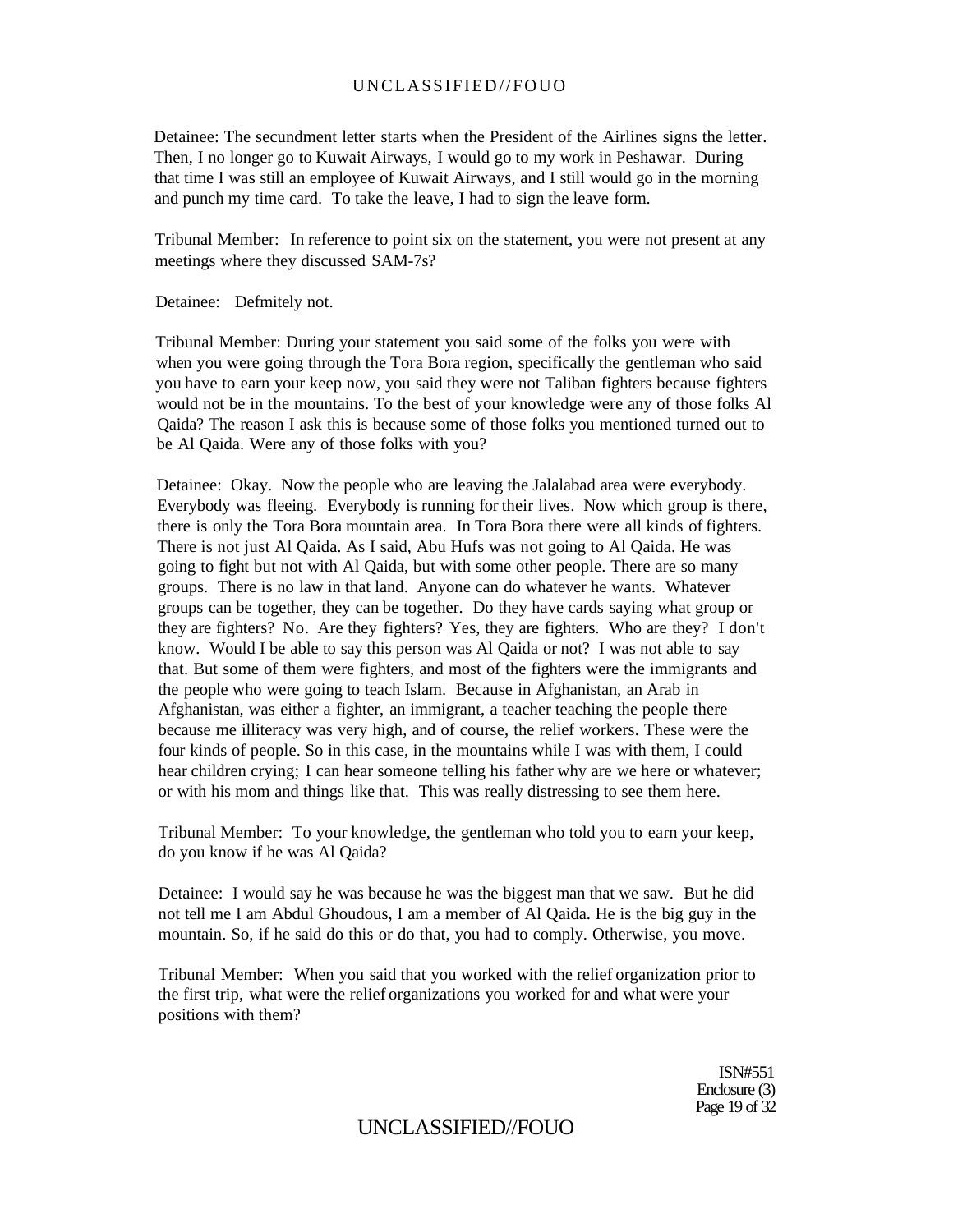Detainee: First, *I* do not have a position because I do volunteer work. But because of my education, they don't just throw me with the small guys. I always go to the presidents of the relief organizations. This is also important, because I do not belong to any relief organization, that is why I was a good choice for the Joint Relief Council. If I belonged to one organization, then all the credit would go to that organization or that relief society. I don't belong to anybody, so I am for everybody. I work for everybody at the same time. I have done much relief work in Kuwait. We have so much red tape in adopting orphans. I streamlined a joint effort operation for adopting orphans. As a result of that, more than 7,000 children were adopted.

Tribunal Member: What was that called?

Detainee: It was one of the operations. It was for the Bosnian refugees. Then in Kosovo, we were at the borders working with the UN military. Those were the people taking care of all the transportation and things like that, the helicopters and so on.

Tribunal Member: And you were there with them?

Detainee: Yes. Also I have helped with the dialysis center that was a part of the relief organizations in Bangladesh. I have worked on the flood in Bangladesh.

Tribunal Member: What would you do with them? Were you just contributing money?

Detainee: No. I don't do anything with money. I am helping. My masters is in management. I would tell them how to do the job right. In Bangladesh I gave them a short course in managing, decision-making, communications skills, things like that They did appreciate it. The relief organizations are usually people who are living there; they are not necessarily people with education in management. Decision-making is not something they normally have to do. They may say I feel it is right this way. I also went to Cambodia. There is an orphanage there for 400 orphans. There was a terrible system in place there. I stayed with them for about ten days. I did not change anything. I just reported the condition to the organization in the Kuwaiti society. They made the changes. I was told everything went okay and the system was advanced; the students are doing better. The orphanages usually have like fishing ponds to produce fish and things like that. Sol helped in organizing these things for them.

Tribunal Member: Are these big name charities? What is the organization? How do you do that? What was your vehicle for making this happen that you volunteered for it?

Detainee: First, Kuwait is a very small country. Relief organizations, there are four of them. One for the solidarity movement; One for the Islamic brotherhood; One for the, I would say for the Asufi [inaudible]; and the fourth is the Kuwaiti Government, where the ex-minister is the head of, and he is also the head of all the relief organizations. And there are other small relief organizations that would do work for orphans or things like that inside Kuwait. The major relief organizations in Kuwait, they work inside Kuwait

> ISN#551 Enclosure (3) Page 20 of 32

### UNCLASSIFIED//FOUO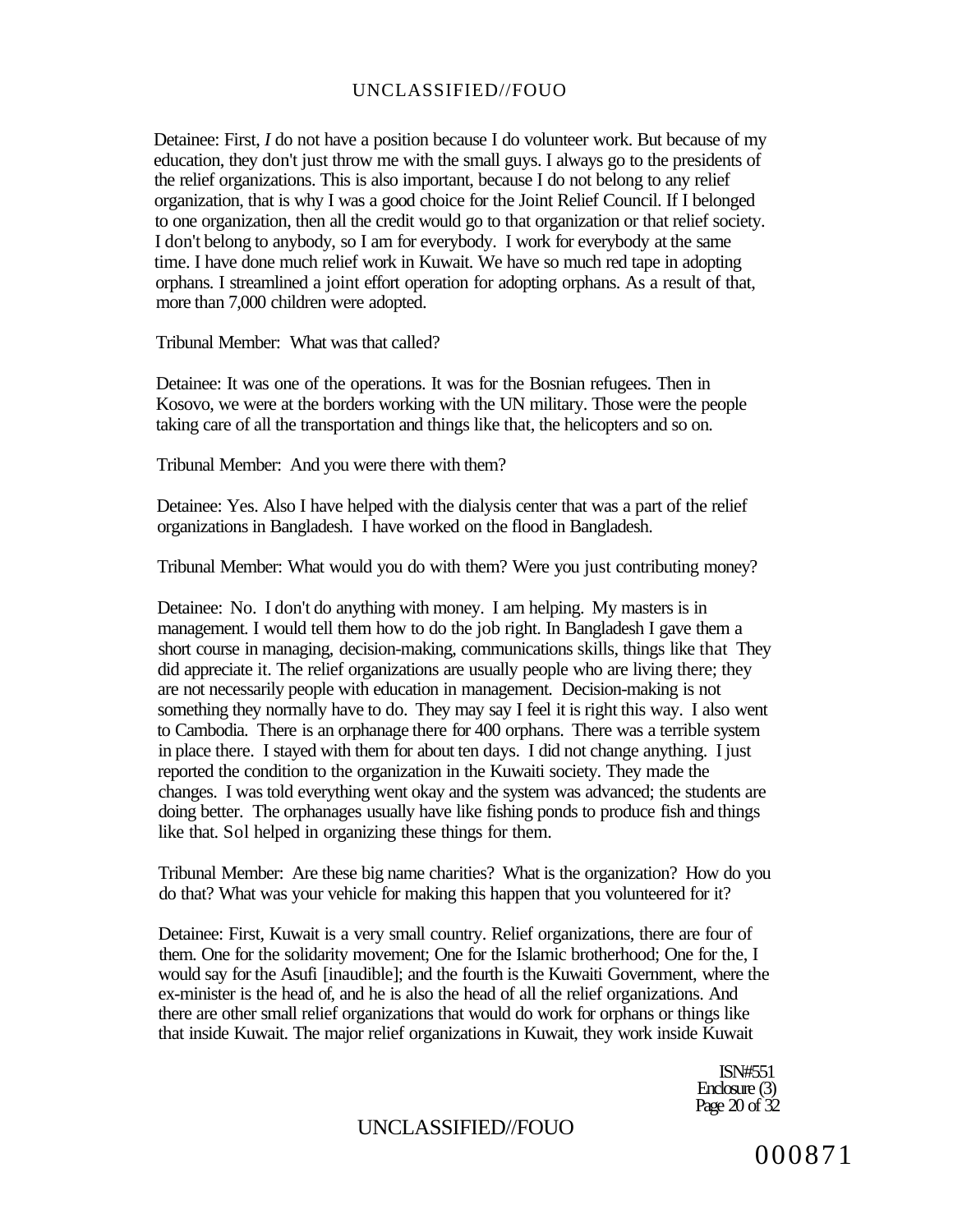and work outside Kuwait. The work outside Kuwait is divided into regions. Each region would take care of the country in that region. They would build mosques, repairing houses, adopting children, and things as such. But to work on a large scale like what happened in Afghanistan, like what happened in Bosnia, like what happened in Kosovo, this is a job for the Joint Relief Council. Everybody will pitch in on the Council, and the Council will appoint someone in those locations and they will take care of that. I have never been in charge of any of those locations. This was my first opportunity for me to go to Peshawar.

Tribunal Member: How well did you know Abu Suliyman before he approached you to go to Afghanistan?

Detainee: Abu Suliyman, I knew him only from the club. I joined the club as a manager and he was already there. I did not finish a whole year in the club before this whole problem happened. He is just a member of the club. Nothing more than that.

Tribunal Member: Did you know him very well at all?

Detainee: No. It was just the courteous hello and the usual talk of a manager to his members. I attended a dinner that he hosted for his brother. He invited everybody in the club, and I was one of the people he invited.

Tribunal Member: Did you know he was associated with Al Qaida at the time?

Detainee: Definitely not. You see there was no such thing as Al Qaida in Kuwait.

Tribunal Member: Did you know that he was associated with Usama Bin Laden?

Detainee: Definitely not.

Tribunal Member: Did you know what his job was or what he did?

Detainee: No, I don't think he has a job. I think he is a student. When he went to this house or room in Kandahar, he was trying to be student scholar. He had so many books. It is something like a seclusion for him to study. When I met him for the first time, he was not with Al Qaida, in their guesthouses, or with Bin Laden in Bin Laden's house. No, he had his own residence away from everybody. As I told my interrogator, he was very clearly a trustworthy person because he is a very quiet person. He does not talk. I went there and I did not know Abu Muldah was there to see Bin Laden. I was not told that. I went there to see the refugees, and was told fine, come and see them. I did not know Abu Muldah had a different agenda. But they are so secretive; no one was telling me anything. So, when Abu Suliyman was in the club, he did not say I was with Bin Laden or with Al Qaida. He was there training like everybody else.

Tribunal Member: But he did tell you about the person that was going to Afghanistan?

ISN#55l Enclosure (3) Page 21 of 32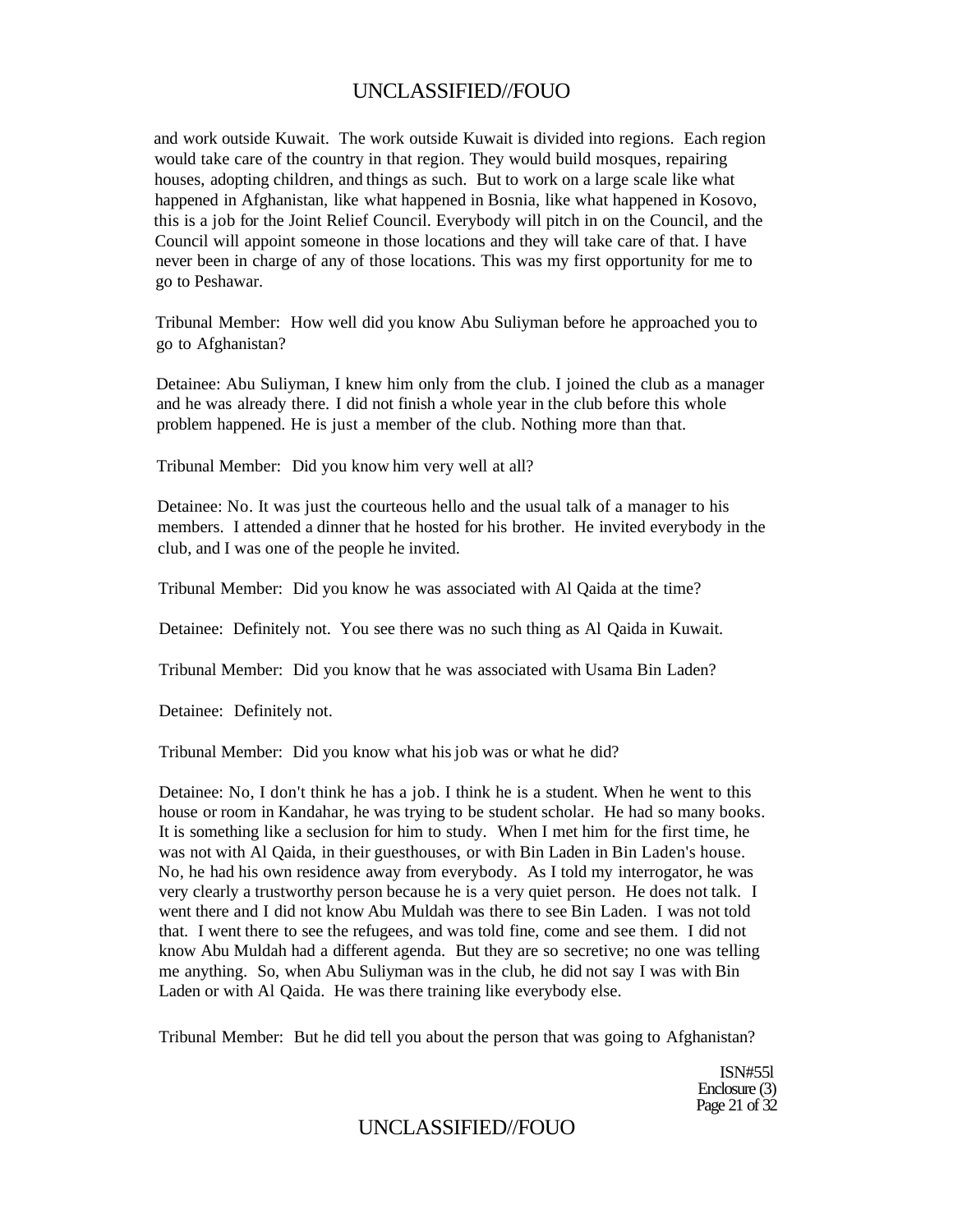Detainee: Yes. When I told him I would try to go to Afghanistan by myself, he said Abu Muldah was going also on some sort of summer vacation.

Tribunal Member: When you were talking about the logistical support, and the fact that it was unrealistic to say you would be put in charge of the logistical support because you had only been there a few days and there was not time to develop trust - but, you developed trust in someone you really did not know or know anything about, and you went to Afghanistan with this person?

Detainee: You see the first trip I did not need to develop trust or anything, especially as there was no war. There are no weapons in the streets. The drug fields had been burned. So claims like this, they had to be true or otherwise the first moment I would see he was lying, he would not be able to help the people. Abu Suliyman wanted me to go and help the people. Because if I went and saw that all this was a lie, then I would not have trusted him. But it was so clear and so obvious; there were no weapons in the streets. There was no war. And there was a genuine problem. That is why there was no need to trust or not trust. To me, why not trust him? I did not see anything bad from this guy before; he is in the club just like everybody else. So, why not? Fine, I will go. Why did I go to Cambodia? Was there a war there? Why would I go to any other place? Why did I go there? People would tell you go and see. So, you go and see and if you find there is a need in that place; you will react to that. So, it is something that is natural in Kuwait. Everybody goes and sees for themselves what people need. That is how the Kuwaiti relief organizations work. Even though we are a lot smaller than Saudi Arabia, we far exceed their operations all over the world. Because we go and see for ourselves, and the people trust us that we are not bad people. We go to help. We are not there to take, but to give.

Tribunal Member: I also got the impression, by the way you have spoken, you are a man of stature in Kuwait,

Detainee: I hope so.

Tribunal Member: With you position at the airline and in also with the club, you were well to do. Would that be a fair assessment?

Detainee: Yes, because Kuwait is a small country. My father is well known. My brother is the number one ophthalmologic surgeon in Kuwait. All of my family is well known people. Even my masters degree was on a scholarship from one of the royal family. We are not anybody, but we are not everybody. My family is respectable, good people in Kuwait.

Tribunal Member: Even more so now and how you entered Afghanistan the first time, being a respected businessman from a respected family, why would you not say as you

> ISN#551 Enclosure (3) Page 22 of 32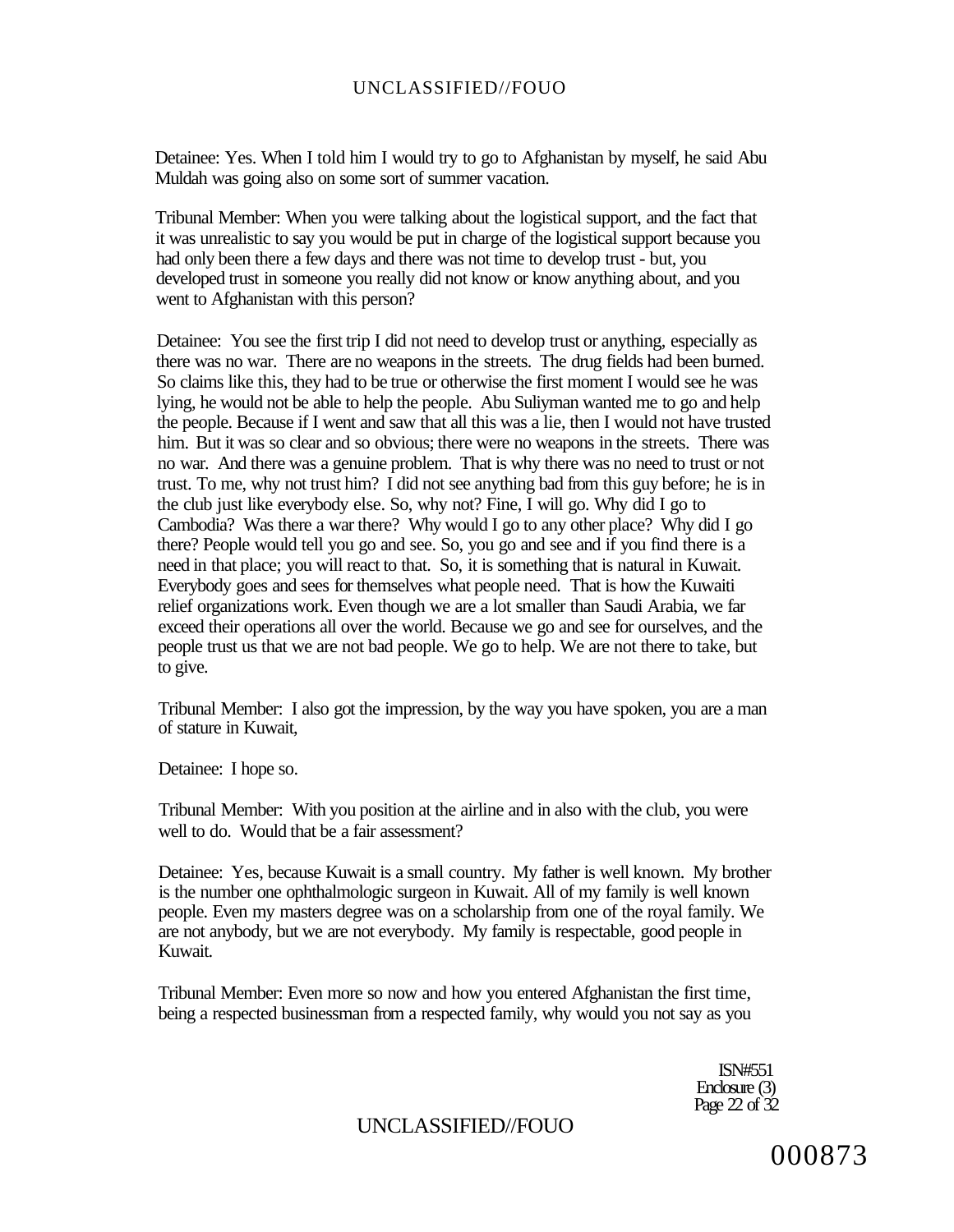are going through I am not going this way? I want to go through legitimately or we are not going to go at all.

Detainee: That is because we were on the way. We were on the way. And that was how Afghanistan was. That was how Pakistan was. When we reached the airport in Pakistan, when he opened the passport, he asked for some money. Everything was there, he had the visa, but still he was asking for something. In that country, you had to pay.

Tribunal Member: Why did you have to go through Pakistan? Since there was no war, why couldn't you just fly directly into a city in Afghanistan and then travel internally?

Detainee: I work in Kuwait Airlines and we fly Kuwait Airways. Kuwait Air does not fly into Afghanistan. The closest would be Lahor airport in Pakistan.

Tribunal Member: So, you could not fly another airline?

Detainee: No. I don't think they have any international flights in Afghanistan. I don't think so. Yes, it was a terrible way of entering Afghanistan. That is why the second time I made it very clear I was not going to go through that again. When I crossed and I saw Abu Suliyman, I told him that this was not a respectable way to take us into Afghanistan, being in my position and so on and so forth. But also there was a scholar and they made the scholar ride the bike. That was not right.

Tribunal Member: After you indicated the airport in Herat was bombed and you traveled a difficult trip to Kandahar in attempts to see the Governor, you indicated they would have vehicles that were sufficient to get you out of there. Wasn't it unusual that you did not insist on that type of travel into Afghanistan during the first trip?

Detainee: I did not know there was such a thing on the first trip.

Tribunal Member: Just going through diplomatic channels on such a big issues. You seemed to be going through very small channels.

Detainee: It was not a diplomatic channel because, first of all, there was no diplomacy between Kuwait and Afghanistan. Secondly, I did not know of such ability. This tinted car business is a great point to answer one of the points I gave Bin Laden money. If I were bringing Bin Laden money, don't you think he would have sent me a car instead of going this way of riding the bike? He would have sent me that car, and I would have had the money in the car with me. I would go inside, give him the money, no questions asked. Right? That did not happen. And on the way out, if Bin Laden thought we were good prospects, or it was a good chance that he may have something from us, maybe they could have managed to give us a ride back in one of those nice tinted cars. But no. We went back in a taxi. So, it seems we did not fit what Bin Laden expected.

> ISN#551 Enclosure (3) Page 23 of 32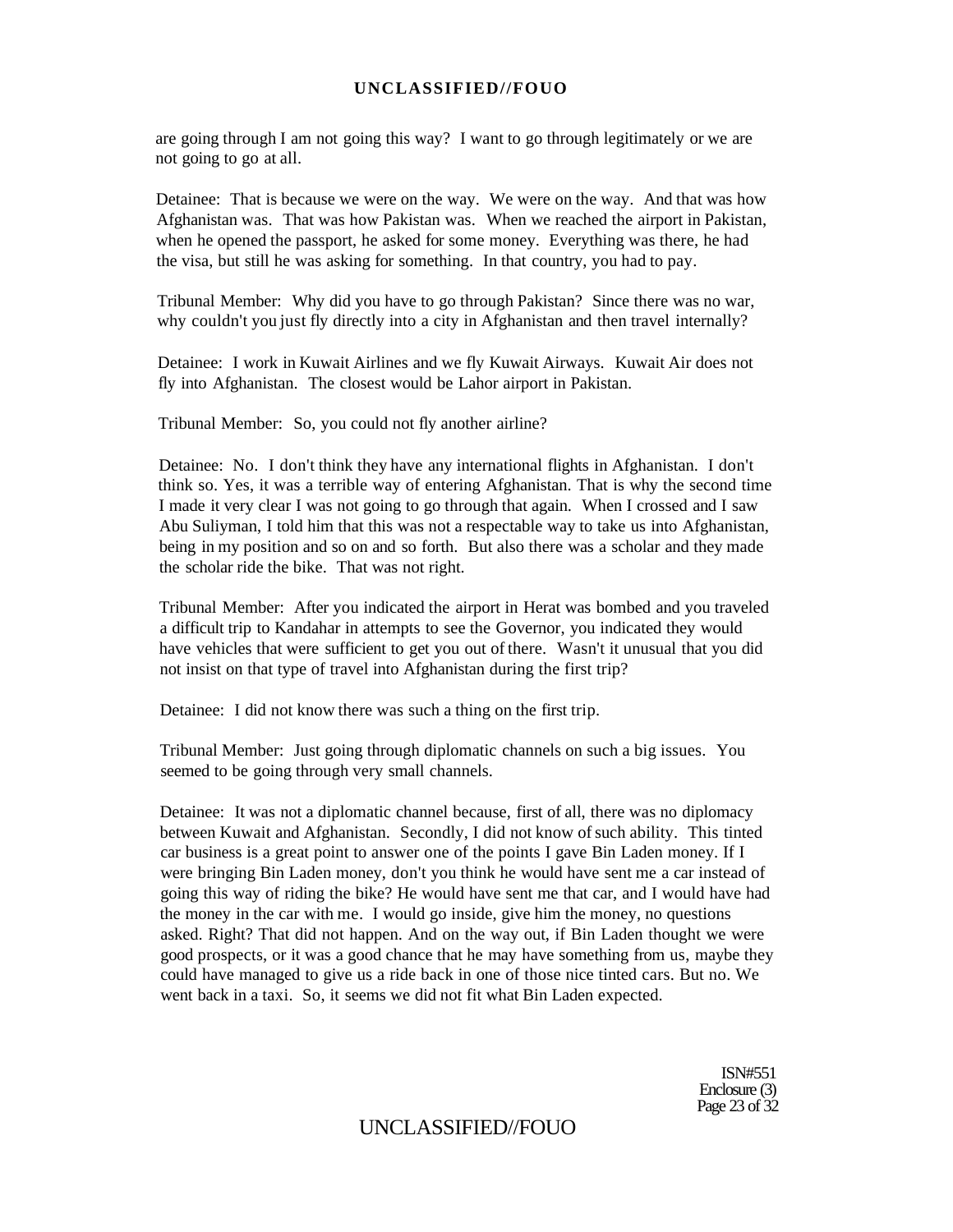Tribunal Member: The holy water, was that something you presented to Usama Bin Laden?

Detainee: No.

Tribunal Member: That was also to Abu Suliyman?

Detainee: Yes, because it was an inexpensive gift. It was a symbolic gift. You would not give this to someone you do not know. This man helped me to go and see the conditions of the refugees. So, it was a token of appreciation to give holy water.

Tribunal Member: Where did you buy the holy water?

Detainee: In Kuwait.

Tribunal Member: How did you get this holy water across the border?

Detainee: I carried it. It was a two-gallon bottle with a handle.

Tribunal Member: So you went across the border on a bike, but the taxi came across with your things also?

Detainee: Yes. The bike was a four or five minute trip, maximum. Nothing more than that. We saw where we were to go. The only thing the escort told us was we had to get off there, because a very bad man was manning the checkpoint and he would do anything to get money. Maybe they had an experience with this person before and knew to go through that way.

Tribunal Member: Even as a man in your stature, if they asked for money you would have the money to give them?

Detainee: I would.

Tribunal Member: You would?

Detainee: I would.

Tribunal Member: You would have the money to give them; it would not have been a problem? This strikes me as being so unusual.

Detainee: I would give them, but how much do I give them? This guy wanted money; then he would tell the other guys after and the ones before. Remember, I was not there to be hassled by those people. I was there to see the refugees. If I had another way to get to the refugees other than going through those people asking for money just like that, I would have.

> ISN#551 Enclosure (3) Page 24 of 32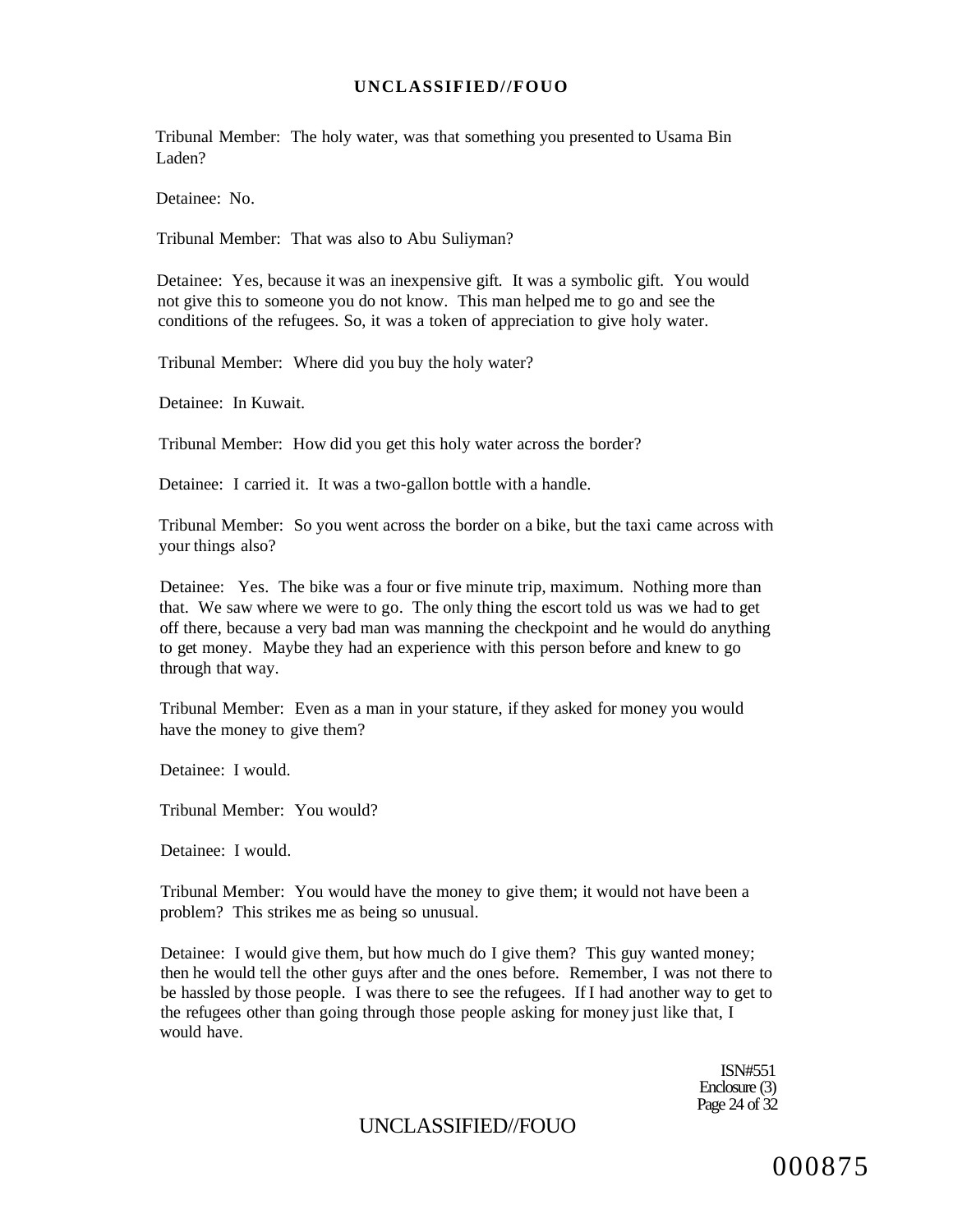Tribunal Member: When you went on the second trip to get the pictures, again why would you not just ask someone else to go and take the pictures, or ask the recipients to send you the pictures back?

Detainee: Send them how? There was no way to send anything from there to the outside.

Tribunal Member: What about sending someone else to go get the pictures and bring them back?

Detainee: I was not appointed yet. So, I did not have people working for me to go there. Or, should I have sent someone from Kuwait Airways? There was only me.

Tribunal Member: So it was just you?

Detainee: Yes, until I got the job. Then, I will have all the people that I need.

Tribunal Member: But didn't you already have your secundment letter?

Detainee: No, not yet. It was not signed.

Tribunal Member: While you were considering your second trip, was Abu Hufs an associate of Abu Suliyman?

Detainee: He would train within the club. He worked and chatted with him. He was in the gym.

Tribunal Member: So, he worked out with Abu Suliyman?

Detainee: Yes.

Tribunal Member: You indicated on your trip Abu Hufs did not want to see Abu Suliyman because he did not like him.

Detainee: No, no, no. I said he did not want anything to do with Al Qaida because he did not approve of Al Qaida.

Tribunal Member: Correct, because Bin Laden had assassinated one of the leaders Abu Hufs previously worked for?

Detainee: He was a scholar.

Tribunal Member: Even though Abu Hufs did not like Al Qaida, he associated himself with Abu Suliyman?

> 1SN#551 Enclosure (3) Page 25 of 32

## UNCLASSIF1ED//FOUO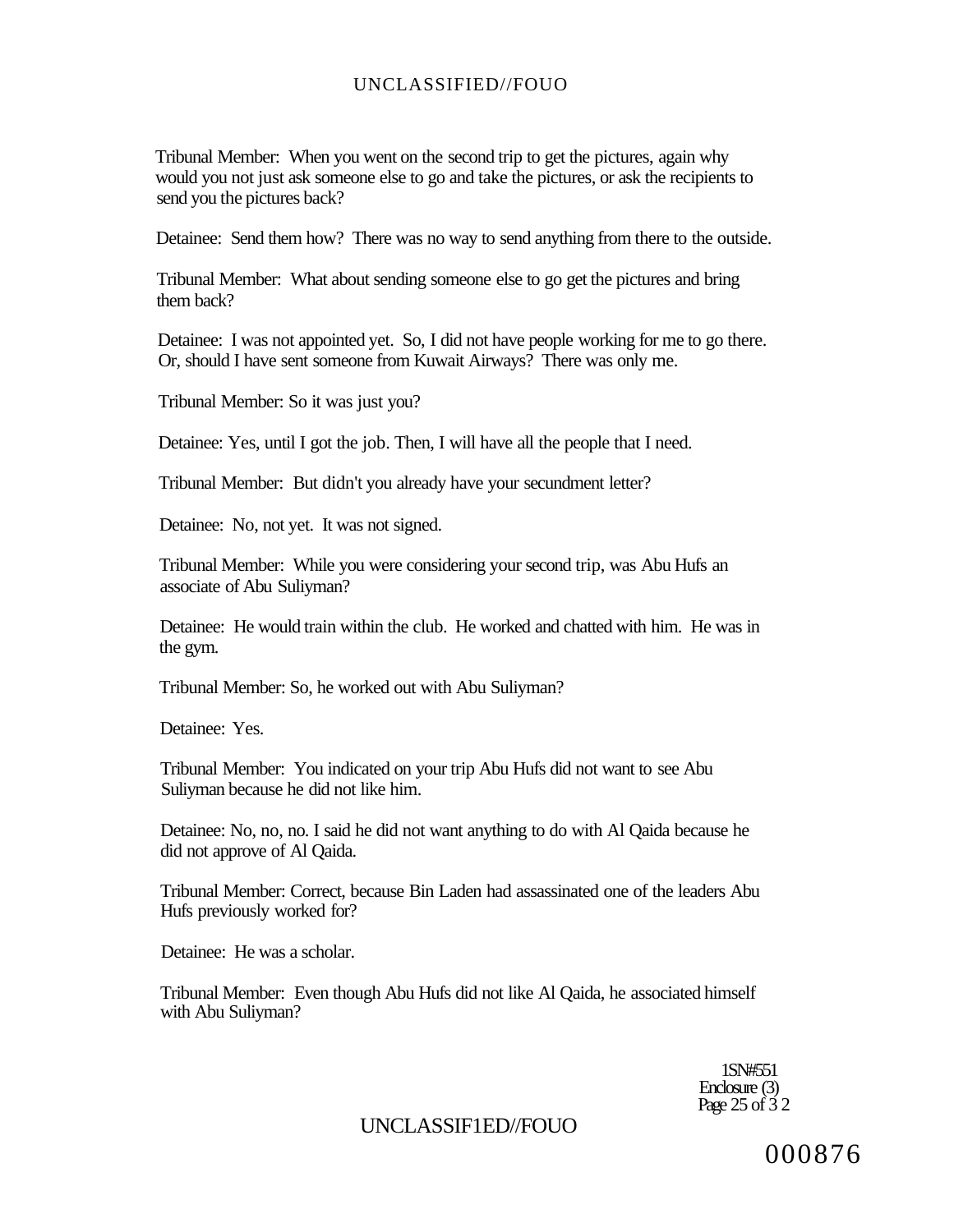Detainee: Abu Suliyman is just another guy in Kuwait. It does not mean because this guys works with or knows Al Qaida, it does not mean everyone knows that much about him. This guy was very secretive, and he did not talk that much.

Tribunal Member: You never fought or carried arms against the United States or its coalition partners?

Detainee: No.

Tribunal Member: Did you ever instruct, plan, or direct any one else either as an Al Qaida member or any one else to engage in any of those activities?

Detainee: No, Sir. I was in Kuwait during the invasion. I did not carry a weapon in Kuwait.

Tribunal Member: When you were in Afghanistan on your second trip, did you direct or plan or have any type of association?

Detainee: No.

Tribunal Member: During that time when you were in the Tora Bora mountains, and you were issuing items?

Detainee: I did not issue anything. I did not know where they went to get them.

Tribunal Member: Did you sign a piece of paper; what were they seeking you to issue?

Detainee: They would ask for food stuffs, canned food, dried beans, things like that. Shoes, stoves for the man-made caves, things like that.

Tribunal Member: Some of these people were males in their early twenties, who would not be able to cause you any problems?

Detainee: Yes.

Tribunal Member: Were they fighters?

Detainee: When they came carrying weapons, yes. Not all of them, but some of them.

Tribunal Member: Who would they have been fighting with? Were they fighting the Northern Alliance and the coalition forces?

Detainee: In the mountains, you are not fighting anyone. We were just sitting there and getting bombed. This is so ridiculous about what is going on. Those mountains were not for fighting. Those mountains were for running away. Those mountains were an escape

> ISN#551 Enclosure (3) Page 26 of 32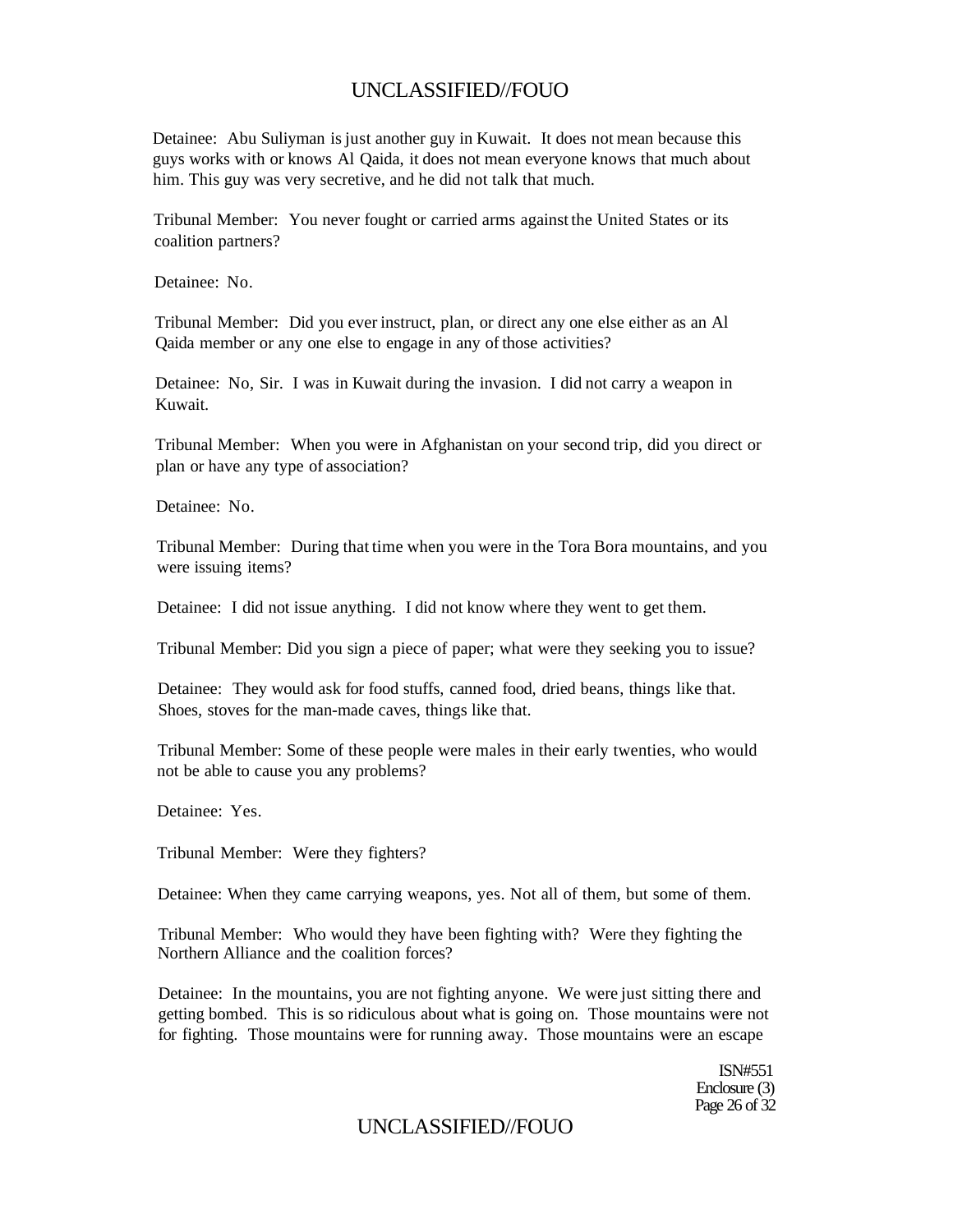route outside the country. It was not a place to fight. There was no one to fight in the mountains.

Tribunal Member: But were the Northern Alliance forces up there? You were not issuing stuff to Northern Alliance forces?

Detainee: I don't know, I don't think so.

Tribunal Member: So they could have been Al Qaida, or persons that were fighting together with Al Qaida?

Detainee: That would have been everyone in the mountains. Anybody would come forward because that was where the food was. It was not my job to ask each person if they were Al Qaida or a civilian or whatever. If you had the paper, 1 gave whatever to you.

Tribunal Member: Who was issuing or giving out the papers?

Detainee: Abdul Ghoudous.

Tribunal Member: Was Abdul Ghoudous Al Qaida?

Detainee: He did not tell me that. He was the big man of the mountain. If he is, he is. But those are the people who ruled, those giving us the way out.

Tribunal Member: When the big man was having his meetings, did you attend any of those types of meetings?

Detainee: No, Sir, not a single one. I don't even know if they had any of those types of meetings in that place.

Tribunal Member: How was it that you were captured?

Detainee: When we were leaving and as we reached the bottom of the mountain, the injured people, we entered the village.

Tribunal Member: They turned you over to the Northern Alliance?

Detainee: That is right

Tribunal Member: Did any of the people you were with have weapons at the time you were turned over?

Detainee: Yes. When we were turned over, the people turning us over had weapons. And they turned us over to the Northern Alliance.

> 1SN#551 Enclosure (3) Page 27 of 32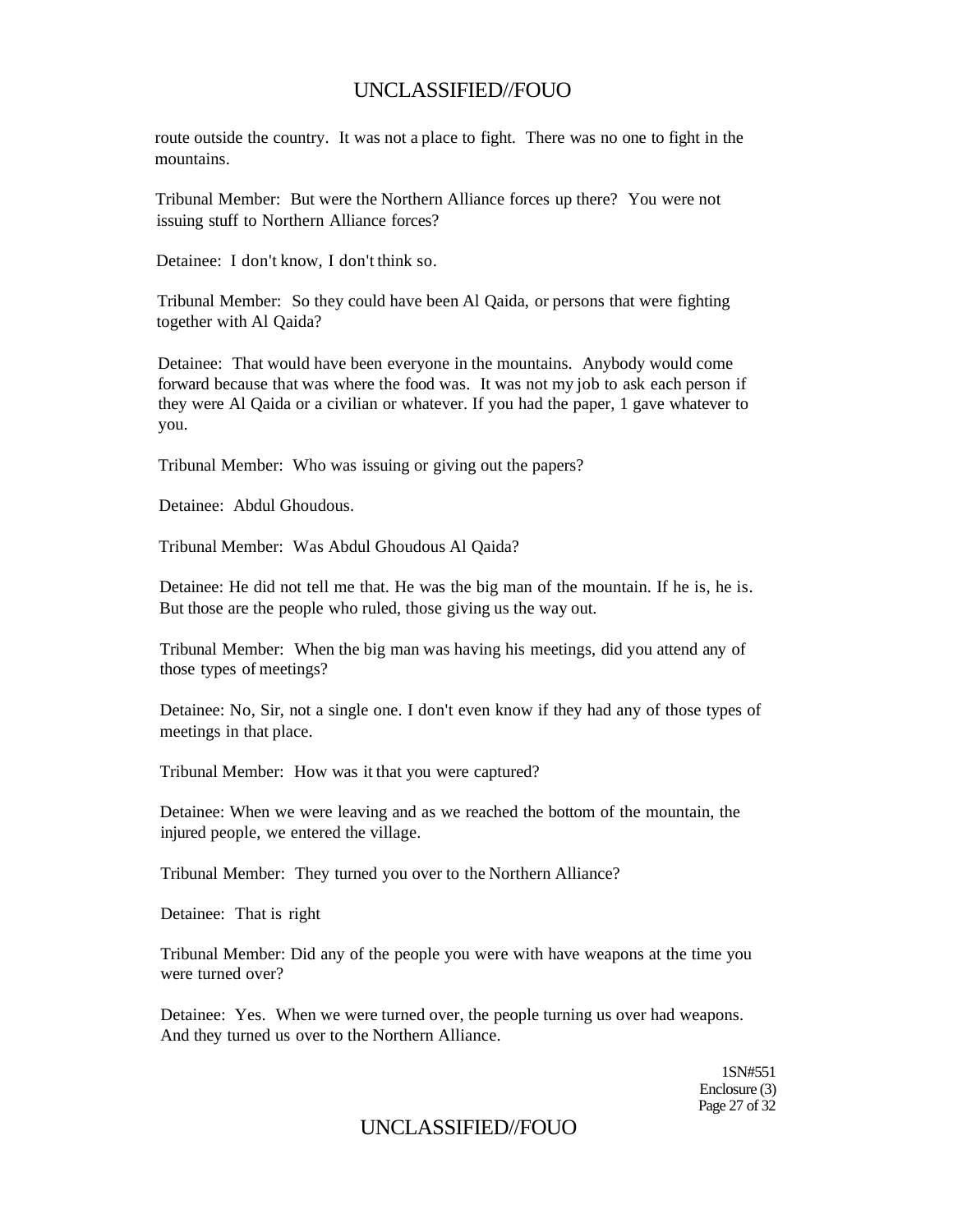Tribunal Member; The people that turned you over, were they Afghani civilians?

Detainee: They were Afghani villagers.

Tribunal Member: They were armed?

Detainee: Yes, everybody now was armed. Everybody in that country was armed.

Tribunal Member: Thank you.

Tribunal President: You mentioned at one point after 9/11 nobody knew who did it?

Detainee: Yes.

Tribunal President: I thought Bin Laden came out and took credit fairly shortly after the event?

Detainee: What I saw was the news in Kuwait. I was there in Kuwait when it happened. When I first saw it, I thought it was a movie or something. They closed all the airspace. I thought this was going to be the third world war. It was something huge. People were talking it may have been the Chinese, or Russians, or something like that. Then, I do not know if Bin Laden said he did it. We did not know who was claiming it

Tribunal President: I am not sure of the time, but it did not seem too long after the incident.

Detainee: Well, ten days after. Something like that. Yes. Because from September 11<sup>th</sup> to the day I entered Afghanistan was about three weeks. In those three weeks, I was busy doing my research, preparing what I wanted to do, and so on. Then I told Abu Hufs whenever you are ready to leave, I am ready. Abu Hufs was ready to go on the  $3<sup>rd</sup>$  of October. If he had been ready before that, I would not be here.

Tribunal President; So on the  $3<sup>rd</sup>$  of October when you started your trip, you did not know that Al Qaida and Bin Laden were responsible for the terrorist acts of 9/11?

Detainee: Oh, yes.

Tribunal President: You did know.

Detainee: Oh, yes. Then, as I said, his fangs started showing. When Bin Laden said I did not commit the massacres in Africa but it did not shame him; then saying look at the big picture if Kuwait would fall and other massacres would happen. Something like this would happen; this guy meant what he was talking about He was going to do whatever he likes; so, you keep away from this guy. This guy wants Kuwait just like any other

> ISN#551 Enclosure (3) Page 28 of 32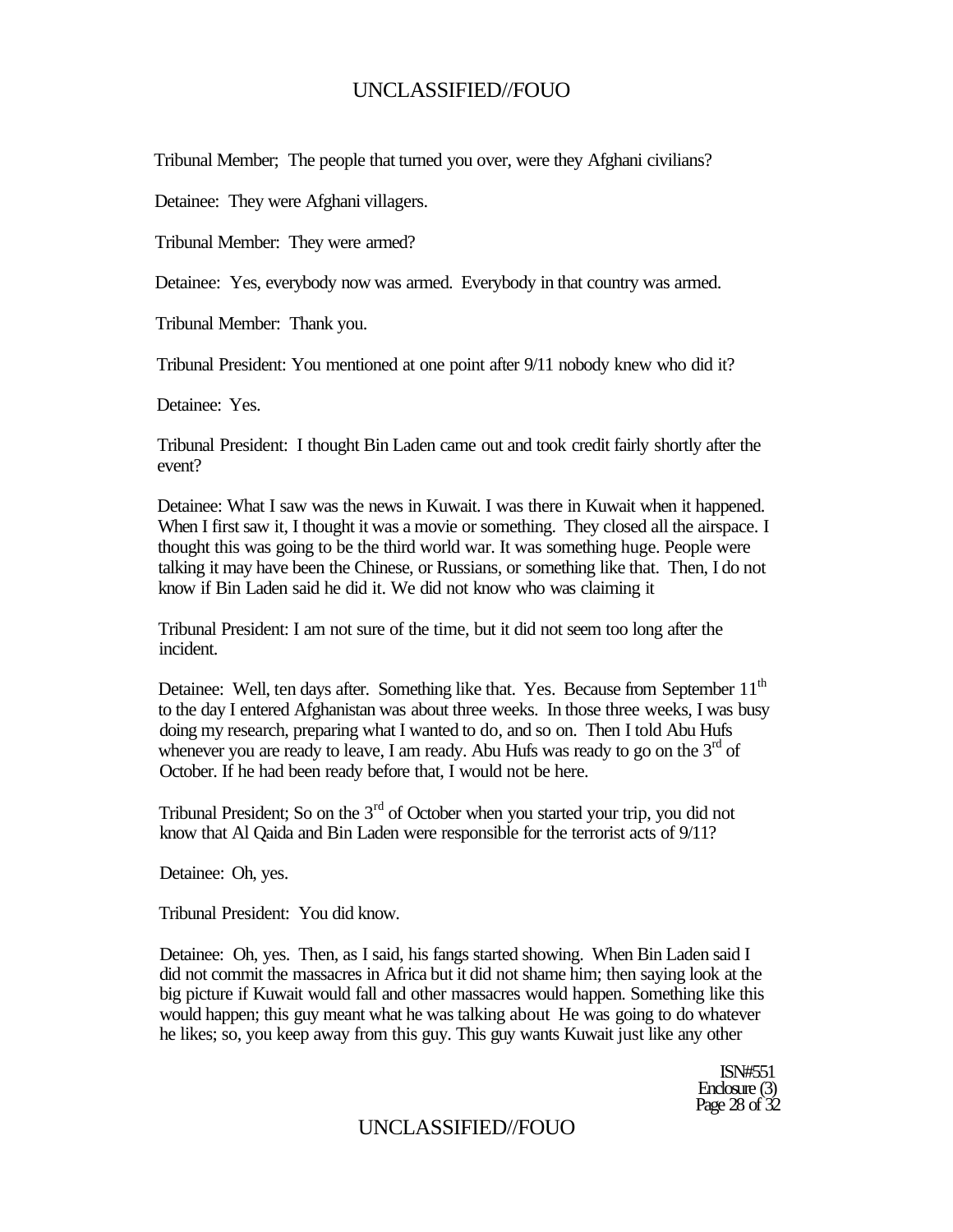country. I was not going to risk my life, my future, my children, my business for a person who wants to destroy. That is why I said I did not want to do anything with them. I wanted to go through my own route, everything clear and straight I would not be doing anything with them.

Tribunal President: You left Kuwait on the 3<sup>rd</sup> of October?

Detainee: I believe so, yes.

Tribunal President: When did you get captured?

Detainee: I wouldn't know the exact date. But it was in the end of Ramadan, It was during the feast of Ramadan.

Tribunal President: So you went from Herat to Kandahar?

Detainee: Yes.

Tribunal President: Do you know when you were in Herat approximately, or when you were in Kandahar?

Detainee: I left Kuwait on the 3<sup>rd</sup> of October. I spent one or two days in Dubai. Then I went to Tehran to Masshad which took one day. Then I crossed the border and spent one day in Herat. Then, the next morning I departed out to Kandahar. I spent a couple of days in Kandahar.

Tribunal President: So, what are we up to now? Are we up to the  $10<sup>th</sup>$  of October? Had it been a week?

Detainee: It is a week. After a couple of days in Kandahar, from there maybe a day in Gandiz. Yes, because after we got shot at, the car radiator was damaged. So we had to stop and fix the car. Then the next day we continued on to Kabul. In Kabul, I don't recall the number of days I was there. We moved from one house to another. We spent a couple of days in each house. We visited five or six houses. Then we went to Jalalabad. Then we went back to Kabul. As I said, I am a person with a desk job. I like everything to be organized. In a situation like this, I lose track. I could not focus. I could not make a proper decision when I had to make an immediate decision. When we drove from Kandahar to Jalalabad, if the man said go, I went. I did not want to give my opinion.

Tribunal President: I know you are very organized. I know you have a masters in management. I just thought you might have been able to keep track of the time of where you were.

Detainee: It was chaos. And when you get shot at, you do not try to keep the time.

ISN#551 Enclosure (3) Page 29 of  $32$ 

### **UNCLASSIFIED//FOUO**

00G8S0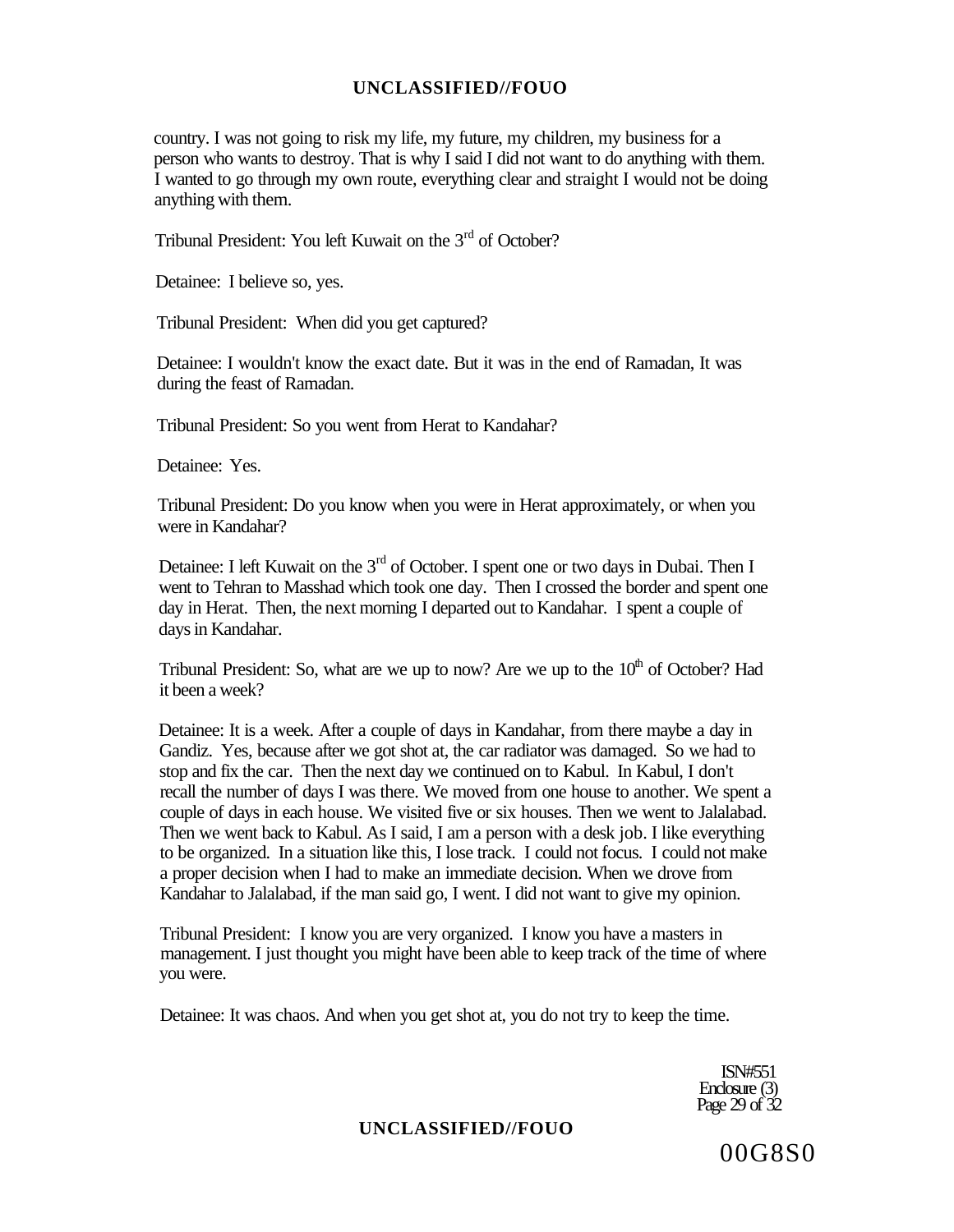Tribunal President: When did you arrive in Tora Bora? When were you in the mountains?

Detainee: I continued on after we were captured for some time. Then it was Christmas when we were in the vicinity in Kabul. I would say a month before that 1 was captured.

Tribunal President: So, it was late November?

Detainee: Something like that, but please do not take my word for it. I believe they have the date somewhere in the file.

Tribunal President: Now, you left Kandahar to go to Jalalabad?

Detainee: No, to Kabul.

Tribunal President: You went to Kabul to meet Abu Suliyman?

Detainee: Yes.

Tribunal President: Did Abu Suliyman go with you to Jalalabad?

Detainee: Yes, he did. Abu Suliyman was my escort from now on because Abu Hufs was no longer with me. I told him you have to get me out. So I was dependant on this guy to do whatever he had to and get me out of Afghanistan to go back.

Tribunal President: Did he leave Jalalabad with you to go to Tora Bora?

Detainee: Yes, but not with me. We were no longer together. I know I saw him again about half the way to Tora Bora, but from there on I did not see him.

Tribunal President: You mentioned Tora Bora was not for fighting, it was for hiding?

Detainee: Yes. That was common sense. But if they were there as fighters for something else, then I do not know about that. But for me and for other people, this was an escape route to get out of the country. Because it is the border between Pakistan and Afghanistan. That was the only way to get out

Tribunal President: It was also the location of one of the biggest battles of the war.

Detainee: Yes. Because that was where everybody was headed towards and ended up. There was no other route. Everybody had to go to that spot. So that was the spot.

Tribunal President: But you saw no fighting when you were there?

ISN#551 Enclosure (3) Page 30 of 32

#### **UNCLASSIFIED//FOUO**

0008S1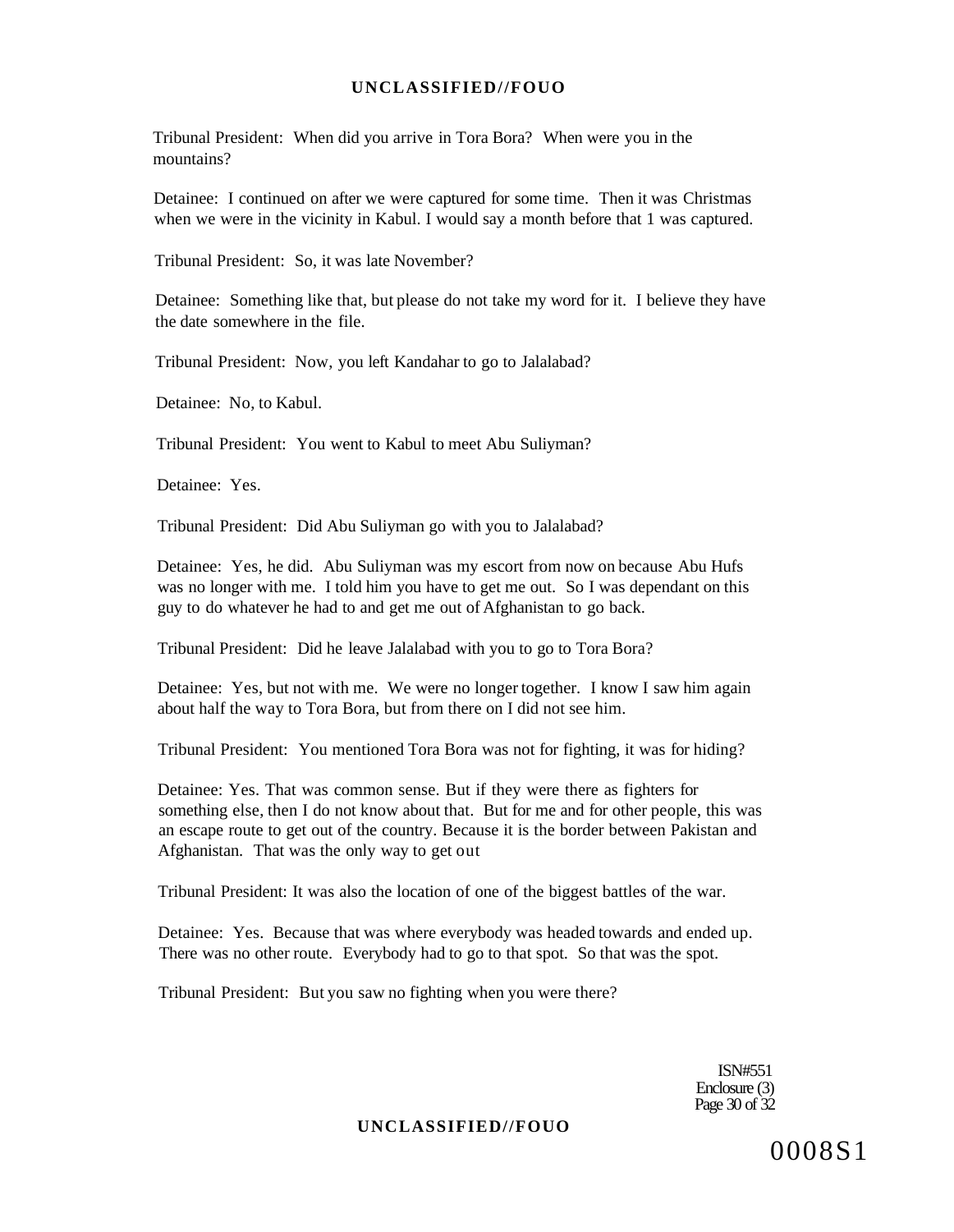#### **UNCLASSIFIED//FOUO**

Detainee: No one could fight in there. To fight what? There was only the aircraft there. They told me to get out because something would happen down there. That is a good point. Maybe something happened there that I don't know about. Like I said, the mountains were huge and if something happened in the valleys, then that does not necessarily mean the people on top will hear.

Tribunal President: I understand. But again it was the site of a major battle during the war. At that time, there was war up in the mountains.

Detainee: Up in the mountains, there was bombing night and day. That I know. But for fighters to shoot and to shoot back at, no there was nothing as such in the top of the mountains.

Tribunal President: Now that we all have asked questions, we will give you one last opportunity to present evidence. So, Fouad Al Rabia, do you have any other evidence to present to this Tribunal?

Detainee: When asked earlier, I swore by God I would tell the truth.

Tribunal President: Personal Representative, do you have any further evidence to present to this Tribunal?

Personal Representative: No, Sir. I do not.

Tribunal President: Recorder, do you have any further evidence to present or questions?

Recorder: No, Sir. I do not.

Tribunal President: Any Tribunal Members, last opportunity. Any questions?

Tribunal Member: Are you or have you ever been a member of Al Qaida?

Detainee: No, Sir, definitely not - neither Al Qaida nor other organization. No Al Qaida.

Tribunal President: All evidence having been provided to this Tribunal, this concludes this Tribunal session.

> ISN#551 Enclosure (3) Page 31 of 32

UNCLASSIFIED//FOUO

OOGSS\***.•\***? **-**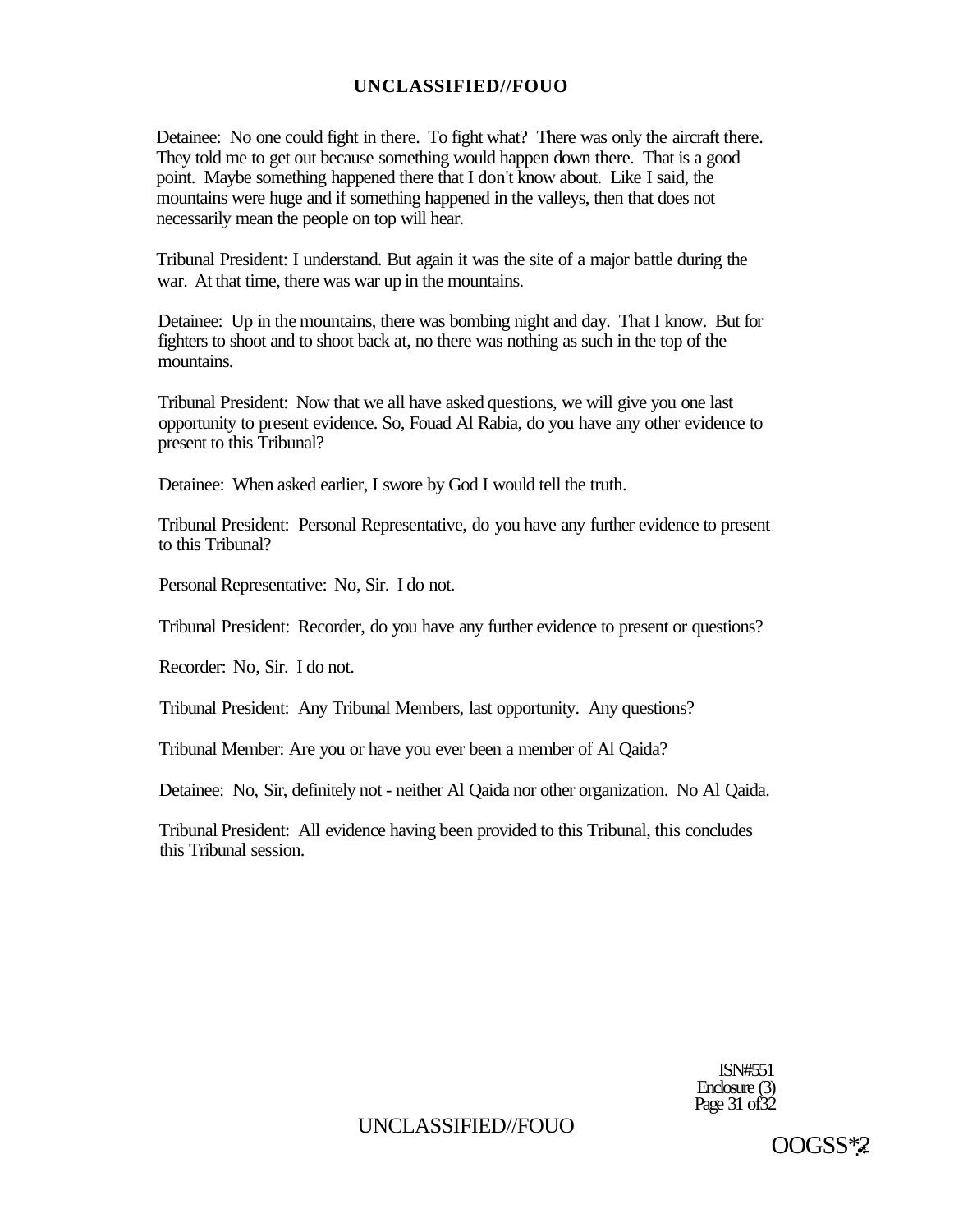## UNCLASSIFIED//FOUO

# AUTHENTICATION

I certify the material contained in this transcript is a true and accurate summary of the testimony given during the proceedings.



Colonel, US Army Tribunal President

> ISN#551 Enclosure (3) Page 32 of 32

UNCLASSIFIED//FOUO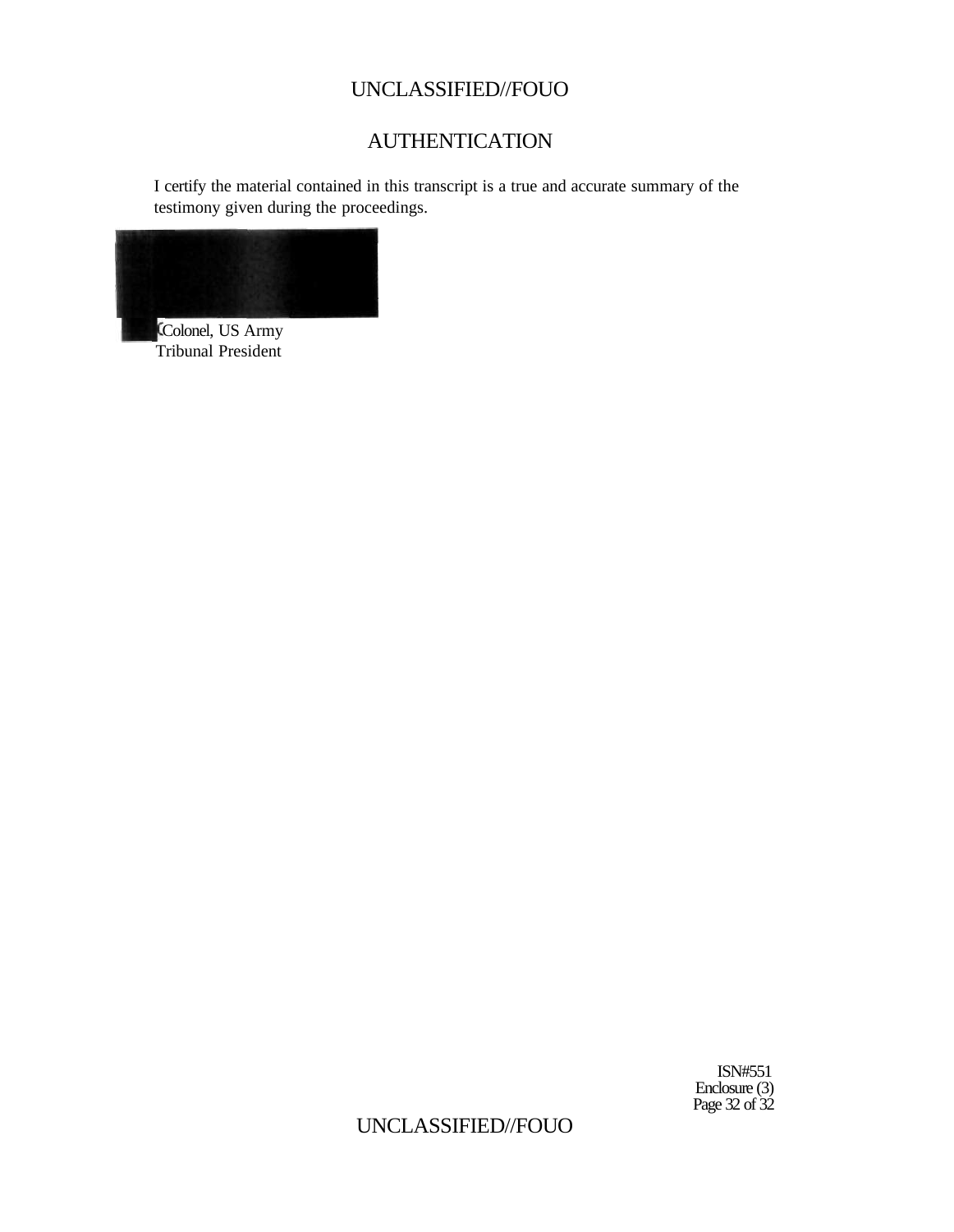### UNCLASSIFIED/FOUO

The following letter was translated by the Detainee, Fouad Mahoud Hasan (Al Rabia), and verified by OARDEC Linguist 02.

"This is an ICRC letter from my wife to me written and dated on May 7, 2002. It says the following:

"My beloved husband Fouad, Greetings. I hope you receive my letter and that you are in good health. Our children are all OK and we lack nothing other than your presence among us.

"Fouad, this is the seventh  $(7<sup>th</sup>)$  letter I have written to you personally, other than the letters from my mother-in-law and your sister Noria. Hopefully some of it will reach you in good health and well being.

"Do your best in your worship and sublication. Allah willing, may He relieve you from this sad ordeal and may He grant you a speedy release. As for us, the children are OK and they are praying for you after the call for prayers and when it rains. They are always asking about you and your condition. As for their studies, they are doing very well and Abdallah is now doing his final and Tabia, Allah willing, will start in two weeks.

"Fouad, by the way everyone is working hard to collect your papers that may relieve you of your ordeal. Our hope in Allah is great and we trust everything will work in your favor, Allah willing. The Government is also helping us and is sparing no effort to prove your relief work. Fouad, all papers and documents that proves that you are a man working in charity and helping the needy and refuges are ready and have been submitted to the officials.

"I hope that Allah will make things right, Allah willing. All the children and the whole family send their hello. Good-bye and Allah protect you."

> Signed: Um Abdallah (The mother of his oldest son) Addressee: My husband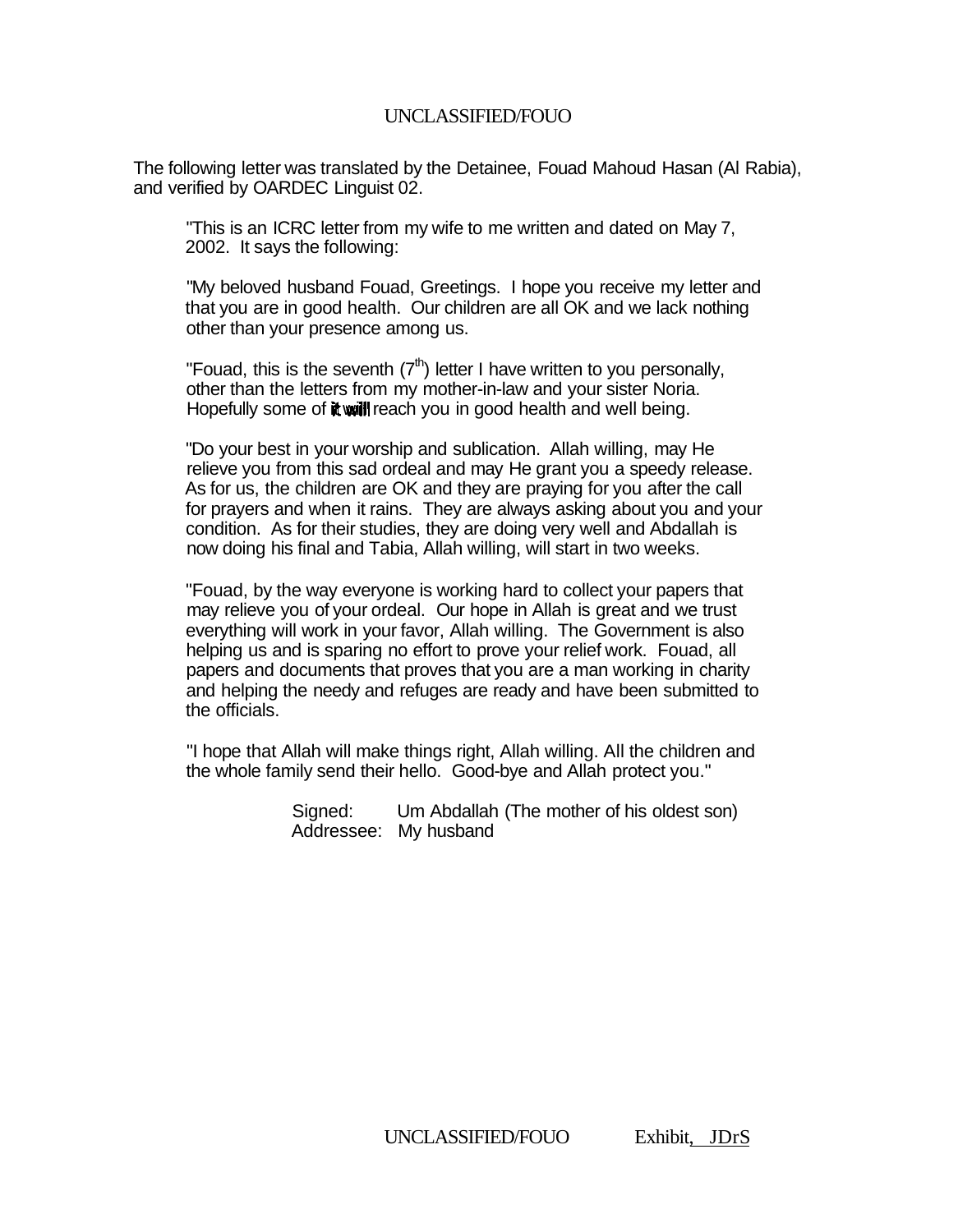#### UNCLASSIFIED/FOUO

The following letter was translated by the Detainee, Fouad Mahoud Hasan (Al Rabia), and verified by Linguist 02.

'This is an ICRC letter from my wife to me written and dated on May 7, 2002. It says the following:

"My beloved husband Fouad, Greetings. I hope you receive my letter and that you are in good health. Our children are all OK and we lack nothing other than your presence among us.

"Fouad, this is the seventh  $(7<sup>th</sup>)$  letter I have written to you personally, other than the letters from my mother-in-law and your sister Noria. Hopefully some of it will reach you in good health and well being.

"Do your best in your worship and subligatioa. Allah willing, may He relieve you from this sad ordeal and may He grant you a speedy release. As for us, the children are OK and they are praying for you after the call for prayers and when it rains. They are always asking about you and your condition. As for their studies, they are doing very well and Abdallah is **, si** will start in two weeks. **Pn**  $\mathbf{a}^{\text{I}}$ ,  $\mathbf{S}$ **i** we were **Pn**  $\mathbf{a}^{\text{I}}$  and  $\mathbf{a}^{\text{II}}$  and Tabia, Allah witling, will start in two weeks. **Pn**  $\mathbf{a}^{\text{II}}$ 

 $f$ ajkxLj\* acw.-->\_!Ec;jad, by the way everyone is working hard to collect xloGumofrtatten that  $\sqrt{s}$  /^ r n a y help you in-youfsitttatioft in4his-diff4ealttime.> Our hope in Allah is great and we trust everything will work in your favoc, Allah willing\* The Government is<sup> $\wedge$ </sup>helping us and is sparing no effort ia providing ati- /fe-  $pX^{**}$ dbZumeAtaite^

gees and-needypBopte. <%.-

hope that Allah will make things right, Allah willing. All the children and the whole family send their hello. Good-bye and Allah protect you."

> Signed: Urn Abdallah (The mother of his oldest son) Addressee: My husband

**< &** 

 $j$ J $\wedge$ r $\wedge$ 

やくて そうさん

 $OO^{\wedge}T\sim$  '-

**\*** £&.

have read the translation and agree it is accurate.

Signature:

Date: **iL. 7-2^4-**

r J J  $\setminus$ 

'

UNCLASSIFIED/FOUO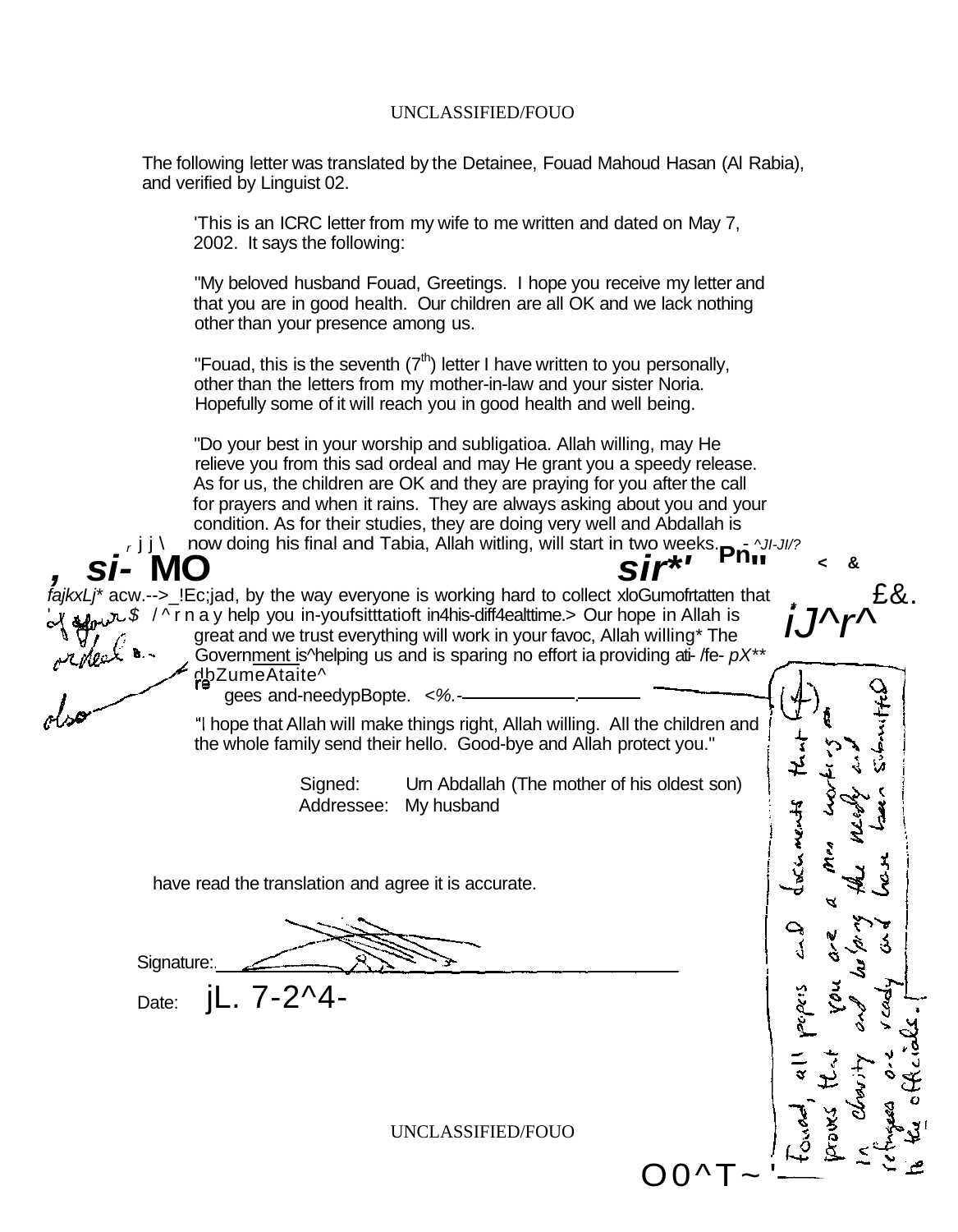|                    | INTERNATIONAL COMMITTEE / $s \wedge \S * \setminus$ |  |                                                          | $\wedge i \wedge \wedge \qquad \wedge \wedge \neg \wedge^1 \qquad \wedge \wedge J$ |  |
|--------------------|-----------------------------------------------------|--|----------------------------------------------------------|------------------------------------------------------------------------------------|--|
|                    |                                                     |  | OF THE RED CROSS $, b, (E-HKjl), T, * k <-UU Uj Jli'Jil$ |                                                                                    |  |
| GENEVA-SWITZERLAND |                                                     |  | < vz\\$*&&St:*                                           | $$114*1$ $J-UH-C*-$                                                                |  |

FAMILY MESSAGE i-JJU. 4-JLu\*,

# SENDER J--^1

KTF/ JOOG S-2

| ICR.Q/^TAteVMO-.g-AYrCOBA-:s J J fjj |
|--------------------------------------|
|                                      |
|                                      |
|                                      |
|                                      |
|                                      |
|                                      |
| ADDRESSEE A-JI J~ »^!                |
| DRC No.  )\$\$.%.-JCA£JDIiL MUJI ^   |

| Postal AddreVAI#BEBByl}& <sub>4</sub> - FQftggg.- <sup>AA1</sup> 01> J |
|------------------------------------------------------------------------|

Please write very clearly

U^ ^ I j Ji^j JuU&t ^I^il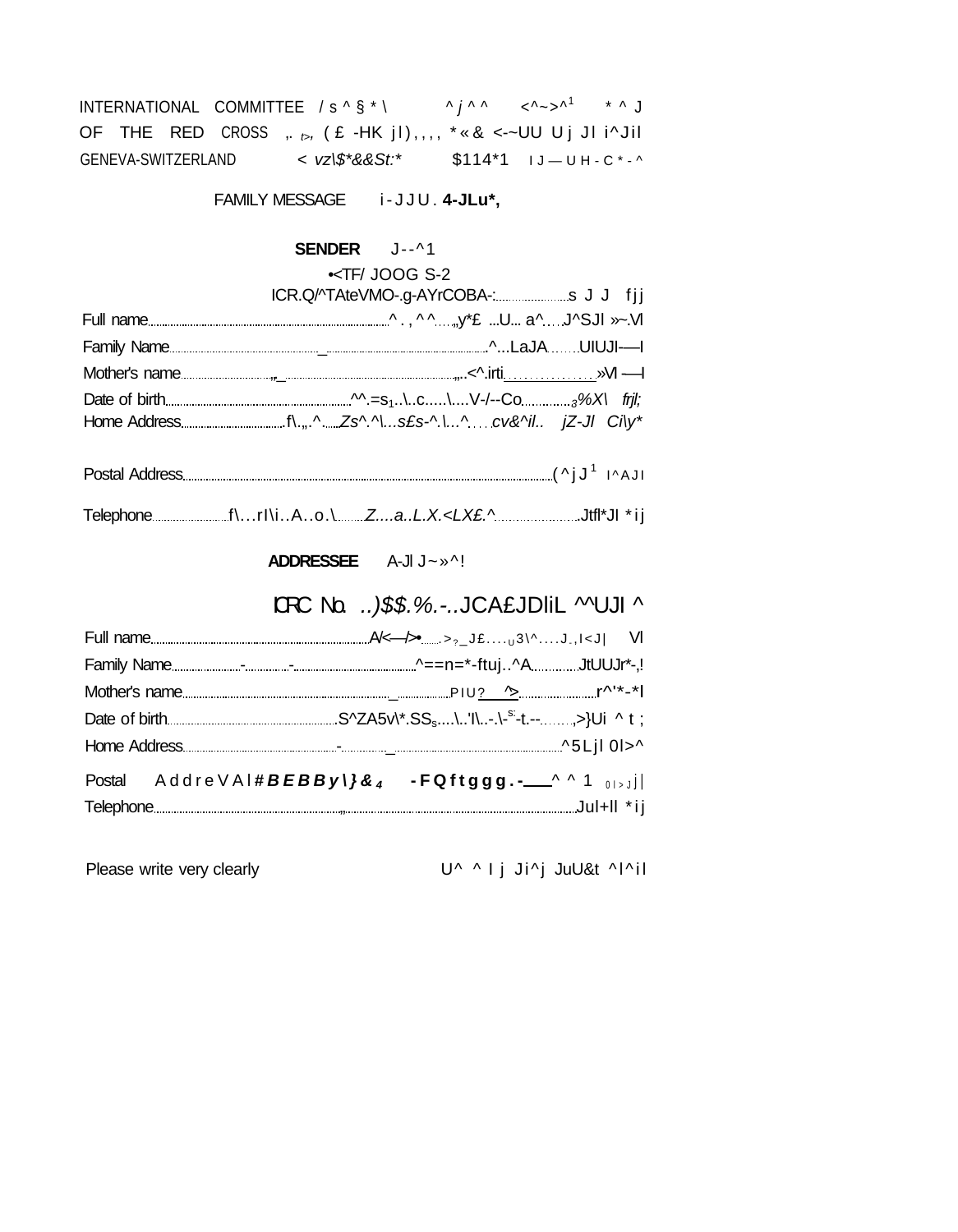**FAMILY NEWS ONLY** JbJLi A . ItLcjI ivl

# $1 - i^{\wedge}$ .... 4Atf........

|                                                   | $zU$ >—m m— |
|---------------------------------------------------|-------------|
| :LJJ».\£^~~X»c^^>cj^\^b*sfiSg^t£JL««&S~1tXo__     |             |
|                                                   |             |
| $E V * J \wedge L 1 \wedge N$ c $\wedge N$ gJL rC |             |
| ^\^AJ^.I^^li<^i^^~^JJx^._j-c^.'j?'J>.^iL          |             |

£i

 $U \wedge \wedge$ 

 $SU^{\wedge}$ .....\_.:yfc£lj..^......cr^^



 $.1^{\wedge}$  :.....

#### P'IA ^ ^.^ c^V ^.v..:'- ' L\^cyi, v^O;\_4fl£L...  $\overline{O^{\wedge}}$   $\overline{O^{\wedge}}$   $\overline{O^{\wedge}}$   $\overline{O^{\wedge}}$  $\mathbf{r}$  . ..'•^, «, ,', ^....tr^iJ.^\_\_\_\_J^......SU^auut^t .....^\*^|^~yty-U^..............

Date:  $\angle$  o  $\angle$  fc-jUJI

Signature

The addressee Is my



ft Poos&A